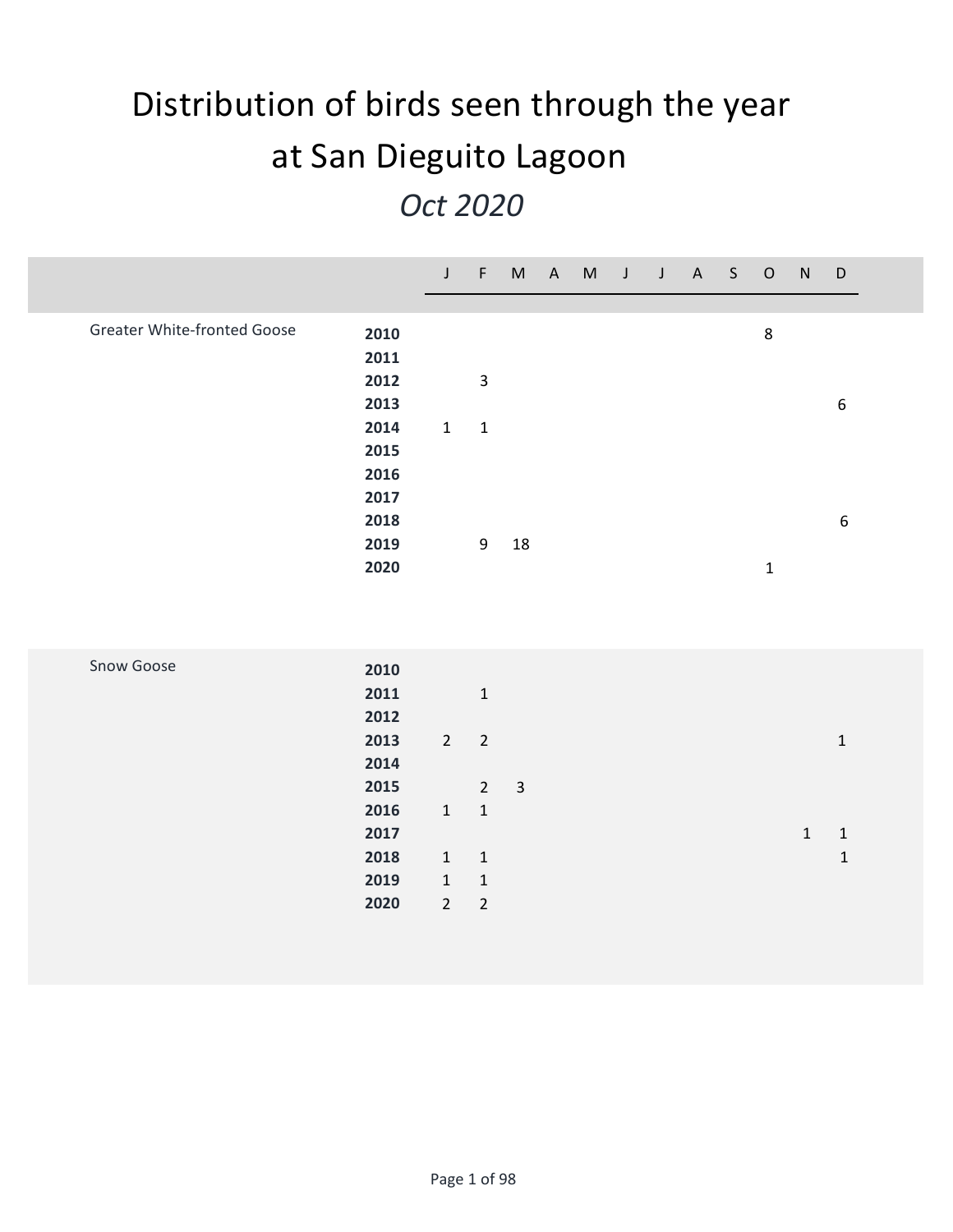| Ross's Goose | 2010 |   |   |  |  |   |
|--------------|------|---|---|--|--|---|
|              | 2011 |   |   |  |  |   |
|              | 2012 |   |   |  |  |   |
|              | 2013 |   |   |  |  |   |
|              | 2014 |   |   |  |  |   |
|              | 2015 |   |   |  |  |   |
|              | 2016 |   |   |  |  | 1 |
|              | 2017 |   |   |  |  |   |
|              | 2018 |   |   |  |  |   |
|              | 2019 |   |   |  |  |   |
|              | 2020 | 1 | 1 |  |  |   |

| Ross's/Snow Goose | 2010 |  |              |
|-------------------|------|--|--------------|
|                   | 2011 |  |              |
|                   | 2012 |  |              |
|                   | 2013 |  |              |
|                   | 2014 |  |              |
|                   | 2015 |  |              |
|                   | 2016 |  | $\mathbf{1}$ |
|                   | 2017 |  |              |
|                   | 2018 |  |              |
|                   | 2019 |  |              |
|                   | 2020 |  |              |
|                   |      |  |              |

| 2012         |                |              |                |  |              |
|--------------|----------------|--------------|----------------|--|--------------|
| 2013         | $\overline{2}$ |              |                |  |              |
| 2014         |                |              | 1              |  | $\mathbf{1}$ |
| 2015         |                |              |                |  |              |
| 2016         |                |              |                |  |              |
| 2017         |                |              |                |  |              |
| 2018         |                |              |                |  |              |
| 2019         |                | $\mathbf{1}$ |                |  |              |
| 2020         |                |              |                |  |              |
| <b>Brant</b> | 2010<br>2011   |              | 3 <sub>3</sub> |  |              |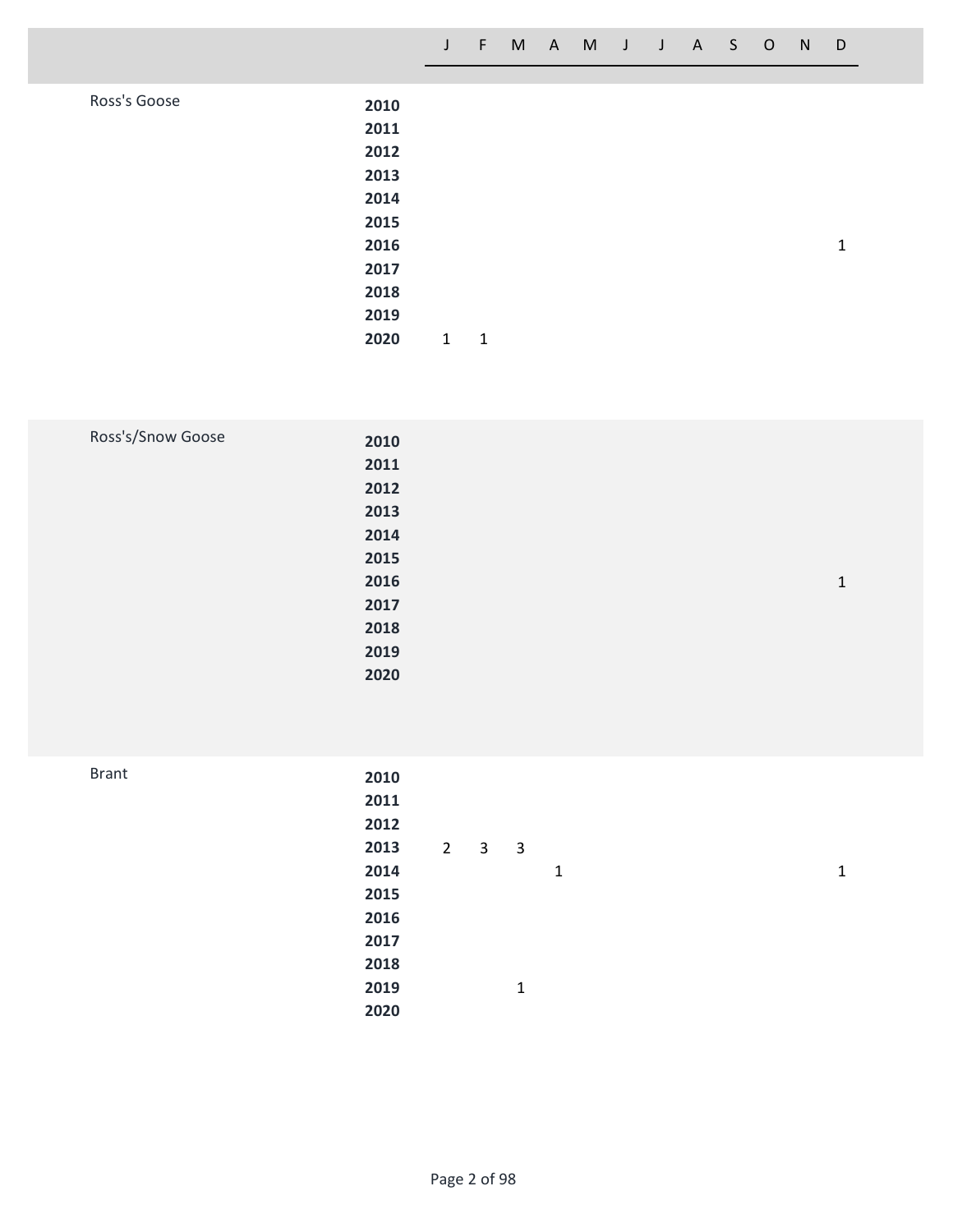| <b>Cackling Goose</b> |      |                  |                |  |  |  |  |
|-----------------------|------|------------------|----------------|--|--|--|--|
|                       | 2010 |                  |                |  |  |  |  |
|                       | 2011 |                  |                |  |  |  |  |
|                       | 2012 |                  | $\overline{2}$ |  |  |  |  |
|                       | 2013 |                  |                |  |  |  |  |
|                       |      |                  |                |  |  |  |  |
|                       | 2014 |                  |                |  |  |  |  |
|                       | 2015 | $\boldsymbol{6}$ |                |  |  |  |  |
|                       | 2016 | $\overline{2}$   |                |  |  |  |  |
|                       | 2017 |                  |                |  |  |  |  |
|                       | 2018 | $\mathbf{1}$     |                |  |  |  |  |
|                       | 2019 |                  |                |  |  |  |  |
|                       |      |                  |                |  |  |  |  |
|                       | 2020 |                  |                |  |  |  |  |
|                       |      |                  |                |  |  |  |  |

| Canada Goose | 2010 | 650 3   |            |                |      |   |    |    | 300     |
|--------------|------|---------|------------|----------------|------|---|----|----|---------|
|              | 2011 |         | 247 589 10 |                |      |   |    |    | 492     |
|              | 2012 |         | 626 513    | $\overline{1}$ |      |   |    |    | 160 570 |
|              | 2013 |         | 500 700    |                |      |   | 10 |    | 403     |
|              | 2014 |         | 547 459 60 |                |      |   |    |    | 16 450  |
|              | 2015 |         | 423 459 25 |                |      |   | 16 |    | 89      |
|              | 2016 |         | 205 382    |                |      |   |    |    | 433     |
|              | 2017 |         | 212 611 15 |                |      |   |    | 21 | 28      |
|              | 2018 |         | 314 260    | 10             | $-5$ |   |    |    | 340     |
|              | 2019 | 178 490 |            |                |      | 4 |    |    | 185     |
|              | 2020 | 512 487 |            | - 1            |      |   |    |    |         |
|              |      |         |            |                |      |   |    |    |         |

| Hybrid Canada Goose X Greylag Goo | 2010 |   |
|-----------------------------------|------|---|
|                                   | 2011 |   |
|                                   | 2012 |   |
|                                   | 2013 |   |
|                                   | 2014 | 1 |
|                                   | 2015 |   |
|                                   | 2016 |   |
|                                   | 2017 |   |
|                                   | 2018 |   |
|                                   | 2019 |   |
|                                   | 2020 |   |
|                                   |      |   |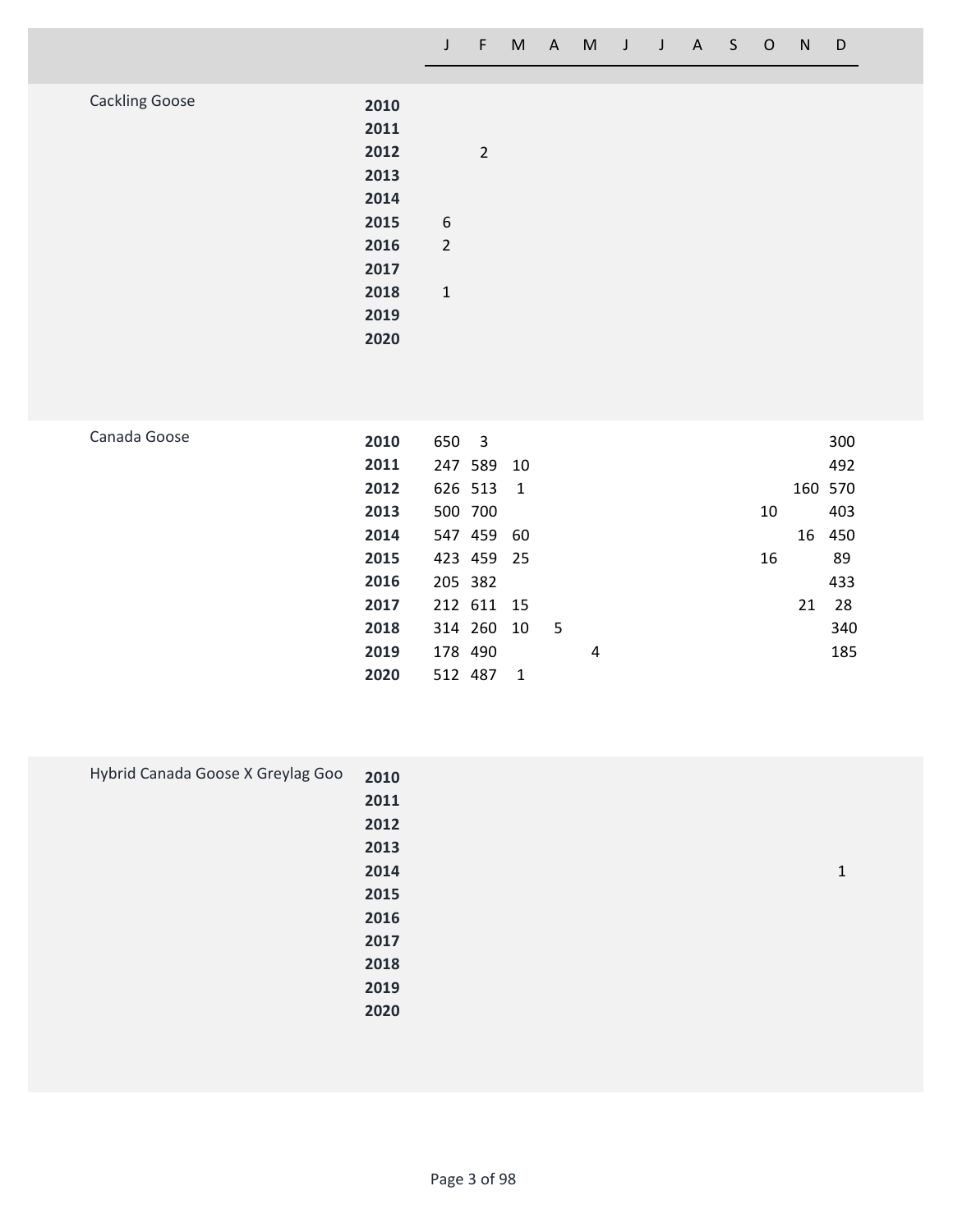|         |      |     | F   | M   | A   | M   |           |                         | A              | S              | O  | N              | D   |
|---------|------|-----|-----|-----|-----|-----|-----------|-------------------------|----------------|----------------|----|----------------|-----|
|         |      |     |     |     |     |     |           |                         |                |                |    |                |     |
| Gadwall | 2010 | 76  | 93  | 121 | 85  |     | 75 112 52 |                         | 60             | 29             | 25 | 35             | 96  |
|         | 2011 | 147 | 139 | 73  | 107 | 67  | 93        | 9                       | 47             | 64             | 43 | 60             | 191 |
|         | 2012 | 129 | 62  | 106 | 62  | 106 | 80        | 6                       | 10             | 12             | 5  | 42             | 51  |
|         | 2013 | 48  | 47  | 98  | 47  | 64  | 71        | 26                      |                |                | 1  | 25             | 54  |
|         | 2014 | 27  | 23  | 50  | 50  | 47  | 27        | $\overline{\mathbf{3}}$ |                |                |    | 11             | 9   |
|         | 2015 | 53  | 36  | 44  | 12  | 9   | 20        |                         | 3              |                |    | $\mathbf{1}$   | 28  |
|         | 2016 | 35  | 55  | 40  | 39  | 30  | 31        | 8                       | 4              | $\overline{2}$ | 1  | 4              | 5   |
|         | 2017 | 24  | 44  | 97  | 15  | 25  | 20        | 16                      | 14             |                |    | 7              | 3   |
|         | 2018 | 16  | 42  | 29  | 69  | 54  | -32       |                         | $\overline{2}$ | 5              |    | 9              | 4   |
|         | 2019 | 53  | 54  | 47  | 41  | 27  | 31        | 21                      | 18             | 26             |    | $\overline{2}$ | 31  |
|         | 2020 | 67  | 65  | 78  | 70  | 33  | 36        | 29                      | 27             | 7              | 13 |                |     |
|         |      |     |     |     |     |     |           |                         |                |                |    |                |     |
|         |      |     |     |     |     |     |           |                         |                |                |    |                |     |

| Eurasian Wigeon | 2010 | $1 \quad 1$ | $\overline{1}$ | 1 |
|-----------------|------|-------------|----------------|---|
|                 | 2011 | $\mathbf 1$ |                |   |
|                 | 2012 |             |                |   |
|                 | 2013 |             |                |   |
|                 | 2014 |             |                |   |
|                 | 2015 |             | $\mathbf 1$    |   |
|                 | 2016 |             |                |   |
|                 | 2017 |             |                |   |
|                 | 2018 |             |                |   |
|                 | 2019 |             |                |   |
|                 | 2020 |             | 1              |   |
|                 |      |             |                |   |

| Eurasian/American Wigeon hybrid | 2010 |   |              |  |   |
|---------------------------------|------|---|--------------|--|---|
|                                 | 2011 |   |              |  |   |
|                                 | 2012 |   |              |  |   |
|                                 | 2013 |   |              |  | 1 |
|                                 | 2014 |   |              |  |   |
|                                 | 2015 |   |              |  |   |
|                                 | 2016 |   |              |  |   |
|                                 | 2017 |   | $\mathbf{1}$ |  |   |
|                                 | 2018 |   |              |  |   |
|                                 | 2019 | 1 |              |  |   |
|                                 | 2020 |   |              |  |   |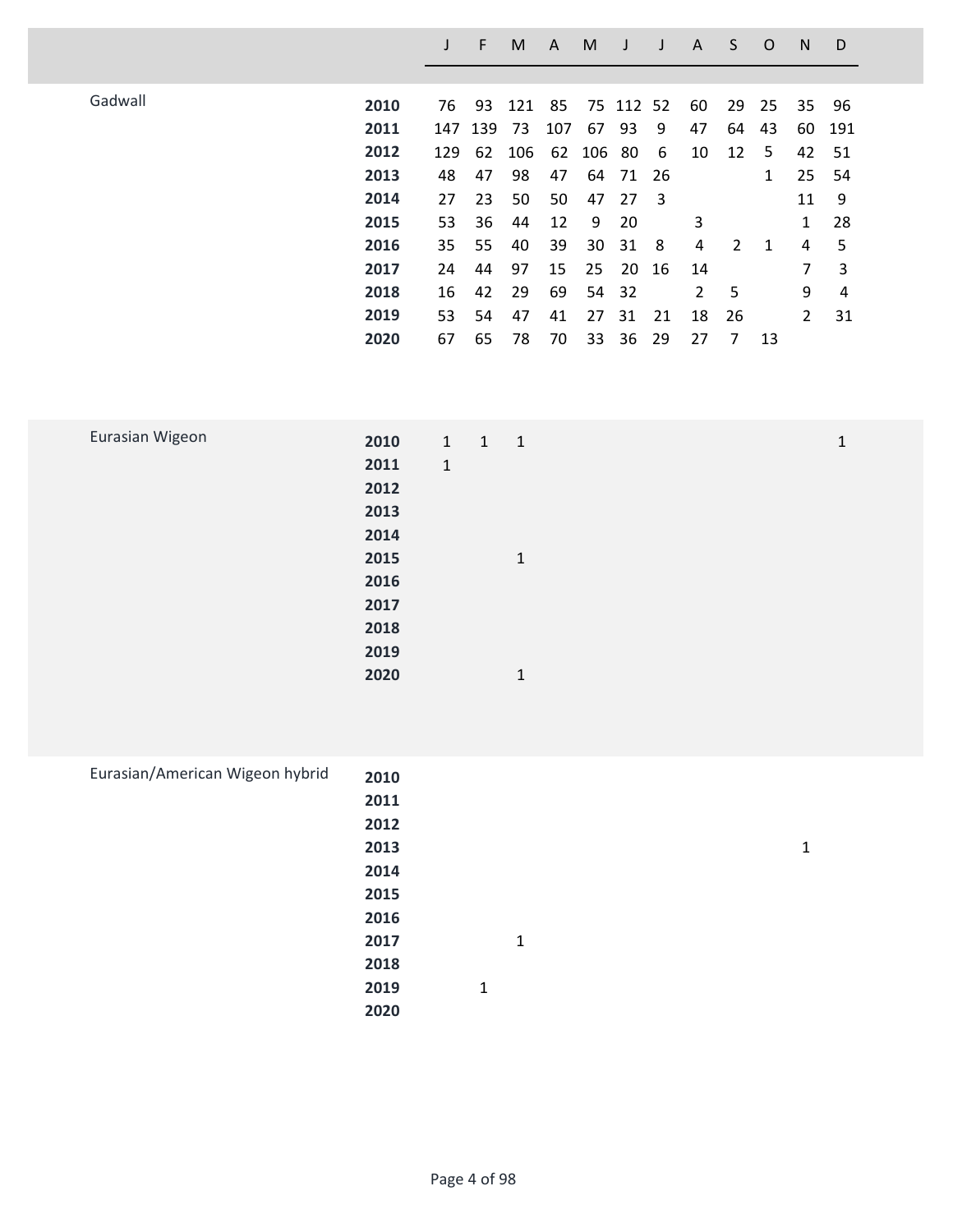|                         |                                                                                      | J                                                                                 | F                                                                       | M                                                                                                                                                               | A                                                                 | M                                                         | J                                          | J                                                                             | A                                                                                           | S                                                                 | $\mathsf{O}$                                                                 | N                                                          | D                                                           |
|-------------------------|--------------------------------------------------------------------------------------|-----------------------------------------------------------------------------------|-------------------------------------------------------------------------|-----------------------------------------------------------------------------------------------------------------------------------------------------------------|-------------------------------------------------------------------|-----------------------------------------------------------|--------------------------------------------|-------------------------------------------------------------------------------|---------------------------------------------------------------------------------------------|-------------------------------------------------------------------|------------------------------------------------------------------------------|------------------------------------------------------------|-------------------------------------------------------------|
| American Wigeon         | 2010<br>2011<br>2012<br>2013<br>2014<br>2015<br>2016<br>2017<br>2018<br>2019<br>2020 |                                                                                   | 180 135 121<br>504 364 237                                              | 105 556 432 154<br>423 214 438 175<br>362 199 257<br>234 126 300 112<br>343 178 264 138<br>660 265 354<br>303 373 198 125<br>466 422 484 212<br>331 249 286 119 | 160<br>58<br>66                                                   | 30<br>21<br>3<br>4<br>$\overline{7}$<br>32<br>3<br>5<br>3 |                                            | $\mathbf{1}$                                                                  | $\mathbf{1}$                                                                                |                                                                   | 3<br>9<br>90<br>22<br>8<br>$\overline{4}$<br>23<br>5<br>$\overline{7}$<br>11 | 190 386<br>327 819<br>244 160<br>84<br>68<br>106 345<br>45 | 367<br>230<br>81 455<br>137 405<br>104 189<br>465           |
| Mallard                 | 2010<br>2011<br>2012<br>2013<br>2014<br>2015<br>2016<br>2017<br>2018<br>2019<br>2020 | 17<br>37<br>84<br>45<br>66<br>69<br>89<br>49<br>56<br>56<br>70                    | 32<br>42<br>72<br>93<br>88<br>43<br>57<br>98<br>50<br>133<br>61         | 53<br>79<br>53<br>112<br>76<br>85<br>60<br>76<br>53<br>39<br>87                                                                                                 | 114<br>52<br>59<br>75<br>41<br>29<br>54<br>68<br>45<br>97         | 52<br>88<br>95<br>62<br>30<br>96<br>92<br>65<br>78        | 65<br>84<br>52<br>50<br>106 99<br>77<br>75 | 107 144<br>54<br>87<br>20<br>14<br>80 160<br>24<br>108<br>100 158 133 133 121 | 50 121 135 173 119 105<br>171 176 122 103<br>121<br>84<br>17<br>14<br>128<br>54<br>38<br>83 | 50<br>39<br>5<br>5<br>21<br>47<br>34<br>75<br>72 119              | 40<br>70<br>10<br>52<br>28<br>86<br>109<br>26                                | 49<br>46<br>32<br>37<br>14<br>21<br>89<br>10<br>36         | 80<br>246<br>134<br>85<br>40<br>28<br>32<br>32<br>53<br>128 |
| <b>Blue-winged Teal</b> | 2010<br>2011<br>2012<br>2013<br>2014<br>2015<br>2016<br>2017<br>2018<br>2019<br>2020 | 5<br>27<br>$\mathbf{1}$<br>19<br>$\boldsymbol{6}$<br>$\mathbf{1}$<br>$\mathbf{1}$ | 22<br>$\overline{3}$<br>9<br>5<br>$\overline{3}$<br>$\overline{2}$<br>3 | 12<br>$\overline{7}$<br>12<br>19<br>$\overline{7}$<br>8                                                                                                         | 12<br>9<br>12<br>$\overline{7}$<br>$\overline{2}$<br>11<br>6<br>5 | 5<br>$\mathbf 1$<br>$\mathbf 1$<br>$\overline{4}$         | $\mathbf{1}$                               | $\mathbf{1}$                                                                  | $\mathbf{1}$<br>12<br>$\mathbf 1$                                                           | $2^{\circ}$<br>$\overline{2}$<br>$\overline{2}$<br>$\overline{2}$ | 15<br>11<br>13<br>5                                                          | $\boldsymbol{6}$<br>16<br>12<br>23                         | 5<br>13<br>$\mathsf{3}$<br>$\overline{3}$                   |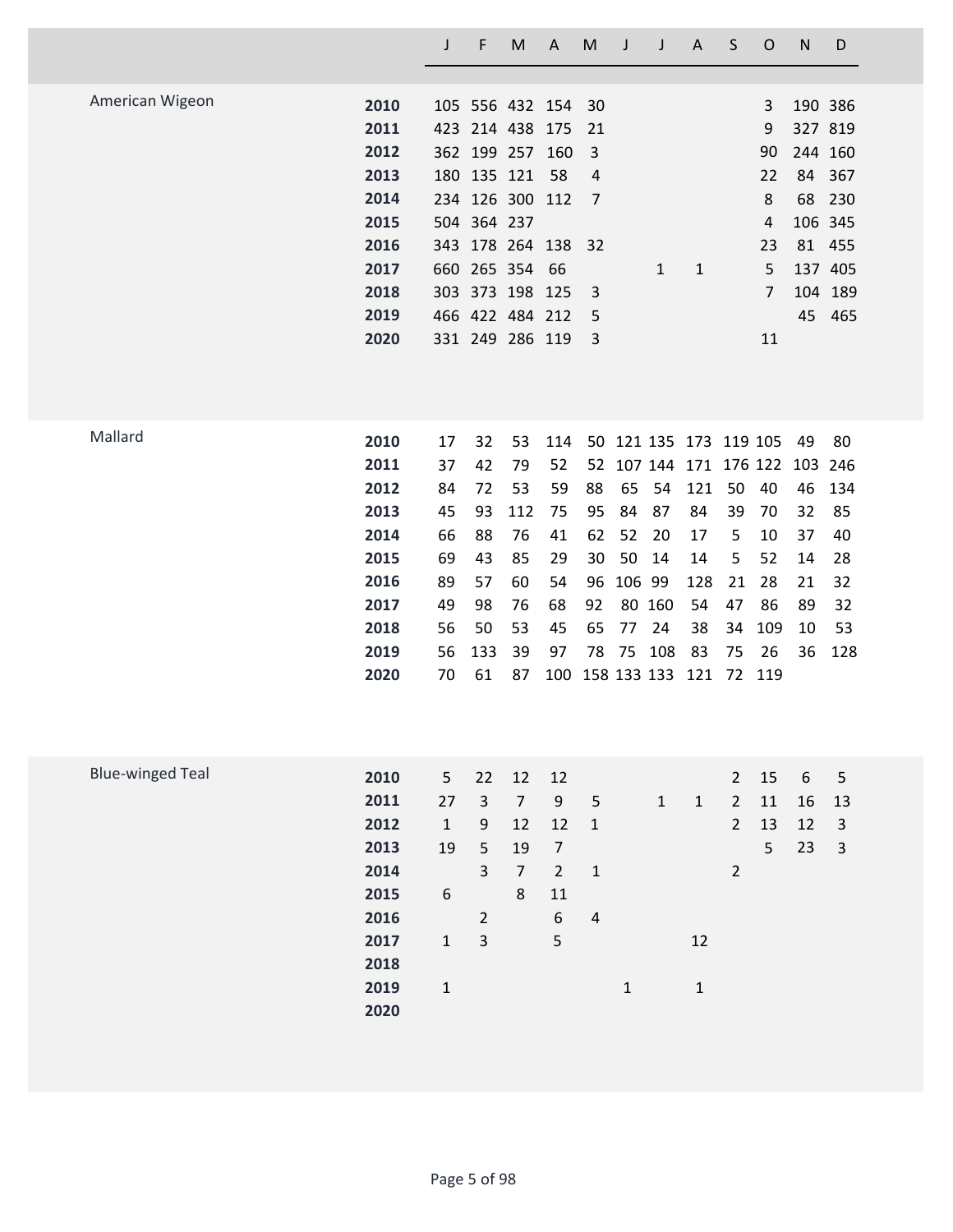|               |      |    | F  | M  | A  | M              | J              | J              | A  | S.           | $\circ$        | N           | D              |  |
|---------------|------|----|----|----|----|----------------|----------------|----------------|----|--------------|----------------|-------------|----------------|--|
|               |      |    |    |    |    |                |                |                |    |              |                |             |                |  |
| Cinnamon Teal | 2010 | 4  | 25 | 30 | 16 | 5              | 1              | 3              | 10 |              |                | $2^{\circ}$ | 8              |  |
|               | 2011 | 23 | 9  | 32 | 34 | 5              |                | 3              | 5  | 9            | 7              |             | 11             |  |
|               | 2012 | 13 | 30 | 18 | 9  | 6              | 4              | $\overline{2}$ | 4  | 3            | 3              | 1           | $\overline{2}$ |  |
|               | 2013 | 6  | 8  | 26 | 26 |                |                |                |    |              |                |             |                |  |
|               | 2014 | 1  | 6  | 3  | 10 |                |                |                |    |              |                |             |                |  |
|               | 2015 |    | 17 | 12 | 12 |                |                |                | 3  |              | $\overline{2}$ | 1           |                |  |
|               | 2016 | 8  | 14 | 18 | 7  | 5              | $\overline{2}$ | $\overline{4}$ |    |              | 2 <sub>2</sub> | 8           | 2              |  |
|               | 2017 | 9  | 14 | 16 | 12 |                |                | 3              |    |              |                |             | $\mathfrak{p}$ |  |
|               | 2018 | 10 | 3  | 9  | 12 | $\overline{2}$ |                |                |    | $\mathbf{1}$ |                |             | 1              |  |
|               | 2019 |    | 11 | 24 | 12 |                | 1              |                |    | 9            |                |             | $\overline{2}$ |  |
|               | 2020 | 6  | 9  | 28 | 14 | 5              |                | 5              | 5  | 9            | 3              |             |                |  |

| Blue-winged X Cinnamon Teal | 2010 |       |  |  |
|-----------------------------|------|-------|--|--|
|                             | 2011 |       |  |  |
|                             | 2012 |       |  |  |
|                             | 2013 |       |  |  |
|                             | 2014 |       |  |  |
|                             | 2015 |       |  |  |
|                             | 2016 | $1\,$ |  |  |
|                             | 2017 |       |  |  |
|                             | 2018 |       |  |  |
|                             | 2019 |       |  |  |
|                             | 2020 |       |  |  |
|                             |      |       |  |  |

| Northern Shoveler | 2010 | 20 |   | 177 171 12      |     |                |     |  |              |                | 100 94 |     |
|-------------------|------|----|---|-----------------|-----|----------------|-----|--|--------------|----------------|--------|-----|
|                   | 2011 |    |   | 212 105 336 90  |     |                | 2   |  |              | $\overline{7}$ | 10     | 188 |
|                   | 2012 |    |   | 112 127 180 394 |     |                |     |  | $\mathbf{1}$ | 10             |        | 14  |
|                   | 2013 | 17 |   | 109 147 176     |     |                |     |  |              |                | 15     | 10  |
|                   | 2014 | 17 | 1 | 36 70           |     |                |     |  |              | 8              | 1      |     |
|                   | 2015 | 88 |   | 67 174 106      |     |                |     |  |              |                |        | 12  |
|                   | 2016 |    |   | 64 176 147      | -30 | $\overline{2}$ | 1 1 |  |              |                |        | 11  |
|                   | 2017 |    |   | 135 166 216 20  |     |                | 2   |  |              |                | 25     | 13  |
|                   | 2018 |    |   | 55 152 121 60   |     |                |     |  |              |                |        |     |
|                   | 2019 | 94 |   | 202 225 24      |     |                |     |  | 2            |                | 5      | 10  |
|                   | 2020 |    |   | 117 162 166 43  |     |                |     |  | 17           |                |        |     |
|                   |      |    |   |                 |     |                |     |  |              |                |        |     |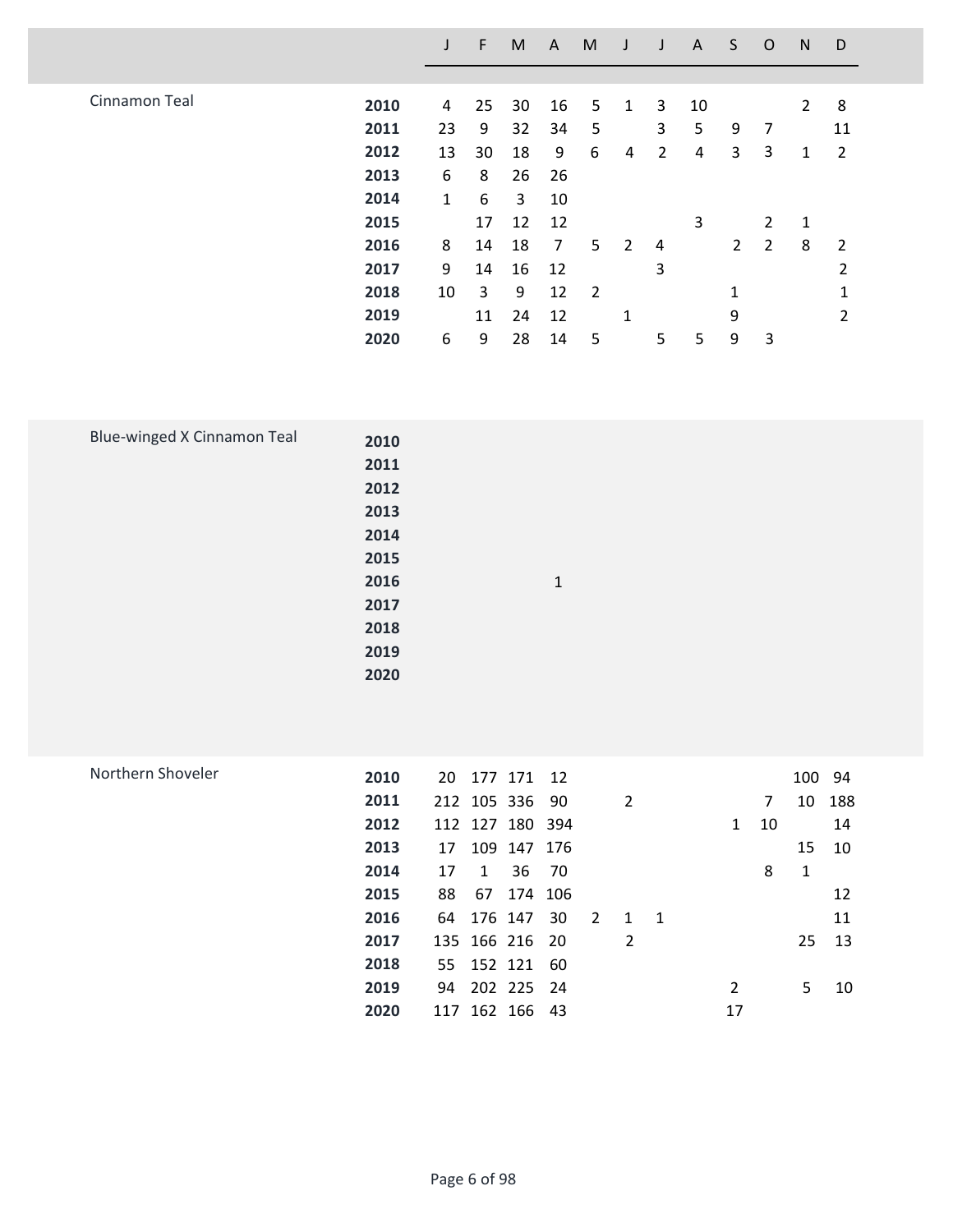|                   |      | $\mathsf J$ | $\mathsf F$    | ${\sf M}$ | $\boldsymbol{\mathsf{A}}$ | ${\sf M}$      | $\mathsf J$  | J           | $\mathsf{A}$   | $\sf S$        | $\mathsf O$    | ${\sf N}$      | D                       |
|-------------------|------|-------------|----------------|-----------|---------------------------|----------------|--------------|-------------|----------------|----------------|----------------|----------------|-------------------------|
|                   |      |             |                |           |                           |                |              |             |                |                |                |                |                         |
| Northern Pintail  | 2010 | 96          | 105            | 27        |                           |                |              |             |                |                | 10             |                | 111 432                 |
|                   | 2011 | 300         | 271 289        |           | $6\,$                     |                |              |             | $\overline{2}$ | $\overline{2}$ | 6              | 28             | 320                     |
|                   | 2012 | 190         | 194 100        |           | 62                        | $\overline{7}$ | $\mathbf{3}$ |             |                | 8              | $\mathbf{1}$   | 5              | 25                      |
|                   | 2013 | 56          | 140            | 61        | $\sqrt{4}$                |                | $\mathbf{1}$ | $\mathbf 1$ |                |                | $\mathbf{1}$   | 5              | 24                      |
|                   | 2014 | 26          | 69             | 13        | $\mathbf{1}$              |                |              |             |                |                | $\mathbf{1}$   |                | 19                      |
|                   | 2015 | 102         | 98             | 10        | $\overline{3}$            |                |              |             |                |                |                |                | 33                      |
|                   | 2016 | 17          | 72             | 24        |                           |                |              |             |                | 5              |                |                | $\overline{2}$          |
|                   | 2017 | 73          | 72             | 35        |                           |                |              |             |                |                | $\overline{2}$ |                | $\overline{2}$          |
|                   | 2018 | 60          | 51             | 10        |                           |                |              |             |                |                |                |                | $\overline{2}$          |
|                   | 2019 | 22          | $\overline{2}$ | 5         | $\overline{2}$            |                |              |             |                |                |                |                | 13                      |
|                   | 2020 | 68          | 75             | 79        |                           |                |              |             |                | 9              | $\overline{4}$ |                |                         |
|                   |      |             |                |           |                           |                |              |             |                |                |                |                |                         |
|                   |      |             |                |           |                           |                |              |             |                |                |                |                |                         |
| Green-winged Teal | 2010 | 58          | 114            | 29        | 17                        |                |              |             |                |                |                | 49             | 200                     |
|                   | 2011 | 300         | 57             | 286       | 44                        |                |              |             |                | $\overline{2}$ |                | 10             | 96                      |
|                   | 2012 | 153         | 63             | 133       | 16                        | $\mathbf{1}$   | $\mathbf{1}$ |             |                |                |                | 9              | 45                      |
|                   | 2013 | 98          | 160            | 127       | 6                         |                |              |             |                |                |                | 5              | 33                      |
|                   | 2014 | 49          | 48             | 64        | 11                        | $\overline{2}$ |              |             |                |                |                |                | 16                      |
|                   | 2015 | 62          | 116            | 73        | 8                         |                |              |             |                |                |                | 4              | $\overline{\mathbf{4}}$ |
|                   | 2016 | 37          | 63             | 46        | 36                        | $\mathbf{1}$   | $\mathbf{1}$ |             |                |                |                |                | 8                       |
|                   | 2017 | 25          | 46             | 40        | 12                        |                |              |             |                |                |                | $\overline{2}$ | 6                       |
|                   | 2018 | 51          | 29             | 24        | 11                        |                |              |             |                |                |                |                |                         |
|                   | 2019 | 8           | 25             | 26        | $\mathsf{3}$              |                |              |             | $\overline{2}$ | $\overline{2}$ | 9              |                | 40                      |
|                   | 2020 | 67          | 67             | 79        | 19                        |                |              |             |                | 5              | 5              |                |                         |
|                   |      |             |                |           |                           |                |              |             |                |                |                |                |                         |

| Teal sp. | 2010 |              |                |
|----------|------|--------------|----------------|
|          | 2011 |              | $\overline{2}$ |
|          | 2012 |              |                |
|          | 2013 |              |                |
|          | 2014 |              |                |
|          | 2015 |              |                |
|          | 2016 | $\mathbf{1}$ |                |
|          | 2017 |              |                |
|          | 2018 |              |                |
|          | 2019 |              |                |
|          | 2020 |              |                |
|          |      |              |                |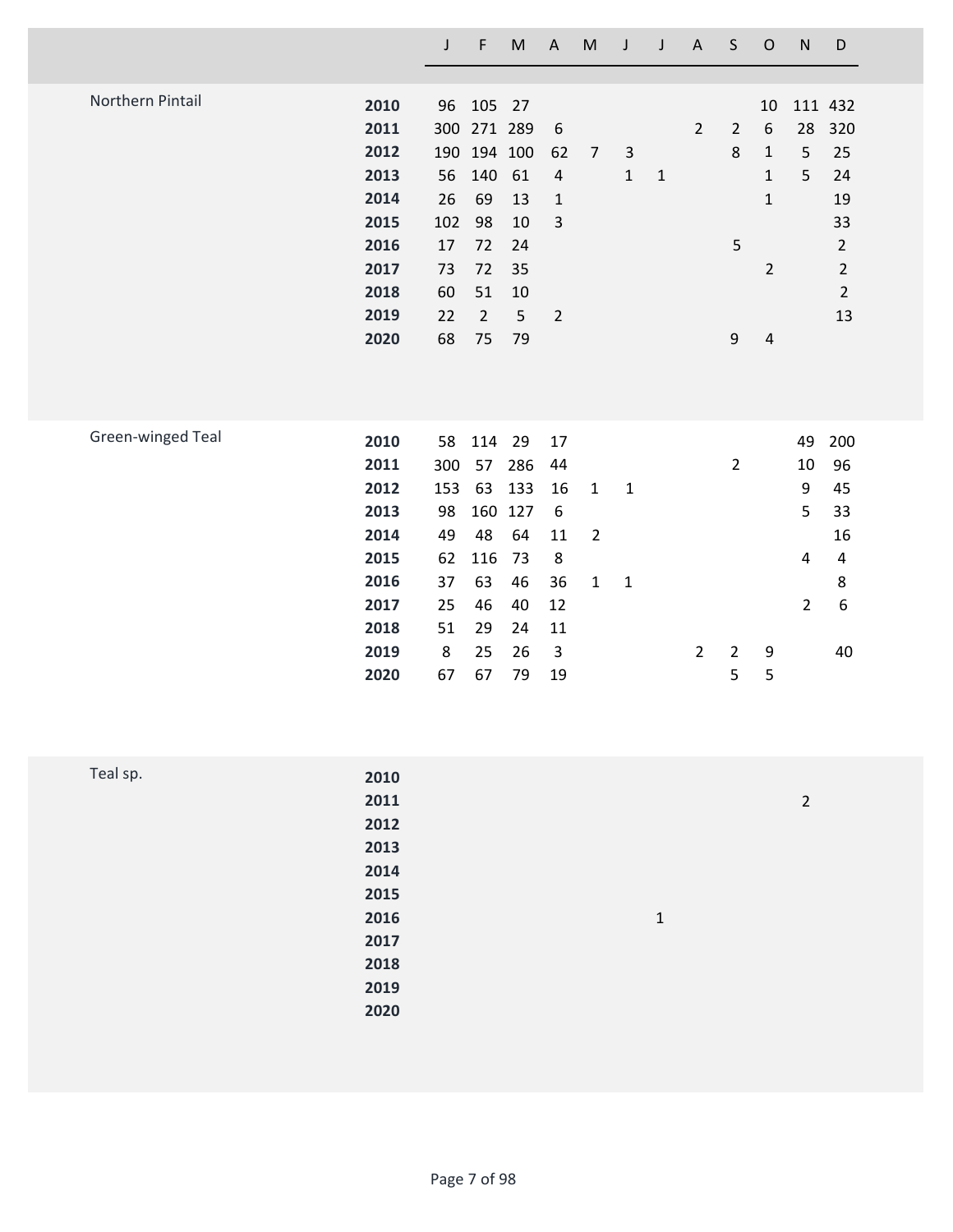|                       |                                                              | J                                                                              | F                                                                      | M                                               | $\mathsf{A}$ | M | J | $\mathsf{J}$ | $\mathsf{A}$ | S. | $\circ$ | <sub>N</sub> | D            |  |
|-----------------------|--------------------------------------------------------------|--------------------------------------------------------------------------------|------------------------------------------------------------------------|-------------------------------------------------|--------------|---|---|--------------|--------------|----|---------|--------------|--------------|--|
| Hybrid Mallard X Teal | 2010<br>2011<br>2012<br>2013<br>2014<br>2015<br>2016<br>2017 | $\mathbf{1}$                                                                   | $\mathbf{1}$                                                           | $\overline{\phantom{0}}$                        |              |   |   |              |              |    |         |              | $\mathbf{1}$ |  |
|                       | 2018<br>2019<br>2020                                         |                                                                                |                                                                        |                                                 |              |   |   |              |              |    |         |              |              |  |
| Canvasback            | 2010<br>2011<br>2012<br>2013<br>2014                         | $\overline{2}$<br>$\,8\,$<br>$\boldsymbol{6}$<br>$\overline{7}$<br>$\mathbf 1$ | $\boldsymbol{6}$<br>$\boldsymbol{9}$<br>$\mathbf{3}$<br>$\overline{2}$ | $\overline{4}$<br>$\overline{2}$<br>$\mathbf 1$ | $\mathbf 1$  |   |   |              |              |    |         |              | 3<br>3       |  |

**3 3 2 1**

**1**

**1**

**2 1**

**4**

| Redhead | 2010 | 35             | 42 | 49 | 10           | 8              | 6            | 11 | - 5 |    |    | 5  |
|---------|------|----------------|----|----|--------------|----------------|--------------|----|-----|----|----|----|
|         | 2011 | 18             | 24 | 22 | 22           | 8              | 10           |    |     |    |    | 28 |
|         | 2012 | 33             | 24 | 12 |              | 7              | 4            | 4  | 4   |    |    |    |
|         | 2013 | $\mathbf{1}$   | 9  | 10 | 9            |                |              |    |     |    |    | 4  |
|         | 2014 |                |    |    |              |                |              |    |     |    |    |    |
|         | 2015 | 6              |    |    |              |                |              |    |     |    |    |    |
|         | 2016 |                | 3  | 3  | 4            | 2              |              |    |     |    |    |    |
|         | 2017 | $\overline{2}$ | 12 | 6  | $\mathbf{1}$ | 4              | $\mathbf{1}$ | 16 | 4   | -1 |    |    |
|         | 2018 |                |    |    | $\mathbf{2}$ | $\overline{2}$ |              |    |     |    |    |    |
|         | 2019 |                | 1  | 2  | 9            | 9              | $21 \quad 3$ |    | -1  |    |    |    |
|         | 2020 | 10             | 29 | 23 | 20           | 8              | 20           | 6  | 12  | 1  | -1 |    |
|         |      |                |    |    |              |                |              |    |     |    |    |    |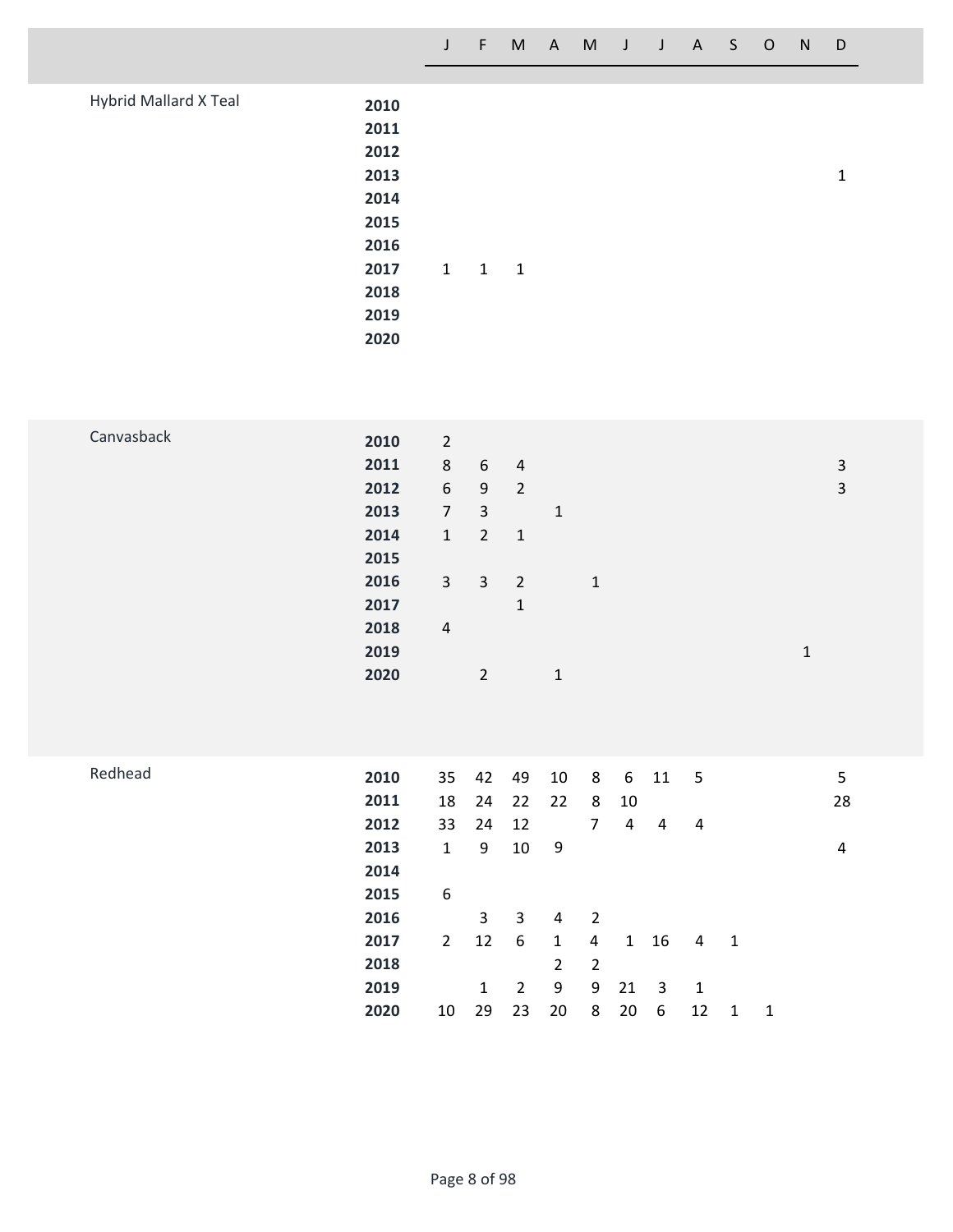| Ring-necked Duck | 2010 |              |   |              | 1 |  |
|------------------|------|--------------|---|--------------|---|--|
|                  | 2011 |              |   |              |   |  |
|                  | 2012 |              |   |              |   |  |
|                  | 2013 |              |   |              |   |  |
|                  | 2014 |              |   |              |   |  |
|                  | 2015 |              |   |              |   |  |
|                  | 2016 |              |   |              |   |  |
|                  | 2017 |              |   |              |   |  |
|                  | 2018 |              |   |              |   |  |
|                  | 2019 |              |   | $\mathbf{1}$ |   |  |
|                  | 2020 | $\mathbf{1}$ | 8 | $\mathbf{1}$ |   |  |
|                  |      |              |   |              |   |  |

| Lesser Scaup | 2010 | 80 | 81 | 77 | 21                      |   |   |   |    | 39 | 68 |
|--------------|------|----|----|----|-------------------------|---|---|---|----|----|----|
|              | 2011 | 74 | 25 | 89 | 16                      |   |   |   |    | 6  | 36 |
|              | 2012 | 63 | 42 | 30 | 3                       |   |   |   |    | 7  | 22 |
|              | 2013 | 62 | 38 | 10 | 7                       |   |   |   |    | 3  | 21 |
|              | 2014 | 42 | 42 | 70 | 4                       |   |   |   |    |    | 35 |
|              | 2015 | 40 | 89 | 64 | 6                       |   | 1 | 1 | -1 | 1  | 19 |
|              | 2016 | 21 | 21 | 31 | 7                       |   |   |   |    | 1  | 5  |
|              | 2017 | 19 | 44 | 32 | $\overline{\mathbf{3}}$ |   |   |   |    |    | 4  |
|              | 2018 | 7  | 22 | 11 | 5                       | 1 |   |   |    | 2  | 10 |
|              | 2019 | 15 | 37 | 37 | $\overline{4}$          |   |   |   |    | 1  | 25 |
|              | 2020 | 18 | 32 | 36 | 6                       |   |   |   |    |    |    |
|              |      |    |    |    |                         |   |   |   |    |    |    |

| Surf Scoter |      |              |    |                |                |                |   |   |   |   |    |                |
|-------------|------|--------------|----|----------------|----------------|----------------|---|---|---|---|----|----------------|
|             | 2010 | 40           |    | 12             | $\overline{2}$ |                |   | 3 |   |   | 10 |                |
|             | 2011 | 13           |    | $\overline{2}$ |                | $\mathbf{1}$   | 5 |   |   |   | 15 | 54             |
|             | 2012 | $2^{\circ}$  | 12 | 8              | 37             |                |   |   |   |   | 18 | 3              |
|             | 2013 | $\mathbf{1}$ | 8  | 1              |                | 50             |   |   |   |   | 17 | 1              |
|             | 2014 | 20           |    |                |                |                |   |   |   |   | 10 |                |
|             | 2015 |              |    |                |                |                |   |   |   |   |    | 2              |
|             | 2016 |              |    |                |                |                |   |   |   |   |    | $\overline{2}$ |
|             | 2017 |              |    | 1              |                | $\overline{2}$ |   |   |   |   |    |                |
|             | 2018 |              |    | $\mathbf{1}$   | 40             |                |   |   |   |   | 6  | 12             |
|             | 2019 |              | 6  |                | $\mathbf 1$    |                |   |   |   |   | 15 | 7              |
|             | 2020 | 4            | 3  |                |                | 17             |   |   | 3 | 1 |    |                |
|             |      |              |    |                |                |                |   |   |   |   |    |                |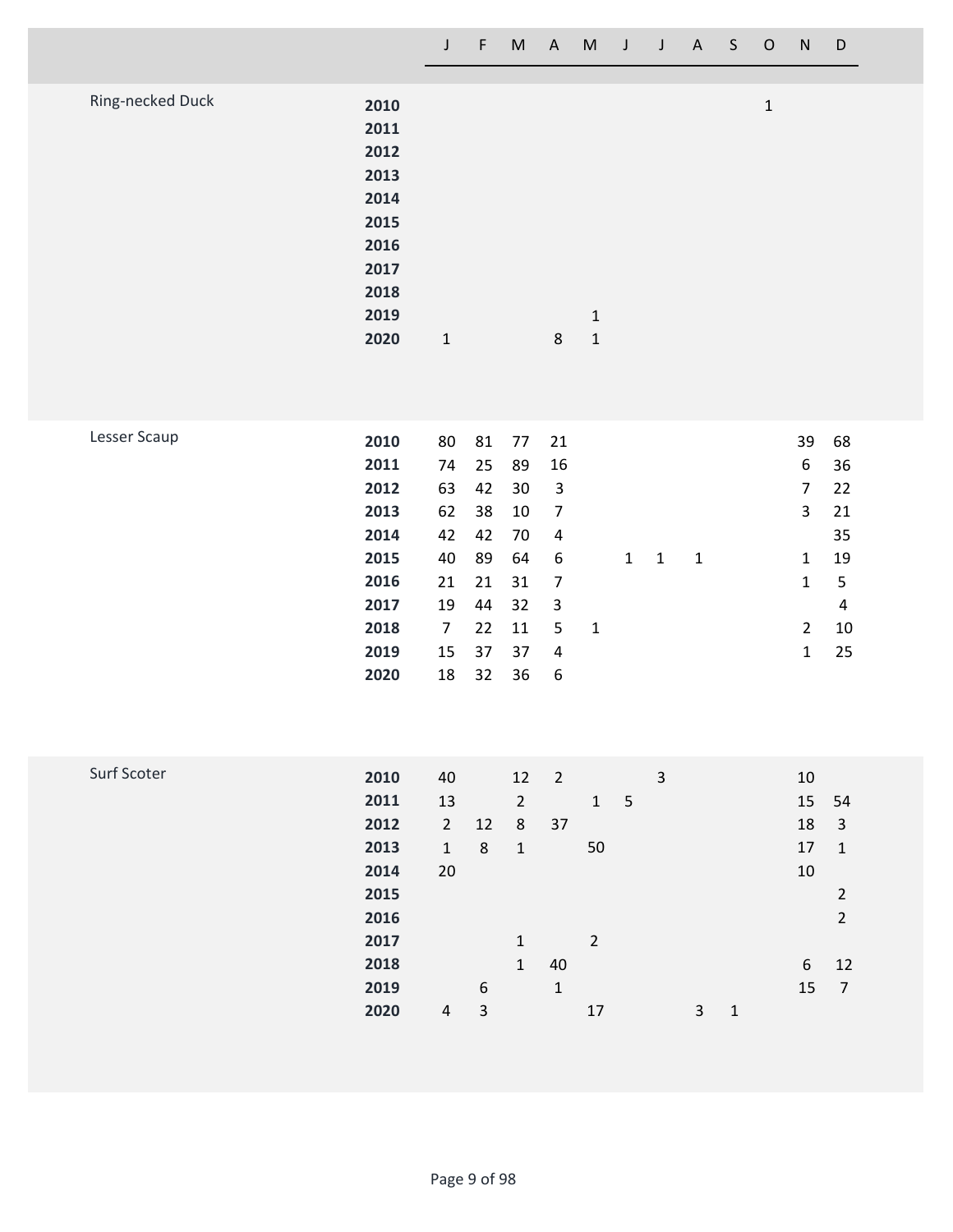|                   |      |        | F  | M   | A  | M |              | A | S | O | N            | D      |
|-------------------|------|--------|----|-----|----|---|--------------|---|---|---|--------------|--------|
|                   |      |        |    |     |    |   |              |   |   |   |              |        |
| <b>Bufflehead</b> | 2010 | 87     | 87 | 111 | 26 | 1 |              |   |   |   | 10           | 83     |
|                   | 2011 | 120 78 |    | 80  | 39 |   |              |   |   |   |              | 11 114 |
|                   | 2012 | 117    | 78 | 66  | 66 | 3 | $\mathbf{1}$ |   |   |   | 18           | 44     |
|                   | 2013 | 58     | 70 | 45  | 12 | 4 |              |   |   |   | 4            | 55     |
|                   | 2014 | 62     | 71 | 66  | 8  |   |              |   |   |   | 1            | 44     |
|                   | 2015 | 77     | 54 | 34  | 3  |   |              |   |   |   | $\mathbf{1}$ | 73     |
|                   | 2016 | 70     | 50 | 23  | 3  |   |              |   |   |   | 7            | 40     |
|                   | 2017 | 50     | 41 | 48  | 10 |   |              |   |   |   | 6            | 23     |
|                   | 2018 | 25     | 21 | 23  | 12 |   |              |   |   |   |              | 34     |
|                   | 2019 | 43     | 36 | 40  | 9  |   |              |   |   |   | 22           | 43     |
|                   | 2020 | 40     | 44 | 47  | 11 | 1 |              |   |   |   |              |        |

| Common Goldeneye | 2010 |              |
|------------------|------|--------------|
|                  | 2011 |              |
|                  | 2012 | $\mathbf{1}$ |
|                  | 2013 |              |
|                  | 2014 |              |
|                  | 2015 |              |
|                  | 2016 |              |
|                  | 2017 |              |
|                  | 2018 |              |
|                  | 2019 |              |
|                  | 2020 |              |
|                  |      |              |

| <b>Hooded Merganser</b> | 2010 | $\overline{2}$ |                |                |   | $\overline{2}$ | 4              |
|-------------------------|------|----------------|----------------|----------------|---|----------------|----------------|
|                         | 2011 | $\overline{7}$ | $\overline{2}$ | $\overline{3}$ |   |                | 8              |
|                         | 2012 | 13             | 8              |                |   |                |                |
|                         | 2013 |                | 3              | 3              |   |                | 15             |
|                         | 2014 |                |                |                |   |                | $\overline{2}$ |
|                         | 2015 |                | 3              |                |   |                |                |
|                         | 2016 |                |                |                |   |                |                |
|                         | 2017 |                |                |                |   |                |                |
|                         | 2018 |                |                |                |   | $\overline{2}$ | 6              |
|                         | 2019 |                | 2              |                |   | $\overline{2}$ | 3              |
|                         | 2020 |                |                | 1              | 1 |                |                |
|                         |      |                |                |                |   |                |                |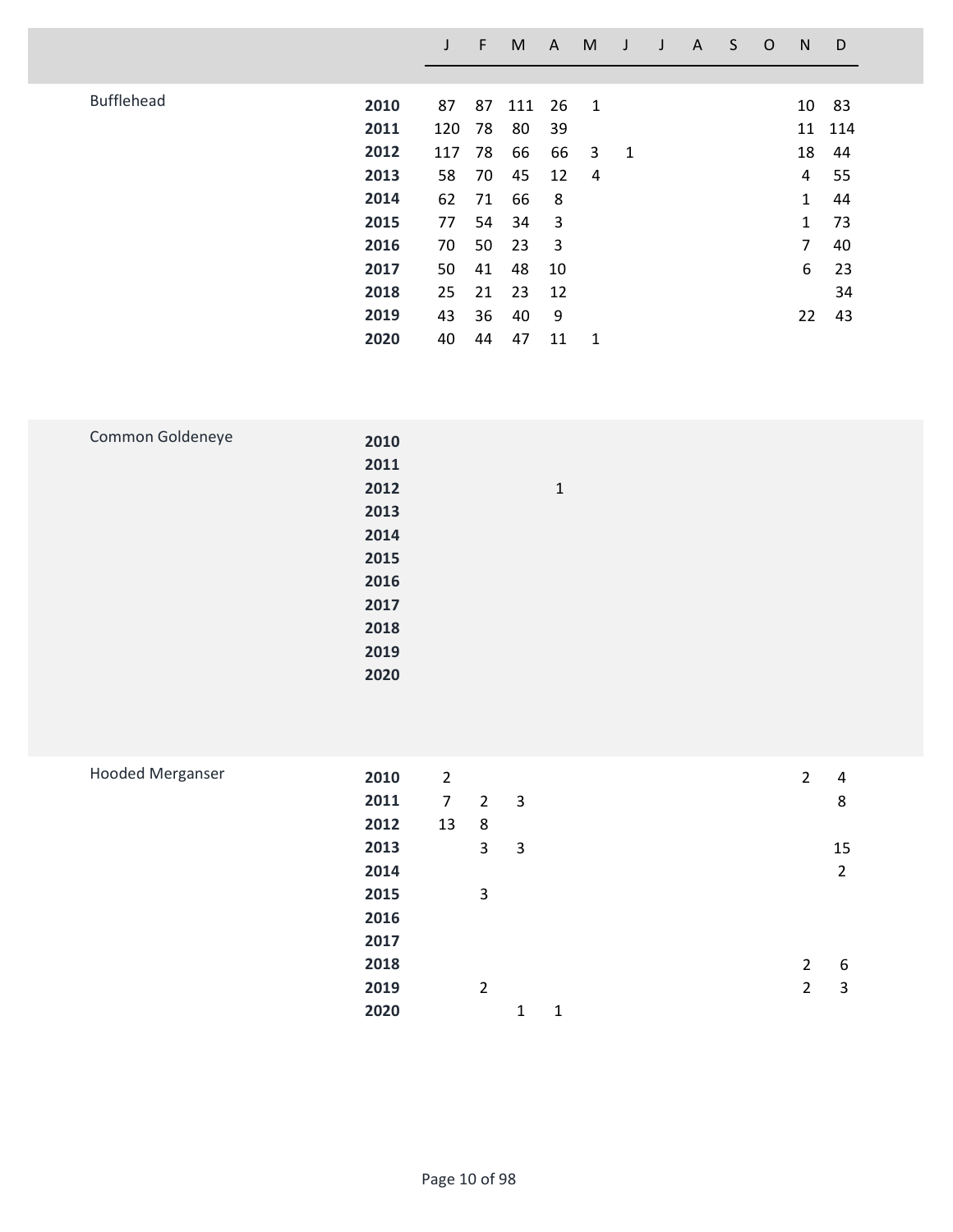|                  |      | J | F | M              | $\mathsf{A}$ | M | J | $\mathsf{A}$ | S. | $\circ$ | N <sub>1</sub> | D |
|------------------|------|---|---|----------------|--------------|---|---|--------------|----|---------|----------------|---|
|                  |      |   |   |                |              |   |   |              |    |         |                |   |
| Common Merganser | 2010 |   |   | $1\,$          |              |   |   |              |    |         |                |   |
|                  | 2011 |   |   |                |              |   |   |              |    |         |                |   |
|                  | 2012 |   |   |                | 1            |   |   |              |    |         |                |   |
|                  | 2013 |   |   |                |              |   |   |              |    |         |                |   |
|                  | 2014 |   |   |                |              |   |   |              |    |         |                | 1 |
|                  | 2015 |   |   |                |              |   |   |              |    |         |                |   |
|                  | 2016 |   |   |                |              |   |   |              |    |         |                | 1 |
|                  | 2017 |   |   | $\mathbf{1}$   |              |   |   |              |    |         |                |   |
|                  | 2018 |   |   | $\overline{2}$ | $\mathbf{1}$ |   |   |              |    |         |                |   |
|                  | 2019 |   |   |                |              |   |   |              |    |         |                |   |
|                  | 2020 |   |   |                |              |   |   |              |    |         |                |   |
|                  |      |   |   |                |              |   |   |              |    |         |                |   |
|                  |      |   |   |                |              |   |   |              |    |         |                |   |

|      |                |              |    |   |   |                |   |   |   | 8  |
|------|----------------|--------------|----|---|---|----------------|---|---|---|----|
|      |                |              |    |   |   |                |   |   |   |    |
| 2011 | 10             | 11           | 5  | 1 |   |                |   |   | 6 | 45 |
| 2012 | 15             | 17           | 14 | 4 |   |                |   |   |   | 11 |
| 2013 | 1              | 5            | 8  | 4 |   |                |   |   |   |    |
| 2014 | 8              | 5            | 1  | 1 |   |                |   |   |   |    |
| 2015 | 4              | 5            |    |   |   |                |   |   |   | 1  |
| 2016 | 1              | 1            |    |   | 1 |                |   |   |   |    |
| 2017 |                | $\mathbf{1}$ | 3  | 2 |   | $\overline{2}$ |   | 1 |   |    |
| 2018 | $\overline{2}$ | 5            |    | 7 |   |                | 1 | 2 |   | 1  |
| 2019 |                | 5            | 3  | 2 |   |                |   |   |   |    |
| 2020 | 2              | 4            | 3  | 1 |   |                |   |   |   |    |
|      | 2010           |              | 15 | 9 | 7 |                |   |   |   | 3  |

| <b>Ruddy Duck</b> | 2010 | 97  | 98  | 106 59          |    | 21             | - 15                    | $\overline{7}$ | 7  | 5              | 3            | 36             | 86     |
|-------------------|------|-----|-----|-----------------|----|----------------|-------------------------|----------------|----|----------------|--------------|----------------|--------|
|                   | 2011 | 201 |     | 93 142 53       |    | 24             | 12                      |                | 5  |                |              |                | 50 123 |
|                   | 2012 |     |     | 246 143 159 121 |    | 39             |                         | 36 14          | 3  |                |              |                | 14 53  |
|                   | 2013 | 83  | 72  | 25              | 71 | 30             | - 6                     |                |    |                | $\mathbf{1}$ | 45             | - 29   |
|                   | 2014 | 68  | 70  | 22              | 20 | $\overline{2}$ |                         | 3              |    |                |              | 5              | 22     |
|                   | 2015 | 31  | 43  | 45              | 28 | 4              | $\left  \right $        | 1              | 2  |                | 3            | 18             | 65     |
|                   | 2016 | 39  | 28  | 41              | 36 | 23             | - 5                     |                |    |                |              | $\overline{7}$ | 40     |
|                   | 2017 | 69  | 78  | 133             | 40 | 8              |                         | 15 13          | 11 | 1              | 2            | 14             | 69     |
|                   | 2018 | 23  |     | 25 24           | 38 | 18             | $\overline{\mathbf{3}}$ |                | 1  | $\mathbf{1}$   | $\mathbf{1}$ | 24             | 52     |
|                   | 2019 | 59  | 64  | 62              | 77 | 24             | 19                      | 12             | 3  | $\overline{2}$ |              | $\overline{7}$ | 85     |
|                   | 2020 | 90  | 113 | 66              | 55 | 44             | 12                      | 3              | 8  | 1              | 6            |                |        |
|                   |      |     |     |                 |    |                |                         |                |    |                |              |                |        |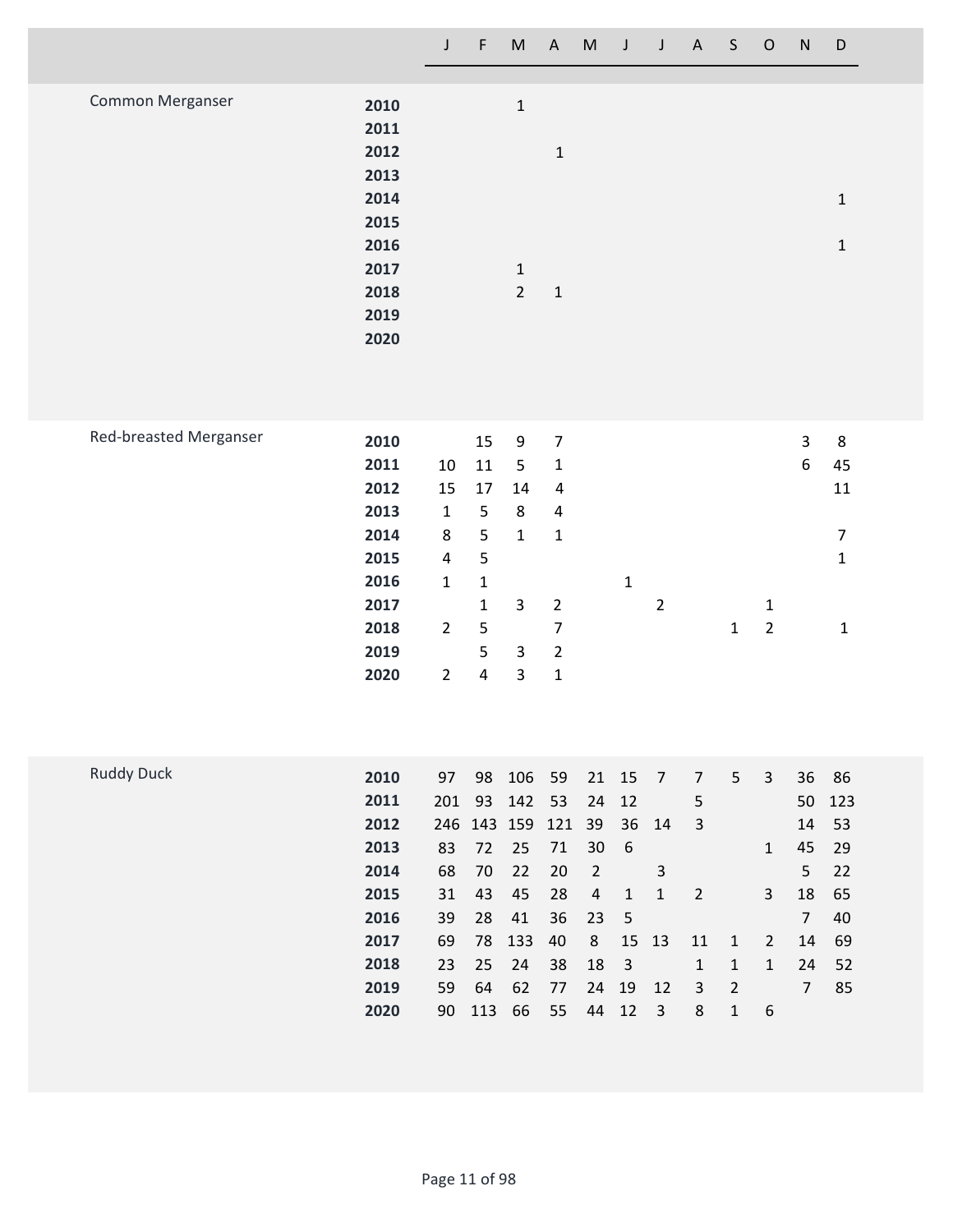|                   |                                                      | J                                                        | F                                                      | $\mathsf{M}% _{T}=\mathsf{M}_{T}\!\left( a,b\right) ,\ \mathsf{M}_{T}=\mathsf{M}_{T}\!\left( a,b\right) ,$ | $\mathsf A$                                                   | ${\sf M}$                                               | J                                                           | $\mathsf J$                                                   | $\mathsf A$                                | $\mathsf S$                                                             | $\mathsf O$                                                                          | ${\sf N}$                                         | $\mathsf D$                                                               |
|-------------------|------------------------------------------------------|----------------------------------------------------------|--------------------------------------------------------|------------------------------------------------------------------------------------------------------------|---------------------------------------------------------------|---------------------------------------------------------|-------------------------------------------------------------|---------------------------------------------------------------|--------------------------------------------|-------------------------------------------------------------------------|--------------------------------------------------------------------------------------|---------------------------------------------------|---------------------------------------------------------------------------|
| Duck sp.          | 2010<br>2011<br>2012<br>2013                         | 60                                                       |                                                        |                                                                                                            | $\overline{\mathbf{3}}$                                       |                                                         |                                                             | 3                                                             |                                            |                                                                         | 12                                                                                   |                                                   | 50                                                                        |
|                   | 2014<br>2015<br>2016<br>2017                         | $\pmb{4}$                                                | 10                                                     | $\mathsf 3$                                                                                                | $\overline{\mathbf{4}}$                                       | $\mathbf 1$                                             | $\overline{2}$<br>$\overline{\mathbf{3}}$                   |                                                               | $\overline{2}$                             | $\mathbf 1$                                                             | 5<br>$\bf 8$                                                                         |                                                   |                                                                           |
|                   | 2018<br>2019<br>2020                                 | 50                                                       | $\overline{\mathbf{4}}$                                |                                                                                                            |                                                               | $\overline{4}$                                          | $\mathbf 1$                                                 | $\overline{7}$                                                | $\overline{2}$                             | $\overline{2}$<br>$\overline{2}$                                        | 106<br>39                                                                            |                                                   | 4<br>$\bf 8$                                                              |
| California Quail  | 2010<br>2011<br>2012<br>2013<br>2014<br>2015<br>2016 | $\overline{2}$<br>5<br>10<br>$\mathbf 1$<br>15<br>$10\,$ | 15<br>$\boldsymbol{9}$<br>$\mathbf{1}$<br>$\mathbf{1}$ | $\overline{7}$<br>12<br>11<br>$\,8\,$<br>$\sqrt{4}$<br>16<br>$\,8\,$                                       | 14<br>$\boldsymbol{7}$<br>$\mathsf S$<br>15<br>19<br>14<br>14 | $\boldsymbol{6}$<br>12<br>18<br>29<br>10<br>5<br>$10\,$ | 18<br>15<br>14<br>$\overline{2}$<br>$\mathbf 1$<br>19<br>17 | $\boldsymbol{9}$<br>$\mathbf 1$<br>12<br>24<br>25<br>20<br>14 | 25<br>24<br>$\,8\,$<br>9<br>17<br>41<br>16 | $10\,$<br>$\,8\,$<br>26<br>26<br>$\boldsymbol{6}$<br>$\mathsf{3}$<br>36 | $\overline{2}$<br>$\boldsymbol{6}$<br>12<br>$\boldsymbol{9}$<br>$\overline{2}$<br>18 | 15<br>$\mathbf 1$<br>$\mathsf{3}$<br>$\mathbf{1}$ | 10<br>$\overline{7}$<br>10<br>$\,8\,$<br>$\mathsf 3$<br>12<br>$\mathsf S$ |
|                   | 2017<br>2018<br>2019<br>2020                         | $\mathbf 1$<br>$\overline{2}$<br>$\mathsf 3$             | 30<br>$\mathsf{3}$                                     | $\mathsf{3}$<br>$10\,$<br>28<br>27                                                                         | 26<br>$\boldsymbol{9}$<br>28<br>36                            | 16<br>36<br>21<br>50                                    | 14<br>33<br>32<br>54                                        | 21<br>16<br>18<br>86                                          | 18<br>47<br>34<br>60                       | 77<br>74<br>24<br>107                                                   | 30<br>73<br>30<br>55                                                                 | 4<br>5<br>$\mathbf 1$                             | $\overline{4}$<br>37<br>6                                                 |
| Red-throated Loon | 2010<br>2011<br>2012                                 | $\mathbf{1}$                                             |                                                        | $\mathbf 1$                                                                                                |                                                               |                                                         |                                                             |                                                               |                                            |                                                                         |                                                                                      | $\mathbf 1$                                       | $\mathbf 1$<br>$\overline{2}$                                             |
|                   | 2013<br>2014<br>2015<br>2016                         | $\overline{2}$<br>$\mathbf 1$                            | 11<br>5<br>$\boldsymbol{6}$                            | $10\,$<br>$\overline{2}$                                                                                   |                                                               |                                                         | $\mathbf{1}$                                                |                                                               |                                            |                                                                         |                                                                                      |                                                   | $\mathbf 1$<br>$\mathbf 1$<br>$\mathbf{1}$<br>$\mathbf 1$                 |
|                   | 2017<br>2018<br>2019                                 | $1\,$<br>$\mathbf 1$                                     | $\mathbf 1$                                            | 5<br>$\overline{2}$                                                                                        | $\mathbf 1$<br>$\boldsymbol{6}$<br>$\pmb{4}$                  |                                                         |                                                             |                                                               |                                            |                                                                         |                                                                                      |                                                   | $\overline{2}$                                                            |
|                   | 2020                                                 | 3                                                        |                                                        |                                                                                                            |                                                               | $\mathbf{1}$                                            |                                                             |                                                               |                                            |                                                                         |                                                                                      |                                                   |                                                                           |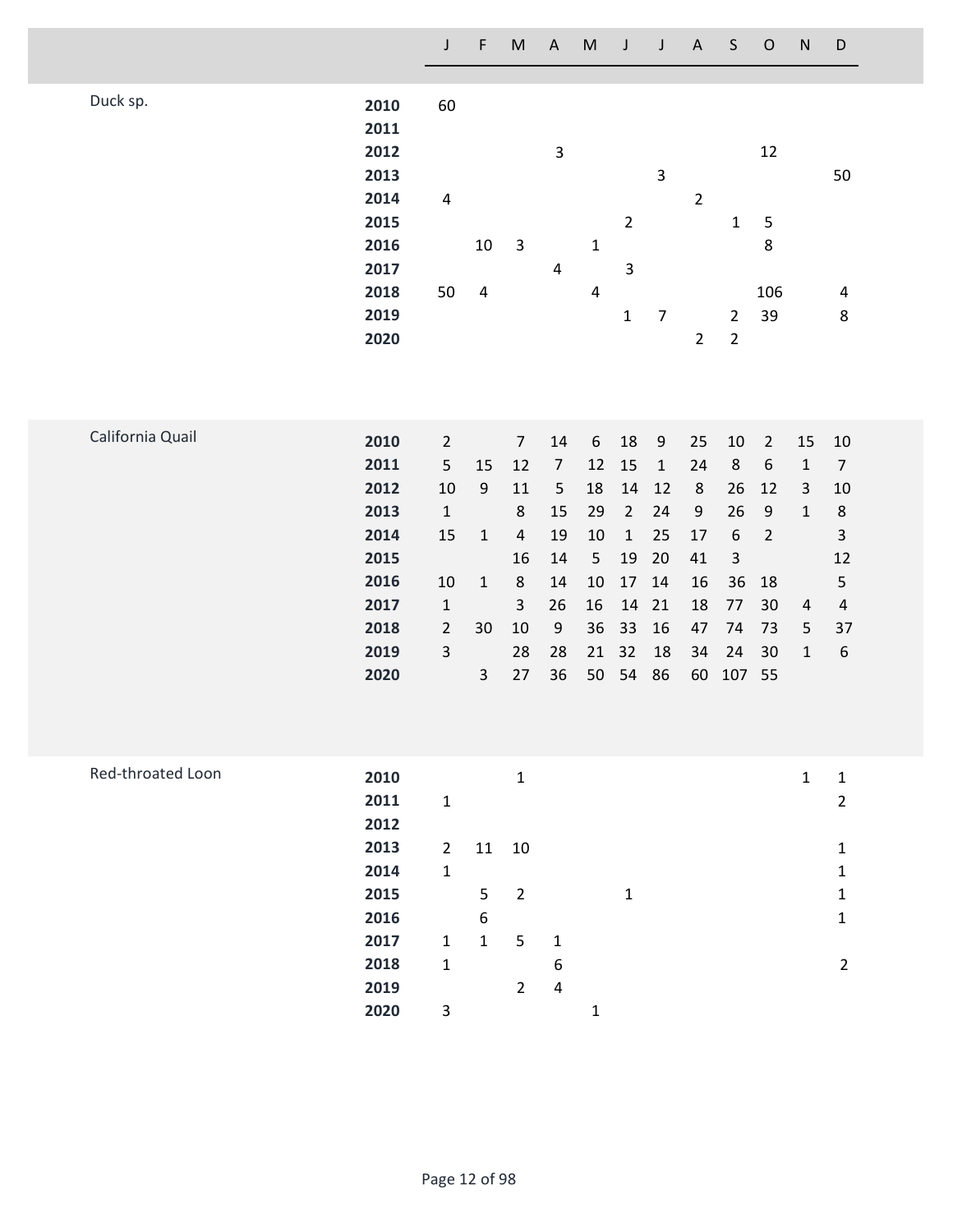|              |                                                                                      | $\mathsf J$                                                                 | $\mathsf F$                   | $\sf M$                                          | $\mathsf A$                                                                  | ${\sf M}$      | $\mathsf J$                   | $\mathsf J$                                            | $\boldsymbol{\mathsf{A}}$ | $\mathsf S$                                     | $\mathsf O$                | ${\sf N}$                                                                                                             | $\mathsf D$                                                                                                                     |
|--------------|--------------------------------------------------------------------------------------|-----------------------------------------------------------------------------|-------------------------------|--------------------------------------------------|------------------------------------------------------------------------------|----------------|-------------------------------|--------------------------------------------------------|---------------------------|-------------------------------------------------|----------------------------|-----------------------------------------------------------------------------------------------------------------------|---------------------------------------------------------------------------------------------------------------------------------|
| Pacific Loon | 2010<br>2011                                                                         | $\boldsymbol{6}$                                                            | $\sqrt{4}$                    | $\sqrt{2}$<br>$\mathbf 1$                        |                                                                              |                | $\mathbf{1}$                  |                                                        |                           |                                                 |                            | $\,8\,$                                                                                                               | $\overline{2}$<br>35                                                                                                            |
|              | 2012<br>2013                                                                         | $\boldsymbol{6}$                                                            | $\,8\,$<br>$\overline{2}$     | 12<br>$\mathbf 1$                                |                                                                              | $\overline{2}$ | $\mathbf 1$<br>$\mathbf 1$    |                                                        |                           | $\mathbf 1$                                     |                            | $\overline{4}$                                                                                                        | 119<br>18                                                                                                                       |
|              | 2014<br>2015<br>2016                                                                 | $\overline{4}$<br>$\mathsf S$<br>$\overline{7}$                             | $\overline{2}$                |                                                  | $\ensuremath{\mathsf{3}}$                                                    | $\mathbf 1$    | $\mathbf 2$                   |                                                        |                           |                                                 | $\mathbf 1$                | $10\,$                                                                                                                | 32<br>$\mathbf 1$<br>$\sqrt{4}$                                                                                                 |
|              | 2017<br>2018                                                                         | $\mathbf 1$                                                                 | $\mathbf 1$<br>$6\phantom{1}$ | $\mathbf 1$                                      | $\overline{4}$                                                               | $\overline{2}$ |                               |                                                        |                           |                                                 |                            | $\mathbf 1$                                                                                                           | $\overline{2}$<br>$\ensuremath{\mathsf{3}}$                                                                                     |
|              | 2019<br>2020                                                                         | $\mathbf{1}$<br>$\mathbf 1$                                                 | $\mathbf{1}$                  | $\overline{2}$                                   | $\sqrt{2}$                                                                   |                |                               |                                                        |                           |                                                 |                            |                                                                                                                       | $\sqrt{4}$                                                                                                                      |
| Common Loon  | 2010<br>2011<br>2012<br>2013<br>2014<br>2015<br>2016<br>2017<br>2018<br>2019<br>2020 | $\mathbf 1$<br>$\mathbf 1$<br>$\mathbf 1$<br>$\overline{2}$<br>$\mathbf{3}$ | $\mathbf 1$<br>$\mathbf 2$    | $\overline{2}$<br>$\overline{2}$<br>$\mathsf{3}$ | $\mathbf 1$<br>$10\,$<br>$\overline{\mathbf{4}}$<br>$\pmb{4}$<br>$\mathbf 1$ | $\overline{2}$ | $\mathbf 1$<br>$\overline{2}$ | $\mathbf{1}$<br>$\mathbf 1$<br>$\overline{\mathbf{3}}$ |                           | $\mathbf 1$<br>$\mathbf{1}$<br>$\boldsymbol{6}$ | $\mathbf 1$<br>$\mathbf 1$ | $\mathbf 1$<br>$\overline{\mathbf{3}}$<br>$\overline{2}$<br>$\mathbf 1$<br>$\mathbf{1}$<br>$\mathbf 1$<br>$\mathbf 1$ | $\mathbf 1$<br>$\boldsymbol{6}$<br>5<br>$\boldsymbol{6}$<br>$\mathbf 1$<br>$\overline{2}$<br>$\pmb{4}$<br>$\mathbf 1$<br>$12\,$ |
| Loon sp.     | 2010<br>2011<br>2012<br>2013<br>2014<br>2015<br>2016                                 |                                                                             | $\mathbf 2$                   | $\mathbf{1}$                                     | $\overline{2}$<br>$\mathbf 1$                                                |                |                               |                                                        |                           | $\mathbf 1$                                     | $\mathbf 1$                | $\overline{a}$                                                                                                        | $10\,$<br>$\,8\,$                                                                                                               |
|              | 2017<br>2018<br>2019<br>2020                                                         |                                                                             |                               | $\sqrt{4}$                                       | $30\,$<br>$\sqrt{2}$<br>$\mathbf 1$                                          |                | $\mathbf 1$                   |                                                        |                           | $\mathbf 1$<br>$\mathbf 1$                      |                            | $\mathbf 1$<br>$\mathbf 1$                                                                                            | $\mathbf 1$<br>$\overline{c}$                                                                                                   |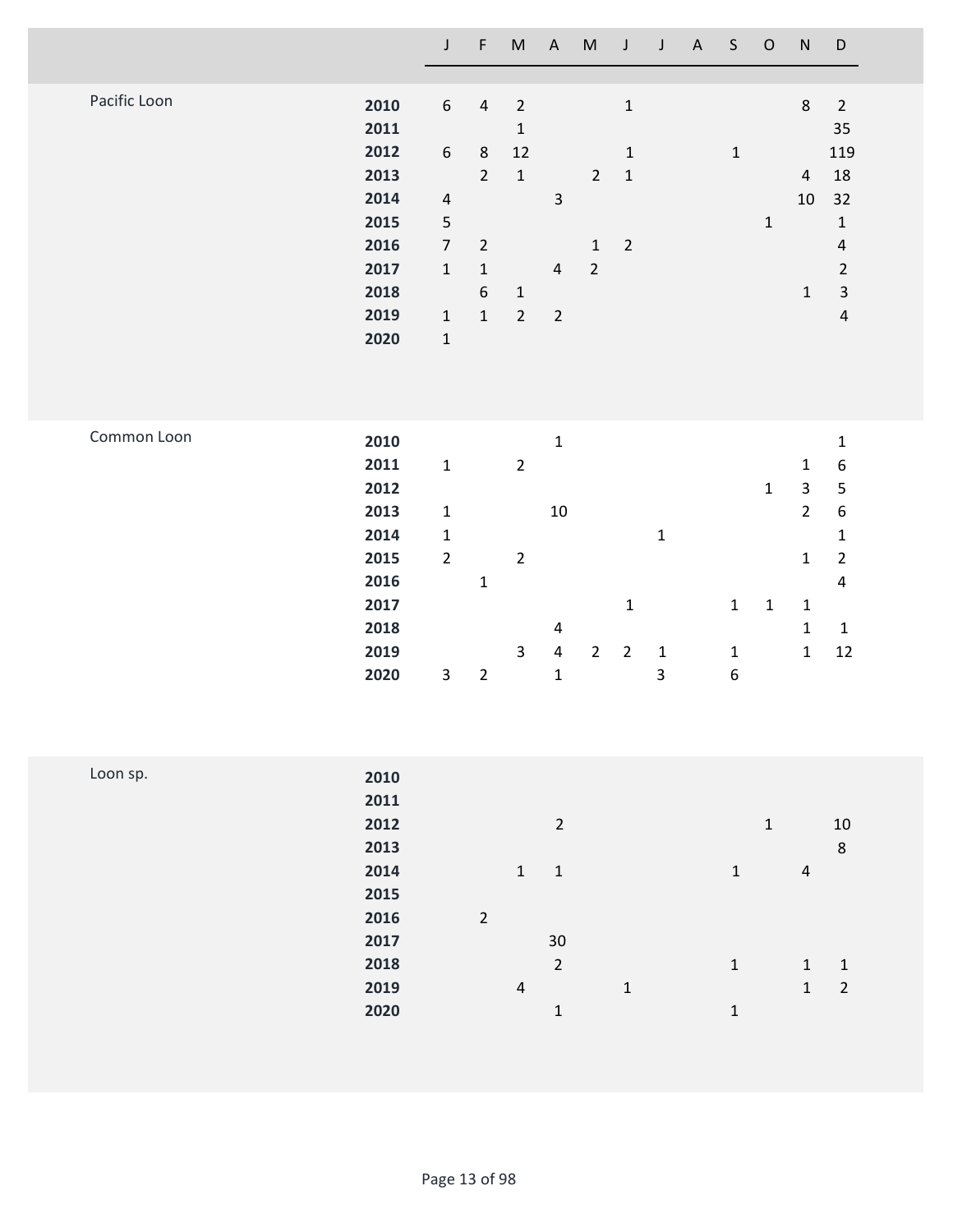|                   |      |    | F  | M  | A  | M |    |                | A              | S  | O  | N              | D  |
|-------------------|------|----|----|----|----|---|----|----------------|----------------|----|----|----------------|----|
|                   |      |    |    |    |    |   |    |                |                |    |    |                |    |
| Pied-billed Grebe | 2010 | 19 | 14 | 18 | 5  | 5 | 10 | 16             | 20             | 22 | 12 | 19             | 10 |
|                   | 2011 | 19 | 11 | 9  | 6  | 1 | 11 | 4              | 14             | 14 | 10 | 17             | 27 |
|                   | 2012 | 13 | 6  | 13 | 12 | 1 | 4  | $\overline{2}$ | 6              | 11 | 17 | 19             | 25 |
|                   | 2013 | 17 | 12 | 21 | 8  | 9 | 7  | 8              | 12             | 15 | 11 | 19             | 15 |
|                   | 2014 | 20 | 12 | 12 | 9  | 1 | 2  |                | 2              | 4  | 8  | 17             | 11 |
|                   | 2015 | 12 | 9  | 5  | 14 | 7 | 1  | 5              | $\overline{2}$ | 2  | 5  | 13             | 11 |
|                   | 2016 | 7  | 11 | 7  | 5  | 2 | 4  | 7              | 6              | 4  | 3  | $\overline{7}$ | 12 |
|                   | 2017 | 12 | 4  | 6  | 4  | 4 | 12 | 11             | 10             | 5  | 4  | 14             | 13 |
|                   | 2018 | 15 | 26 | 15 | 15 | 4 | 4  | 1              | 8              | 10 | 15 | 19             | 19 |
|                   | 2019 | 16 | 13 | 8  | 13 | 3 | 8  | 4              | 3              | 4  | 12 | 20             | 14 |
|                   | 2020 | 9  | 11 | 10 | 14 | 5 | 18 | 18             | 14             | 21 | 11 |                |    |
|                   |      |    |    |    |    |   |    |                |                |    |    |                |    |

| <b>Horned Grebe</b> | 2010 |                  |                |                |                |   |  |              | $\overline{2}$ | 1              |
|---------------------|------|------------------|----------------|----------------|----------------|---|--|--------------|----------------|----------------|
|                     | 2011 |                  |                |                |                |   |  |              | 1              | $\overline{4}$ |
|                     | 2012 | $\mathbf{3}$     | $\overline{2}$ | 6              | $\mathbf{1}$   |   |  |              |                | 3              |
|                     | 2013 | $\overline{3}$   | $\mathbf{1}$   |                |                |   |  |              |                | $\mathbf{1}$   |
|                     | 2014 | $\boldsymbol{6}$ | $\overline{7}$ | $\overline{2}$ | $1\,$          |   |  |              | $2^{\circ}$    | $\overline{7}$ |
|                     | 2015 | 9                | $\overline{4}$ | 9              | 5              | 3 |  |              |                |                |
|                     | 2016 | $\overline{a}$   | 3              | $\mathbf{1}$   | $\mathbf{1}$   |   |  |              |                | 1              |
|                     | 2017 | $\mathbf{1}$     | $\overline{4}$ | $\overline{2}$ | $\overline{2}$ |   |  |              |                | 1              |
|                     | 2018 | $2^{\circ}$      | $\mathbf{1}$   | $\mathbf{1}$   |                |   |  |              |                | $\overline{2}$ |
|                     | 2019 | $\mathbf{1}$     | $\mathbf{1}$   | $\overline{4}$ |                |   |  |              |                | $\mathbf{1}$   |
|                     | 2020 |                  | $\mathbf{1}$   |                |                |   |  | $\mathbf{1}$ |                |                |
|                     |      |                  |                |                |                |   |  |              |                |                |
|                     |      |                  |                |                |                |   |  |              |                |                |
|                     |      |                  |                |                |                |   |  |              |                |                |
| $   -$              |      |                  |                |                |                |   |  |              |                |                |

| <b>Eared Grebe</b> | 2010 | 4  | 27             | 30 | 15 | 3   |                         | 2              | 7            | 13 |
|--------------------|------|----|----------------|----|----|-----|-------------------------|----------------|--------------|----|
|                    | 2011 | 26 | 25             | 13 | 19 | 3   |                         | 4              | 23           | 37 |
|                    | 2012 | 25 | 16             | 27 | 22 | - 3 |                         | $\overline{2}$ | 3            | 10 |
|                    | 2013 | 19 | 13             | 19 | 9  | 1   |                         | 4              | 8            | 19 |
|                    | 2014 | 17 | 12             | 11 | 8  |     |                         | $\overline{2}$ | 15           | 14 |
|                    | 2015 | 22 | 18             | 5  | 2  | 1   |                         | 11             | 3            | 13 |
|                    | 2016 | 7  | 14             | 11 | 4  | 2   | - 1                     |                | 3            | 6  |
|                    | 2017 | 6  | $\overline{7}$ | 14 | 8  | 14  | $\overline{7}$          |                | $\mathbf{1}$ | 3  |
|                    | 2018 | 3  | 5              | 5  | 4  | 1   |                         | 1              | 4            | 1  |
|                    | 2019 | 20 | 7              | 9  | 11 | 7   | $\overline{\mathbf{3}}$ |                | 2            |    |
|                    | 2020 | 7  | 9              | 8  | 16 | 9   | 1                       | 9              |              |    |
|                    |      |    |                |    |    |     |                         |                |              |    |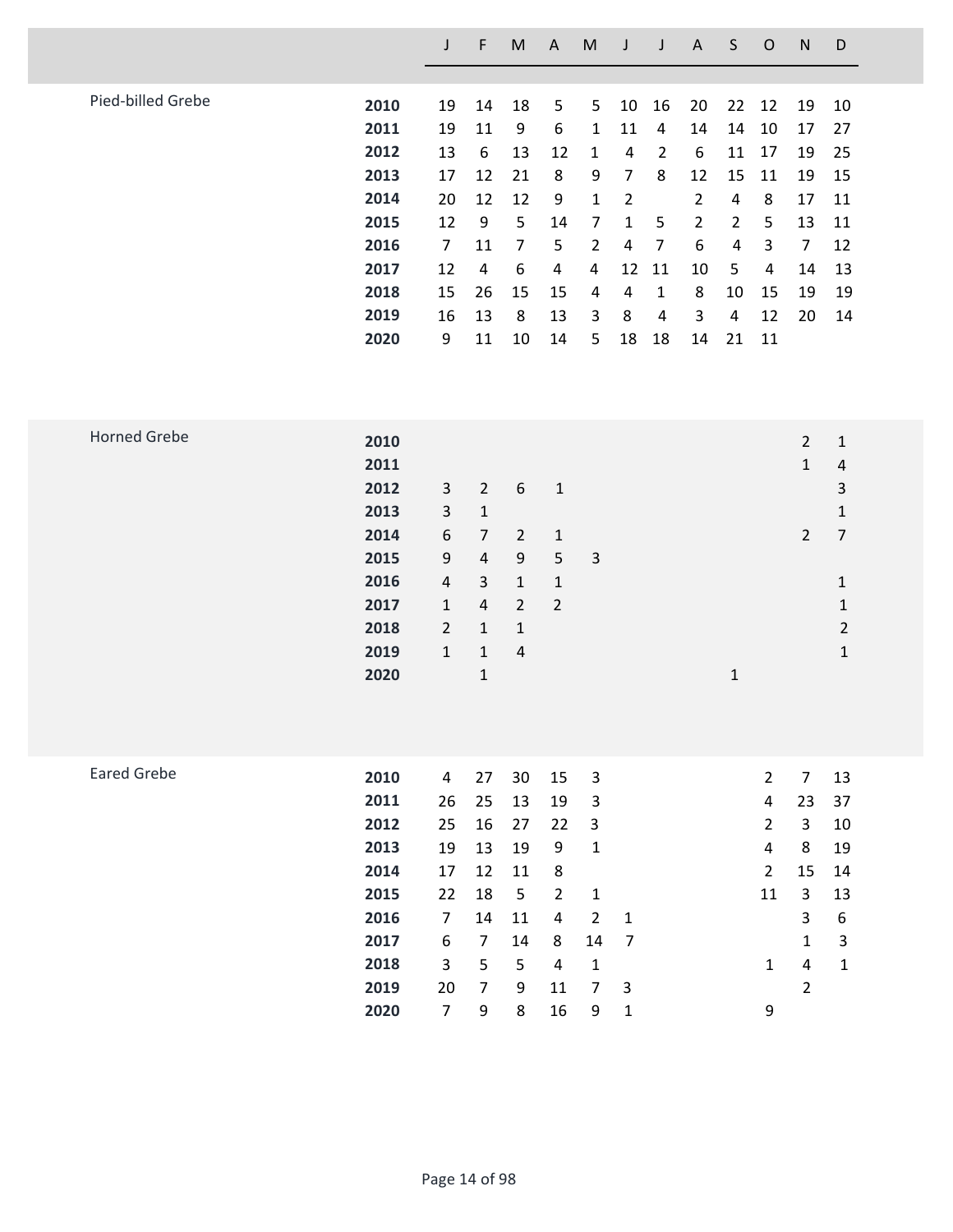| 2010<br>2011 |      |                |  |
|--------------|------|----------------|--|
| 2012         |      |                |  |
| 2013         |      |                |  |
| 2014         |      | $\overline{2}$ |  |
| 2015         |      |                |  |
| 2016         |      |                |  |
| 2017         |      |                |  |
| 2018         |      |                |  |
| 2019         |      |                |  |
|              |      |                |  |
|              | 2020 |                |  |

| Western Grebe | 2010 |     |     | 101 155 134 | - 82                  | 35           |                |   |   |              | 1              | 27  | 300  |
|---------------|------|-----|-----|-------------|-----------------------|--------------|----------------|---|---|--------------|----------------|-----|------|
|               | 2011 | 600 |     | 30          | 50                    | 1            |                |   | 1 | 1            | 8              | 18  | 142  |
|               | 2012 | 88  | 17  | 259         | 87                    | 13           | $\overline{2}$ |   |   | $\mathbf{1}$ | 23             | 160 | - 29 |
|               | 2013 | 77  | 180 | 708         | 81                    | $\mathbf{1}$ | 20             |   |   |              |                | 7   | 32   |
|               | 2014 | 3   | 4   | 9           | 43                    |              |                |   |   |              | 8              | 12  | -6   |
|               | 2015 | 12  | 26  | 18          | 21                    | -12          |                |   |   |              |                | 10  | 4    |
|               | 2016 | 10  | 20  | 5           | 1                     |              |                | 7 |   |              | $\overline{2}$ | 42  | 14   |
|               | 2017 | 49  | 18  | 99          | 37                    |              | 4              |   |   |              | 1              | 5   | 12   |
|               | 2018 | 7   | 60  | 8           | $\mathbf{2}^{\prime}$ |              | 95 42          |   |   |              |                | 62  | 14   |
|               | 2019 | 19  | 27  | 7           | 2                     | 1            |                |   | 1 |              |                | 1   | 22   |
|               | 2020 | 129 |     | 5           | 102                   | 3            | 3              |   |   | 1            | 10             |     |      |

| Clark's Grebe | 2010 | $\overline{2}$ |              | 1 |              |                |   |  |   |              | 1              |
|---------------|------|----------------|--------------|---|--------------|----------------|---|--|---|--------------|----------------|
|               | 2011 | $\mathbf{1}$   | $\mathbf{1}$ |   |              |                |   |  |   | 1            | 3              |
|               | 2012 | 1              | $\mathbf{1}$ |   | $\mathbf{1}$ |                |   |  |   | 1            | $\overline{2}$ |
|               | 2013 | $\mathbf{1}$   |              |   | $\mathbf{1}$ |                |   |  |   | $\mathbf{1}$ |                |
|               | 2014 |                |              |   |              |                |   |  |   | 1            |                |
|               | 2015 |                |              | 1 |              |                |   |  |   | 1            |                |
|               | 2016 |                |              |   |              |                |   |  | 1 |              |                |
|               | 2017 | $\overline{2}$ |              |   |              |                |   |  |   |              | 1              |
|               | 2018 |                |              | 1 |              | $\overline{2}$ |   |  |   |              | 1              |
|               | 2019 |                | 1            |   | $\mathbf{1}$ |                | 1 |  | 1 |              | 3              |
|               | 2020 | $\overline{2}$ |              | 2 |              |                |   |  |   |              |                |
|               |      |                |              |   |              |                |   |  |   |              |                |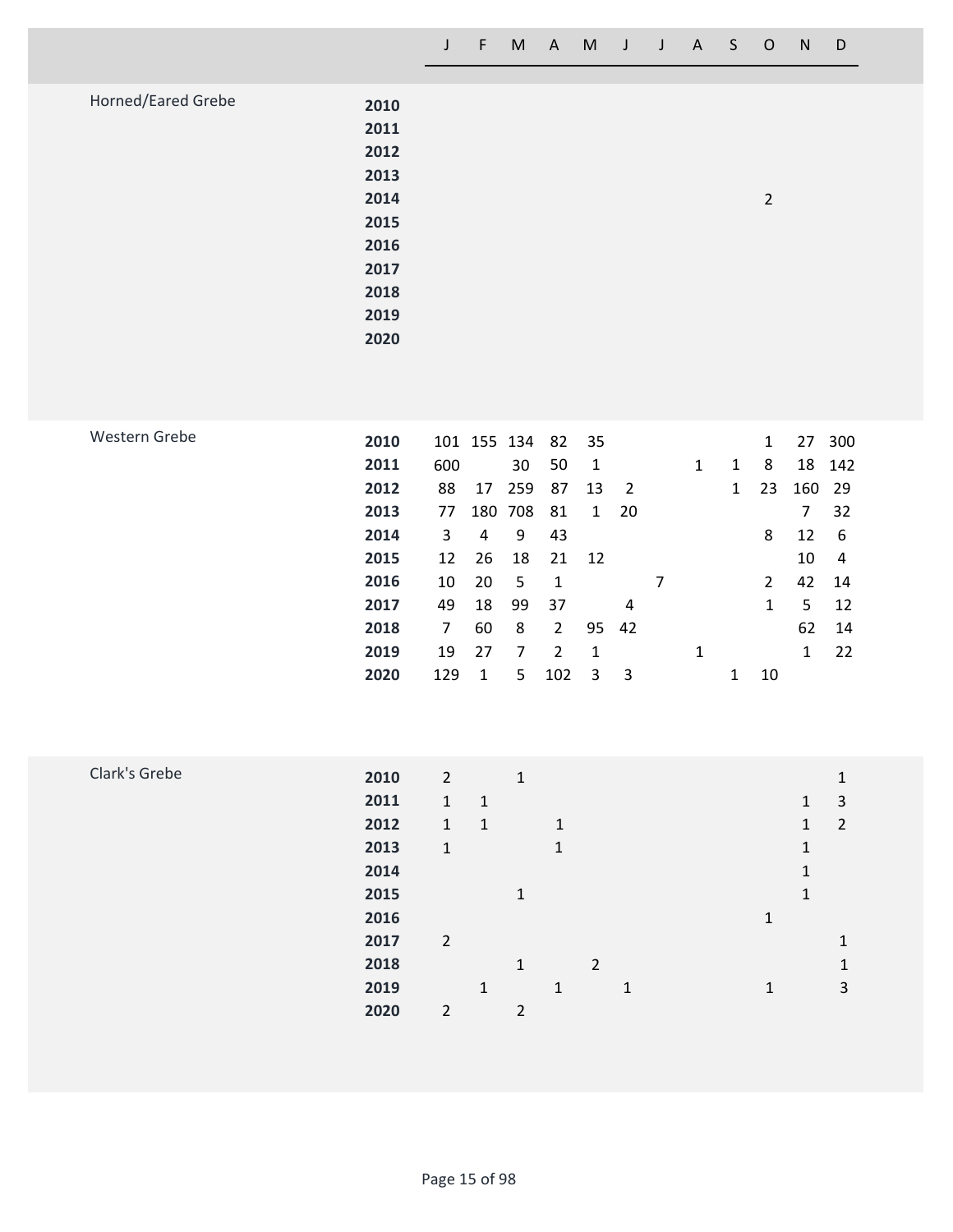|                       |      | $\mathsf{J}$ | F  | M | $\mathsf{A}$ | M  | J                        | $\mathsf{J}$ | $\mathsf{A}$ | S | $\circ$ | N  | D              |
|-----------------------|------|--------------|----|---|--------------|----|--------------------------|--------------|--------------|---|---------|----|----------------|
|                       |      |              |    |   |              |    |                          |              |              |   |         |    |                |
| Western/Clark's Grebe | 2010 |              |    |   |              |    |                          |              |              |   |         |    |                |
|                       | 2011 |              |    |   |              |    |                          |              |              |   |         |    | $\overline{2}$ |
|                       | 2012 | 20           |    |   |              |    |                          |              |              |   |         |    | 50             |
|                       | 2013 | 20           | 5  |   |              |    |                          |              |              |   |         |    |                |
|                       | 2014 |              |    |   |              |    |                          |              |              |   |         | 4  | 4              |
|                       | 2015 |              |    |   |              |    |                          |              |              |   |         |    |                |
|                       | 2016 |              | 30 |   |              |    | 3                        |              |              |   |         |    |                |
|                       | 2017 | 2            |    |   |              |    |                          |              |              |   |         | 51 | 33             |
|                       | 2018 | 20           |    |   | 75 290       |    |                          |              |              |   |         | 25 |                |
|                       | 2019 |              |    |   | 156 120      |    | 35 35                    |              |              |   | 4       |    | 122 249        |
|                       | 2020 |              | 41 |   | 200 230      | 20 | $\overline{\phantom{0}}$ |              |              |   |         |    |                |

| Pink-footed Shearwater |      |              |       |  |
|------------------------|------|--------------|-------|--|
|                        | 2010 |              |       |  |
|                        | 2011 |              |       |  |
|                        | 2012 |              |       |  |
|                        | 2013 | $\mathbf{1}$ |       |  |
|                        | 2014 |              | $1\,$ |  |
|                        | 2015 |              |       |  |
|                        | 2016 |              |       |  |
|                        | 2017 |              |       |  |
|                        | 2018 |              |       |  |
|                        | 2019 |              |       |  |
|                        | 2020 |              |       |  |
|                        |      |              |       |  |

| Sooty Shearwater | 2010 |                |   |
|------------------|------|----------------|---|
|                  | 2011 | $\overline{2}$ |   |
|                  | 2012 | 30             |   |
|                  | 2013 |                |   |
|                  | 2014 |                | 1 |
|                  | 2015 |                |   |
|                  | 2016 |                |   |
|                  | 2017 |                |   |
|                  | 2018 |                |   |
|                  | 2019 |                |   |
|                  | 2020 |                |   |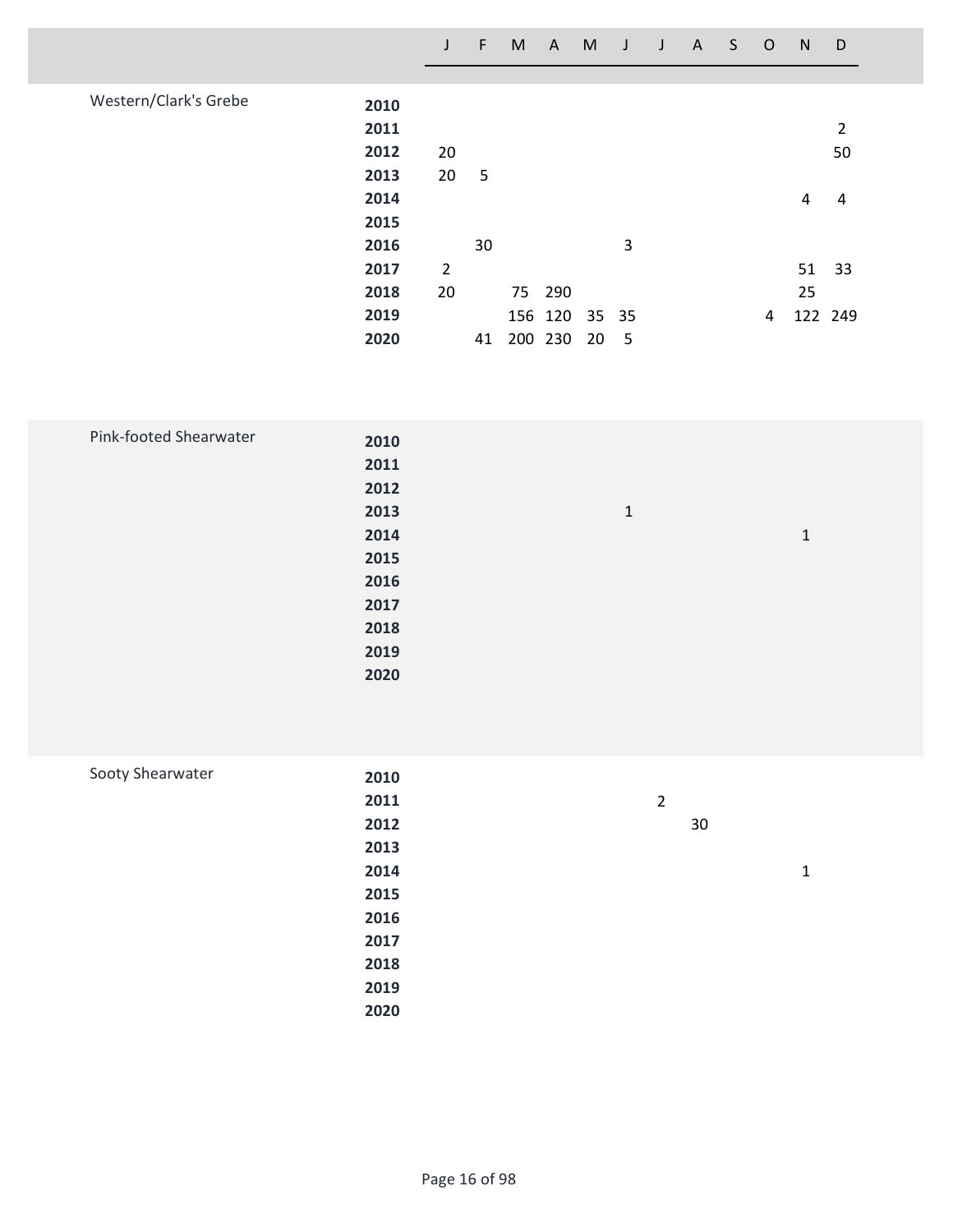|                                |              | $\mathsf{J}$   | F              | M              | A              | M            | J            | $\mathsf{J}$   | A              | S              | $\circ$                 | N              | D   |
|--------------------------------|--------------|----------------|----------------|----------------|----------------|--------------|--------------|----------------|----------------|----------------|-------------------------|----------------|-----|
|                                |              |                |                |                |                |              |              |                |                |                |                         |                |     |
| <b>Black-vented Shearwater</b> | 2010         |                |                |                |                |              |              |                |                |                |                         | 1600           |     |
|                                | 2011         |                |                |                |                |              |              |                | 15             |                |                         |                | 109 |
|                                | 2012         |                |                |                |                |              |              |                | 275            | $\mathbf{3}$   | 450                     | 100 500        |     |
|                                | 2013         | 10             | 57             |                |                |              |              |                | $\overline{2}$ |                |                         | 1000 15        |     |
|                                | 2014         | 72             | $\overline{2}$ |                |                |              |              | 1500           | 25             | $\mathbf 1$    | $\overline{2}$          | 16             |     |
|                                | 2015         |                | 5              |                |                |              |              | 100            | $\mathbf 1$    | $1\,$          | $\,8\,$                 |                |     |
|                                | 2016         |                |                |                |                |              | $\mathbf{1}$ | $\mathbf 1$    |                |                |                         |                | 5   |
|                                | 2017         | $\overline{4}$ | 5              | $\overline{2}$ |                | $\mathbf{1}$ | $\mathbf{1}$ |                | 825            |                | $\mathbf{1}$            |                |     |
|                                | 2018         | $\sqrt{4}$     |                | $\mathbf{1}$   | $\mathbf 1$    |              |              |                | 17             |                |                         | $\overline{2}$ |     |
|                                | 2019         | $\mathsf{3}$   |                | 26             | $\overline{2}$ |              |              |                |                |                |                         |                | 25  |
|                                | 2020         | 5              |                |                |                |              |              |                |                | $\mathbf 1$    |                         |                |     |
|                                |              |                |                |                |                |              |              |                |                |                |                         |                |     |
|                                |              |                |                |                |                |              |              |                |                |                |                         |                |     |
|                                |              |                |                |                |                |              |              |                |                |                |                         |                |     |
| Shearwater sp.                 | 2010         |                |                |                |                |              |              |                |                |                |                         |                |     |
|                                | 2011         |                |                |                |                |              |              |                |                |                |                         |                |     |
|                                | 2012         |                |                |                |                |              |              |                |                |                |                         |                | 100 |
|                                | 2013         |                |                |                |                |              |              | $\overline{2}$ |                |                |                         |                |     |
|                                | 2014         | 10             |                |                |                |              |              |                |                |                |                         |                |     |
|                                | 2015         |                |                |                |                |              |              |                |                |                | $\overline{2}$          |                |     |
|                                | 2016         |                |                |                |                | 5            |              |                |                |                | 3                       |                |     |
|                                | 2017<br>2018 |                |                |                | $\pmb{4}$      |              |              |                |                |                | $\overline{\mathbf{4}}$ |                |     |
|                                | 2019         |                |                | 15             |                |              | $\mathbf 1$  |                | $41\,$         |                |                         | $\overline{2}$ | 5   |
|                                | 2020         | $11\,$         | $\overline{2}$ | $10\,$         |                |              |              |                |                | $\overline{2}$ |                         |                |     |
|                                |              |                |                |                |                |              |              |                |                |                |                         |                |     |

| <b>Black Storm-Petrel</b> | 2010 |                  |                | $\boldsymbol{6}$ |             |  |
|---------------------------|------|------------------|----------------|------------------|-------------|--|
|                           | 2011 |                  |                |                  |             |  |
|                           | 2012 |                  |                |                  | $\mathbf 1$ |  |
|                           | 2013 |                  |                |                  |             |  |
|                           | 2014 |                  |                |                  |             |  |
|                           | 2015 |                  |                |                  |             |  |
|                           | 2016 | 50               | $\overline{2}$ | $\overline{4}$   |             |  |
|                           | 2017 |                  |                |                  |             |  |
|                           | 2018 |                  |                |                  |             |  |
|                           | 2019 | $\boldsymbol{6}$ |                |                  |             |  |
|                           | 2020 |                  |                |                  |             |  |
|                           |      |                  |                |                  |             |  |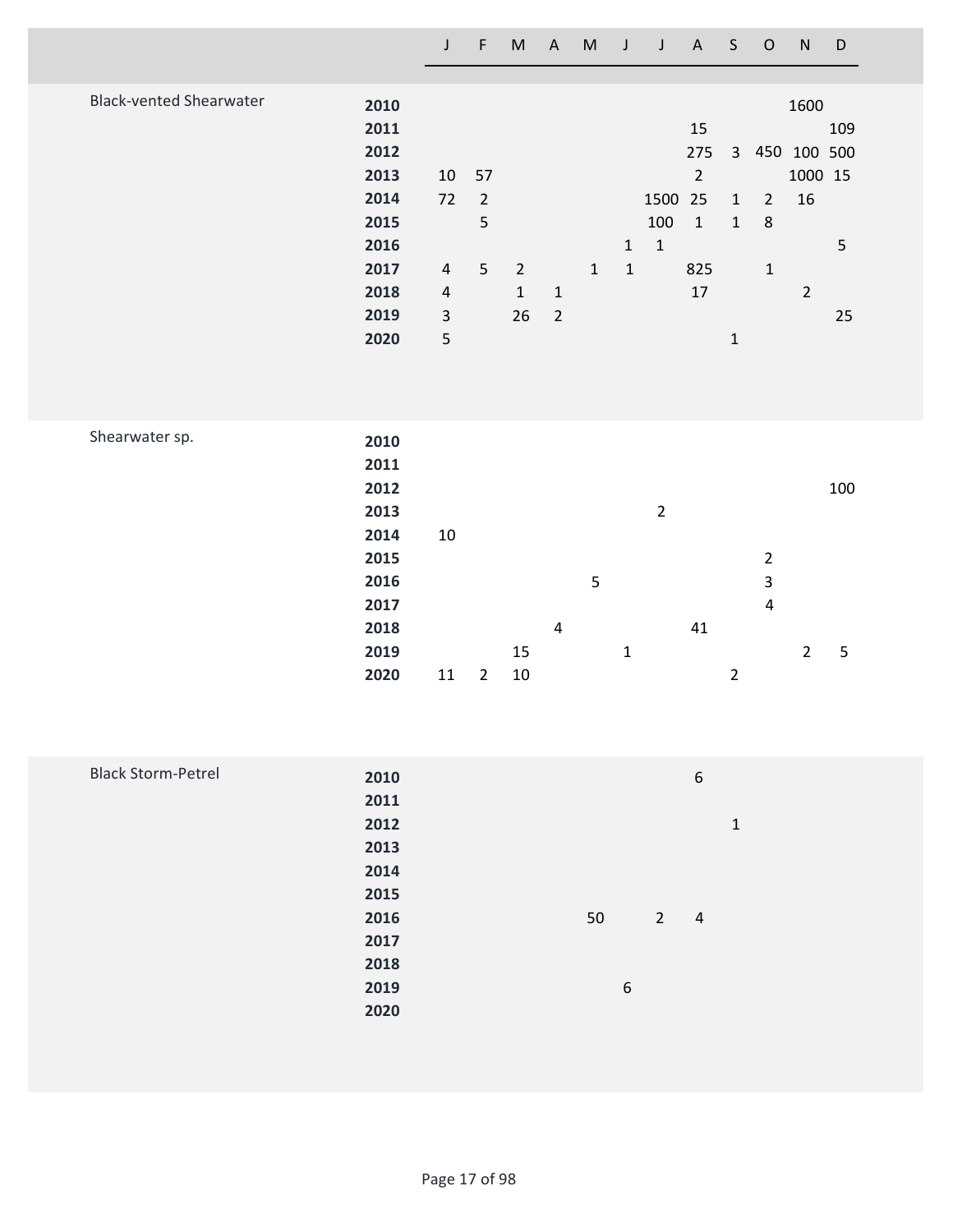| Brown Booby | 2010 |                |  |  |
|-------------|------|----------------|--|--|
|             | 2011 |                |  |  |
|             | 2012 |                |  |  |
|             | 2013 |                |  |  |
|             | 2014 |                |  |  |
|             | 2015 |                |  |  |
|             | 2016 | $\overline{2}$ |  |  |
|             | 2017 |                |  |  |
|             | 2018 |                |  |  |
|             | 2019 |                |  |  |
|             | 2020 |                |  |  |
|             |      |                |  |  |

| 2010                   |                      |             |                                     |                |    |  |
|------------------------|----------------------|-------------|-------------------------------------|----------------|----|--|
| 2011                   |                      |             |                                     |                |    |  |
| 2012                   |                      |             |                                     |                |    |  |
| 2013                   |                      |             | $\overline{2}$                      |                |    |  |
| 2014                   |                      |             | $\mathbf{1}$                        |                |    |  |
| 2015                   |                      |             |                                     |                | 13 |  |
| 2016                   |                      |             |                                     |                |    |  |
| 2017                   |                      |             |                                     |                |    |  |
|                        |                      |             |                                     |                |    |  |
|                        |                      |             |                                     |                |    |  |
|                        |                      |             |                                     |                |    |  |
|                        |                      |             |                                     |                |    |  |
| American White Pelican | 2018<br>2019<br>2020 | $1 \quad 1$ | $11$ 2<br>$\overline{1}$<br>$4$ 2 1 | $\overline{2}$ |    |  |

| <b>Brown Pelican</b> | 2010 | 19 | 26 | 5  | 2  | 1     | 1  | 4   | 4  | 3   | 1   | 97  | 88  |
|----------------------|------|----|----|----|----|-------|----|-----|----|-----|-----|-----|-----|
|                      | 2011 | 49 | 3  | 63 | 50 | 149   | 60 | 45  | 43 | 10  | 16  | -11 | -30 |
|                      | 2012 | 21 | 29 | 30 | 21 | 16    | 21 | 70  | 75 | 68  | 18  | 4   | 30  |
|                      | 2013 | 9  | 9  | 25 | 15 | 31    | 55 | -21 | 37 | 10  | 5   | 12  | -25 |
|                      | 2014 | 26 | 16 | 10 | 41 |       | 15 |     | 2  | 5.  | 7   | 54  | 2   |
|                      | 2015 | 44 | 12 | 19 | 20 | 43    | 7  | 3   | 3  | 8   | 140 | 2   | 36  |
|                      | 2016 | 37 | 13 | 7  |    | 20    | 29 | -9  | 33 | 4   | 26  | 39  | 10  |
|                      | 2017 | 20 | 17 | 41 | 17 | 35    | 74 | -1  | 18 | 114 | 27  | 24  | -10 |
|                      | 2018 | 7  | 15 |    | 50 | 35 28 |    | 6   | 71 | 11  | 24  | 13  | 17  |
|                      | 2019 | 12 | 24 | 46 | 44 | 70    | 43 | 14  | 37 | 26  | 19  | 20  | -23 |
|                      | 2020 | 26 | 14 | 50 | 24 | 18    | 51 | 26  | 31 | 19  | -15 |     |     |
|                      |      |    |    |    |    |       |    |     |    |     |     |     |     |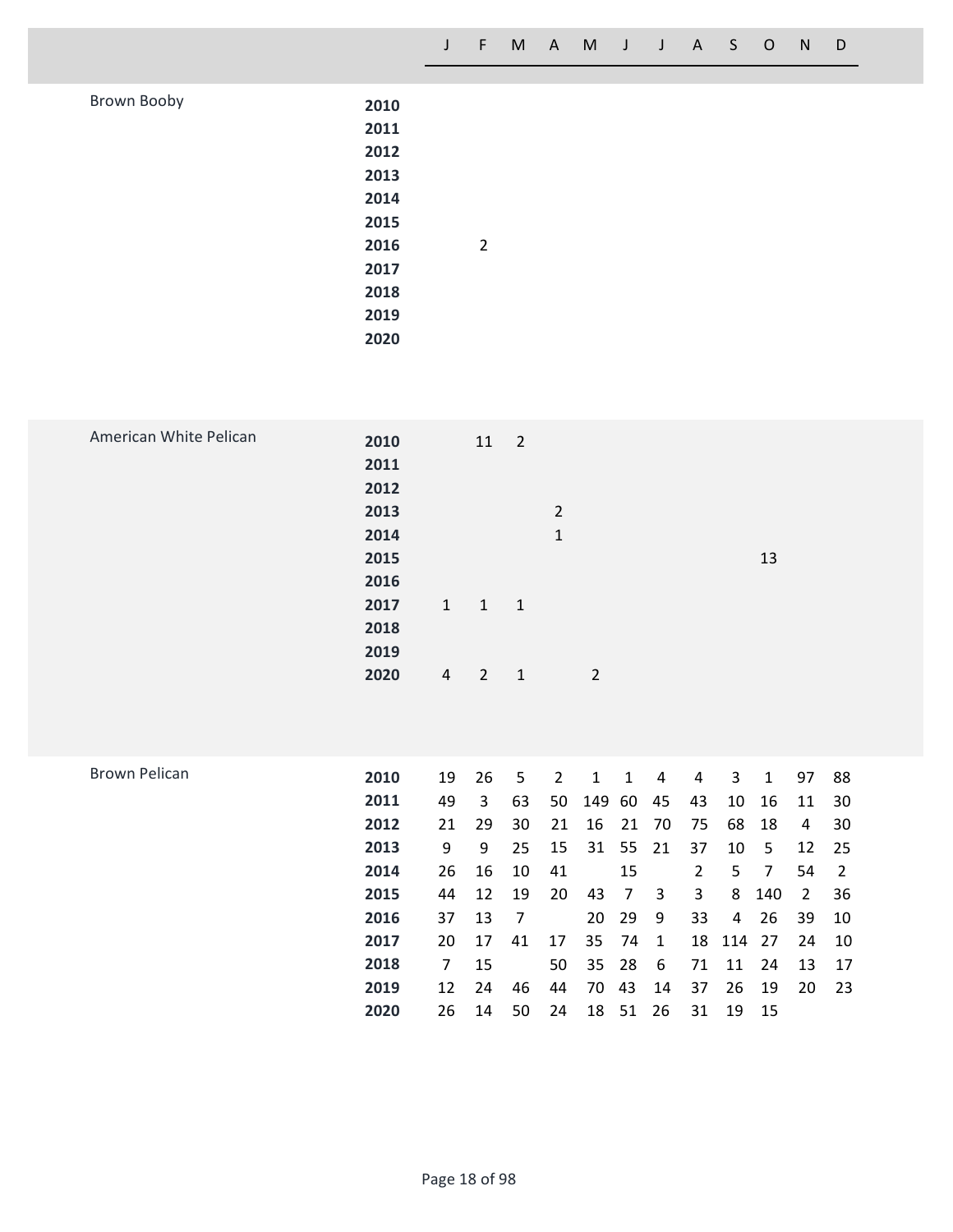|                           |              | J            | F              | $\sf M$        | $\boldsymbol{\mathsf{A}}$ | M                       | J                | J              | $\mathsf A$    | $\sf S$        | $\mathsf{O}$   | ${\sf N}$      | D              |
|---------------------------|--------------|--------------|----------------|----------------|---------------------------|-------------------------|------------------|----------------|----------------|----------------|----------------|----------------|----------------|
|                           |              |              |                |                |                           |                         |                  |                |                |                |                |                |                |
| <b>Brandt's Cormorant</b> | 2010         | 6            |                |                | $\mathbf 1$               |                         | $\mathbf{1}$     |                |                |                |                | 50             | 2500           |
|                           | 2011         | $\sqrt{4}$   |                | $\mathsf{3}$   |                           | 3                       | 15               | $\overline{2}$ |                |                |                | 7              | $\overline{4}$ |
|                           | 2012         |              | $\overline{2}$ |                | $\overline{4}$            |                         | $\overline{2}$   | $\mathbf{1}$   | 40             | $\overline{a}$ | $\mathbf{1}$   | 7              | $\overline{4}$ |
|                           | 2013         | $\mathbf{1}$ | 9              | 26             |                           | 38                      | $\boldsymbol{9}$ |                |                | $\mathbf{1}$   | $\overline{2}$ | 15             | $\overline{2}$ |
|                           | 2014         | 6            | $\mathbf{1}$   | $\overline{4}$ |                           |                         | $\mathbf{1}$     |                | $\mathbf{1}$   | 3              | $\,8\,$        | 12             | $\mathbf{1}$   |
|                           | 2015         | 13           | 10             | 18             |                           | $\mathbf{1}$            |                  |                |                | $\overline{2}$ | $\mathbf{1}$   |                | $\mathbf 1$    |
|                           | 2016         | 30           | $\overline{4}$ |                |                           | $\sqrt{4}$              | $\mathsf{3}$     |                | $\overline{2}$ |                | $\mathsf 3$    |                |                |
|                           | 2017         | 630          |                | 9              | $\mathsf{3}$              | $\overline{2}$          | $\overline{2}$   |                | $\mathbf{1}$   | $\overline{4}$ | $\mathsf{3}$   | $\overline{2}$ | $\mathbf{1}$   |
|                           | 2018         | $\mathbf 1$  | 45             | $\overline{2}$ | 15                        | 9                       | 3                |                | $\mathbf{1}$   | $\mathbf{1}$   | 6              | $\mathbf 1$    | $\overline{7}$ |
|                           | 2019         |              | 19             | 3              | 79                        | $\overline{2}$          | $\overline{2}$   | $\overline{2}$ | $\mathbf 1$    | $\mathbf 1$    | $\overline{2}$ | 81             | 125            |
|                           | 2020         | 524          |                |                | 31                        | $\mathbf{1}$            | 104              |                |                | 8              | 6              |                |                |
|                           |              |              |                |                |                           |                         |                  |                |                |                |                |                |                |
|                           |              |              |                |                |                           |                         |                  |                |                |                |                |                |                |
| Double-crested Cormorant  | 2010         | 43           | 42             | 19             | $\mathbf{1}$              | 4                       | 4                | $\mathbf 1$    | 8              | 17             | 33             | 44             | 115            |
|                           | 2011         | 172          | 25             | 28             | 6                         | 9                       | 4                | 9              | 18             | 17             | 35             | 102            | 23             |
|                           | 2012         | 69           | 67             | 18             | 6                         | 32                      | 15               | 25             | 31             | 45             | 78             |                | 132 162        |
|                           | 2013         | 47           | 12             | 12             | 15                        | $\mathbf{1}$            | 8                | 27             | 34             | 20             | 65             |                | 144 119        |
|                           | 2014         | 117          | 36             | 19             | 33                        | 4                       | 9                | 5              | 22             | 42             | 43             | 31             | 29             |
|                           | 2015         | 26           | 41             | 26             | $\mathsf S$               | $\overline{2}$          | 6                | 15             | 23             | 33             | 12             | 33             | 39             |
|                           | 2016         | 74           | 50             | 48             | 16                        | 9                       | 13               | 38             | 58             | 55             | 37             | 51             | 31             |
|                           | 2017         | 99           | 392            | 167            | 5                         | 10                      | 21               | 10             | 16             | 40             | 36             | 30             | 108            |
|                           | 2018         | 115          | 17             | 30             | 13                        | $\overline{\mathbf{4}}$ | 9                | 9              | 36             | 31             | 23             | 63             | 78             |
|                           | 2019         | 146          | 168            | 76             | 19                        | 29                      | 6                | 30             | 40             | 42             | 36             | 41             | 41             |
|                           | 2020         | 172          | 65             | 14             | 28                        | 19                      | 15               | 16             | 34             | 77             | 57             |                |                |
|                           |              |              |                |                |                           |                         |                  |                |                |                |                |                |                |
|                           |              |              |                |                |                           |                         |                  |                |                |                |                |                |                |
| Pelagic Cormorant         |              |              |                |                |                           |                         |                  |                |                |                |                |                |                |
|                           | 2010         |              |                |                |                           |                         |                  |                |                |                |                | $\mathbf{1}$   |                |
|                           | 2011<br>2012 |              |                |                |                           | $\mathbf 1$             |                  |                |                |                |                |                |                |
|                           | 2013         |              |                |                |                           |                         |                  |                |                |                | $\overline{2}$ |                |                |
|                           | 2014         |              |                |                |                           |                         |                  |                |                |                |                |                |                |
|                           |              |              |                |                | $\mathbf 1$               |                         |                  |                |                | $\overline{2}$ |                |                |                |

| --- - | $\sim$ |              |                |
|-------|--------|--------------|----------------|
| 2015  |        |              |                |
| 2016  |        |              |                |
| 2017  |        |              |                |
| 2018  | 3      | 9            | $\overline{a}$ |
| 2019  |        |              |                |
| 2020  |        | $\mathbf{1}$ |                |
|       |        |              |                |
|       |        |              |                |
|       |        |              |                |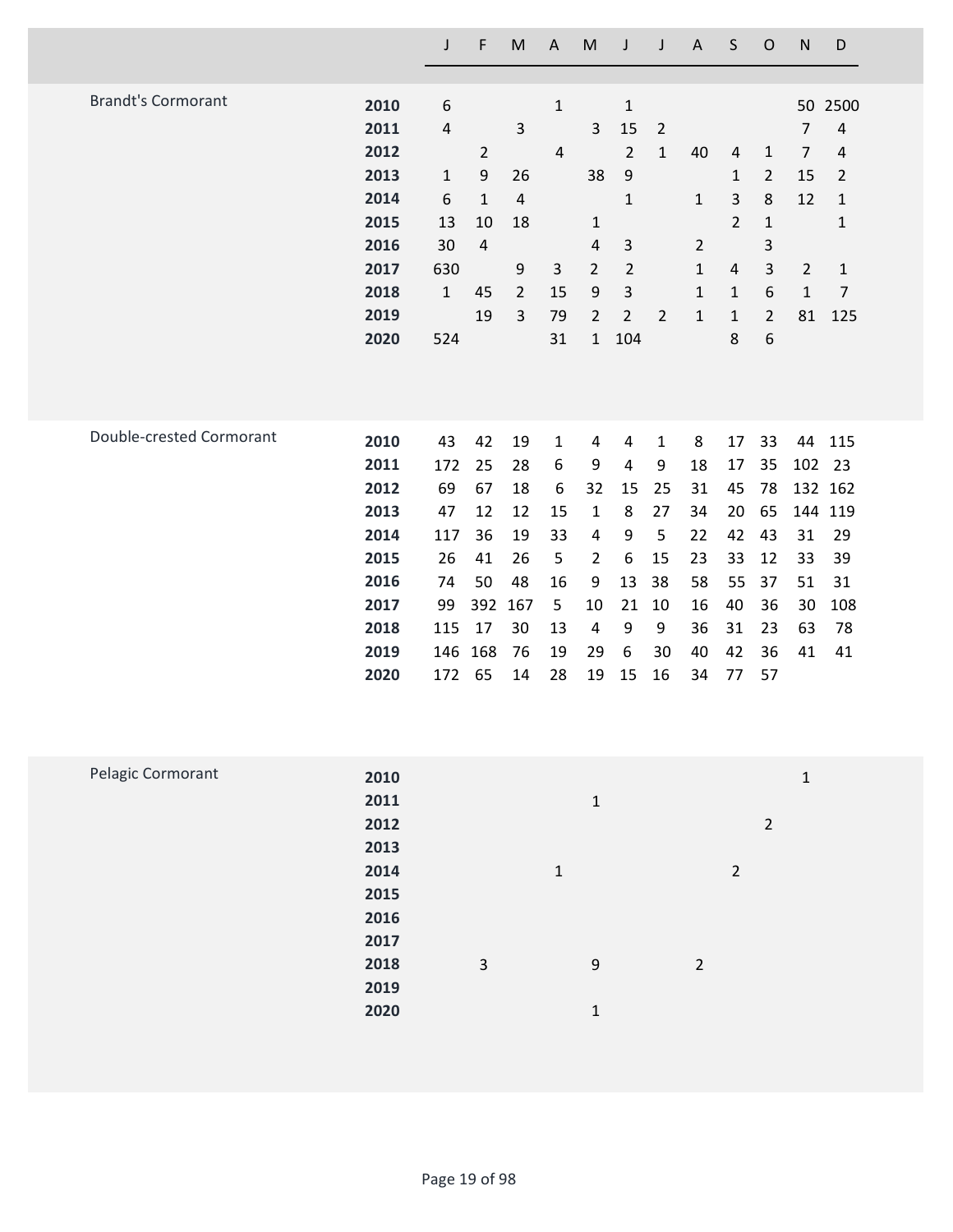| Cormorant sp. | 2010 |     |   |    |
|---------------|------|-----|---|----|
|               | 2011 |     |   |    |
|               | 2012 |     |   |    |
|               | 2013 |     |   |    |
|               | 2014 |     |   |    |
|               | 2015 |     | 4 |    |
|               | 2016 |     |   |    |
|               | 2017 |     |   |    |
|               | 2018 |     |   |    |
|               | 2019 |     |   | 75 |
|               | 2020 | 150 | 9 |    |
|               |      |     |   |    |

| American Bittern | 2010 |              |  |
|------------------|------|--------------|--|
|                  | 2011 |              |  |
|                  | 2012 |              |  |
|                  | 2013 |              |  |
|                  | 2014 |              |  |
|                  | 2015 |              |  |
|                  | 2016 |              |  |
|                  | 2017 |              |  |
|                  | 2018 | $\mathbf{1}$ |  |
|                  | 2019 |              |  |
|                  | 2020 |              |  |
|                  |      |              |  |

| Least Bittern | 2010 |                | $\mathbf{1}$ |   |
|---------------|------|----------------|--------------|---|
|               | 2011 | $\overline{2}$ |              |   |
|               | 2012 |                |              |   |
|               | 2013 |                |              | 1 |
|               | 2014 |                |              |   |
|               | 2015 |                | $\mathbf{1}$ | 1 |
|               | 2016 |                |              |   |
|               | 2017 |                |              |   |
|               | 2018 |                |              |   |
|               | 2019 |                |              |   |
|               | 2020 |                |              |   |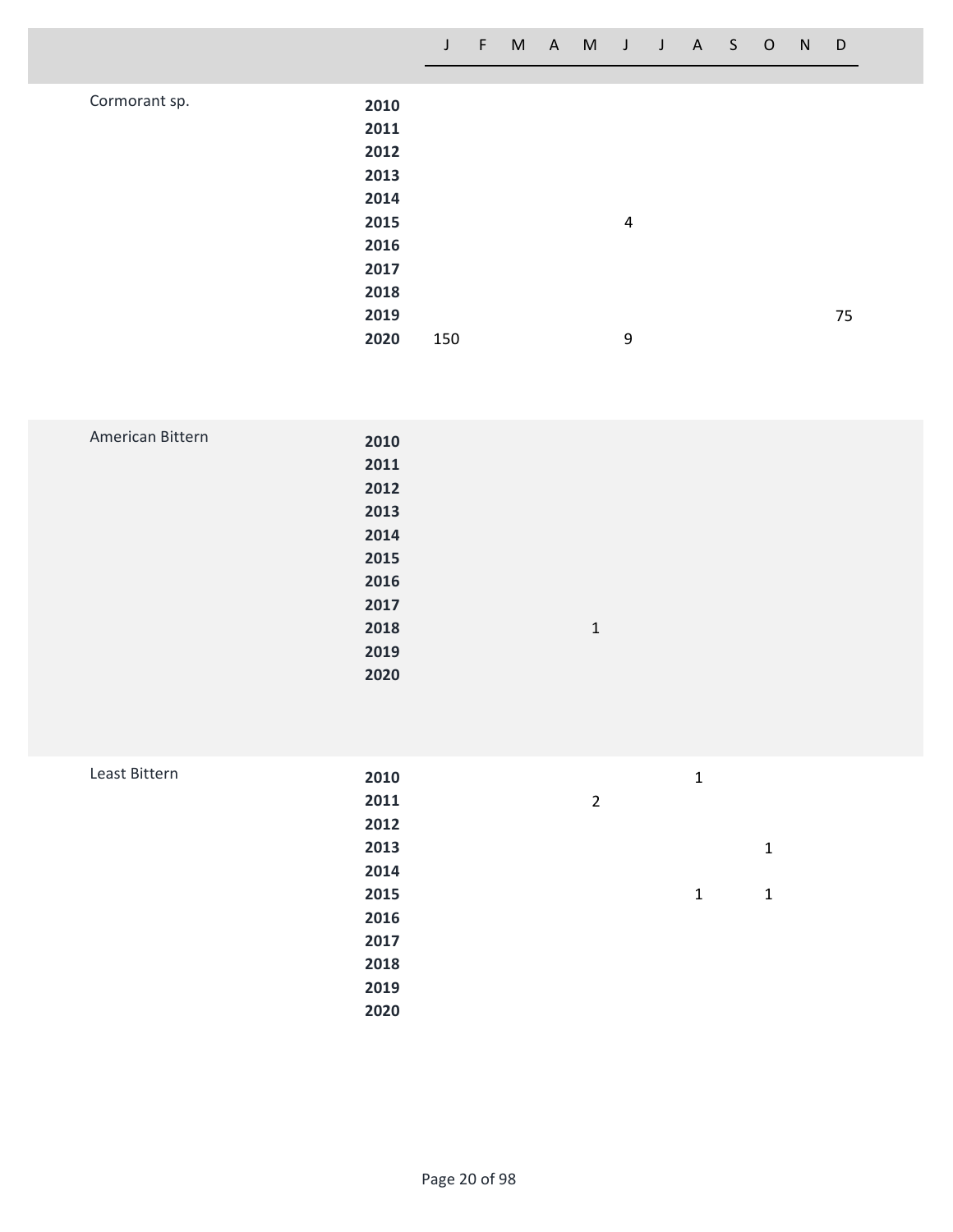|                         |      | J                       | F              | M              | $\mathsf A$    | M              | J              | J  | $\mathsf A$    | S       | $\mathsf{O}$   | $\mathsf{N}$   | D              |
|-------------------------|------|-------------------------|----------------|----------------|----------------|----------------|----------------|----|----------------|---------|----------------|----------------|----------------|
|                         |      |                         |                |                |                |                |                |    |                |         |                |                |                |
| <b>Great Blue Heron</b> | 2010 | 16                      | 6              | 11             | $\overline{4}$ | 5              | 12             | 9  | 13             | 9       | 9              | $\overline{7}$ | 11             |
|                         | 2011 | $\overline{7}$          | 6              | 7              | $\overline{4}$ | 9              | 18             | 8  | 10             | 6       | $\overline{7}$ | $\overline{7}$ | $\overline{7}$ |
|                         | 2012 | 12                      | $\overline{7}$ | 5              | 9              | 10             | 16             | 5  | 11             | 10      | $\overline{7}$ | 9              | $\overline{7}$ |
|                         | 2013 | 9                       | 10             | $\mathbf{1}$   | $\overline{7}$ | $\overline{7}$ | $\overline{7}$ | 10 | $\overline{7}$ | 11      | 12             | $\overline{7}$ | 10             |
|                         | 2014 | $\mathsf{3}$            | 13             | 11             | $\overline{7}$ | 10             | 20             | 14 | 15             | 15      | 9              | 11             | 12             |
|                         | 2015 | 9                       | $\overline{7}$ | 17             | $\overline{7}$ | 12             | 10             | 16 | 11             | 14      | 9              | 17             | 11             |
|                         | 2016 | 22                      | 14             | 9              | $\bf 8$        | 14             | 16             | 20 | 17             | 12      | 17             | 10             | 14             |
|                         | 2017 | 9                       | 11             | 10             | 14             | 11             | 23             | 19 | 21             | 23      | 28             | 17             | 24             |
|                         | 2018 | 17                      | 16             | 16             | 13             | 20             | 19             | 14 | 23             | 18      | 20             | 15             | 13             |
|                         | 2019 | 15                      | 23             | 10             | 12             | 17             | 12             | 17 | 19             | 16      | 11             | 15             | 17             |
|                         | 2020 | 15                      | 20             | 16             | 11             | 24             | 26             | 11 | 21             | 28      | 27             |                |                |
|                         |      |                         |                |                |                |                |                |    |                |         |                |                |                |
| <b>Great Egret</b>      | 2010 | $\overline{7}$          | 10             | $\overline{7}$ | 11             | 13             | 9              | 16 | 18             | 12      | 13             | 14             | 23             |
|                         | 2011 | $\overline{7}$          | $\overline{7}$ | 10             | 4              | 12             | 24             | 13 | 13             | 9       | 27             | 9              | 5              |
|                         | 2012 | 6                       | 13             | 10             | 14             | 16             | 16             | 12 | 13             | 14      | 13             | 8              | 8              |
|                         | 2013 | 10                      | 4              | 4              | 5              | 9              | 23             | 19 | 13             | 11      | 15             | 5              | 9              |
|                         | 2014 | 6                       | 6              | 11             | 18             | 13             | 12             | 19 | 20             | 18      | 11             | 11             | 9              |
|                         | 2015 | 8                       | 10             | 10             | 10             | 26             | 16             | 15 | 19             | 16      | 6              | 21             | 5              |
|                         | 2016 | 14                      | 13             | 5              | 18             | 19             | 20             | 19 | 24             | 19      | 14             | 11             | 10             |
|                         | 2017 | $\overline{7}$          | 10             | 19             | 9              | 9              | 36             | 33 | 39             | 39      | 71             | 13             | 19             |
|                         | 2018 | 13                      | 13             | 16             | 16             | 15             | 27             | 34 | 25             | 17      | 80             | 19             | 8              |
|                         | 2019 | 14                      | 11             | 13             | 14             | 17             | 27             | 44 | 27             | 11      | 9              | 12             | 11             |
|                         | 2020 | 10                      | 13             | 23             | 23             | 45             | 31             | 34 | 61             | 74      | 42             |                |                |
|                         |      |                         |                |                |                |                |                |    |                |         |                |                |                |
| Snowy Egret             | 2010 | 19                      | 11             | 13             | 27             | 16             | 25             | 22 | 12             | 19      | 29             | 41             | 19             |
|                         | 2011 | 22                      | 14             | 20             | 14             | 17             | 38             | 25 | 37             | 34      | 67             | 16             | 17             |
|                         | 2012 | 15                      | 11             | 17             | 28             | 36             | 40             | 32 | 44             | 17      | 35             | 31             | 12             |
|                         | 2013 | 22                      | 19             | 9              | 32             | 16             | 22             | 25 | 19             | 35      | 18             | 13             | 12             |
|                         | 2014 | 23                      | 15             | 11             | 14             | 18             | 26             | 23 | 19             | $\,8\,$ | 16             | 9              | $\overline{7}$ |
|                         | 2015 | $\overline{7}$          | 10             | 16             | $\overline{7}$ | 18             | 14             | 11 | 25             | $\,8\,$ | 5              | 20             | 11             |
|                         | 2016 | 15                      | 10             | 8              | 8              | 30             | 20             | 30 | 28             | 15      | 21             | $\overline{7}$ | 9              |
|                         | 2017 | $\overline{\mathbf{4}}$ | 9              | 13             | 18             | 15             | 36             | 29 | 29             | 59      | 54             | 3              | 6              |
|                         | 2018 | 11                      | 8              | 11             | 18             | 13             | 24             | 15 | 23             | 16      | 24             | 9              | 10             |
|                         | 2019 | $\mathbf 1$             | 3              | 12             | 14             | 21             | 21             | 33 | 28             | 21      | 8              | $\mathbf{1}$   | 8              |
|                         | 2020 | 11                      | $\overline{7}$ | 10             | 12             | 26             | 25             | 33 | 30             | 39      | 30             |                |                |
|                         |      |                         |                |                |                |                |                |    |                |         |                |                |                |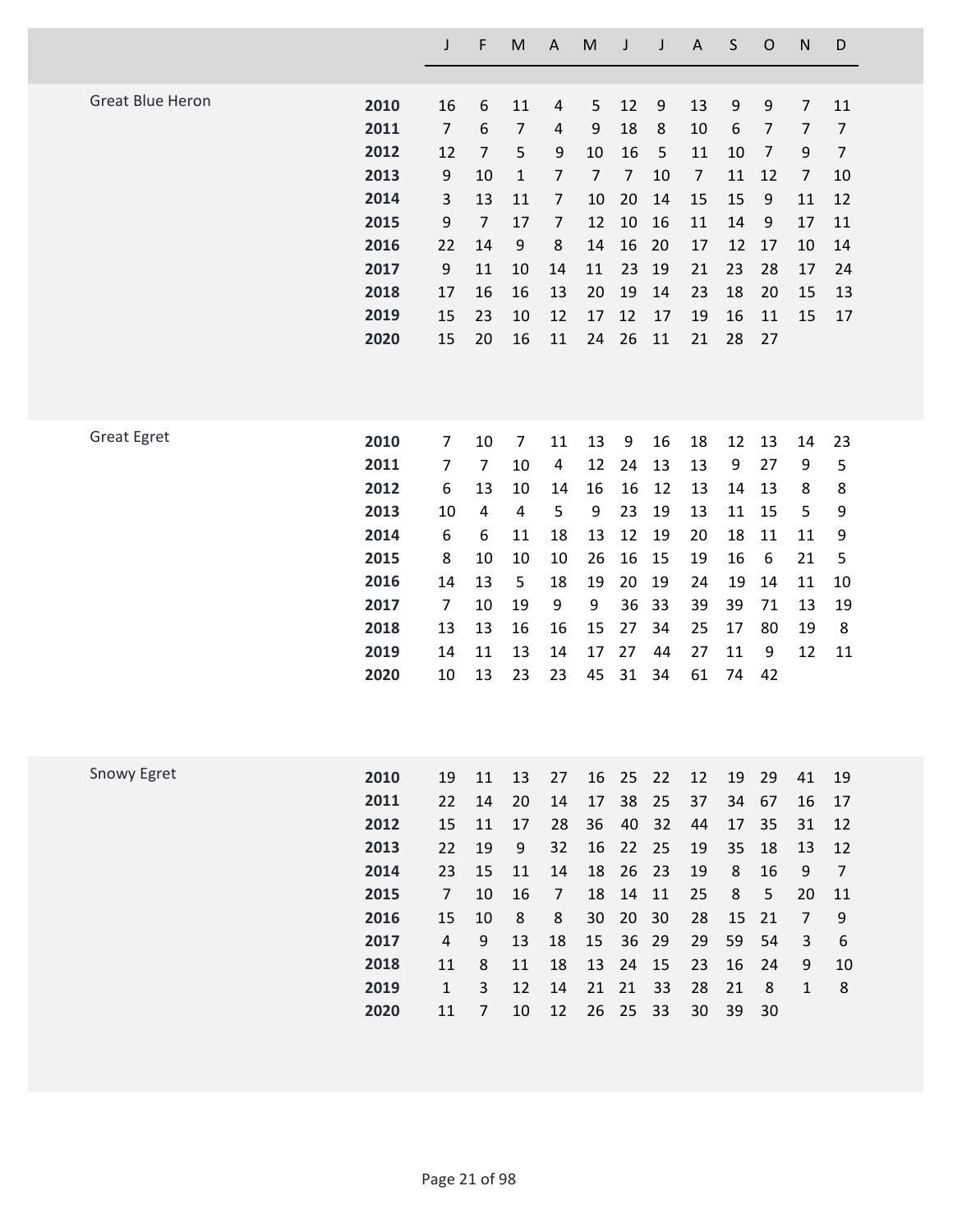| Little Blue Heron |      |             |                |
|-------------------|------|-------------|----------------|
|                   | 2010 | $\mathbf 1$ | $\overline{2}$ |
|                   | 2011 |             |                |
|                   | 2012 |             |                |
|                   | 2013 |             |                |
|                   | 2014 |             |                |
|                   | 2015 |             |                |
|                   | 2016 |             |                |
|                   | 2017 |             |                |
|                   | 2018 |             |                |
|                   | 2019 |             |                |
|                   | 2020 |             |                |
|                   |      |             |                |

| <b>Tricolored Heron</b> | 2010 |   |  |
|-------------------------|------|---|--|
|                         | 2011 |   |  |
|                         | 2012 |   |  |
|                         | 2013 |   |  |
|                         | 2014 |   |  |
|                         | 2015 |   |  |
|                         | 2016 |   |  |
|                         | 2017 |   |  |
|                         | 2018 |   |  |
|                         | 2019 |   |  |
|                         | 2020 | 1 |  |
|                         |      |   |  |

| Reddish Egret | 2010 |             |              |  | $1 \quad 1$ | $\overline{1}$ |  |
|---------------|------|-------------|--------------|--|-------------|----------------|--|
|               | 2011 |             |              |  |             |                |  |
|               | 2012 |             |              |  |             |                |  |
|               | 2013 |             |              |  |             |                |  |
|               | 2014 |             |              |  |             |                |  |
|               | 2015 |             |              |  |             |                |  |
|               | 2016 |             |              |  |             |                |  |
|               | 2017 |             |              |  |             |                |  |
|               | 2018 |             |              |  |             |                |  |
|               | 2019 | $1 \quad 1$ | $\mathbf{1}$ |  |             |                |  |
|               | 2020 |             |              |  |             |                |  |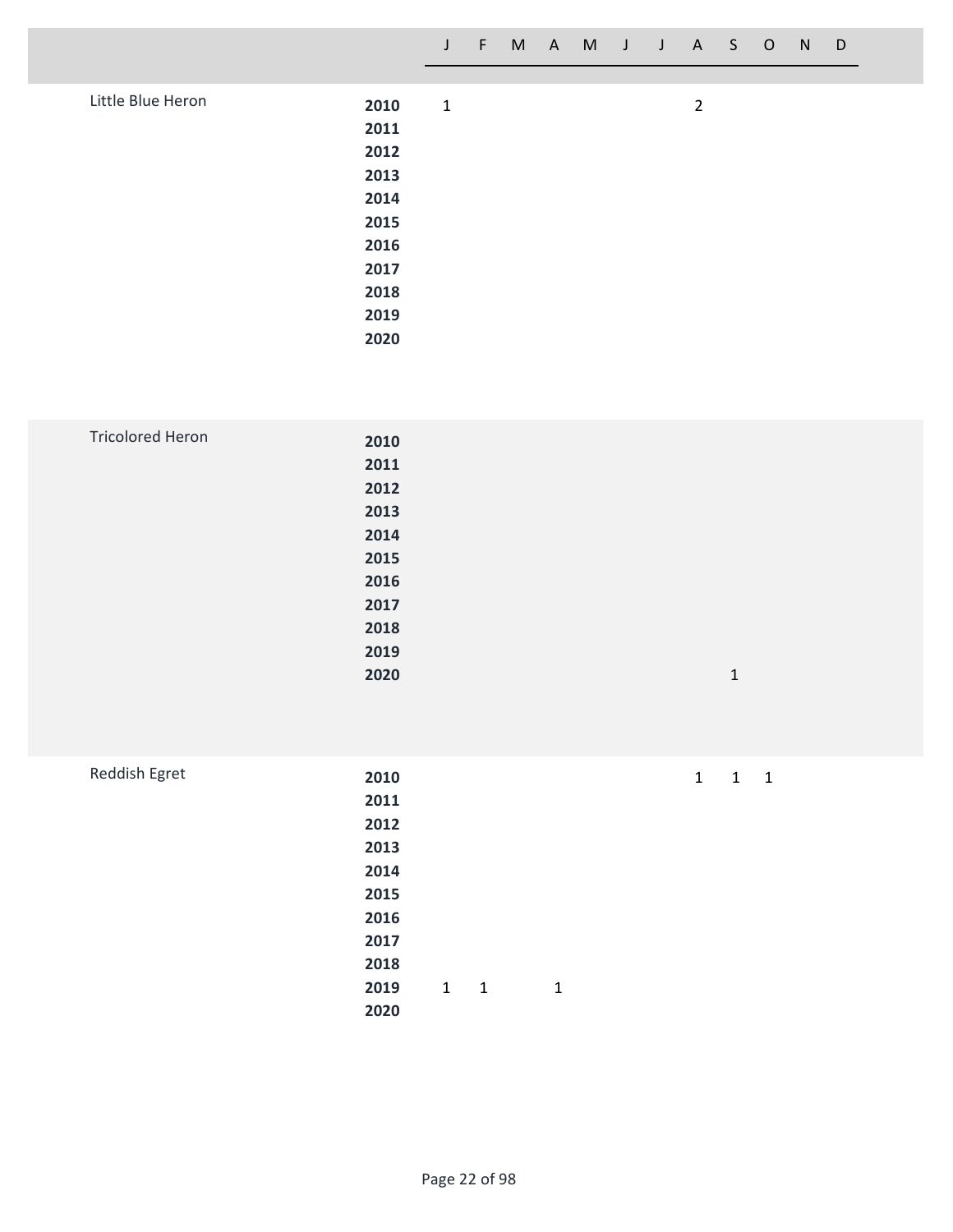|                                  |                                                                                      | $\mathsf J$                                                                                           | $\mathsf F$                                                                                                     | $\sf M$                                                                                                      | $\mathsf A$                                                                                                                            | M                                                                                                                                                          | $\mathsf J$                                                                                                                                                        | J                                                                                                                                       | $\boldsymbol{\mathsf{A}}$                                                                                                            | $\sf S$                                                                                                                                          | $\mathsf O$                                                                                                     | ${\sf N}$                                                                                                      | D                                                                                                                |
|----------------------------------|--------------------------------------------------------------------------------------|-------------------------------------------------------------------------------------------------------|-----------------------------------------------------------------------------------------------------------------|--------------------------------------------------------------------------------------------------------------|----------------------------------------------------------------------------------------------------------------------------------------|------------------------------------------------------------------------------------------------------------------------------------------------------------|--------------------------------------------------------------------------------------------------------------------------------------------------------------------|-----------------------------------------------------------------------------------------------------------------------------------------|--------------------------------------------------------------------------------------------------------------------------------------|--------------------------------------------------------------------------------------------------------------------------------------------------|-----------------------------------------------------------------------------------------------------------------|----------------------------------------------------------------------------------------------------------------|------------------------------------------------------------------------------------------------------------------|
| Cattle Egret                     | 2010<br>2011<br>2012<br>2013<br>2014<br>2015<br>2016<br>2017<br>2018<br>2019<br>2020 |                                                                                                       |                                                                                                                 |                                                                                                              | $\mathbf 1$                                                                                                                            |                                                                                                                                                            |                                                                                                                                                                    |                                                                                                                                         |                                                                                                                                      |                                                                                                                                                  |                                                                                                                 | 8                                                                                                              |                                                                                                                  |
| Green Heron                      | 2010<br>2011<br>2012<br>2013<br>2014<br>2015<br>2016<br>2017<br>2018<br>2019<br>2020 | $\mathbf 1$<br>$\overline{2}$<br>$\mathbf 1$<br>$\mathbf{1}$<br>$\overline{2}$<br>1<br>$\overline{2}$ | $\mathbf{1}$<br>$\overline{2}$<br>$\mathbf 1$<br>$\mathbf{1}$<br>$\mathbf{1}$<br>$\mathbf{1}$<br>3              | $\overline{2}$<br>$\overline{2}$<br>$\overline{2}$<br>$\mathbf 1$<br>$\overline{2}$<br>$\mathbf{1}$<br>3     | 5<br>$\mathbf{1}$<br>$\mathsf S$<br>$\mathbf{1}$<br>3<br>$\mathbf{1}$<br>3<br>4<br>$\overline{2}$<br>3<br>4                            | $10\,$<br>$\overline{7}$<br>3<br>4<br>5<br>5<br>$\overline{2}$<br>5<br>3<br>3<br>8                                                                         | $\overline{7}$<br>$\boldsymbol{6}$<br>$\bf 8$<br>$\mathsf 3$<br>5<br>5<br>$\boldsymbol{6}$<br>$\overline{7}$<br>11<br>6<br>8                                       | 10<br>6<br>4<br>3<br>3<br>4<br>4<br>6<br>10<br>10<br>$\boldsymbol{6}$                                                                   | 8<br>$\overline{\mathbf{4}}$<br>6<br>5<br>3<br>4<br>6<br>$\overline{2}$<br>4<br>10<br>6                                              | 4<br>3<br>$\overline{2}$<br>$\overline{2}$<br>$\overline{2}$<br>$\mathbf 1$<br>$\boldsymbol{6}$<br>5<br>$\overline{\mathbf{4}}$<br>5<br>$11\,$   | 5<br>$\overline{2}$<br>$\mathbf 1$<br>$\mathbf{1}$<br>$\overline{2}$<br>$\overline{2}$                          | $\overline{2}$<br>$\mathbf 1$<br>$\mathbf{1}$<br>$\mathbf{1}$<br>$\overline{2}$<br>$\mathbf{1}$                | $\mathbf 1$<br>$\overline{2}$<br>$\mathbf 1$<br>$\overline{2}$<br>$\mathbf{1}$<br>$\mathbf{1}$<br>$\overline{2}$ |
| <b>Black-crowned Night-Heron</b> | 2010<br>2011<br>2012<br>2013<br>2014<br>2015<br>2016<br>2017<br>2018<br>2019<br>2020 | 5 <sub>1</sub><br>8<br>8<br>10<br>26<br>20<br>22<br>14<br>8<br>15<br>$\overline{7}$                   | 6<br>$\overline{2}$<br>$\overline{4}$<br>10<br>25<br>14<br>11<br>16<br>$\overline{7}$<br>18<br>$\boldsymbol{9}$ | $\mathbf 1$<br>$\overline{2}$<br>15<br>20<br>21<br>13<br>$\overline{2}$<br>$\boldsymbol{6}$<br>13<br>$\bf 8$ | $\overline{\mathbf{r}}$<br>$\overline{2}$<br>12<br>$\mathbf 1$<br>$\mathbf{1}$<br>5<br>$\mathbf 1$<br>$\overline{2}$<br>$\overline{3}$ | $\overline{2}$<br>17<br>$\overline{2}$<br>$\mathbf 1$<br>$\overline{2}$<br>$\overline{2}$<br>$\overline{2}$<br>$\mathbf 1$<br>$\overline{2}$<br>$1\,$<br>9 | $\mathbf{3}$<br>$\mathbf 1$<br>$\sqrt{4}$<br>$\mathbf 1$<br>$\overline{2}$<br>$\overline{2}$<br>$\mathbf 1$<br>10<br>$\overline{4}$<br>$\bf 8$<br>$\boldsymbol{6}$ | $1\,$<br>$\overline{2}$<br>5<br>$\overline{\mathbf{3}}$<br>$\,8\,$<br>$\overline{2}$<br>$\mathsf{3}$<br>$\overline{7}$<br>10<br>5<br>10 | $\overline{2}$<br>$\sqrt{4}$<br>$\mathsf S$<br>$\mathsf S$<br>$\overline{7}$<br>$\mathbf{3}$<br>11<br>$10\,$<br>$\overline{2}$<br>11 | $\overline{4}$<br>$\,8\,$<br>$\mathsf{3}$<br>$\overline{\mathbf{3}}$<br>5<br>5<br>$\overline{2}$<br>13<br>$\overline{2}$<br>$\overline{7}$<br>17 | 10<br>$\mathbf{3}$<br>6<br>6<br>$\overline{4}$<br>8<br>$\overline{7}$<br>$\overline{4}$<br>$\overline{4}$<br>20 | $\mathbf 1$<br>$\overline{2}$<br>$\overline{2}$<br>6<br>19<br>17<br>6<br>8<br>$\overline{7}$<br>$\overline{3}$ | $\mathbf{1}$<br>$\mathsf{3}$<br>10<br>25<br>$\mathsf 9$<br>18<br>16<br>$11\,$<br>$\bf 8$<br>5                    |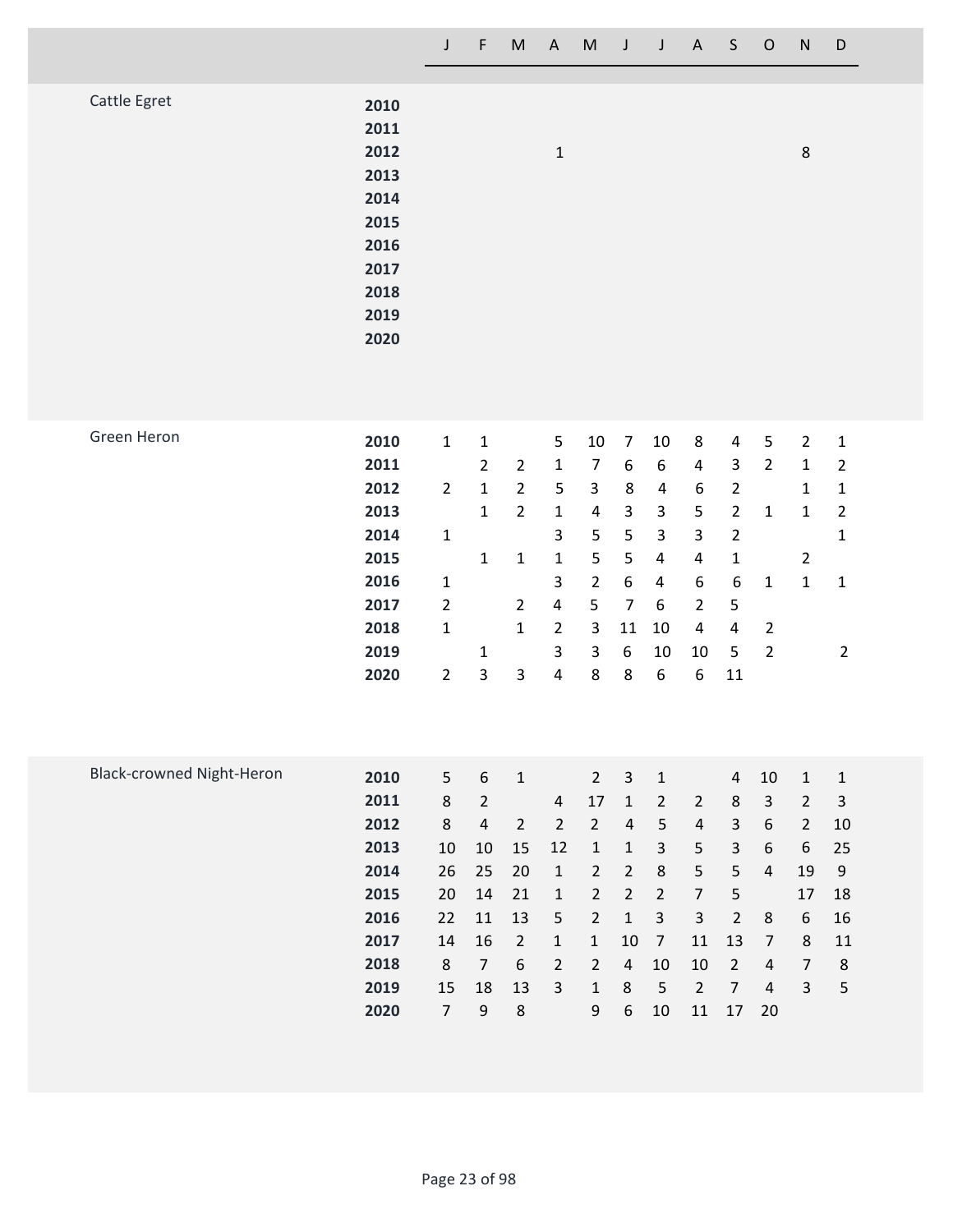|                            |              | J              | F                       | $\mathsf{M}% _{T}=\mathsf{M}_{T}\!\left( a,b\right) ,\ \mathsf{M}_{T}=\mathsf{M}_{T}\!\left( a,b\right) ,$ | $\boldsymbol{\mathsf{A}}$ | $\mathsf{M}% _{T}=\mathsf{M}_{T}\!\left( a,b\right) ,\ \mathsf{M}_{T}=\mathsf{M}_{T}\!\left( a,b\right) ,$ | J                | J                    | $\mathsf A$      | $\sf S$          | $\mathsf O$    | ${\sf N}$    | D              |
|----------------------------|--------------|----------------|-------------------------|------------------------------------------------------------------------------------------------------------|---------------------------|------------------------------------------------------------------------------------------------------------|------------------|----------------------|------------------|------------------|----------------|--------------|----------------|
|                            |              |                |                         |                                                                                                            |                           |                                                                                                            |                  |                      |                  |                  |                |              |                |
| Yellow-crowned Night-Heron | 2010         |                |                         |                                                                                                            |                           |                                                                                                            |                  |                      |                  |                  |                |              |                |
|                            | 2011         |                |                         |                                                                                                            |                           |                                                                                                            | $\mathbf{1}$     | $\mathbf 1$          | $\mathbf 1$      |                  |                |              |                |
|                            | 2012         |                |                         |                                                                                                            |                           |                                                                                                            |                  |                      |                  |                  |                |              |                |
|                            | 2013         |                |                         |                                                                                                            |                           |                                                                                                            |                  |                      |                  |                  |                |              |                |
|                            | 2014         |                |                         |                                                                                                            |                           |                                                                                                            |                  |                      |                  |                  |                |              |                |
|                            | 2015         |                |                         |                                                                                                            |                           |                                                                                                            |                  |                      | $\mathbf 1$      |                  |                |              |                |
|                            | 2016         |                |                         |                                                                                                            |                           |                                                                                                            |                  |                      |                  |                  |                |              |                |
|                            | 2017         |                |                         |                                                                                                            |                           |                                                                                                            |                  |                      |                  |                  |                |              |                |
|                            | 2018         |                |                         |                                                                                                            |                           |                                                                                                            |                  |                      |                  |                  |                |              |                |
|                            | 2019         |                | $\mathbf{1}$            | $\mathbf{1}$                                                                                               |                           |                                                                                                            | $\overline{2}$   | $\overline{2}$       | $\overline{2}$   | $\mathbf 1$      | $\mathbf{3}$   | $\mathbf{3}$ | $\mathsf S$    |
|                            | 2020         | $\overline{2}$ | $\overline{\mathbf{4}}$ | $\mathsf{3}$                                                                                               |                           |                                                                                                            | $\overline{2}$   | $\mathbf{1}$         | $\overline{2}$   | $\boldsymbol{6}$ | $\overline{2}$ |              |                |
|                            |              |                |                         |                                                                                                            |                           |                                                                                                            |                  |                      |                  |                  |                |              |                |
|                            |              |                |                         |                                                                                                            |                           |                                                                                                            |                  |                      |                  |                  |                |              |                |
| White-faced Ibis           |              |                |                         |                                                                                                            |                           |                                                                                                            |                  |                      |                  |                  |                |              |                |
|                            | 2010         | 22             | 54                      | 15                                                                                                         | $\overline{2}$            |                                                                                                            | 13               | 12                   | 21               | 17               | 41             | $\mathbf{1}$ | $\overline{2}$ |
|                            | 2011         | 89             | 5                       | $\mathbf 1$                                                                                                | $\mathsf 3$               |                                                                                                            | $\mathbf 1$      | $\overline{3}$       | 18               | 34               | 22             | 79           | 40             |
|                            | 2012         | 38             | $\mathbf 1$             | 15                                                                                                         | $\mathsf 3$               |                                                                                                            | $\mathbf{1}$     | $\overline{7}$       | 40               | 26               | 21             |              | 40             |
|                            | 2013<br>2014 | 21             | 29<br>34                | 24<br>40                                                                                                   | 44                        | $\overline{3}$                                                                                             |                  | 11<br>$\overline{7}$ | $\overline{3}$   |                  | 92<br>12       | 30<br>13     | 75             |
|                            | 2015         | 38             | 70                      | 60                                                                                                         | 15                        | $\mathbf 1$<br>$\mathbf 1$                                                                                 |                  |                      |                  |                  | $\sqrt{4}$     |              | 65             |
|                            | 2016         | 29             |                         |                                                                                                            |                           | $\overline{\mathbf{3}}$                                                                                    |                  | $\overline{4}$       | $\boldsymbol{9}$ | $\overline{5}$   | $\mathbf 1$    |              | $\overline{2}$ |
|                            | 2017         |                | 13                      | 5                                                                                                          | $\sqrt{4}$                | $\mathbf{1}$                                                                                               | $\mathbf{1}$     | 19                   | 13               | 18               | $\mathbf 1$    |              | $\mathbf 1$    |
|                            | 2018         | 55             |                         |                                                                                                            | $\sqrt{4}$                |                                                                                                            |                  |                      |                  | $\mathbf 1$      | $\mathbf 1$    | $\mathbf 1$  |                |
|                            | 2019         |                |                         |                                                                                                            |                           |                                                                                                            | 15               | $9\,$                | 12               | 5                |                |              |                |
|                            | 2020         | $\mathbf 1$    |                         |                                                                                                            |                           | $\mathbf 1$                                                                                                | $\boldsymbol{6}$ | $\mathsf{3}$         | $\boldsymbol{9}$ | $\overline{3}$   | $\mathbf 1$    |              |                |
|                            |              |                |                         |                                                                                                            |                           |                                                                                                            |                  |                      |                  |                  |                |              |                |
|                            |              |                |                         |                                                                                                            |                           |                                                                                                            |                  |                      |                  |                  |                |              |                |
|                            |              |                |                         |                                                                                                            |                           |                                                                                                            |                  |                      |                  |                  |                |              |                |

| Wood Stork | 2010 |              |
|------------|------|--------------|
|            | 2011 |              |
|            | 2012 |              |
|            | 2013 |              |
|            | 2014 |              |
|            | 2015 |              |
|            | 2016 | $\mathbf{1}$ |
|            | 2017 |              |
|            | 2018 |              |
|            | 2019 |              |
|            | 2020 |              |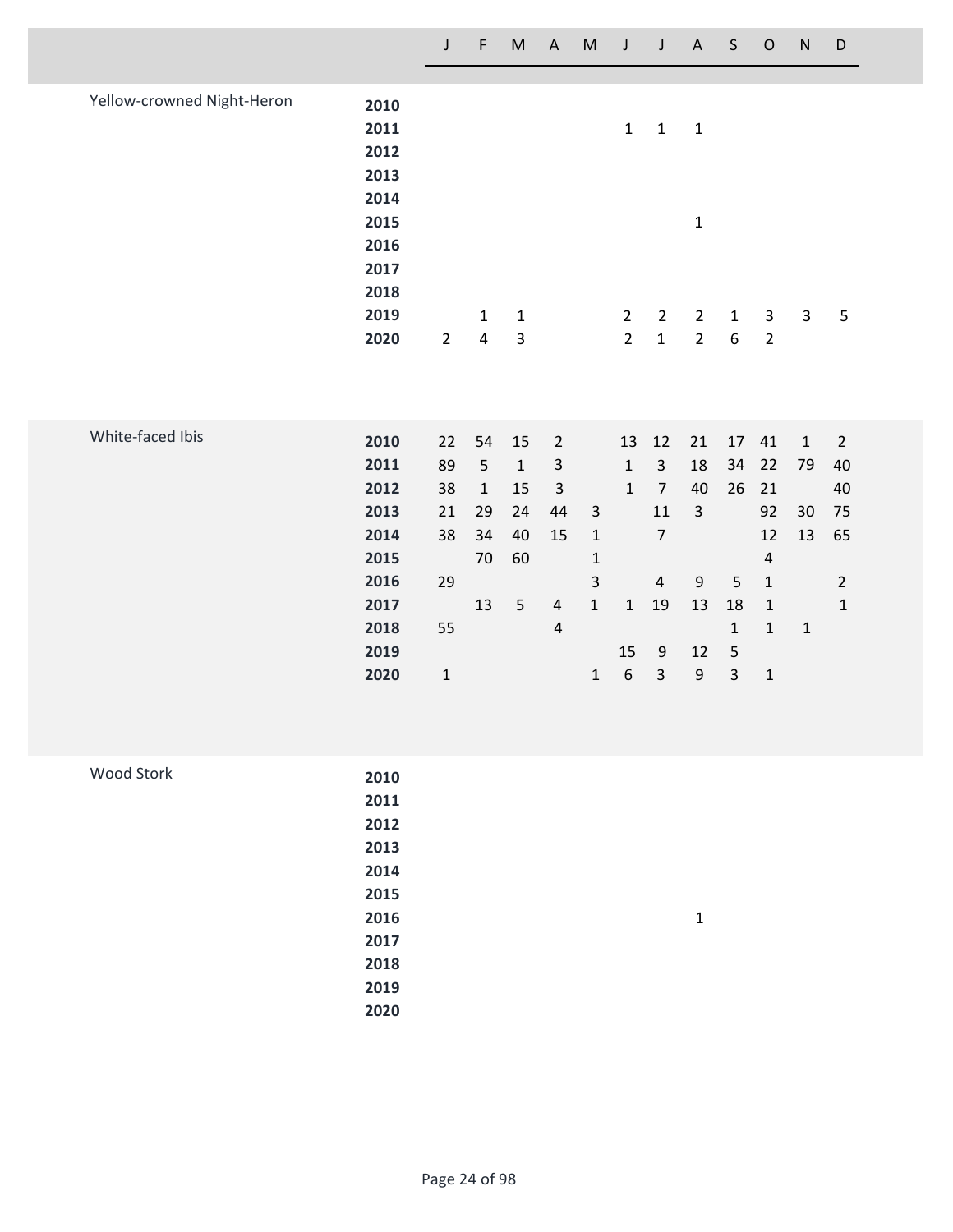|                       |                                                                                      | J                                                                                                                                                          | F                                                                                                                                                        | $\mathsf{M}% _{T}=\mathsf{M}_{T}\!\left( a,b\right) ,\ \mathsf{M}_{T}=\mathsf{M}_{T}\!\left( a,b\right) ,$                                                                | $\boldsymbol{\mathsf{A}}$                                                                                                                     | ${\sf M}$                                                                                                                      | J                                                                                                                                               | $\mathsf J$                                                                                                                                                | $\mathsf A$                                                                                                                                                               | $\mathsf S$                                                                                                                               | ${\mathsf O}$                                                                                                         | ${\sf N}$                                                                                                | $\mathsf D$                                                                                                                                         |
|-----------------------|--------------------------------------------------------------------------------------|------------------------------------------------------------------------------------------------------------------------------------------------------------|----------------------------------------------------------------------------------------------------------------------------------------------------------|---------------------------------------------------------------------------------------------------------------------------------------------------------------------------|-----------------------------------------------------------------------------------------------------------------------------------------------|--------------------------------------------------------------------------------------------------------------------------------|-------------------------------------------------------------------------------------------------------------------------------------------------|------------------------------------------------------------------------------------------------------------------------------------------------------------|---------------------------------------------------------------------------------------------------------------------------------------------------------------------------|-------------------------------------------------------------------------------------------------------------------------------------------|-----------------------------------------------------------------------------------------------------------------------|----------------------------------------------------------------------------------------------------------|-----------------------------------------------------------------------------------------------------------------------------------------------------|
| <b>Turkey Vulture</b> | 2010<br>2011<br>2012<br>2013<br>2014<br>2015<br>2016<br>2017<br>2018<br>2019<br>2020 | $\mathsf 3$<br>$\overline{2}$<br>$\mathbf 1$                                                                                                               | $\mathbf{1}$<br>$\mathbf 1$                                                                                                                              | $\mathbf 1$<br>$\mathbf 1$                                                                                                                                                | $\mathbf 1$<br>$\mathbf 1$                                                                                                                    | $\mathbf 1$<br>$\overline{2}$                                                                                                  | $\mathbf 1$                                                                                                                                     | $\mathbf 1$<br>$\mathbf 1$                                                                                                                                 | $\mathbf 1$                                                                                                                                                               | $\mathbf 1$                                                                                                                               | $\mathbf 1$<br>$\overline{2}$<br>$\mathsf 3$                                                                          | $\overline{2}$                                                                                           | $\mathbf 1$<br>3<br>$\mathbf 1$<br>$\mathbf 1$                                                                                                      |
| Osprey                | 2010<br>2011<br>2012<br>2013<br>2014<br>2015<br>2016<br>2017<br>2018<br>2019<br>2020 | $\overline{2}$<br>$\overline{7}$<br>3<br>$\overline{7}$<br>$\pmb{4}$<br>$\mathbf{1}$<br>$\boldsymbol{6}$<br>3<br>$\mathsf 3$<br>$\mathsf 3$<br>$\mathsf 3$ | $\pmb{4}$<br>5<br>$\overline{2}$<br>3<br>$\,8\,$<br>$\boldsymbol{6}$<br>3<br>5<br>5<br>$\overline{7}$<br>5                                               | $\mathsf 3$<br>$\mathsf 3$<br>$\mathsf S$<br>$\mathsf 3$<br>$\mathsf 3$<br>$\boldsymbol{6}$<br>$\mathsf{3}$<br>$\pmb{4}$<br>$\overline{7}$<br>$\mathbf{3}$<br>$\mathsf 3$ | $\overline{2}$<br>$\mathbf 1$<br>5<br>$\overline{2}$<br>$\pmb{4}$<br>$\pmb{4}$<br>6<br>$\mathbf 1$<br>$\overline{\mathbf{4}}$<br>$\mathsf{3}$ | $\overline{2}$<br>$\mathsf{3}$<br>$\mathbf{1}$<br>3<br>$\overline{2}$<br>5<br>$\pmb{4}$<br>8<br>6<br>4<br>$\pmb{4}$            | $\mathsf{3}$<br>$\mathsf{3}$<br>$\mathbf 1$<br>$\pmb{4}$<br>5<br>$\pmb{4}$<br>5<br>$\overline{\mathbf{5}}$<br>6<br>$\overline{\mathbf{4}}$<br>6 | $\mathsf{3}$<br>$\mathbf 1$<br>$\mathsf 3$<br>$\overline{2}$<br>$\boldsymbol{6}$<br>4<br>5<br>$\overline{\mathbf{3}}$<br>$\overline{\mathbf{4}}$<br>5<br>5 | $\overline{2}$<br>$\overline{3}$<br>$\overline{\mathbf{4}}$<br>5<br>5<br>5<br>$\overline{\mathbf{4}}$<br>$\overline{2}$<br>$\overline{\mathbf{4}}$<br>$\overline{2}$<br>5 | $\boldsymbol{6}$<br>$\boldsymbol{6}$<br>4<br>$\pmb{4}$<br>9<br>$\boldsymbol{6}$<br>$\bf 8$<br>3<br>$10\,$<br>4<br>$\overline{\mathbf{4}}$ | 10<br>9<br>5<br>$\,8\,$<br>10<br>$\overline{4}$<br>$\overline{7}$<br>5<br>$\boldsymbol{9}$<br>11<br>5                 | $\mathsf S$<br>$\bf 8$<br>5<br>5<br>$\boldsymbol{6}$<br>10<br>9<br>$\overline{7}$<br>$\overline{4}$<br>3 | $\mathsf 3$<br>8<br>$\mathbf 2$<br>3<br>13<br>$\boldsymbol{6}$<br>$\boldsymbol{7}$<br>$\mathbf 2$<br>$\boldsymbol{7}$<br>$\mathsf S$                |
| White-tailed Kite     | 2010<br>2011<br>2012<br>2013<br>2014<br>2015<br>2016<br>2017<br>2018<br>2019<br>2020 | $\mathbf{3}$<br>$\mathbf{3}$<br>$\overline{4}$<br>$\overline{2}$<br>$\overline{2}$<br>$\overline{2}$<br>$\mathbf{1}$<br>$\overline{4}$<br>$\mathbf 1$      | $\overline{4}$<br>$\overline{2}$<br>$\sqrt{4}$<br>$\overline{2}$<br>$\overline{3}$<br>$\overline{2}$<br>$\mathbf{1}$<br>$\mathbf{1}$<br>$\boldsymbol{6}$ | $\boldsymbol{6}$<br>$\mathbf 1$<br>$\mathsf 3$<br>$\mathbf 1$<br>$\overline{7}$<br>$\mathbf 1$<br>$\mathbf 1$<br>$\overline{2}$                                           | $\mathbf{1}$<br>$\mathbf 1$<br>$\mathbf{1}$<br>$\mathbf{1}$<br>5                                                                              | $\overline{3}$<br>$\mathbf{1}$<br>$\overline{7}$<br>$\overline{2}$<br>$\mathbf 1$<br>$\overline{2}$<br>$\overline{\mathbf{4}}$ | 5<br>5<br>$\mathbf 1$<br>$\mathsf{3}$<br>$\sqrt{5}$                                                                                             | 5<br>$1\,$<br>$\overline{4}$<br>$\overline{2}$<br>$\mathbf{1}$<br>$\overline{4}$                                                                           | $\overline{a}$<br>$\mathbf{1}$<br>$\boldsymbol{9}$<br>$\overline{4}$<br>$\mathbf{3}$<br>$\pmb{4}$                                                                         | $\,8\,$<br>$\overline{2}$<br>$\boldsymbol{6}$<br>$\mathbf 1$<br>$\mathbf{1}$<br>$\mathbf{1}$<br>$\mathbf 1$<br>$\mathbf{3}$<br>5          | $\mathbf{3}$<br>$\overline{2}$<br>6<br>$\overline{2}$<br>$\mathbf{1}$<br>$\mathbf{1}$<br>$\mathbf{1}$<br>$\mathbf{1}$ | $\mathbf 1$<br>$\boldsymbol{6}$<br>$2\overline{ }$<br>$\mathbf{1}$<br>$\sqrt{5}$<br>$\overline{2}$       | $\overline{2}$<br>$\,$ 6 $\,$<br>$\ensuremath{\mathsf{3}}$<br>$\mathbf 1$<br>$\mathbf 2$<br>$\mathbf 1$<br>$\ensuremath{\mathsf{3}}$<br>$\mathbf 1$ |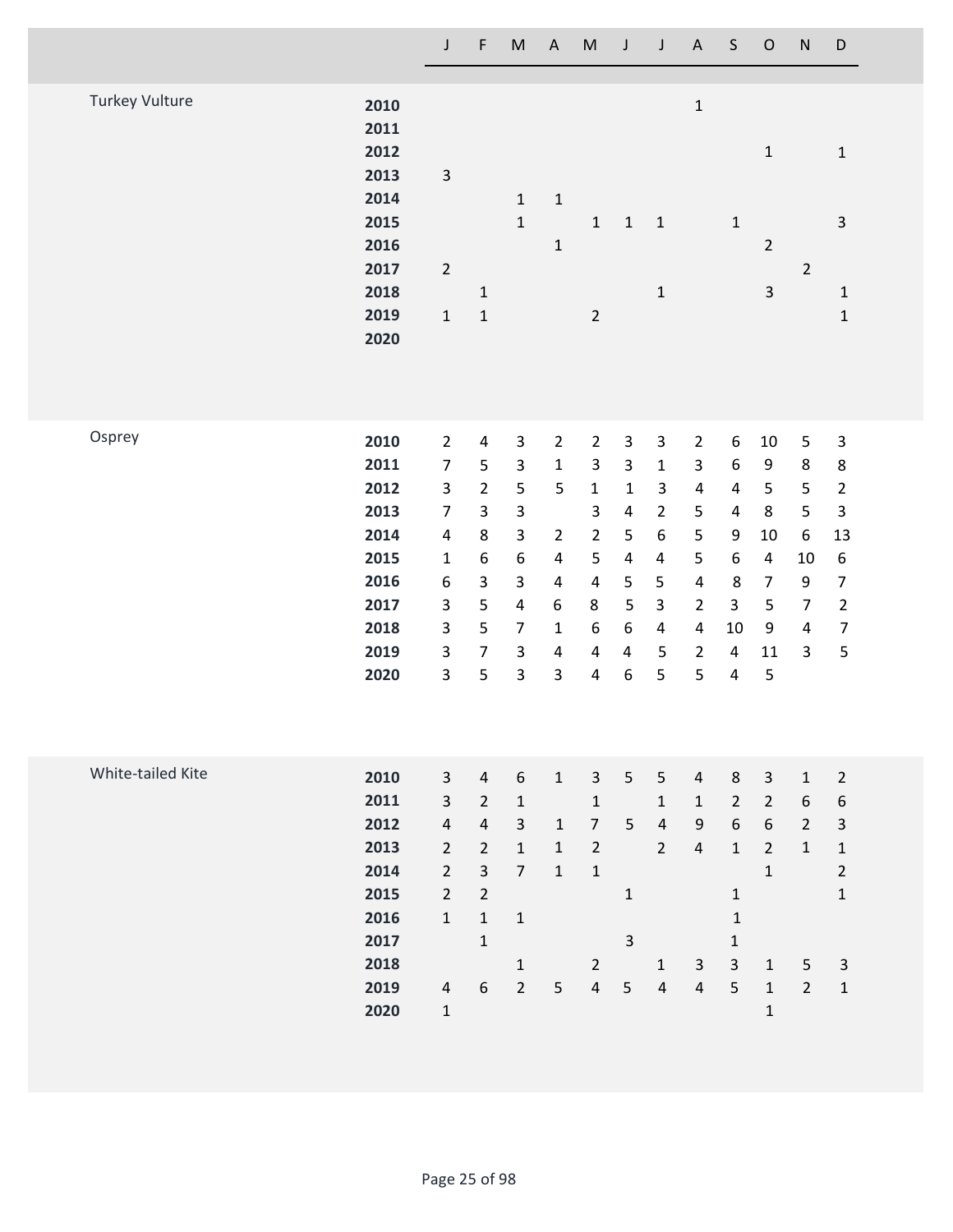|                    |                                                                                      | $\mathsf J$                                                                                                                                            | $\mathsf F$                                                                                                                                               | ${\sf M}$                                                                                                                                       | $\boldsymbol{\mathsf{A}}$                                                                                                                                                            | ${\sf M}$                                                                                                                                                         | J                                                                                                                                         | $\mathsf J$                                                                                                                       | A                                                                                                                                                     | $\mathsf S$                                                                                                                       | $\mathsf O$                                                                                                                                                | ${\sf N}$                                                                                                                                                     | D                                                                                                                              |
|--------------------|--------------------------------------------------------------------------------------|--------------------------------------------------------------------------------------------------------------------------------------------------------|-----------------------------------------------------------------------------------------------------------------------------------------------------------|-------------------------------------------------------------------------------------------------------------------------------------------------|--------------------------------------------------------------------------------------------------------------------------------------------------------------------------------------|-------------------------------------------------------------------------------------------------------------------------------------------------------------------|-------------------------------------------------------------------------------------------------------------------------------------------|-----------------------------------------------------------------------------------------------------------------------------------|-------------------------------------------------------------------------------------------------------------------------------------------------------|-----------------------------------------------------------------------------------------------------------------------------------|------------------------------------------------------------------------------------------------------------------------------------------------------------|---------------------------------------------------------------------------------------------------------------------------------------------------------------|--------------------------------------------------------------------------------------------------------------------------------|
| Northern Harrier   | 2010<br>2011<br>2012<br>2013<br>2014<br>2015<br>2016<br>2017<br>2018<br>2019<br>2020 | $\overline{4}$<br>$\overline{2}$<br>$\overline{7}$<br>6<br>4<br>3<br>$\overline{\mathbf{3}}$<br>5<br>5<br>3<br>5                                       | $\boldsymbol{6}$<br>$\overline{3}$<br>5<br>$\overline{2}$<br>$\overline{3}$<br>$\overline{3}$<br>5<br>5<br>$\mathbf{1}$<br>$\mathsf{3}$<br>$\overline{3}$ | 3<br>$\overline{2}$<br>5<br>$\overline{4}$<br>10<br>$\overline{4}$<br>6<br>4<br>4<br>$\overline{2}$<br>3                                        | $\overline{7}$<br>$\mathbf{3}$<br>$\,8\,$<br>$\boldsymbol{6}$<br>$\overline{\mathbf{4}}$<br>$\overline{2}$<br>$\overline{2}$<br>$\mathbf 1$<br>$\overline{2}$<br>$\overline{2}$<br>3 | $\mathbf 1$<br>$\mathsf 3$<br>$\mathsf{3}$<br>$\mathsf 3$<br>8<br>$\overline{2}$                                                                                  | $\overline{2}$<br>5<br>$\mathbf 1$                                                                                                        | 8<br>$\overline{2}$<br>$\mathsf{3}$<br>$\overline{2}$                                                                             | $\mathbf{1}$<br>$\mathbf{1}$<br>$\overline{2}$<br>$\overline{2}$                                                                                      | $\mathbf{3}$<br>$\overline{2}$<br>$\mathbf{1}$<br>$\mathbf{1}$<br>$\mathbf 1$<br>$\mathbf 1$<br>$\mathbf{1}$                      | 3<br>6<br>3<br>$\mathbf 1$<br>$\mathbf{1}$<br>$2^{\circ}$<br>$\mathbf 1$                                                                                   | 3<br>6<br>4<br>8<br>$\overline{4}$<br>$\overline{2}$<br>3<br>$\overline{2}$<br>$\overline{4}$<br>$\overline{4}$                                               | $\overline{2}$<br>$\bf 8$<br>$\boldsymbol{6}$<br>10<br>10<br>9<br>$\mathsf S$<br>$\overline{2}$<br>3<br>5                      |
| Sharp-shinned Hawk | 2010<br>2011<br>2012<br>2013<br>2014<br>2015<br>2016<br>2017<br>2018<br>2019<br>2020 | $\overline{2}$<br>3<br>$\mathbf{1}$<br>$\mathbf 1$<br>$\overline{2}$<br>$\mathsf 3$<br>$\mathbf 1$                                                     | $\mathbf 1$<br>$\mathbf 1$<br>$\mathbf 1$                                                                                                                 | $\mathbf 1$<br>$\mathbf{1}$                                                                                                                     | $\mathbf{1}$                                                                                                                                                                         |                                                                                                                                                                   |                                                                                                                                           |                                                                                                                                   |                                                                                                                                                       |                                                                                                                                   | $\mathbf 1$<br>$\mathbf{1}$<br>$\mathbf{1}$<br>$\mathbf{1}$<br>$\overline{2}$                                                                              | $\mathbf{1}$<br>$\mathbf{1}$                                                                                                                                  | $\sqrt{4}$<br>$\mathbf 1$<br>$\mathbf 1$<br>$\mathbf 1$<br>$\mathbf 1$                                                         |
| Cooper's Hawk      | 2010<br>2011<br>2012<br>2013<br>2014<br>2015<br>2016<br>2017<br>2018<br>2019<br>2020 | $\mathbf 1$<br>$\mathsf{3}$<br>3<br>$\overline{2}$<br>3<br>$\mathbf{1}$<br>$\overline{2}$<br>$\mathbf{1}$<br>$\overline{2}$<br>$\overline{\mathbf{3}}$ | 5<br>$\overline{3}$<br>$\overline{3}$<br>$\overline{7}$<br>$\overline{3}$<br>$\overline{2}$<br>$\overline{2}$<br>5<br>$\overline{2}$                      | $\mathbf 1$<br>$\mathbf 1$<br>3<br>$\mathbf{3}$<br>$\overline{7}$<br>$\mathbf{1}$<br>$\mathbf{1}$<br>3<br>$\overline{4}$<br>5<br>$\overline{4}$ | 2 <sup>1</sup><br>$\overline{2}$<br>$\overline{3}$<br>5<br>$\mathbf 1$<br>$\overline{2}$<br>$\overline{3}$<br>$\overline{7}$                                                         | $\mathbf{1}$<br>$\mathbf 1$<br>$\overline{\mathbf{4}}$<br>$\overline{2}$<br>$\overline{4}$<br>$\mathbf 1$<br>$\overline{2}$<br>$2^{\circ}$<br>$\overline{4}$<br>3 | $\mathbf{1}$<br>$\overline{2}$<br>$\mathbf{1}$<br>$\mathbf{3}$<br>$\overline{2}$<br>$\overline{2}$<br>$\overline{4}$<br>$\mathbf{1}$<br>4 | $\mathbf 1$<br>$\mathbf{3}$<br>$\overline{3}$<br>$\mathbf{1}$<br>$\mathbf{1}$<br>4<br>$\overline{2}$<br>$\overline{3}$<br>$2^{1}$ | $\mathsf{3}$<br>$\overline{4}$<br>$\overline{4}$<br>$\overline{2}$<br>$\mathbf{1}$<br>$\mathbf 1$<br>$\overline{2}$<br>$\overline{4}$<br>$\mathbf{3}$ | $\overline{7}$<br>$5\phantom{.0}$<br>$\mathbf{3}$<br>$\mathbf{1}$<br>6<br>$\overline{2}$<br>$\overline{7}$<br>$\overline{2}$<br>5 | $\mathbf{1}$<br>$\mathbf{3}$<br>$\mathbf{3}$<br>$2^{\circ}$<br>$\mathbf{1}$<br>$\mathbf 1$<br>3<br>5<br>$\overline{7}$<br>$\overline{4}$<br>$\overline{7}$ | $\mathsf{3}$<br>$\overline{7}$<br>$\overline{7}$<br>$\overline{4}$<br>$\overline{2}$<br>$\mathbf{3}$<br>$\overline{4}$<br>$\mathbf{3}$<br>$\overline{7}$<br>6 | $\mathsf 3$<br>$\mathsf 3$<br>$\mathbf 1$<br>$\pmb{4}$<br>$\mathbf 1$<br>$\mathsf 3$<br>$\pmb{4}$<br>10<br>$\overline{2}$<br>3 |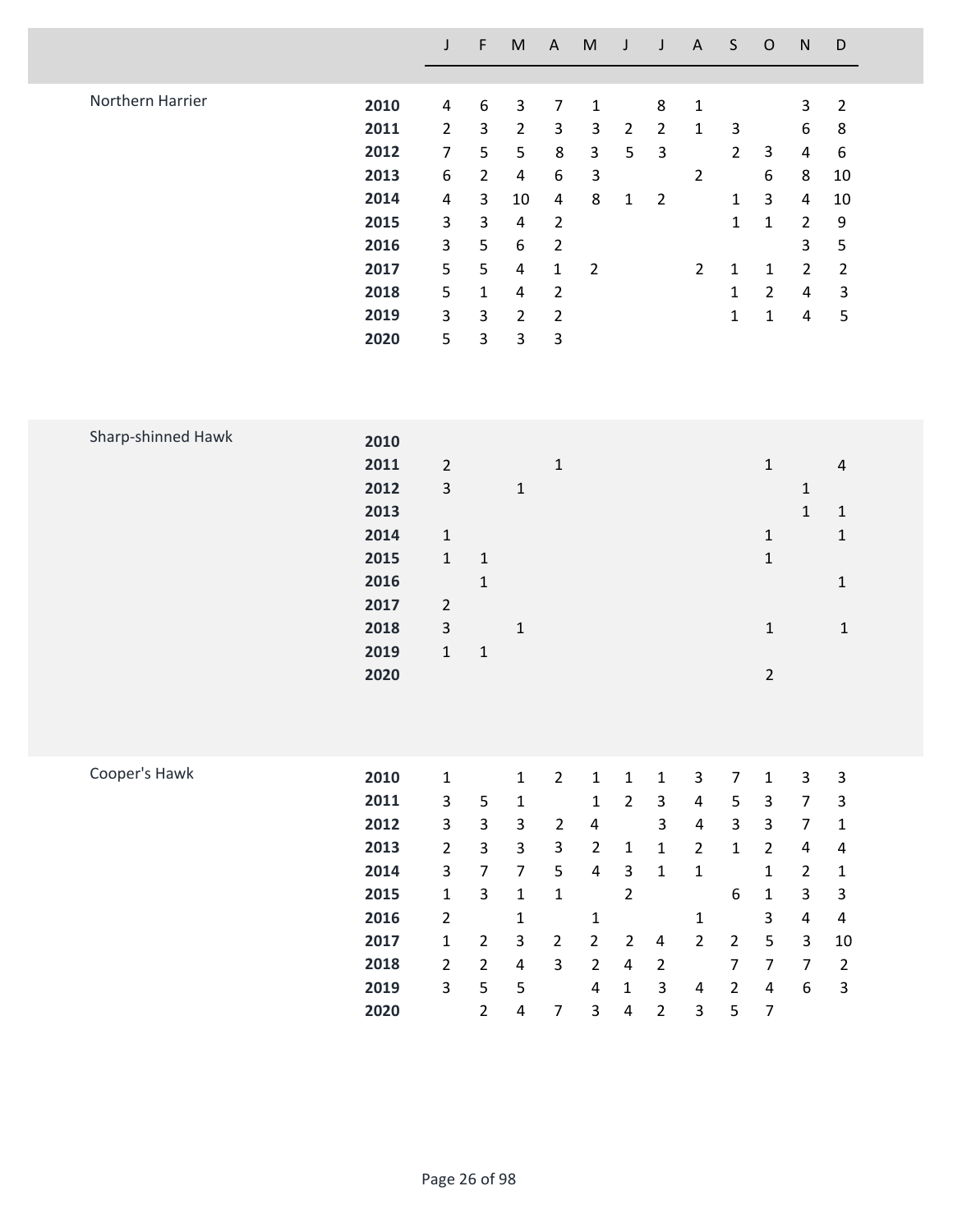|                     |                                                                                      | $\mathsf J$                                                                                                                          | $\mathsf F$                                                                                                                                     | $\mathsf{M}% _{H}=\mathsf{M}_{H}$                                                                                                                                                  | A                                                                                                                | M                                                                                                                                         | $\mathsf J$                                                                                                                 | $\mathbf{J}$                                                                                                | $\mathsf{A}$                                                                                                                                         | $\mathsf S$                                                                                                                                                       | $\mathsf O$                                                                                                                                        | ${\sf N}$                                                                                          | D                                                                                                                                                      |
|---------------------|--------------------------------------------------------------------------------------|--------------------------------------------------------------------------------------------------------------------------------------|-------------------------------------------------------------------------------------------------------------------------------------------------|------------------------------------------------------------------------------------------------------------------------------------------------------------------------------------|------------------------------------------------------------------------------------------------------------------|-------------------------------------------------------------------------------------------------------------------------------------------|-----------------------------------------------------------------------------------------------------------------------------|-------------------------------------------------------------------------------------------------------------|------------------------------------------------------------------------------------------------------------------------------------------------------|-------------------------------------------------------------------------------------------------------------------------------------------------------------------|----------------------------------------------------------------------------------------------------------------------------------------------------|----------------------------------------------------------------------------------------------------|--------------------------------------------------------------------------------------------------------------------------------------------------------|
| Accipiter sp.       | 2010<br>2011<br>2012<br>2013<br>2014                                                 |                                                                                                                                      |                                                                                                                                                 |                                                                                                                                                                                    |                                                                                                                  |                                                                                                                                           |                                                                                                                             |                                                                                                             |                                                                                                                                                      |                                                                                                                                                                   | $\mathbf 1$                                                                                                                                        |                                                                                                    | $\mathbf 1$                                                                                                                                            |
|                     | 2015<br>2016<br>2017<br>2018                                                         |                                                                                                                                      |                                                                                                                                                 |                                                                                                                                                                                    |                                                                                                                  |                                                                                                                                           |                                                                                                                             |                                                                                                             |                                                                                                                                                      |                                                                                                                                                                   |                                                                                                                                                    |                                                                                                    | $\mathbf 1$                                                                                                                                            |
|                     | 2019<br>2020                                                                         | $\mathbf 1$                                                                                                                          |                                                                                                                                                 |                                                                                                                                                                                    |                                                                                                                  |                                                                                                                                           |                                                                                                                             |                                                                                                             |                                                                                                                                                      |                                                                                                                                                                   |                                                                                                                                                    |                                                                                                    | $\mathbf 1$                                                                                                                                            |
| Red-shouldered Hawk | 2010<br>2011<br>2012<br>2013<br>2014<br>2015<br>2016<br>2017<br>2018<br>2019<br>2020 | $\overline{2}$<br>$\overline{2}$<br>9<br>3<br>$\overline{2}$<br>$\overline{2}$<br>$\overline{2}$<br>$\overline{2}$<br>$\overline{7}$ | $\overline{2}$<br>$\overline{2}$<br>$\overline{2}$<br>$\mathbf 1$<br>$\overline{2}$<br>4<br>$\mathbf{1}$<br>$\mathbf{1}$<br>4<br>$\overline{2}$ | $\overline{2}$<br>$\overline{\mathbf{4}}$<br>$\overline{2}$<br>$\mathbf{3}$<br>5<br>$\ensuremath{\mathsf{3}}$<br>$\overline{2}$<br>$\overline{2}$<br>$\mathbf 1$<br>3<br>$\pmb{4}$ | $\mathbf 1$<br>$\mathbf{1}$<br>$\mathbf{1}$<br>$\mathbf 1$<br>$\mathbf{1}$<br>$\mathbf 1$<br>$\overline{2}$<br>5 | $\overline{2}$<br>$\overline{2}$<br>$\overline{2}$<br>$\overline{2}$<br>$\mathbf 1$<br>$\mathbf 1$<br>$\mathbf{3}$<br>$\overline{2}$<br>3 | $\mathbf 1$<br>$\mathbf 1$<br>$\mathbf{1}$<br>$\mathbf{1}$<br>$\mathbf{3}$<br>$\overline{2}$<br>$\mathbf{1}$<br>$\mathbf 1$ | $\mathsf 3$<br>$\overline{2}$<br>$\mathbf{1}$<br>$\pmb{4}$<br>$\mathbf{1}$<br>$\mathsf 3$<br>$\overline{2}$ | $\overline{\mathbf{3}}$<br>5<br>$\mathbf 1$<br>$\overline{2}$<br>4<br>$\overline{2}$<br>$\mathbf{1}$<br>$\overline{2}$<br>$\mathbf 1$<br>$\mathbf 1$ | $\pmb{4}$<br>$\mathsf 3$<br>$\mathsf{3}$<br>$\overline{2}$<br>$\overline{3}$<br>$\mathsf S$<br>$\overline{2}$<br>$\overline{a}$<br>$\mathbf{1}$<br>$\overline{2}$ | 3<br>$\overline{2}$<br>$\overline{2}$<br>$\overline{7}$<br>$\mathsf{3}$<br>$\mathsf S$<br>$\boldsymbol{6}$<br>$\boldsymbol{7}$<br>$\boldsymbol{9}$ | $\mathbf 1$<br>4<br>5<br>$\mathsf S$<br>$\mathsf{3}$<br>5<br>5<br>$\mathbf 1$<br>$\mathbf{3}$<br>5 | $\mathbf 1$<br>$\mathbf 2$<br>$\sqrt{2}$<br>$\ensuremath{\mathsf{3}}$<br>$\pmb{4}$<br>5<br>$\mathbf 2$<br>$\mathbf 2$<br>$\overline{2}$<br>$\mathsf S$ |
| Swainson's Hawk     | 2010<br>2011<br>2012<br>2013                                                         |                                                                                                                                      |                                                                                                                                                 |                                                                                                                                                                                    |                                                                                                                  |                                                                                                                                           | $\mathbf 1$                                                                                                                 |                                                                                                             | $\mathbf 1$                                                                                                                                          |                                                                                                                                                                   |                                                                                                                                                    |                                                                                                    | $\mathbf 1$                                                                                                                                            |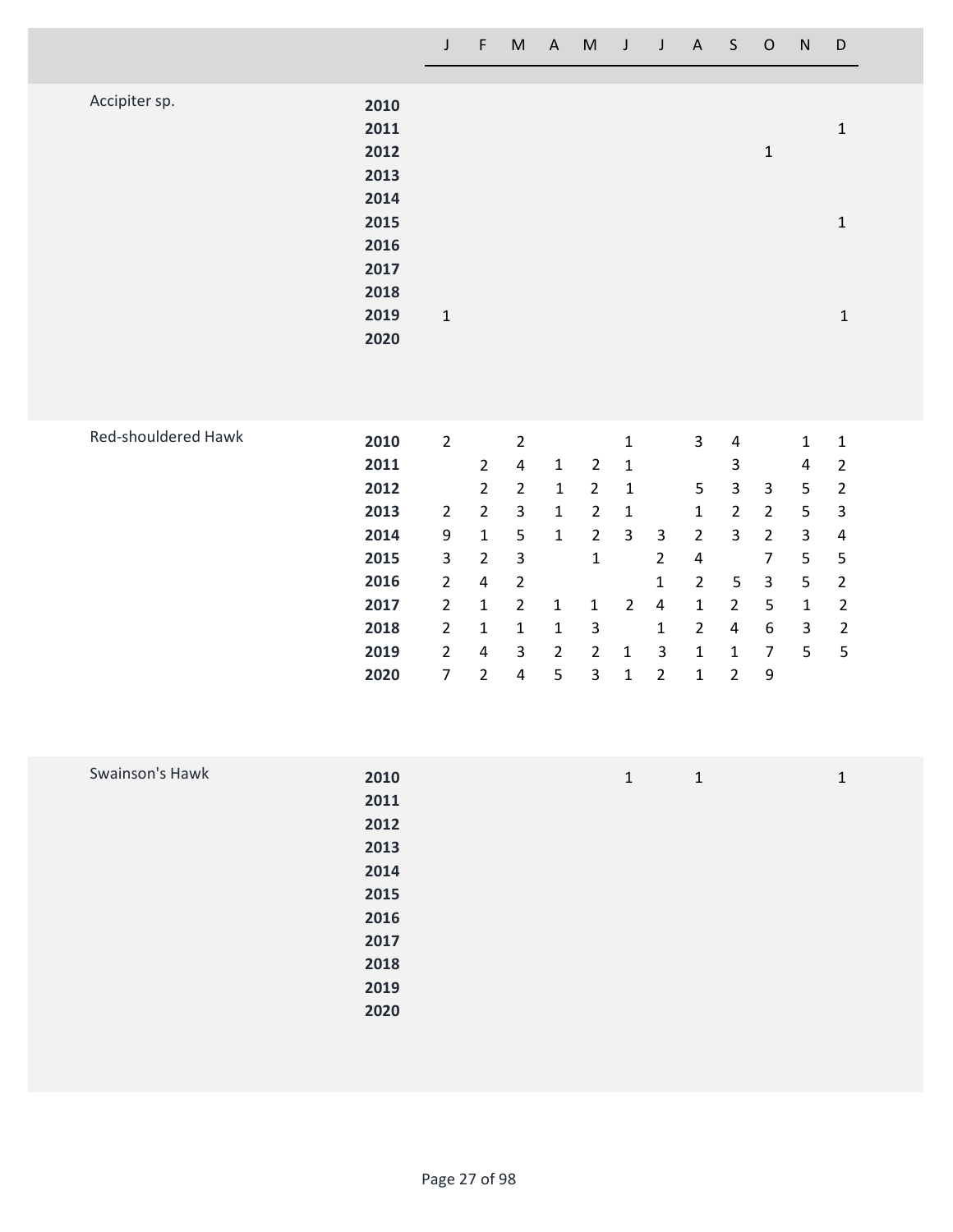|                        |      |    | F  | M  | A  | M  |    |    | A              | S | O  | N  | D  |
|------------------------|------|----|----|----|----|----|----|----|----------------|---|----|----|----|
|                        |      |    |    |    |    |    |    |    |                |   |    |    |    |
| <b>Red-tailed Hawk</b> | 2010 | 15 | 12 | 12 | 13 | 12 | 7  | 6  | 1              | 5 | 6  | 7  | 14 |
|                        | 2011 | 10 | 7  | 12 | 8  | 7  | 16 | 12 | 9              | 8 | 7  | 7  | 12 |
|                        | 2012 | 14 | 19 | 17 | 15 | 17 | 14 | 10 | 7              | 1 | 10 | 11 | 14 |
|                        | 2013 | 10 | 8  | 8  | 5  | 4  | 8  | 9  | 7              | 7 | 4  | 14 | 11 |
|                        | 2014 | 10 | 9  | 15 | 9  | 6  | 11 | 6  | 5              | 6 | 8  | 10 | 14 |
|                        | 2015 | 5  | 7  | 10 | 8  | 10 | 11 | 5  | 5              | 4 | 7  | 13 | 18 |
|                        | 2016 | 21 | 11 | 6  | 12 | 8  | 8  | 4  | 9              | 4 | 12 | 10 | 6  |
|                        | 2017 | 9  | 14 | 11 | 7  | 4  | 11 | 11 | $\overline{2}$ | 3 | 3  | 7  | 10 |
|                        | 2018 | 11 | 19 | 8  | 13 | 25 | 12 | 7  | 7              | 8 | 11 | 14 | 6  |
|                        | 2019 | 10 | 12 | 12 | 8  | 8  | 13 | 11 | 8              | 8 | 6  | 15 | 8  |
|                        | 2020 | 14 | 11 | 17 | 10 | 10 | 11 | 8  | 6              | 6 | 12 |    |    |

| Ferruginous Hawk | 2010 |              |              |
|------------------|------|--------------|--------------|
|                  | 2011 |              | 1            |
|                  | 2012 | $\mathbf{1}$ |              |
|                  | 2013 |              | $\mathbf{1}$ |
|                  | 2014 |              | 1            |
|                  | 2015 | $\mathbf{1}$ |              |
|                  | 2016 | $\mathbf{1}$ |              |
|                  | 2017 |              |              |
|                  | 2018 |              |              |
|                  | 2019 |              |              |
|                  | 2020 |              |              |
|                  |      |              |              |

| Buteo sp. | 2010 |   |
|-----------|------|---|
|           | 2011 |   |
|           | 2012 |   |
|           | 2013 |   |
|           | 2014 |   |
|           | 2015 |   |
|           | 2016 | 1 |
|           | 2017 |   |
|           | 2018 |   |
|           | 2019 |   |
|           | 2020 |   |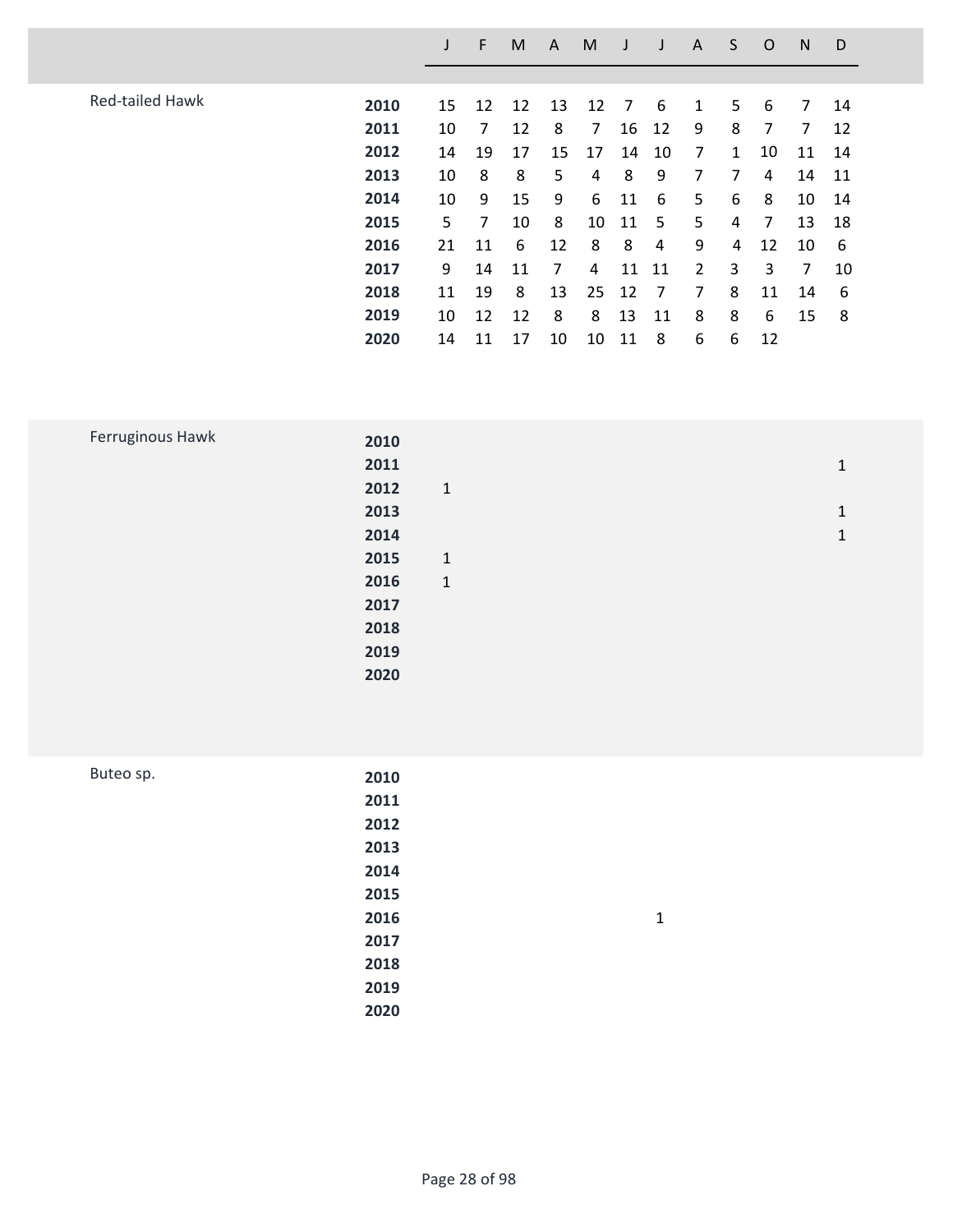|                  |                                                                                      | $\mathsf J$                                                                                         | $\mathsf F$                                                                                                                                                  | ${\sf M}$                                                                                                            | $\mathsf A$                                                                                                                                                     | ${\sf M}$                                                                                                                                                                                    | J                                                                                                                                               | $\mathsf J$                                                                                                                                                          | $\boldsymbol{\mathsf{A}}$                                                                                                                                                                 | $\mathsf S$                                                                                                                                                               | $\mathsf O$                                                                                                             | ${\sf N}$                                                                                     | D                                                                                                       |
|------------------|--------------------------------------------------------------------------------------|-----------------------------------------------------------------------------------------------------|--------------------------------------------------------------------------------------------------------------------------------------------------------------|----------------------------------------------------------------------------------------------------------------------|-----------------------------------------------------------------------------------------------------------------------------------------------------------------|----------------------------------------------------------------------------------------------------------------------------------------------------------------------------------------------|-------------------------------------------------------------------------------------------------------------------------------------------------|----------------------------------------------------------------------------------------------------------------------------------------------------------------------|-------------------------------------------------------------------------------------------------------------------------------------------------------------------------------------------|---------------------------------------------------------------------------------------------------------------------------------------------------------------------------|-------------------------------------------------------------------------------------------------------------------------|-----------------------------------------------------------------------------------------------|---------------------------------------------------------------------------------------------------------|
| American Kestrel | 2010<br>2011<br>2012<br>2013<br>2014<br>2015<br>2016<br>2017<br>2018<br>2019<br>2020 | 6<br>$\boldsymbol{6}$<br>10<br>11<br>$\sqrt{4}$<br>$\boldsymbol{6}$<br>9<br>$\,8\,$<br>10<br>5<br>6 | $\sqrt{4}$<br>$\overline{7}$<br>$\mathsf{3}$<br>$\,8\,$<br>$\boldsymbol{6}$<br>$\overline{7}$<br>$\boldsymbol{9}$<br>$\bf 8$<br>11<br>$\,8\,$<br>$\mathsf 3$ | $\mathsf{3}$<br>$\,8\,$<br>6<br>$\sqrt{4}$<br>5<br>$\overline{4}$<br>8<br>5<br>5<br>$\overline{2}$<br>$\overline{4}$ | $\boldsymbol{6}$<br>$\mathsf S$<br>$\overline{7}$<br>$\overline{4}$<br>$\sqrt{4}$<br>$\mathbf 1$<br>14<br>$\sqrt{4}$<br>$\mathsf S$<br>$\sqrt{4}$<br>$\sqrt{4}$ | $\overline{2}$<br>$\mathsf{3}$<br>$\overline{2}$<br>5<br>$\sqrt{4}$<br>$\overline{\mathbf{4}}$<br>$\mathsf{3}$<br>$\overline{\mathbf{4}}$<br>$\overline{7}$<br>$\mathsf 3$<br>$\overline{2}$ | $\overline{a}$<br>$\mathbf{3}$<br>$\overline{2}$<br>$\overline{2}$<br>5<br>$\mathsf{3}$<br>$\overline{4}$<br>9<br>$\overline{7}$<br>$\mathbf 1$ | $\mathsf 3$<br>$\overline{2}$<br>$1\,$<br>$\overline{2}$<br>$\overline{2}$<br>$\boldsymbol{6}$<br>$\mathsf S$<br>$\sqrt{4}$<br>$\overline{4}$<br>$\overline{4}$<br>5 | $\overline{2}$<br>$\boldsymbol{6}$<br>$\boldsymbol{6}$<br>$\sqrt{4}$<br>$\mathsf{3}$<br>$\boldsymbol{6}$<br>$\boldsymbol{6}$<br>$\mathsf{3}$<br>$\boldsymbol{6}$<br>5<br>$\boldsymbol{6}$ | $\mathsf 3$<br>$\bf 8$<br>$\overline{4}$<br>$\overline{7}$<br>$\,8\,$<br>$\boldsymbol{6}$<br>$\overline{7}$<br>$\mathsf{3}$<br>$\overline{7}$<br>$\overline{a}$<br>$10\,$ | 5<br>12<br>10<br>10<br>$\boldsymbol{6}$<br>$\overline{7}$<br>$\overline{7}$<br>$\sqrt{4}$<br>$\mathsf S$<br>5<br>$17\,$ | 6<br>$\boldsymbol{9}$<br>16<br>9<br>9<br>$\,8\,$<br>11<br>$\overline{7}$<br>$\,8\,$<br>14     | $\,8\,$<br>$\boldsymbol{9}$<br>10<br>15<br>$\overline{7}$<br>12<br>13<br>$\overline{7}$<br>9<br>$\bf 8$ |
| Merlin           | 2010<br>2011<br>2012<br>2013<br>2014<br>2015<br>2016<br>2017<br>2018<br>2019<br>2020 | $\mathbf 1$<br>$\mathbf{1}$<br>$\mathbf 1$                                                          | $\overline{2}$<br>$\mathbf 1$<br>$\mathbf 1$                                                                                                                 | $\mathbf{1}$<br>$\mathbf{1}$                                                                                         |                                                                                                                                                                 |                                                                                                                                                                                              |                                                                                                                                                 |                                                                                                                                                                      |                                                                                                                                                                                           |                                                                                                                                                                           |                                                                                                                         | $\mathbf 1$<br>$\mathbf 1$<br>$\mathbf 1$                                                     | $\overline{2}$<br>$\mathbf 1$<br>$\mathbf 1$                                                            |
| Peregrine Falcon | 2010<br>2011<br>2012<br>2013<br>2014<br>2015<br>2016<br>2017<br>2018<br>2019<br>2020 | $\mathbf 1$<br>$\mathbf 1$<br>$\overline{2}$<br>$\mathbf 1$<br>$\mathbf{1}$                         | $2^{\circ}$<br>$\mathbf{1}$<br>$\mathbf{1}$<br>$1\,$                                                                                                         | $\overline{2}$<br>$\mathbf 1$<br>$\overline{2}$<br>$\mathbf 1$<br>$\mathbf{1}$<br>$\mathbf{1}$<br>$\overline{2}$     | $\mathbf 1$<br>$\overline{2}$                                                                                                                                   | $\mathbf 1$<br>$\mathbf 1$                                                                                                                                                                   | $\mathbf{1}$<br>$\mathbf 1$<br>$\mathbf 1$<br>$\overline{2}$                                                                                    | $\mathbf{1}$<br>$\overline{4}$                                                                                                                                       | $\mathbf 1$<br>$\mathbf 1$                                                                                                                                                                |                                                                                                                                                                           | $\mathbf 1$<br>$\mathbf 1$<br>$1\,$<br>$\overline{2}$<br>$\mathbf 1$                                                    | $\mathbf{3}$<br>$\sqrt{4}$<br>$\overline{3}$<br>$\mathbf{1}$<br>$\overline{2}$<br>$\mathbf 1$ | $\mathbf 1$<br>$\mathbf 1$<br>$\mathbf 1$                                                               |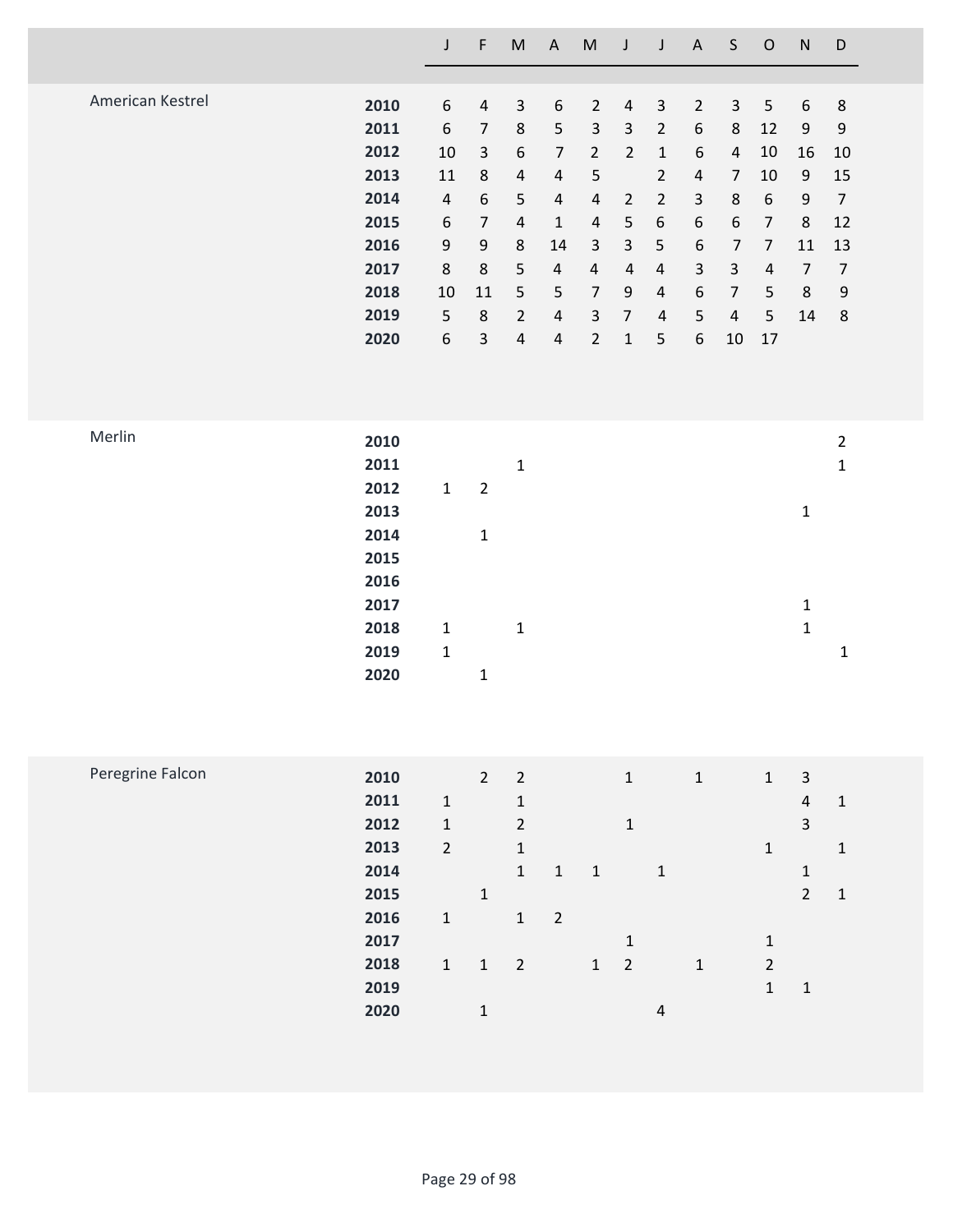|            |                                                                                      | $\mathsf{J}$ | $\left\langle \mathsf{F} \right\rangle$ |  | M A M J |  | $J$ $A$ $S$ $O$ |              | ${\sf N}$ | D |
|------------|--------------------------------------------------------------------------------------|--------------|-----------------------------------------|--|---------|--|-----------------|--------------|-----------|---|
| Falcon sp. | 2010<br>2011<br>2012<br>2013<br>2014<br>2015<br>2016<br>2017<br>2018<br>2019<br>2020 |              |                                         |  |         |  |                 | $\mathbf{1}$ |           |   |

| 6<br>2011<br>3<br>3<br>5<br>$\overline{2}$<br>6<br>$\overline{2}$<br>3<br>$\overline{2}$<br>4<br>6<br>8<br>5<br>$\overline{2}$<br>$\mathbf{1}$<br>$\overline{2}$<br>$\overline{2}$<br>2012<br>$\overline{4}$<br>4<br>4<br>4<br>$\overline{2}$<br>5<br>5<br>3<br>5<br>2013<br>10<br>3<br>$\overline{2}$<br>3<br>1<br>1<br>2<br>5<br>3<br>2014<br>3<br>$\overline{2}$<br>$\overline{2}$<br>$\mathbf{1}$<br>$\overline{4}$<br>4<br>1<br>1<br>3<br>3<br>$\overline{2}$<br>2015<br>3<br>7<br>7<br>1<br>1<br>1<br>6<br>6<br>6<br>$\overline{7}$<br>5<br>2016<br>7<br>4<br>$\mathbf{1}$<br>4<br>$\mathbf{1}$<br>1<br>5<br>6<br>6<br>3<br>$\overline{4}$<br>8<br>$\overline{2}$<br>2017<br>$\mathbf{1}$<br>$\mathbf 1$<br>4<br>$\overline{2}$<br>$\overline{2}$<br>6<br>$\overline{3}$<br>6<br>3<br>$\overline{2}$<br>5<br>2018<br>$\overline{2}$<br>1<br>1<br>$\overline{4}$<br>$\overline{2}$<br>6<br>5<br>6<br>5<br>2019<br>10<br>$\overline{7}$<br>6<br>5<br>$\mathbf{1}$<br>1<br>$\overline{2}$<br>5<br>3<br>9<br>6<br>8<br>2020<br>$\overline{2}$<br>8<br>18<br>20 | Ridgway's Rail | 2010 | 1 | $\overline{2}$ | $\mathbf{1}$ |  |  | $\overline{2}$ | 3 |
|------------------------------------------------------------------------------------------------------------------------------------------------------------------------------------------------------------------------------------------------------------------------------------------------------------------------------------------------------------------------------------------------------------------------------------------------------------------------------------------------------------------------------------------------------------------------------------------------------------------------------------------------------------------------------------------------------------------------------------------------------------------------------------------------------------------------------------------------------------------------------------------------------------------------------------------------------------------------------------------------------------------------------------------------------------------|----------------|------|---|----------------|--------------|--|--|----------------|---|
|                                                                                                                                                                                                                                                                                                                                                                                                                                                                                                                                                                                                                                                                                                                                                                                                                                                                                                                                                                                                                                                                  |                |      |   |                |              |  |  |                |   |
|                                                                                                                                                                                                                                                                                                                                                                                                                                                                                                                                                                                                                                                                                                                                                                                                                                                                                                                                                                                                                                                                  |                |      |   |                |              |  |  |                |   |
|                                                                                                                                                                                                                                                                                                                                                                                                                                                                                                                                                                                                                                                                                                                                                                                                                                                                                                                                                                                                                                                                  |                |      |   |                |              |  |  |                |   |
|                                                                                                                                                                                                                                                                                                                                                                                                                                                                                                                                                                                                                                                                                                                                                                                                                                                                                                                                                                                                                                                                  |                |      |   |                |              |  |  |                |   |
|                                                                                                                                                                                                                                                                                                                                                                                                                                                                                                                                                                                                                                                                                                                                                                                                                                                                                                                                                                                                                                                                  |                |      |   |                |              |  |  |                |   |
|                                                                                                                                                                                                                                                                                                                                                                                                                                                                                                                                                                                                                                                                                                                                                                                                                                                                                                                                                                                                                                                                  |                |      |   |                |              |  |  |                |   |
|                                                                                                                                                                                                                                                                                                                                                                                                                                                                                                                                                                                                                                                                                                                                                                                                                                                                                                                                                                                                                                                                  |                |      |   |                |              |  |  |                |   |
|                                                                                                                                                                                                                                                                                                                                                                                                                                                                                                                                                                                                                                                                                                                                                                                                                                                                                                                                                                                                                                                                  |                |      |   |                |              |  |  |                |   |
|                                                                                                                                                                                                                                                                                                                                                                                                                                                                                                                                                                                                                                                                                                                                                                                                                                                                                                                                                                                                                                                                  |                |      |   |                |              |  |  |                |   |
|                                                                                                                                                                                                                                                                                                                                                                                                                                                                                                                                                                                                                                                                                                                                                                                                                                                                                                                                                                                                                                                                  |                |      |   |                |              |  |  |                |   |
|                                                                                                                                                                                                                                                                                                                                                                                                                                                                                                                                                                                                                                                                                                                                                                                                                                                                                                                                                                                                                                                                  |                |      |   |                |              |  |  |                |   |
|                                                                                                                                                                                                                                                                                                                                                                                                                                                                                                                                                                                                                                                                                                                                                                                                                                                                                                                                                                                                                                                                  |                |      |   |                |              |  |  |                |   |

| Virginia Rail | 2010 |                |                |                | $\mathbf{1}$ | 1              |                | 6              | 6 | 4 | -1           |                | 1              |
|---------------|------|----------------|----------------|----------------|--------------|----------------|----------------|----------------|---|---|--------------|----------------|----------------|
|               | 2011 | $\overline{2}$ | 1              | 1              | 1            | 8              | 4              | 1              | 9 | 6 | 3            | $\overline{2}$ |                |
|               | 2012 |                | $\overline{2}$ |                |              |                |                |                | 1 | 2 |              |                | 2              |
|               | 2013 |                |                |                |              |                |                | 1              |   |   | 1            |                | 2              |
|               | 2014 |                |                | 2              |              | 1              |                |                |   |   |              |                | 2              |
|               | 2015 |                |                |                | $\mathbf{1}$ | $\overline{2}$ |                |                |   |   |              |                |                |
|               | 2016 |                | 1              |                |              |                | 2              |                |   |   | 1            | 1              |                |
|               | 2017 | 1              |                | $\overline{2}$ | $\mathbf{1}$ |                | $\overline{2}$ |                |   |   |              |                |                |
|               | 2018 |                |                | $\overline{2}$ | 1            |                |                | 1              | 1 |   | $\mathbf{1}$ | 2              | $\overline{2}$ |
|               | 2019 | $\overline{2}$ | 8              | 1              | 5            | 3              | 4              | $\overline{2}$ | 3 | 7 | 9            | $\overline{2}$ | 5              |
|               | 2020 | 5              |                | 10             | 7            |                |                |                |   |   | 1            |                |                |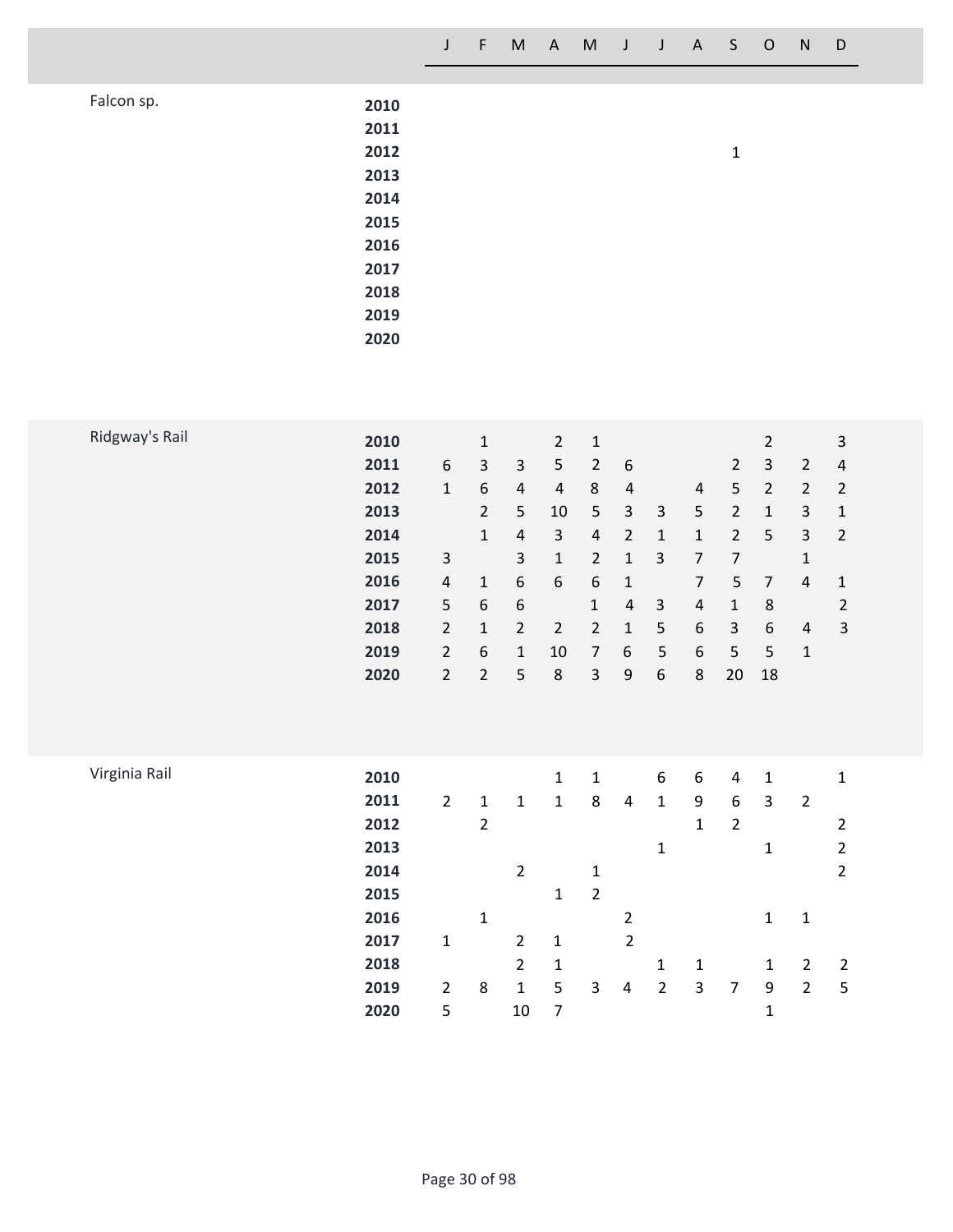|                  |                                                                                      | $\mathsf{J}$                                            | F                                                          |                                                                                                                                                                            | M A                                                                                                                                    | M                                                       | $\overline{J}$                                                                            | J                                                            | A                                                                 | S                                                                                          | $\mathsf O$                                                                                                       | ${\sf N}$                                                                                                      | $\mathsf D$                                                                       |  |
|------------------|--------------------------------------------------------------------------------------|---------------------------------------------------------|------------------------------------------------------------|----------------------------------------------------------------------------------------------------------------------------------------------------------------------------|----------------------------------------------------------------------------------------------------------------------------------------|---------------------------------------------------------|-------------------------------------------------------------------------------------------|--------------------------------------------------------------|-------------------------------------------------------------------|--------------------------------------------------------------------------------------------|-------------------------------------------------------------------------------------------------------------------|----------------------------------------------------------------------------------------------------------------|-----------------------------------------------------------------------------------|--|
| Sora             | 2010<br>2011<br>2012<br>2013<br>2014<br>2015<br>2016<br>2017<br>2018<br>2019<br>2020 | $\overline{2}$<br>$\mathbf{1}$<br>$\mathbf{1}$<br>$1\,$ | $\mathbf 1$<br>$\mathbf{1}$<br>$\mathbf{1}$<br>$\mathbf 1$ | $\overline{2}$<br>$\mathbf{1}$                                                                                                                                             | 6<br>$\overline{2}$<br>$\overline{2}$<br>$\mathbf 1$<br>$\mathbf{1}$<br>$\overline{2}$<br>$\mathbf 1$<br>$\mathbf 1$<br>$\overline{3}$ |                                                         |                                                                                           |                                                              | $\mathbf 1$                                                       | $\mathbf{1}$<br>$\mathbf{1}$<br>$\overline{3}$<br>$\mathbf{1}$<br>$\mathbf 1$              | $\mathbf 1$<br>$\mathbf{1}$<br>$\mathbf{1}$<br>$\overline{2}$<br>$\overline{2}$<br>$\mathsf{3}$<br>$\overline{2}$ | $\mathbf 1$<br>$\mathsf{3}$<br>$\mathbf 1$<br>$\mathsf{3}$<br>$\mathbf{1}$<br>$\overline{3}$<br>$\overline{2}$ | $\mathbf 1$<br>$\overline{2}$<br>$\overline{2}$<br>$\mathbf{1}$<br>$\overline{2}$ |  |
| Common Gallinule | 2010<br>2011<br>2012<br>2013<br>2014<br>2015<br>2016<br>2017<br>2018<br>2019<br>2020 |                                                         |                                                            |                                                                                                                                                                            | $1\,$<br>$\mathbf{1}$                                                                                                                  |                                                         | $\overline{2}$<br>$\mathbf{1}$                                                            | $\overline{2}$<br>$\mathbf{1}$<br>$\mathbf 1$                | $\mathbf 1$<br>$\overline{2}$<br>$\overline{2}$<br>$\overline{2}$ | $\mathbf 1$<br>$\overline{2}$                                                              | $\mathbf 1$<br>$\mathbf 1$<br>$\mathbf{3}$                                                                        |                                                                                                                |                                                                                   |  |
| American Coot    | 2010<br>2011<br>2012<br>2013<br>2014<br>2015<br>2016<br>2017<br>2018<br>2019<br>2020 | 159 86<br>82<br>115 165 73                              | 40                                                         | 302 327 418 196 27 32 45<br>528 435 568 496 63<br>405 232 275 198 62<br>57<br>29<br>148 221 102<br>44 107 150 109<br>171 255 360 200<br>106 151 151 156<br>265 382 309 326 | 42<br>18<br>58<br>83                                                                                                                   | 9<br>$\overline{2}$<br>14<br>29<br>37<br>16<br>31<br>77 | 19<br>$\overline{7}$<br>$\overline{4}$<br>15<br>39<br>$\overline{\mathbf{3}}$<br>35<br>48 | 24<br>$\mathbf{1}$<br>$\overline{2}$<br>17<br>48<br>70<br>74 | 30<br>38<br>$\overline{2}$<br>5<br>13<br>31<br>29<br>41           | 10<br>78<br>$\mathbf{1}$<br>$\mathbf{1}$<br>$\mathbf{1}$<br>$\overline{2}$<br>9<br>6<br>17 | 36<br>65<br>41<br>4<br>6<br>3<br>9<br>13<br>5<br>62                                                               | 373 273<br>109 41<br>23<br>23<br>17<br>33<br>46<br>38                                                          | 350 1275<br>65 153<br>78<br>120<br>62<br>164<br>52<br>176                         |  |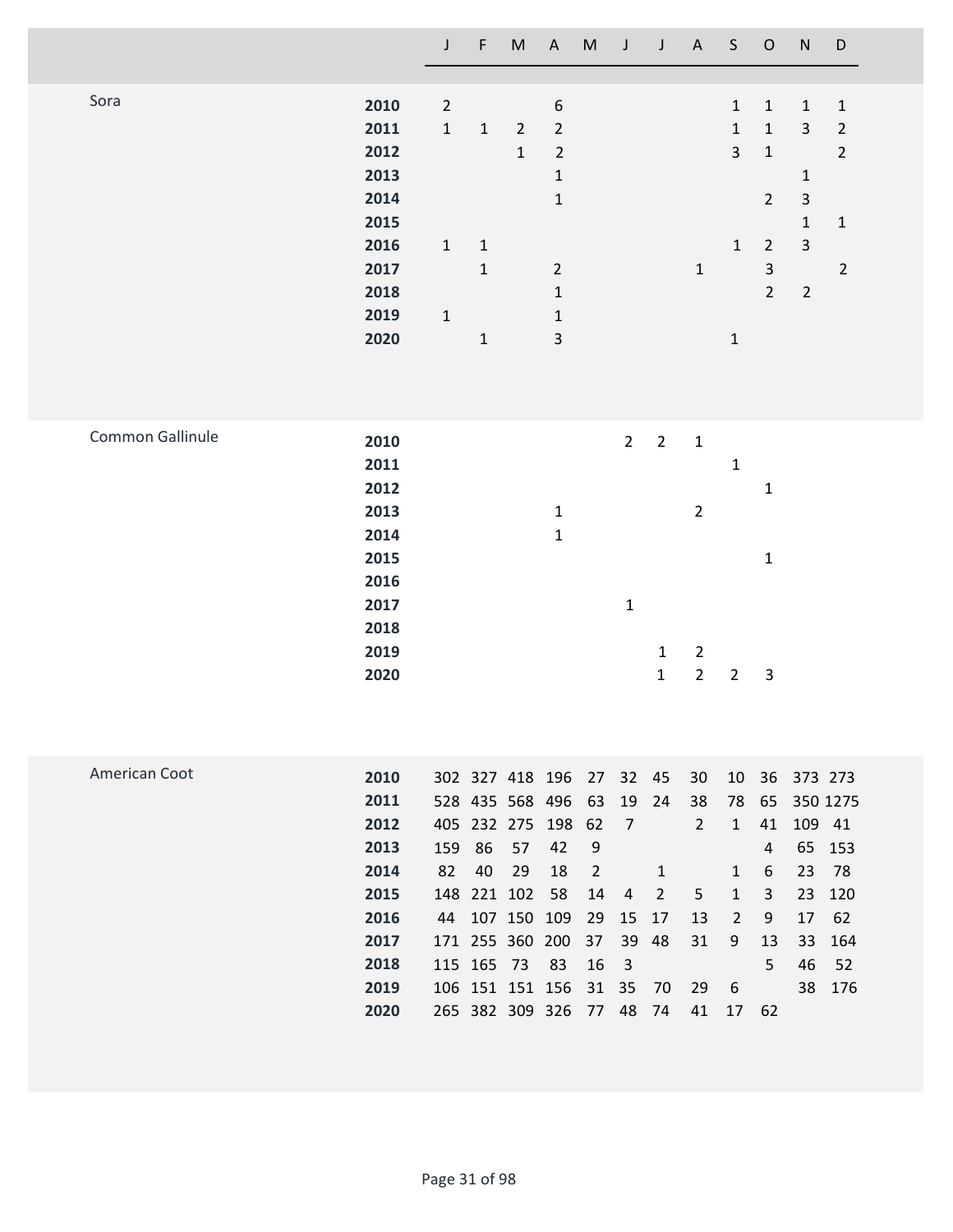|                             |      |     | F  | M  | A  | M              |    |    | A  | S      | O  | N  | D   |
|-----------------------------|------|-----|----|----|----|----------------|----|----|----|--------|----|----|-----|
|                             |      |     |    |    |    |                |    |    |    |        |    |    |     |
| <b>Black-bellied Plover</b> | 2010 | 36  |    | 12 | 18 |                |    | 2  | 1  |        | 13 | 89 | 36  |
|                             | 2011 | 22  | 13 |    | 8  |                |    |    |    | 5      | 24 | 17 | 104 |
|                             | 2012 | 80  | 42 | 39 | 16 | 26             |    | 12 | 55 | 32     | 60 | 72 | 72  |
|                             | 2013 | 45  | 60 | 16 | 20 | 3              | 7  |    | 62 | 45     | 17 | 31 | 47  |
|                             | 2014 | 26  | 74 | 13 | 4  | 2              |    |    | 22 | 42     | 65 | 13 | 49  |
|                             | 2015 | 34  | 66 | 12 | 8  | 4              | 5  | 5  | 57 | 21 52  |    | 93 | 78  |
|                             | 2016 | 57  | 58 | 1  | 10 | $\overline{2}$ | 4  | 11 | 32 | 114 59 |    | 65 | 60  |
|                             | 2017 | 35  | 32 | 22 | 12 |                |    |    | 55 | 43     | 6  | 53 | 58  |
|                             | 2018 | 47  | 28 | 29 | 16 | 6              | 18 | 10 | 5  | 20     | 1  | 31 | 158 |
|                             | 2019 | 100 | 55 | 85 | 4  |                |    |    | 5  | 11     | 13 | 49 | 39  |
|                             | 2020 | 17  | 50 | 76 |    | 7              |    | 1  | 2  | 25     | 32 |    |     |
|                             |      |     |    |    |    |                |    |    |    |        |    |    |     |

| Pacific Golden-Plover | 2010 |              |              |              |   |
|-----------------------|------|--------------|--------------|--------------|---|
|                       | 2011 |              |              |              |   |
|                       | 2012 |              | $\mathbf{1}$ |              | 1 |
|                       | 2013 |              |              |              | 1 |
|                       | 2014 |              |              | $\mathbf{1}$ | 1 |
|                       | 2015 |              |              |              | 1 |
|                       | 2016 | $\mathbf{1}$ |              |              |   |
|                       | 2017 |              |              |              |   |
|                       | 2018 |              |              |              |   |
|                       | 2019 |              |              |              |   |
|                       | 2020 |              |              |              |   |
|                       |      |              |              |              |   |

| Snowy Plover | 2010 |   |  |                |
|--------------|------|---|--|----------------|
|              |      |   |  |                |
|              | 2011 |   |  |                |
|              | 2012 |   |  |                |
|              | 2013 |   |  |                |
|              | 2014 |   |  |                |
|              | 2015 | 6 |  |                |
|              | 2016 |   |  | $\overline{2}$ |
|              | 2017 |   |  |                |
|              | 2018 |   |  |                |
|              | 2019 |   |  |                |
|              | 2020 |   |  |                |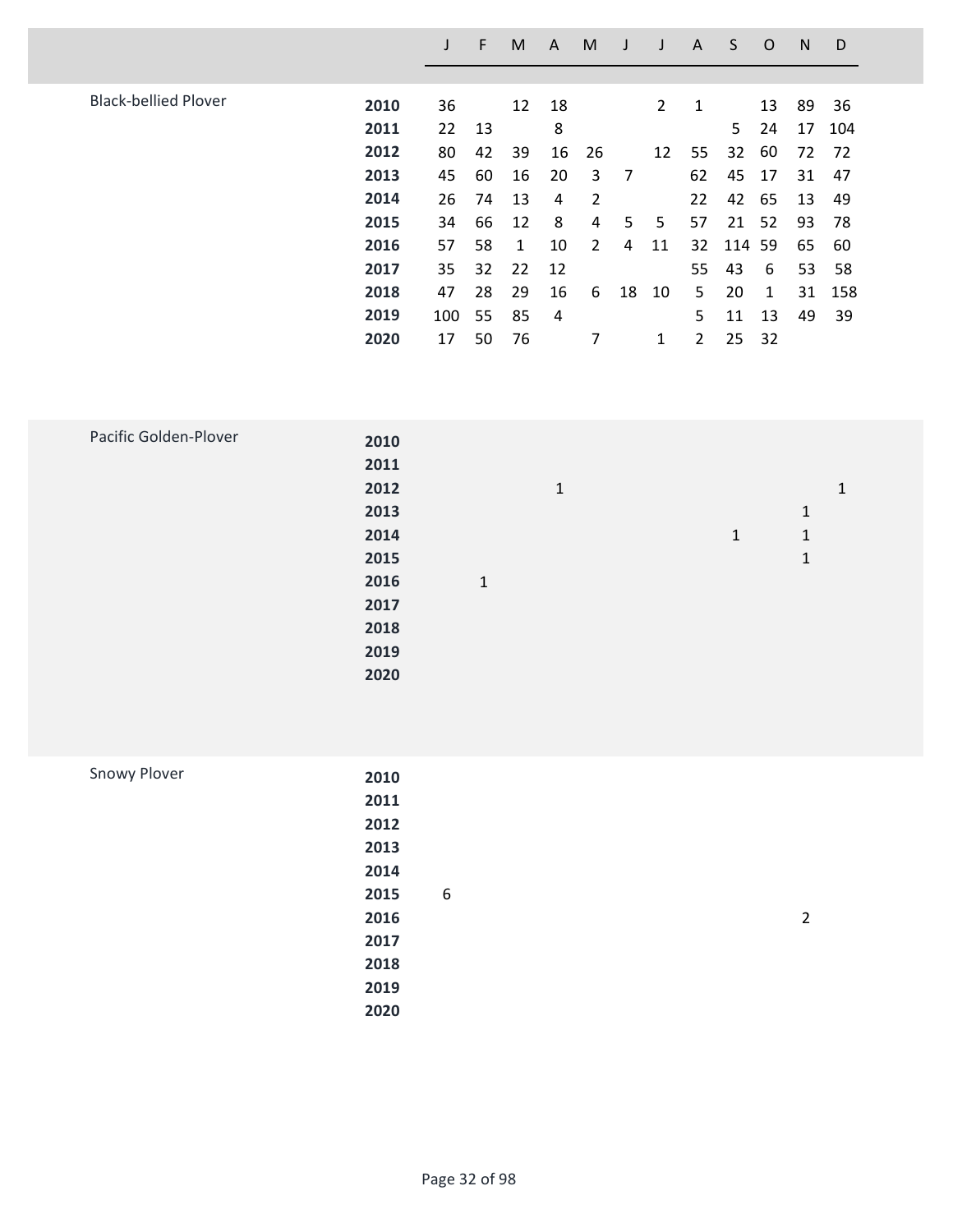|                           |      | J              | F              | M              | A   | M                | J              | J                | A                       | S              | $\mathsf O$    | $\mathsf{N}$   | D              |
|---------------------------|------|----------------|----------------|----------------|-----|------------------|----------------|------------------|-------------------------|----------------|----------------|----------------|----------------|
|                           |      |                |                |                |     |                  |                |                  |                         |                |                |                |                |
| Semipalmated Plover       | 2010 | 56             | 13             | 19             | 30  | $\mathbf{1}$     |                |                  | 10                      | $\mathbf{1}$   | 122            | $\mathbf{1}$   | $\overline{2}$ |
|                           | 2011 | 5              | 24             | 5              | 30  | 49               | 15             |                  | 23                      | 77             | 33             | $\overline{2}$ | 66             |
|                           | 2012 | 8              | 10             |                |     | 14               | 20             |                  | 28                      | 34             | 53             | 10             | 52             |
|                           | 2013 | 41             | 30             | 57             | 68  | 8                | 17             | 13               | 65                      | 40             | 42             | 34             | 22             |
|                           | 2014 | 50             | 42             | 20             | 117 |                  |                | $\mathbf{1}$     | 48                      | 6              | 73             | 31             | 24             |
|                           | 2015 | 35             | 38             | 106            | 29  | 8                | 17             |                  | 109                     | 34             | 49             | 241            | 157            |
|                           | 2016 | 54             | 71             | 55             | 41  |                  | 9              | $\mathbf{1}$     | $\overline{\mathbf{4}}$ | 39             | 21             | 65             | 43             |
|                           | 2017 | 51             | 3              | 9              | 10  | $\mathbf{1}$     | 12             | 12               | 38                      | 40             | 47             | 56             | $\overline{2}$ |
|                           | 2018 | 19             | 68             | 56             | 69  | 29               | 20             | 8                | 78                      | 51             | 100            | 30             | 52             |
|                           | 2019 | 27             | 40             | 15             | 68  | 3                |                |                  | 11                      | 64             | 26             | 43             | 58             |
|                           | 2020 | 37             | 35             | 47             | 38  |                  |                |                  | 8                       | 23             | $\overline{2}$ |                |                |
|                           |      |                |                |                |     |                  |                |                  |                         |                |                |                |                |
| Killdeer                  | 2010 | 35             | 28             | 48             | 26  | 17               | 42             | 26               | 29                      | 27             | 33             | 42             | 56             |
|                           | 2011 | 92             | 40             | 22             | 18  | 56               | 12             | 23               | 40                      | 35             | 72             | 46             | 81             |
|                           | 2012 | 55             | 46             | 21             | 19  | 23               | 42             | 21               | 18                      | 42             | 76             | 95             | 14             |
|                           | 2013 | 56             | 65             | 83             | 19  | 16               | 19             | 15               | 22                      | 28             | 25             | 37             | 52             |
|                           | 2014 | 38             | 31             | 52             | 32  | 25               | 19             | 5                | 8                       | 28             | 69             | 20             | 60             |
|                           | 2015 | 50             | 25             | 22             | 16  | 18               | 33             | 34               | 22                      | 32             | 58             | 42             | 42             |
|                           | 2016 | 26             | 39             | 55             | 17  | 29               | 32             | 36               | 22                      | 40             | 34             | 81             | 72             |
|                           | 2017 | 27             | 14             | 21             | 12  | 16               | 20             | 13               | 29                      | 33             | 42             | 87             | 50             |
|                           | 2018 | 60             | 63             | 51             | 19  | 22               | 25             | 31               | 34                      | 31             | 55             | 47             | 29             |
|                           | 2019 | 63             | 52             | 35             | 30  | 21               | 32             | 41               | 13                      | 28             | 25             | 53             | 45             |
|                           | 2020 | 66             | 52             | 39             | 27  | 48               | 30             | 17               | 39                      | 69             | 65             |                |                |
|                           |      |                |                |                |     |                  |                |                  |                         |                |                |                |                |
| <b>Black-necked Stilt</b> | 2010 | 14             | 8              | 29             | 27  | 13               | 33             | 30               | 6                       | $\overline{2}$ |                |                |                |
|                           | 2011 |                | 10             | 21             | 32  | 28               | 12             | 5                | 9                       | 17             | 14             |                | 28             |
|                           | 2012 | 4              | 51             | $\overline{4}$ | 13  | 11               | 12             | 14               | 15                      | $\overline{4}$ |                |                |                |
|                           | 2013 | 5              | 12             | 10             | 12  | 15               | $\overline{7}$ | 8                | 26                      |                | $\overline{2}$ | 5              | $\overline{2}$ |
|                           | 2014 |                |                | 5              | 10  | $\boldsymbol{6}$ |                | $\boldsymbol{6}$ |                         | $\mathbf{1}$   | $\mathbf{1}$   | $\overline{4}$ |                |
|                           | 2015 | 6              | 15             | 11             | 14  | 5                | $\overline{2}$ |                  |                         |                |                |                |                |
|                           | 2016 | 10             | 8              | 20             | 16  | 15               | $\overline{4}$ | 5                | 19                      |                |                |                |                |
|                           | 2017 | $\overline{2}$ | 20             | 15             | 21  | 10               | 15             | 13               | 19                      | 6              |                |                |                |
|                           | 2018 | 5              |                | 5              | 10  | $\boldsymbol{6}$ | $\overline{3}$ |                  | 3                       |                |                |                |                |
|                           | 2019 | $\pmb{4}$      | $\overline{7}$ | 11             | 8   | $\overline{7}$   | 12             | 15               | $\overline{4}$          | $\mathbf{1}$   |                |                | $\overline{2}$ |
|                           | 2020 | $\overline{2}$ | 10             | 14             | 18  | 14               | 6              | $\overline{2}$   | 12                      | 16             | $\overline{4}$ |                |                |
|                           |      |                |                |                |     |                  |                |                  |                         |                |                |                |                |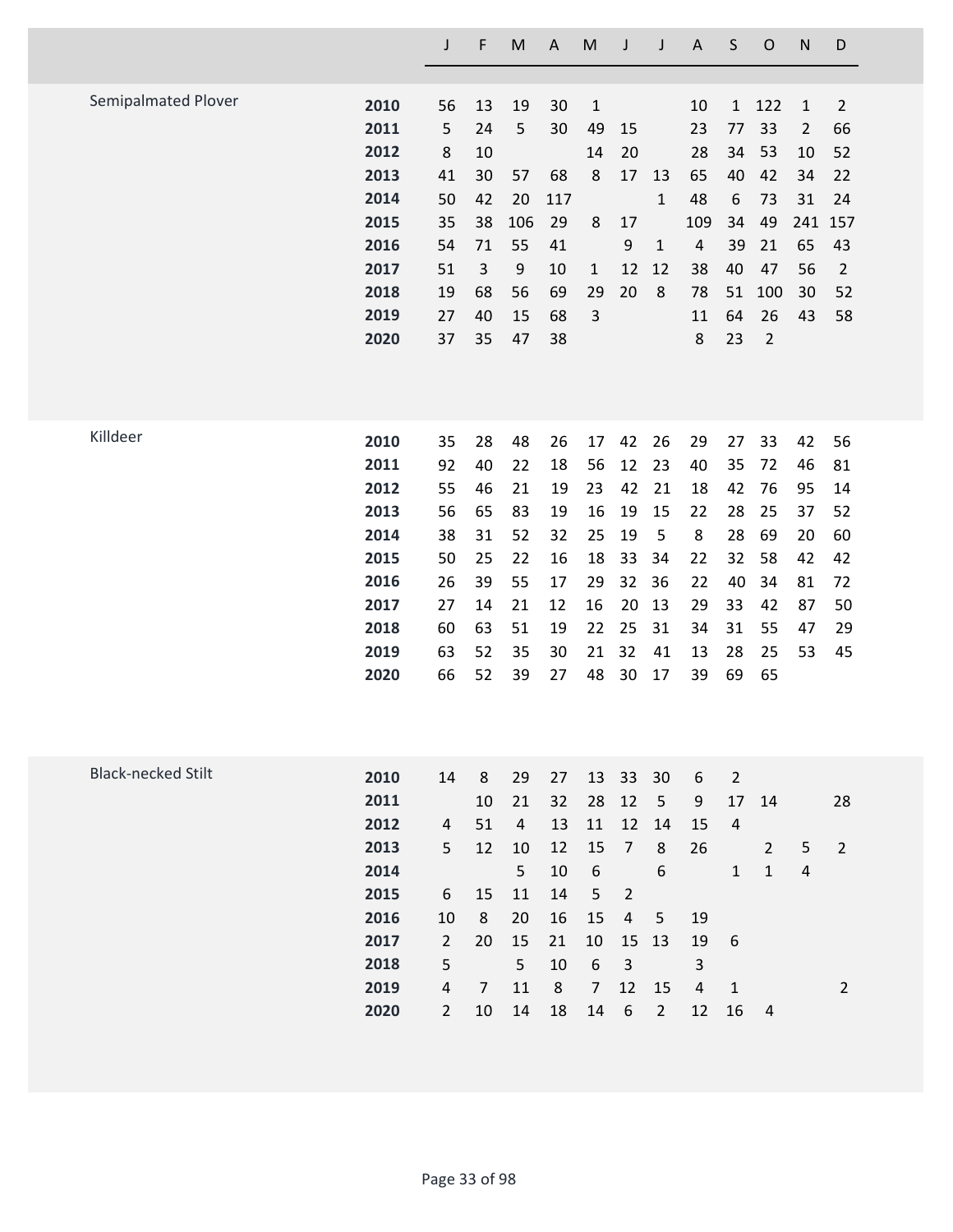|                    |                                                                                      | $\mathsf J$                                                                                       | F                                                                                                                              | $\mathsf{M}% _{T}=\mathsf{M}_{T}\!\left( a,b\right) ,\ \mathsf{M}_{T}=\mathsf{M}_{T}\!\left( a,b\right) ,$                                                  | $\mathsf A$                                                                                                                                          | $\mathsf{M}% _{T}=\mathsf{M}_{T}\!\left( a,b\right) ,\ \mathsf{M}_{T}=\mathsf{M}_{T}\!\left( a,b\right) ,$                     | J                                                                                            | J                                | $\mathsf A$                                                                                                                               | $\mathsf S$                                                                                                              | $\mathsf O$                                                                                                          | ${\sf N}$                                                                                                                      | D                                                                                                                            |  |
|--------------------|--------------------------------------------------------------------------------------|---------------------------------------------------------------------------------------------------|--------------------------------------------------------------------------------------------------------------------------------|-------------------------------------------------------------------------------------------------------------------------------------------------------------|------------------------------------------------------------------------------------------------------------------------------------------------------|--------------------------------------------------------------------------------------------------------------------------------|----------------------------------------------------------------------------------------------|----------------------------------|-------------------------------------------------------------------------------------------------------------------------------------------|--------------------------------------------------------------------------------------------------------------------------|----------------------------------------------------------------------------------------------------------------------|--------------------------------------------------------------------------------------------------------------------------------|------------------------------------------------------------------------------------------------------------------------------|--|
|                    |                                                                                      |                                                                                                   |                                                                                                                                |                                                                                                                                                             |                                                                                                                                                      |                                                                                                                                |                                                                                              |                                  |                                                                                                                                           |                                                                                                                          |                                                                                                                      |                                                                                                                                |                                                                                                                              |  |
| American Avocet    | 2010<br>2011<br>2012<br>2013<br>2014<br>2015<br>2016<br>2017<br>2018<br>2019<br>2020 | 10<br>16<br>$\overline{4}$<br>4<br>3                                                              | 17<br>$\boldsymbol{6}$<br>30<br>20<br>$\overline{2}$<br>5<br>$\overline{a}$<br>$\overline{2}$<br>$\overline{a}$                | 24<br>$\overline{2}$<br>44<br>5<br>10<br>$\mathbf 1$<br>23<br>17<br>$\mathbf{1}$                                                                            | $\overline{4}$<br>38<br>38<br>$\overline{4}$<br>6<br>12<br>6<br>$\overline{7}$<br>5<br>11<br>4                                                       | 11<br>34<br>8<br>$\overline{7}$<br>$\mathbf 1$<br>$10\,$<br>12<br>3<br>$\overline{2}$                                          | 19<br>15<br>14<br>$\overline{2}$<br>16<br>$\overline{7}$<br>$\boldsymbol{6}$<br>$\mathbf{1}$ | 6<br>$\bf 8$<br>6<br>$\mathbf 1$ | 5<br>3<br>$\overline{2}$<br>$\mathbf{1}$<br>$\overline{4}$                                                                                | $\mathbf{1}$<br>1<br>$\mathbf{1}$<br>$\mathbf{1}$<br>3                                                                   | 5<br>$\mathbf 1$                                                                                                     | $\overline{2}$                                                                                                                 | $\mathbf 1$<br>$\mathbf{1}$<br>$\overline{2}$                                                                                |  |
| Spotted Sandpiper  | 2010<br>2011<br>2012<br>2013<br>2014<br>2015<br>2016<br>2017<br>2018<br>2019<br>2020 | $\overline{4}$<br>$\,8\,$<br>5<br>5<br>$\boldsymbol{9}$<br>$\mathsf{3}$<br>5<br>9<br>10<br>5<br>5 | $\boldsymbol{9}$<br>10<br>$\overline{3}$<br>$\overline{7}$<br>3<br>5<br>$\overline{7}$<br>11<br>9<br>$\bf 8$<br>$\overline{7}$ | $\mathbf 1$<br>$\overline{2}$<br>$\boldsymbol{6}$<br>$\bf 8$<br>$\sqrt{4}$<br>$\overline{7}$<br>$\overline{2}$<br>$\mathsf{3}$<br>6<br>15<br>$\overline{7}$ | $\overline{2}$<br>$\overline{2}$<br>$\,8\,$<br>6<br>$\overline{7}$<br>$\overline{2}$<br>12<br>$\boldsymbol{6}$<br>6<br>$\mathsf 9$<br>$\overline{3}$ | $\overline{2}$<br>$\boldsymbol{6}$<br>$\,8\,$<br>$\sqrt{4}$<br>6<br>5<br>$10\,$<br>5<br>11<br>$\overline{3}$<br>$\overline{7}$ | $\mathbf{1}$<br>$\mathbf 1$                                                                  | $\overline{4}$<br>$1\,$          | $\overline{2}$<br>5<br>3<br>$\overline{4}$<br>$\overline{2}$<br>8<br>$\overline{4}$<br>$\overline{4}$<br>$\overline{4}$<br>$\overline{2}$ | $\mathbf 1$<br>3<br>5<br>$\boldsymbol{6}$<br>12<br>$\,8\,$<br>8<br>16<br>16<br>$\overline{7}$<br>$\overline{\mathbf{4}}$ | $\overline{7}$<br>14<br>5<br>$\,8\,$<br>11<br>$\overline{4}$<br>6<br>$\overline{7}$<br>9<br>$\overline{3}$<br>$10\,$ | $\boldsymbol{6}$<br>11<br>$\,8\,$<br>$\mathsf 9$<br>$\,8\,$<br>$\boldsymbol{9}$<br>9<br>16<br>$\overline{7}$<br>$\overline{4}$ | $\overline{\mathbf{r}}$<br>9<br>5<br>5<br>3<br>$\boldsymbol{6}$<br>$\mathsf 9$<br>$\boldsymbol{6}$<br>11<br>$\boldsymbol{9}$ |  |
| Solitary Sandpiper | 2010<br>2011<br>2012<br>2013<br>2014<br>2015<br>2016                                 |                                                                                                   |                                                                                                                                |                                                                                                                                                             |                                                                                                                                                      |                                                                                                                                |                                                                                              |                                  |                                                                                                                                           |                                                                                                                          | $\overline{2}$                                                                                                       |                                                                                                                                |                                                                                                                              |  |

**1**

**1**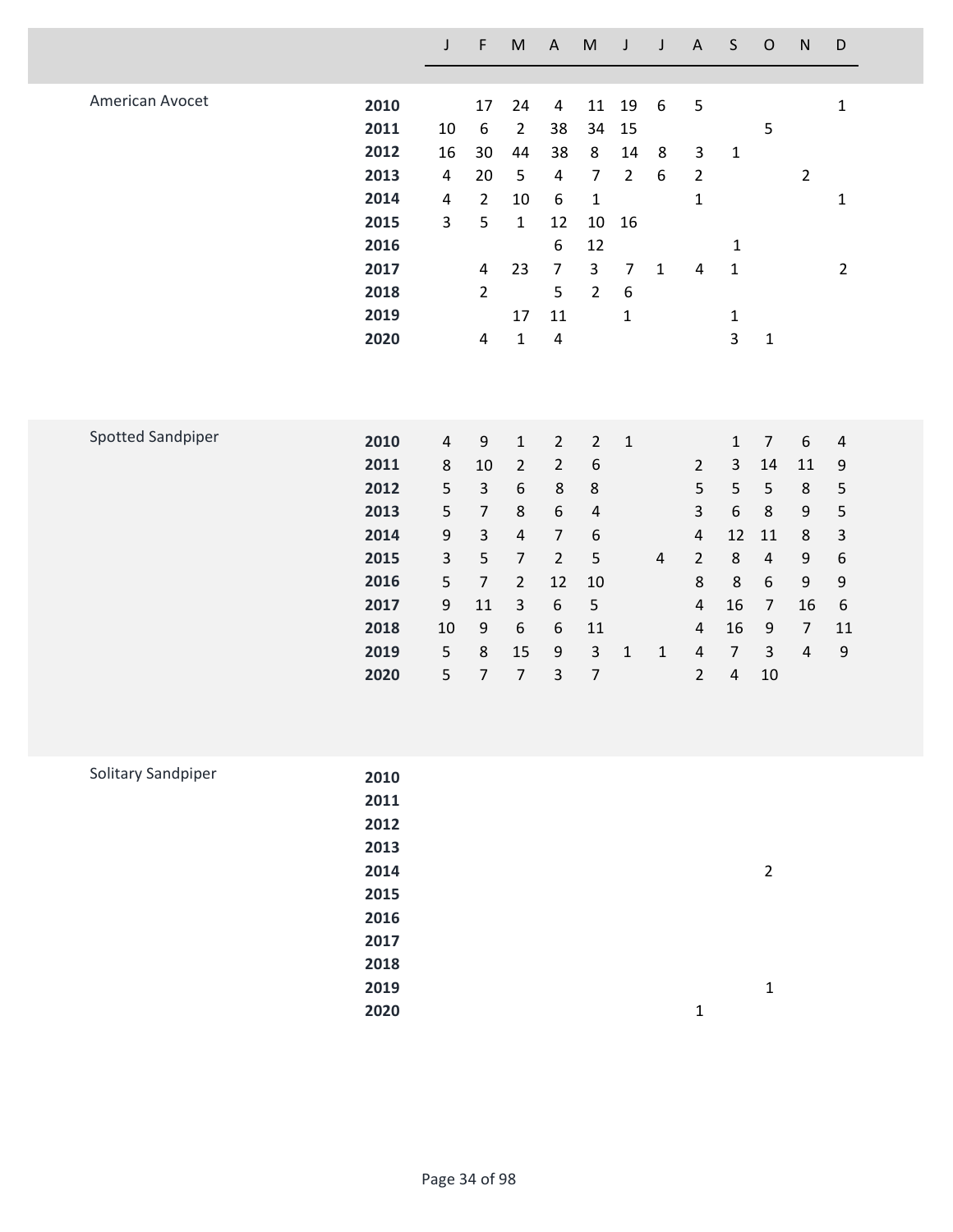|                           |      | J                       | F              | $\sf M$          | $\boldsymbol{\mathsf{A}}$ | ${\sf M}$        | J              | J              | $\boldsymbol{\mathsf{A}}$ | $\sf S$        | ${\mathsf O}$           | ${\sf N}$      | $\mathsf D$    |
|---------------------------|------|-------------------------|----------------|------------------|---------------------------|------------------|----------------|----------------|---------------------------|----------------|-------------------------|----------------|----------------|
|                           |      |                         |                |                  |                           |                  |                |                |                           |                |                         |                |                |
| <b>Greater Yellowlegs</b> | 2010 | 5                       | $\sqrt{4}$     | $\overline{4}$   | $\overline{7}$            |                  | 3              | $\mathbf 1$    | 10                        | $\overline{7}$ | $\boldsymbol{6}$        | $\overline{2}$ | 8              |
|                           | 2011 | 8                       | $\overline{7}$ | $\mathbf{1}$     | 6                         | $\mathbf{1}$     |                | $\mathbf 1$    | $\mathbf 1$               | 16             | 9                       | 5              | 14             |
|                           | 2012 | 5                       | $\,8$          | 16               | 9                         | $\mathbf 1$      |                |                | $\sqrt{4}$                | 5              | $\overline{2}$          | $\mathbf{3}$   | $\overline{7}$ |
|                           | 2013 | 5                       | 5              | $\overline{7}$   | $\overline{7}$            | $\overline{2}$   |                | $\mathbf{1}$   | $\overline{2}$            | 5              | 6                       | 5              | 10             |
|                           | 2014 | 6                       | 7              | $\overline{7}$   | 11                        | $\mathbf{1}$     |                | $\mathbf 1$    | 5                         | 4              | $\overline{2}$          | 9              | 3              |
|                           | 2015 | $\overline{2}$          | $\sqrt{4}$     | $\boldsymbol{6}$ | 10                        | $\mathbf{1}$     |                |                | 5                         | $\overline{2}$ | $\mathsf{3}$            | $\overline{2}$ | 5              |
|                           | 2016 | $\overline{2}$          | 5              | 14               | 10                        | $\mathbf{3}$     | $\mathbf 1$    | $\mathsf{3}$   | $\overline{2}$            | 5              | $\overline{2}$          | 6              | $\mathbf{1}$   |
|                           | 2017 | 6                       | 3              | $\mathsf{3}$     | 3                         |                  |                |                | 5                         | $\overline{2}$ | $\sqrt{4}$              | $1\,$          | $\mathbf{1}$   |
|                           | 2018 | 6                       | $\pmb{4}$      | $\sqrt{4}$       | $\boldsymbol{6}$          |                  | $\overline{2}$ | $\overline{7}$ | $\sqrt{4}$                | 3              | $\overline{2}$          | 3              | $\overline{2}$ |
|                           | 2019 | $\overline{2}$          | $\sqrt{4}$     | 10               | 4                         | $\mathbf{1}$     | 3              | $\overline{2}$ | 3                         | $\overline{2}$ | $\mathbf 1$             | $\overline{2}$ | $\mathsf{3}$   |
|                           | 2020 | 5                       | $\overline{2}$ | $\overline{7}$   | $\pmb{4}$                 | $\overline{2}$   |                | 6              | $\overline{2}$            | 6              | $\mathbf 2$             |                |                |
|                           |      |                         |                |                  |                           |                  |                |                |                           |                |                         |                |                |
|                           |      |                         |                |                  |                           |                  |                |                |                           |                |                         |                |                |
| Willet                    | 2010 | 23                      | 49             | 47               | 26                        | $\mathbf 1$      |                | $\mathbf 1$    | $\overline{\mathbf{4}}$   | $\overline{2}$ | $\boldsymbol{6}$        |                | 10             |
|                           | 2011 | 18                      | 16             | 10               | 19                        |                  |                |                | $\overline{7}$            | $\mathbf{1}$   |                         | 12             | 34             |
|                           | 2012 | $\overline{\mathbf{4}}$ |                | $\mathbf{1}$     | $\mathbf{3}$              |                  |                |                | 5                         |                | 4                       | 12             | 24             |
|                           | 2013 | 37                      | 27             | 12               |                           | 1                |                | 1              | $\mathbf{1}$              |                | 8                       | 9              | 3              |
|                           | 2014 | 43                      | 22             | 15               | 23                        | $\overline{2}$   |                | 4              | 20                        | 29             | 25                      | 35             | 38             |
|                           | 2015 | 20                      | 19             | 32               | 27                        | $\boldsymbol{6}$ | 5              | $\mathbf{1}$   | 10                        | 29             | 14                      | 38             | 30             |
|                           | 2016 | 22                      | 27             | 12               | 18                        | $\overline{7}$   |                | 3              | 3                         | 20             | 54                      | 38             | 41             |
|                           | 2017 | 24                      | 29             | 33               | 30                        |                  |                |                | 10                        | 36             | 12                      | 47             | 32             |
|                           | 2018 | 10                      | 20             | 32               | 14                        | 4                | 8              | 13             | 9                         | 24             | 24                      | 31             | 16             |
|                           | 2019 | 22                      | 28             | 18               | 22                        |                  | $\mathbf{1}$   | $\mathbf 1$    | 9                         | 74             | 36                      | 30             | 17             |
|                           | 2020 | 18                      | 25             | 18               | 21                        | $\mathsf 3$      |                | 61             | 14                        | 34             | 20                      |                |                |
|                           |      |                         |                |                  |                           |                  |                |                |                           |                |                         |                |                |
| Lesser Yellowlegs         | 2010 | $\mathbf 1$             |                |                  |                           |                  |                |                |                           |                | $\mathsf{3}$            | 6              |                |
|                           | 2011 | $\mathbf 1$             |                | $\mathbf{1}$     | $\mathsf{3}$              |                  |                |                |                           | $\overline{4}$ | $\mathsf S$             | $\mathbf 1$    | 3              |
|                           | 2012 |                         | $\overline{2}$ |                  | $\mathbf 1$               |                  |                |                |                           | $\mathbf{1}$   | $\overline{\mathbf{3}}$ | $\mathbf 1$    |                |
|                           | 2013 | $\mathbf 1$             |                |                  |                           |                  |                |                |                           |                | $\mathbf{1}$            | $\mathbf 1$    |                |
|                           | 2014 | $\mathbf 1$             |                |                  | $\mathbf 1$               |                  |                |                |                           |                |                         | $\overline{2}$ |                |
|                           | 2015 |                         |                |                  | $\mathbf{1}$              |                  | $\mathbf 1$    |                |                           | 5              |                         |                |                |
|                           | 2016 | $\overline{2}$          |                |                  |                           |                  | $\mathbf{1}$   |                | $\overline{\mathbf{4}}$   |                |                         |                | $\mathbf 1$    |
|                           | 2017 | $\overline{2}$          |                |                  |                           |                  |                |                | $\overline{2}$            |                |                         |                |                |
|                           | 2018 | 3                       |                |                  |                           | $\mathbf 1$      |                |                |                           |                |                         |                |                |
|                           | 2019 |                         |                |                  |                           |                  |                |                |                           | $\overline{3}$ | $\mathbf 1$             |                | $\mathbf 1$    |
|                           | 2020 |                         |                |                  |                           |                  |                |                | $\overline{2}$            |                |                         |                |                |
|                           |      |                         |                |                  |                           |                  |                |                |                           |                |                         |                |                |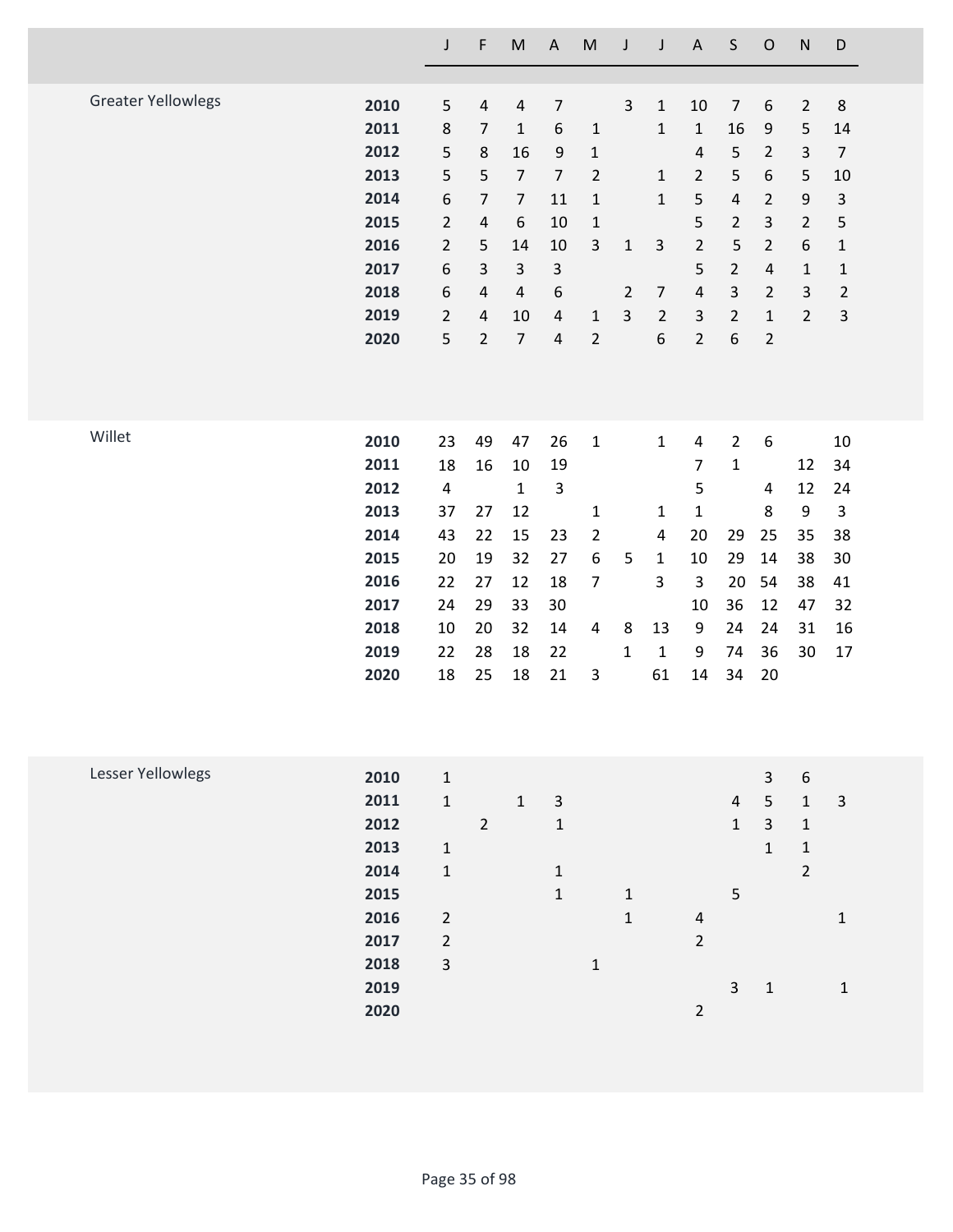Yellowlegs sp.

| 2010<br>2011 |   |   |   |  |   |   |
|--------------|---|---|---|--|---|---|
| 2012         |   |   |   |  |   |   |
| 2013         |   |   |   |  |   |   |
| 2014         |   |   |   |  |   |   |
| 2015         |   |   |   |  |   |   |
| 2016         |   |   |   |  | 1 |   |
| 2017         |   |   |   |  |   | 2 |
| 2018         |   | 1 |   |  |   |   |
| 2019         |   |   | 1 |  |   |   |
| 2020         | 1 |   |   |  | 2 |   |

| Whimbrel |      |    |                |    |    |       |              |                |    |       |       |    |    |
|----------|------|----|----------------|----|----|-------|--------------|----------------|----|-------|-------|----|----|
|          | 2010 | 6  | 5              | 6  |    | 35 12 |              | 4              | 8  | 5     | 2     | 7  | 4  |
|          | 2011 | 14 | 4              | 9  | 5  | 1     | 1            |                | 16 | 8     | 8     | 3  | 19 |
|          | 2012 | 7  | 8              | 3  | 3  | 7     |              | 4              | 11 | 4     | 10    | 20 | 12 |
|          | 2013 | 13 | 8              | 16 | 3  | 7     |              | $\overline{2}$ | 5  | 5     | 5     | 9  | 15 |
|          | 2014 | 24 | 10             | 6  | 19 | 5     | 14           |                | 32 | 10    | 12    | 13 | 10 |
|          | 2015 | 1  | 6              | 5  | 13 | 11    | 7            | 4              | 26 | 14    | 10    | 19 | 11 |
|          | 2016 | 19 | 8              | 6  | 16 | 15    |              | 6              | 24 |       | 15 16 | 11 | 12 |
|          | 2017 | 9  | 15             | 8  | 7  | 4     | $\mathbf{1}$ | 1              | 21 | 24    | 12    | 7  | 10 |
|          | 2018 | 8  | $\overline{7}$ | 8  | 19 | 14    | 5            | 31             | 57 | 14    | 15    | 15 | 11 |
|          | 2019 | 11 | 8              | 12 | 20 | 17    | - 29         | 2              | 16 | 35    | 10    | 10 | 10 |
|          | 2020 | 13 | 9              | 26 | 30 | 10    | 5            | 18             | 44 | 16 12 |       |    |    |
|          |      |    |                |    |    |       |              |                |    |       |       |    |    |
|          |      |    |                |    |    |       |              |                |    |       |       |    |    |

| Long-billed Curlew | 2010 | 1  | 1  | 1  |    |    |   |    |    | 4  | 3  | 4  | 1  |
|--------------------|------|----|----|----|----|----|---|----|----|----|----|----|----|
|                    | 2011 | 8  | 9  | 2  | 1  | 3  |   | 1  | 1  | 8  | 8  | 6  | 11 |
|                    | 2012 | 9  | 8  | 6  |    | 2  |   | 4  | 5  | 11 | 5  | 11 | -5 |
|                    | 2013 | 7  | 6  | 10 | 1  | 4  |   | 3  | 3  | 5  | 11 | 22 | -2 |
|                    | 2014 | 4  | 7  | 7  | 9  | 2  |   | 1  | 5  | 10 | 8  | 13 | 10 |
|                    | 2015 | 9  | 8  | 10 | 11 | 17 | 8 | 11 | 11 | 9  | 7  | 17 | 15 |
|                    | 2016 | 6  | 5  | 5  | 6  |    |   | 3  | 7  | 8  | 12 | 19 | 8  |
|                    | 2017 | 9  | 6  | 10 | 4  | 1  | 3 | 4  | 14 | 7  | 10 | 15 | 18 |
|                    | 2018 | 11 | 20 | 13 | 8  | 3  |   | 19 | 25 | 7  | 21 | 27 | 14 |
|                    | 2019 | 23 | 16 | 17 | 3  | 7  | 3 | 29 | 22 | 37 | 15 | 15 | 25 |
|                    | 2020 | 23 | 23 | 20 | 18 | 12 | 8 | 16 | 23 | 21 | 19 |    |    |
|                    |      |    |    |    |    |    |   |    |    |    |    |    |    |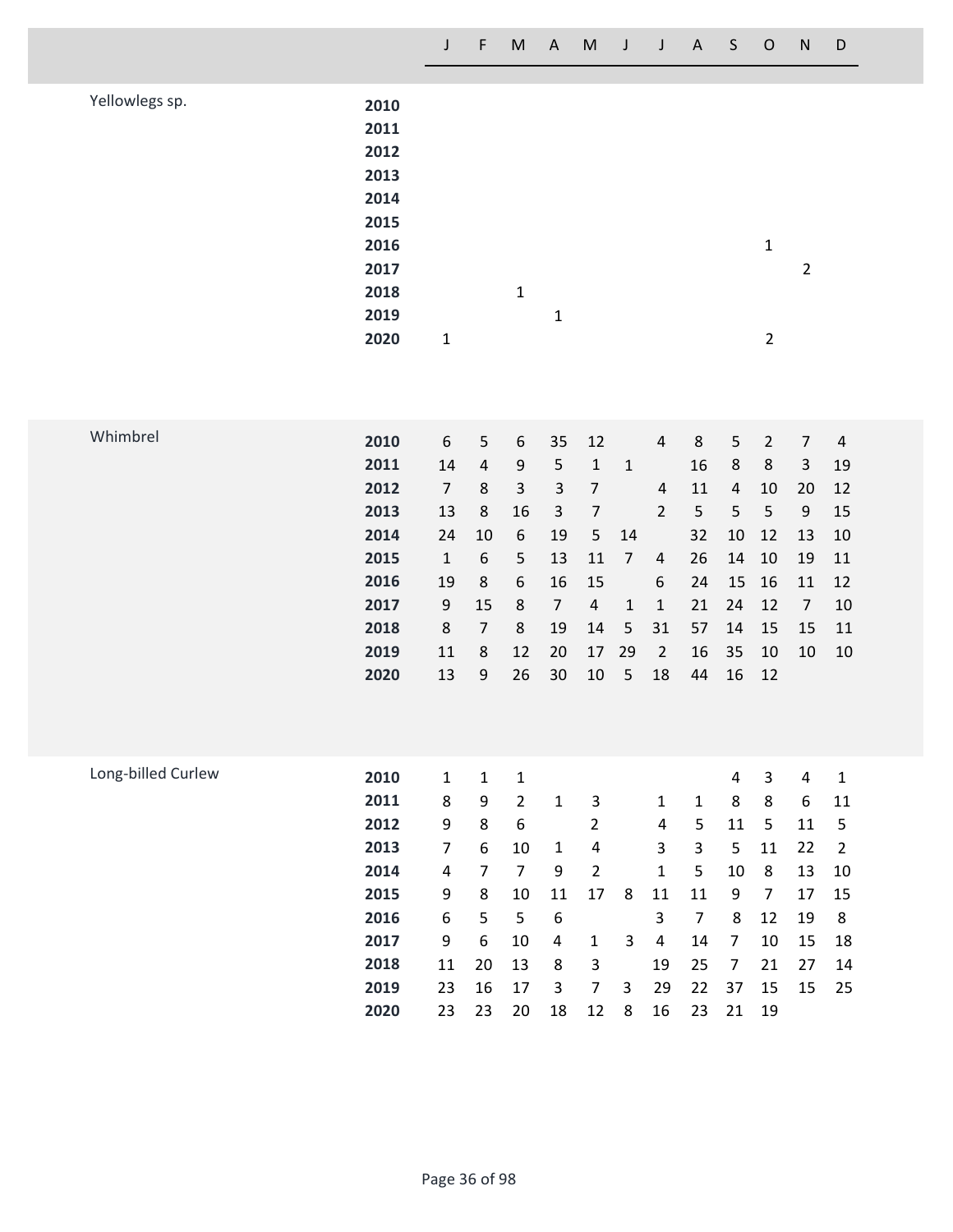|                       |      |    | F              | M            | A              | M  |                |                | A            | S              | O              | N  | D              |  |
|-----------------------|------|----|----------------|--------------|----------------|----|----------------|----------------|--------------|----------------|----------------|----|----------------|--|
|                       |      |    |                |              |                |    |                |                |              |                |                |    |                |  |
| <b>Marbled Godwit</b> | 2010 | 20 | 20             | 15           | $\overline{2}$ |    |                |                |              |                | 1              |    | $\mathbf{1}$   |  |
|                       | 2011 | 4  | 5              |              |                |    |                |                |              |                |                |    | 1              |  |
|                       | 2012 | 3  |                |              |                |    |                |                | $\mathbf{1}$ | 4              |                | 1  |                |  |
|                       | 2013 | 4  | 10             | $\mathbf{1}$ |                | 1  |                |                |              |                | $\overline{2}$ | 1  | 8              |  |
|                       | 2014 | 31 | 6              |              | 20             |    | $\overline{4}$ |                | $\mathbf{1}$ | 5              | 8              | 5  | 17             |  |
|                       | 2015 | 7  | 15             | 17           | 18             | 6  | 3              |                |              | 6              | 6              | 10 | 27             |  |
|                       | 2016 | 18 | 17             | 13           | 15             | 9  |                |                |              |                | 9              | 10 | 16             |  |
|                       | 2017 | 19 | 43             | 5            | 15             |    |                |                |              | $\overline{2}$ | $\overline{2}$ | 14 | 7              |  |
|                       | 2018 | 4  | $\overline{2}$ | 18           | 19             |    | $\overline{2}$ |                |              | $\mathbf{1}$   |                | 3  | $\overline{2}$ |  |
|                       | 2019 | 10 | 13             | 20           | 7              | 4  | $\overline{2}$ | $\overline{2}$ | 3            | 20             | 4              | 7  | $\mathbf{1}$   |  |
|                       | 2020 | 17 | 14             | 35           | 48             | 15 |                |                | $\mathbf{1}$ | 14             | 14             |    |                |  |
|                       |      |    |                |              |                |    |                |                |              |                |                |    |                |  |

| Ruddy Turnstone | 2010 |              |              |
|-----------------|------|--------------|--------------|
|                 | 2011 |              |              |
|                 | 2012 |              |              |
|                 | 2013 |              |              |
|                 | 2014 |              |              |
|                 | 2015 |              |              |
|                 | 2016 |              |              |
|                 | 2017 |              |              |
|                 | 2018 | $\mathbf{1}$ | $\mathbf{1}$ |
|                 | 2019 |              |              |
|                 | 2020 |              |              |

| <b>Black Turnstone</b> | 2010 |   |
|------------------------|------|---|
|                        | 2011 |   |
|                        | 2012 |   |
|                        | 2013 |   |
|                        | 2014 |   |
|                        | 2015 |   |
|                        | 2016 |   |
|                        | 2017 |   |
|                        | 2018 | 3 |
|                        | 2019 |   |
|                        | 2020 |   |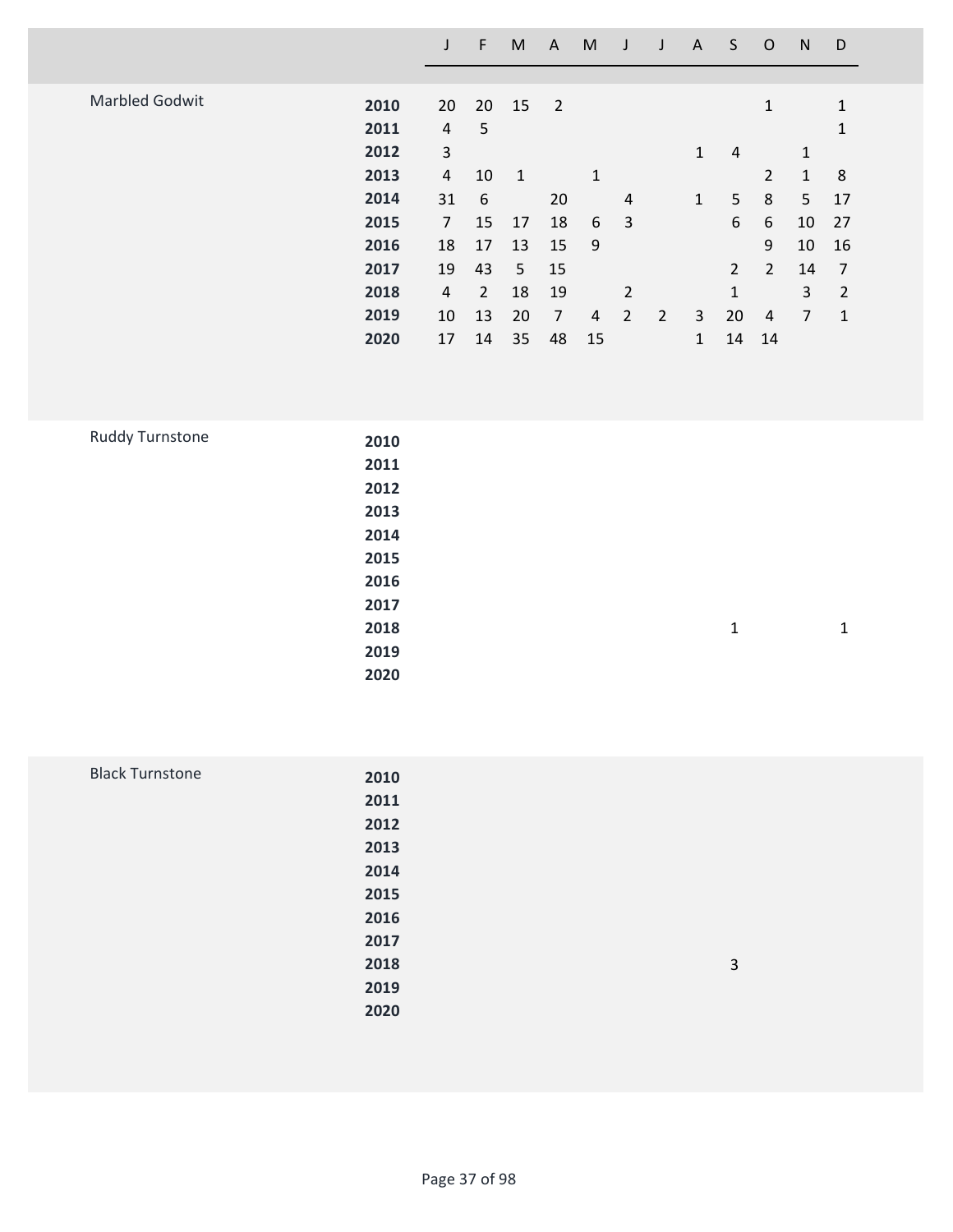|                   |                      | $\mathsf J$    | $\mathsf F$             | ${\sf M}$      | $\mathsf{A}$   | M                              | $\mathsf J$ | $\mathsf J$                    | $\mathsf{A}$         | $\sf S$               | $\mathsf O$ | ${\sf N}$         | $\mathsf D$          |
|-------------------|----------------------|----------------|-------------------------|----------------|----------------|--------------------------------|-------------|--------------------------------|----------------------|-----------------------|-------------|-------------------|----------------------|
|                   |                      |                |                         |                |                |                                |             |                                |                      |                       |             |                   |                      |
| Sanderling        | 2010<br>2011<br>2012 |                | $\overline{\mathbf{3}}$ |                |                |                                |             |                                |                      |                       | 10          |                   | 10                   |
|                   | 2013<br>2014         | 59<br>26       | 6                       |                |                |                                |             |                                |                      |                       | 14          | 1<br>20           |                      |
|                   | 2015<br>2016         | 12             | $\overline{2}$<br>10    |                |                |                                |             |                                |                      |                       |             |                   | 10<br>$\overline{2}$ |
|                   | 2017<br>2018         | 5              |                         | 37             |                |                                |             |                                |                      |                       |             | $\mathbf{1}$<br>3 |                      |
|                   | 2019<br>2020         |                |                         |                |                |                                |             |                                |                      |                       | 10<br>25    |                   |                      |
|                   |                      |                |                         |                |                |                                |             |                                |                      |                       |             |                   |                      |
| Western Sandpiper | 2010<br>2011         | 106 589<br>711 | 188 180                 | $\overline{7}$ | 34<br>19       | 3                              |             | $\overline{2}$<br>41           | 24<br>1              | 16<br>109 154         | 59          | 61<br>46          | 36<br>379            |
|                   | 2012                 | 76             | 332 156                 |                | 106            | $\overline{2}$                 |             | 24                             | 19                   | 50                    | 21          | 125               | 64                   |
|                   | 2013<br>2014         | 241 257<br>157 | 105                     | 90<br>71       | 61<br>82       | $\mathbf{1}$<br>$\overline{2}$ |             | 25<br>12                       | 3<br>$\overline{2}$  | 10<br>10              | 17<br>17    | 36<br>31          | 79<br>38             |
|                   | 2015                 | 60             | 50                      | 44             | $\overline{2}$ |                                |             |                                | $\overline{7}$       | 3                     | 35          | 118               | 258                  |
|                   | 2016<br>2017         | 91<br>60       | 165<br>36               | 109<br>16      | $\,8\,$<br>35  | $\overline{2}$                 |             | 28<br>12                       | 32<br>15             | 31<br>38              | 84          | 58<br>144         | 35<br>24             |
|                   | 2018<br>2019         | 5<br>84        | 96<br>43                | 84<br>23       | 98<br>43       | 5                              |             | 28<br>5                        | 7<br>$\overline{2}$  | 8<br>11               | 24<br>56    | 77<br>26          | 61<br>48             |
|                   | 2020                 | 205            | 73                      | 66             | 60             |                                |             |                                | 14                   | 26                    | 61          |                   |                      |
|                   |                      |                |                         |                |                |                                |             |                                |                      |                       |             |                   |                      |
| Least Sandpiper   | 2010<br>2011         | 117<br>328     | 6<br>29                 | 47<br>54       | 35<br>118      | $\overline{2}$                 |             | $\mathbf{1}$<br>$\overline{2}$ | $\overline{2}$<br>15 | 15<br>59              | 14<br>30    | 84<br>51          | 83<br>28             |
|                   | 2012                 | 23             | 64                      | 133            | 107            |                                |             |                                | 22                   | 25                    | 61          | 34                | 30                   |
|                   | 2013<br>2014         | 37<br>54       | 67                      | 131 234<br>17  | 40<br>122      |                                |             |                                | 78<br>12             | 30<br>56              | 44<br>35    | 130<br>24         | 74<br>25             |
|                   | 2015                 | 17             |                         | 126 271        | 175            |                                |             |                                | 61                   | 16                    | 61          | 42                | 65                   |
|                   | 2016<br>2017         | 56<br>130      | 151 50<br>124           | 75             | 32<br>69       |                                |             | $\overline{2}$                 | 20<br>28             | $\boldsymbol{6}$<br>3 | 22<br>16    | 1<br>101          | 105<br>27            |
|                   | 2018                 | 97             | 90                      | 124            | 64             |                                |             | 4                              | 3                    | 14                    | 19          | 30                | 75                   |
|                   | 2019<br>2020         | 77<br>74       | 41<br>62                | 24<br>165      | 98<br>8        |                                |             | 8<br>5                         | 12                   | 14<br>43              | 69<br>65    | 3                 | 27                   |
|                   |                      |                |                         |                |                |                                |             |                                |                      |                       |             |                   |                      |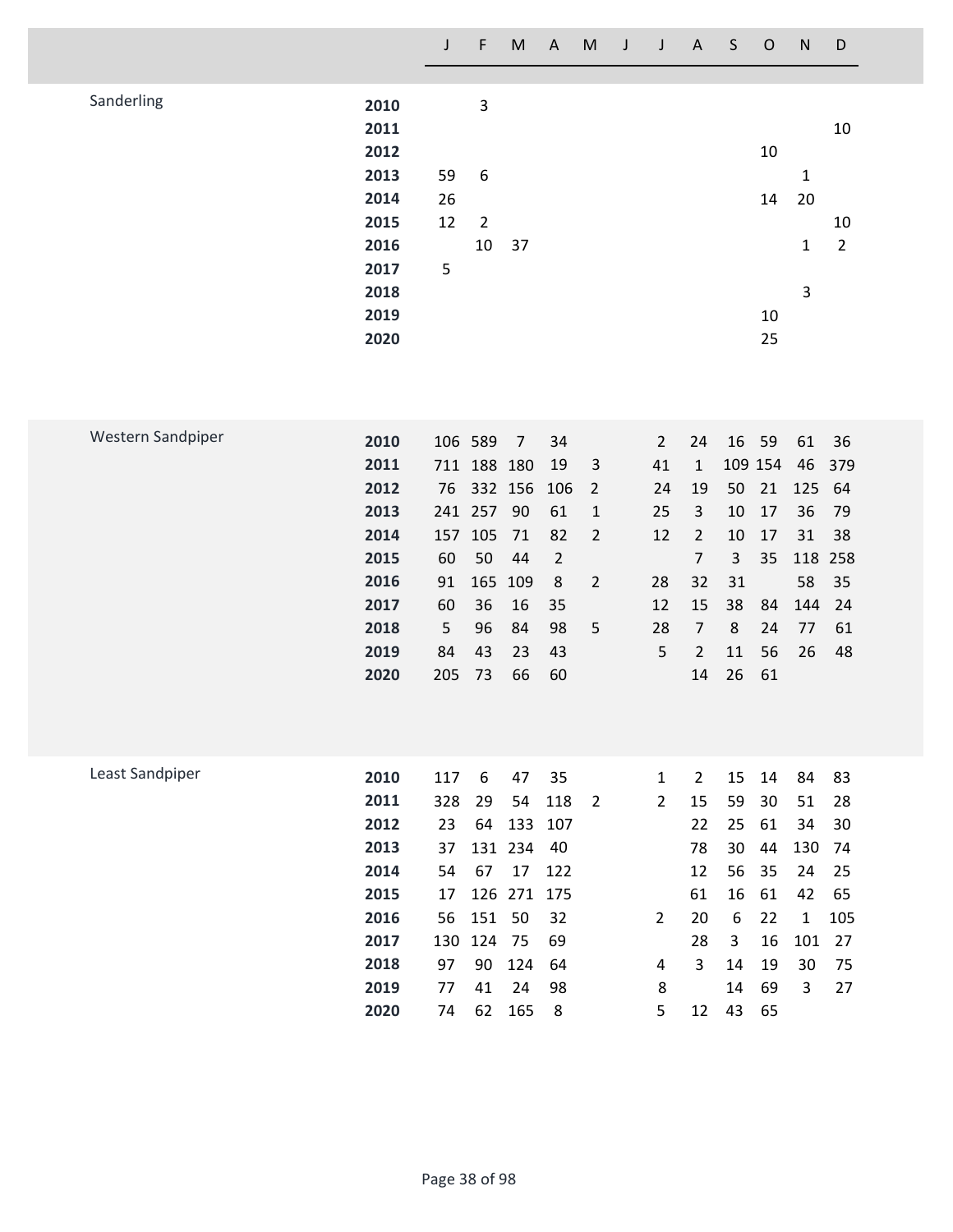|          |      |     | F       | M              | A                       | M |    | A              | S              | O              | N              | D      |
|----------|------|-----|---------|----------------|-------------------------|---|----|----------------|----------------|----------------|----------------|--------|
|          |      |     |         |                |                         |   |    |                |                |                |                |        |
| Peep sp. | 2010 |     |         | 300            | $\overline{\mathbf{3}}$ |   |    | 25             | 2              |                |                | 20     |
|          | 2011 | 100 | 4       | 150 75         |                         |   | 12 | 8              |                | 42 10          |                | 55 350 |
|          | 2012 |     | 27      |                | 87                      |   | 2  |                | 32             |                | 20             | 6      |
|          | 2013 | 8   | 200     | $\overline{1}$ |                         |   | 20 |                | 12             | 10             | $\overline{2}$ |        |
|          | 2014 |     | 70      | 20             | 20                      |   |    | 8              | $\overline{2}$ | $\overline{4}$ |                | 10     |
|          | 2015 |     | 17      | 40             |                         |   |    |                | 17             | 10             | 230            | 30     |
|          | 2016 |     | 23 220  | 40             | 38                      |   | 12 | 9              |                | 32 55          | 36             | 12     |
|          | 2017 | 20  |         | 13             | 80                      |   |    |                | 9              | 90             |                |        |
|          | 2018 |     | 115 212 | 45             | 22                      |   | 10 | 5              | $\overline{2}$ | $\overline{2}$ |                | 15     |
|          | 2019 | 8   | 4       | 20             | 24                      |   | 8  |                | 12             | 26             | 10             | 51     |
|          | 2020 | 40  | 25      | 43             |                         |   | 8  | $\overline{2}$ | 36             | 5              |                |        |

| 2010 |   |
|------|---|
| 2011 |   |
| 2012 |   |
| 2013 |   |
| 2014 |   |
| 2015 |   |
| 2016 |   |
| 2017 |   |
| 2018 |   |
| 2019 |   |
| 2020 | 3 |
|      |   |

| Pectoral Sandpiper | 2010 | $\overline{2}$ |
|--------------------|------|----------------|
|                    | 2011 | $\overline{2}$ |
|                    | 2012 |                |
|                    | 2013 |                |
|                    | 2014 |                |
|                    | 2015 |                |
|                    | 2016 |                |
|                    | 2017 |                |
|                    | 2018 |                |
|                    | 2019 | 3              |
|                    | 2020 | 1              |
|                    |      |                |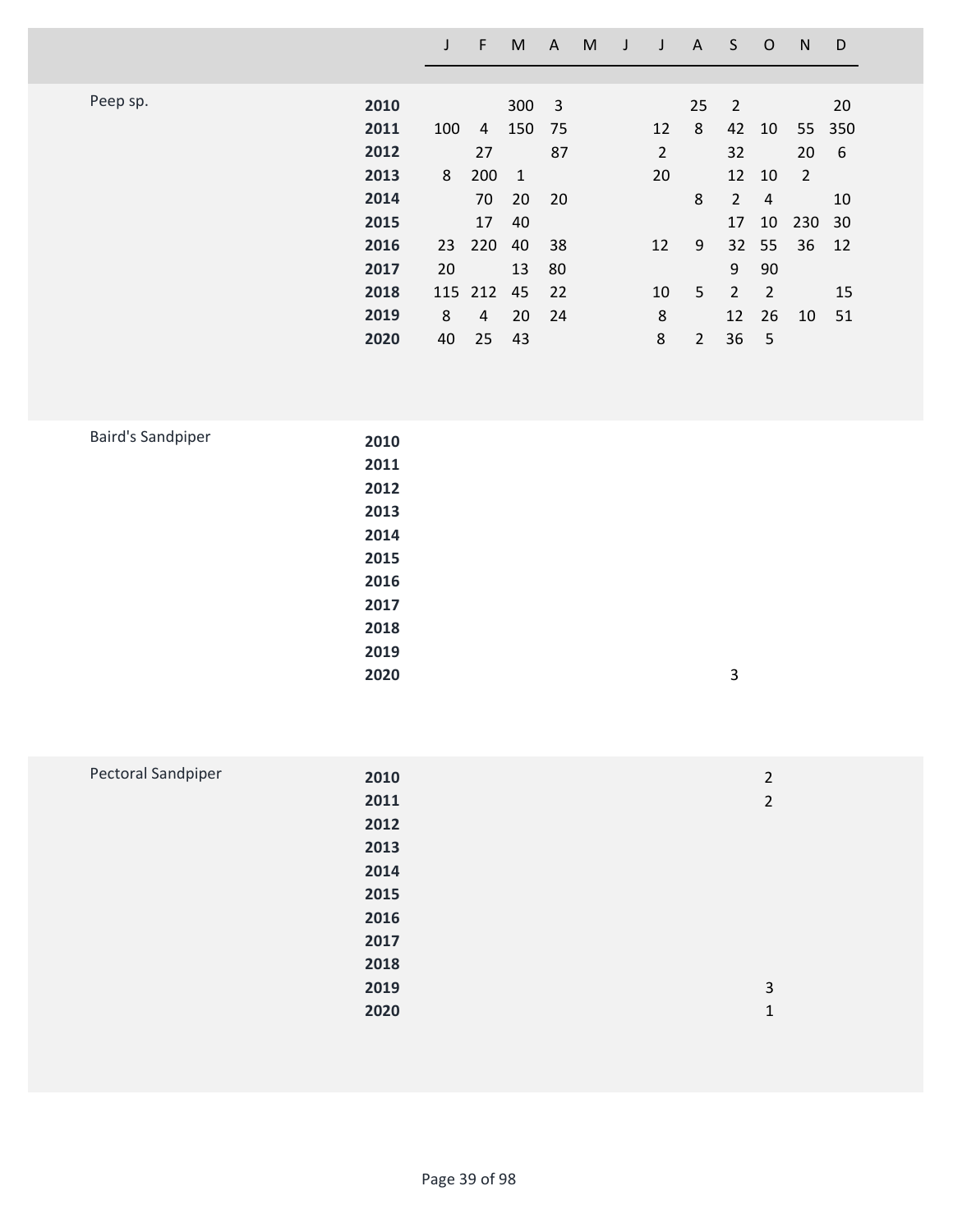|        |      | J              | F              | M              | A              | M              |  | A | S | $\circ$ | N              | D  |  |
|--------|------|----------------|----------------|----------------|----------------|----------------|--|---|---|---------|----------------|----|--|
|        |      |                |                |                |                |                |  |   |   |         |                |    |  |
| Dunlin | 2010 |                | 3              |                |                |                |  |   |   |         | 3              |    |  |
|        | 2011 | $\overline{2}$ | $\mathbf 1$    |                |                |                |  |   |   | 3       | $\overline{2}$ | 33 |  |
|        | 2012 | $\mathbf{1}$   | 12             | 3              |                |                |  |   |   |         | 1              | 6  |  |
|        | 2013 |                | 1              |                |                |                |  |   |   |         | 4              | 4  |  |
|        | 2014 | 15             | 4              | 8              | $\overline{2}$ |                |  |   |   | 3       | $\overline{2}$ | 5  |  |
|        | 2015 |                | 5              | 6              |                |                |  |   |   | 7       | 3              | 7  |  |
|        | 2016 | 3              | 3              | $\mathbf{1}$   | 1              |                |  |   |   |         |                | 5  |  |
|        | 2017 | 4              | 1              |                | 1              |                |  |   |   |         | 10             | 3  |  |
|        | 2018 |                | 8              | $\mathbf{1}$   | 1              | $\overline{2}$ |  |   |   |         |                | 4  |  |
|        | 2019 | 8              | $\overline{2}$ |                | 2              |                |  |   |   | 3       | 1              | 3  |  |
|        | 2020 | 6              | 8              | $\overline{2}$ |                |                |  |   |   |         |                |    |  |
|        |      |                |                |                |                |                |  |   |   |         |                |    |  |

| Short-billed Dowitcher | 2010 | $\mathbf{1}$ |                               |  |
|------------------------|------|--------------|-------------------------------|--|
|                        | 2011 |              | $2^{\circ}$<br>$\overline{2}$ |  |
|                        | 2012 | 15           |                               |  |
|                        | 2013 |              |                               |  |
|                        | 2014 |              | $\overline{4}$                |  |
|                        | 2015 |              |                               |  |
|                        | 2016 |              |                               |  |
|                        | 2017 |              |                               |  |
|                        | 2018 |              |                               |  |
|                        | 2019 |              |                               |  |
|                        | 2020 |              |                               |  |

| Long-billed Dowitcher | 2010 |              |    |                | 1  |              |             |    |   | 19 | 14 |
|-----------------------|------|--------------|----|----------------|----|--------------|-------------|----|---|----|----|
|                       | 2011 | 20           |    | 26 61          |    | 20           |             |    | 9 | 21 | 4  |
|                       | 2012 | $\mathbf{1}$ | 40 |                | 5  | $\mathbf{1}$ |             |    | 2 |    | 12 |
|                       | 2013 |              | 75 | $\overline{7}$ |    |              | $2^{\circ}$ | 12 |   |    | 5  |
|                       | 2014 | 6            | 40 |                | 60 |              |             |    |   | 18 |    |
|                       | 2015 | 1            |    |                |    | 5            |             |    |   |    |    |
|                       | 2016 |              |    | 5              |    | 5            |             |    |   |    |    |
|                       | 2017 |              |    |                |    |              |             |    |   |    |    |
|                       | 2018 | 40           |    | 14             |    |              |             |    |   |    | 3  |
|                       | 2019 |              |    |                |    |              |             |    |   |    |    |
|                       | 2020 |              |    | 20             |    | 47           |             | 1  |   |    |    |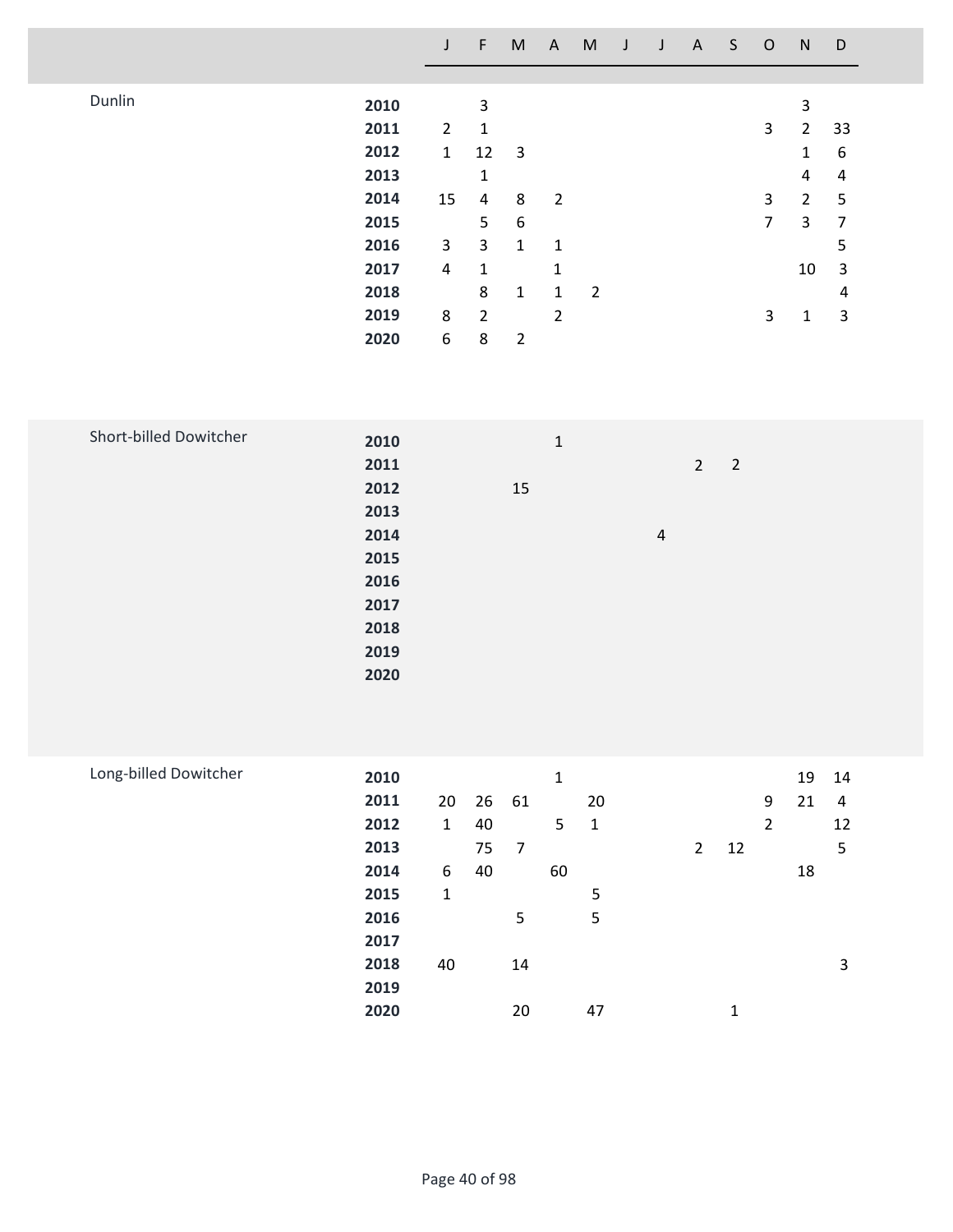|                |      | $\mathsf J$    | F              | M              | $\boldsymbol{\mathsf{A}}$ | M              | J              | $\mathsf J$             | $\mathsf A$    | $\mathsf S$    | $\mathsf O$    | ${\sf N}$        | $\mathsf D$             |
|----------------|------|----------------|----------------|----------------|---------------------------|----------------|----------------|-------------------------|----------------|----------------|----------------|------------------|-------------------------|
|                |      |                |                |                |                           |                |                |                         |                |                |                |                  |                         |
| Dowitcher sp.  | 2010 | 58             | 70             | 82             | 14                        |                |                |                         | $\mathbf 1$    |                | $\,8$          | 6                | 56                      |
|                | 2011 | 113            | 211            | 32             | 146                       |                |                |                         | $\mathbf{1}$   | $\overline{7}$ | $\sqrt{4}$     |                  | 231                     |
|                | 2012 | 81             | 85             | 173            | 31                        | $\overline{2}$ |                | $\overline{\mathbf{4}}$ | 5              | 23             |                | 50               | $\boldsymbol{6}$        |
|                | 2013 | 87             | 65             | 83             | 12                        | 20             |                |                         |                |                | 10             | $\mathsf 9$      |                         |
|                | 2014 |                |                | 110            | 26                        | $\mathbf 1$    |                |                         | $\overline{2}$ |                | 5              | $\sqrt{4}$       |                         |
|                | 2015 | 15             | 65             | 52             | 100                       |                |                |                         | $\overline{2}$ |                |                | 4                | $\overline{7}$          |
|                | 2016 | 57             | 65             | 43             | 152                       | 11             |                | $\overline{2}$          | 18             |                | $\mathbf 1$    | $\mathbf{1}$     | 14                      |
|                | 2017 | 60             | 22             | 20             | 22                        |                |                | 8                       | $\overline{7}$ | $\overline{2}$ |                | 17               | 25                      |
|                | 2018 | 5              | 59             | 37             | 72                        | $\overline{4}$ | $\overline{3}$ | $\overline{3}$          | $\overline{2}$ | $\mathbf{1}$   |                | $\boldsymbol{6}$ | 10                      |
|                | 2019 | 30             | 36             | 13             | 102                       |                |                |                         | 5              | 18             | $\overline{7}$ | 5                | 5                       |
|                | 2020 | 60             | 54             | 10             | 46                        | $\mathsf 3$    |                |                         |                | 13             | 25             |                  |                         |
|                |      |                |                |                |                           |                |                |                         |                |                |                |                  |                         |
|                |      |                |                |                |                           |                |                |                         |                |                |                |                  |                         |
|                |      |                |                |                |                           |                |                |                         |                |                |                |                  |                         |
| Wilson's Snipe | 2010 | $\overline{2}$ |                | 5              |                           |                |                |                         |                |                | $\overline{2}$ | $\boldsymbol{6}$ |                         |
|                | 2011 |                |                |                |                           |                |                |                         |                |                |                |                  | $\mathsf S$             |
|                | 2012 | 3              | 3              | $\overline{2}$ |                           |                |                |                         |                |                |                | $\overline{2}$   | $\overline{\mathbf{3}}$ |
|                | 2013 | $\overline{2}$ | $\mathbf 1$    | $\overline{2}$ |                           |                |                |                         |                |                |                | $\mathbf{1}$     | $\overline{7}$          |
|                | 2014 | 9              | $\overline{3}$ | $\mathsf 3$    |                           |                |                | $\mathbf 1$             |                |                |                | $\mathbf{1}$     |                         |
|                | 2015 |                |                | $\overline{2}$ |                           |                |                |                         |                |                |                |                  | $\overline{2}$          |
|                | 2016 |                |                | $\mathbf 1$    |                           |                |                |                         |                |                |                |                  |                         |
|                | 2017 |                |                |                |                           |                |                |                         |                |                |                |                  |                         |
|                | 2018 |                |                |                |                           |                |                |                         |                |                |                |                  |                         |
|                | 2019 |                |                | $\mathbf{1}$   |                           |                |                | $\mathbf{1}$            |                |                |                |                  |                         |
|                | 2020 |                |                |                |                           |                |                |                         |                |                |                |                  |                         |
|                |      |                |                |                |                           |                |                |                         |                |                |                |                  |                         |

| Wilson's Phalarope | 2010 | 3 |              |             |            |              |    |
|--------------------|------|---|--------------|-------------|------------|--------------|----|
|                    | 2011 |   |              |             |            | 3            | 3  |
|                    | 2012 |   | $2^{\circ}$  | $2^{\circ}$ | $\sqrt{2}$ | 9            | 21 |
|                    | 2013 |   |              |             |            | 12           |    |
|                    | 2014 |   | $\mathbf{1}$ |             |            |              |    |
|                    | 2015 |   |              |             |            |              |    |
|                    | 2016 |   |              | 1           |            |              |    |
|                    | 2017 |   |              |             |            | 6            |    |
|                    | 2018 |   |              |             |            | $\mathbf{1}$ |    |
|                    | 2019 |   |              |             | 1          |              |    |
|                    | 2020 | 1 |              |             |            | 1            |    |
|                    |      |   |              |             |            |              |    |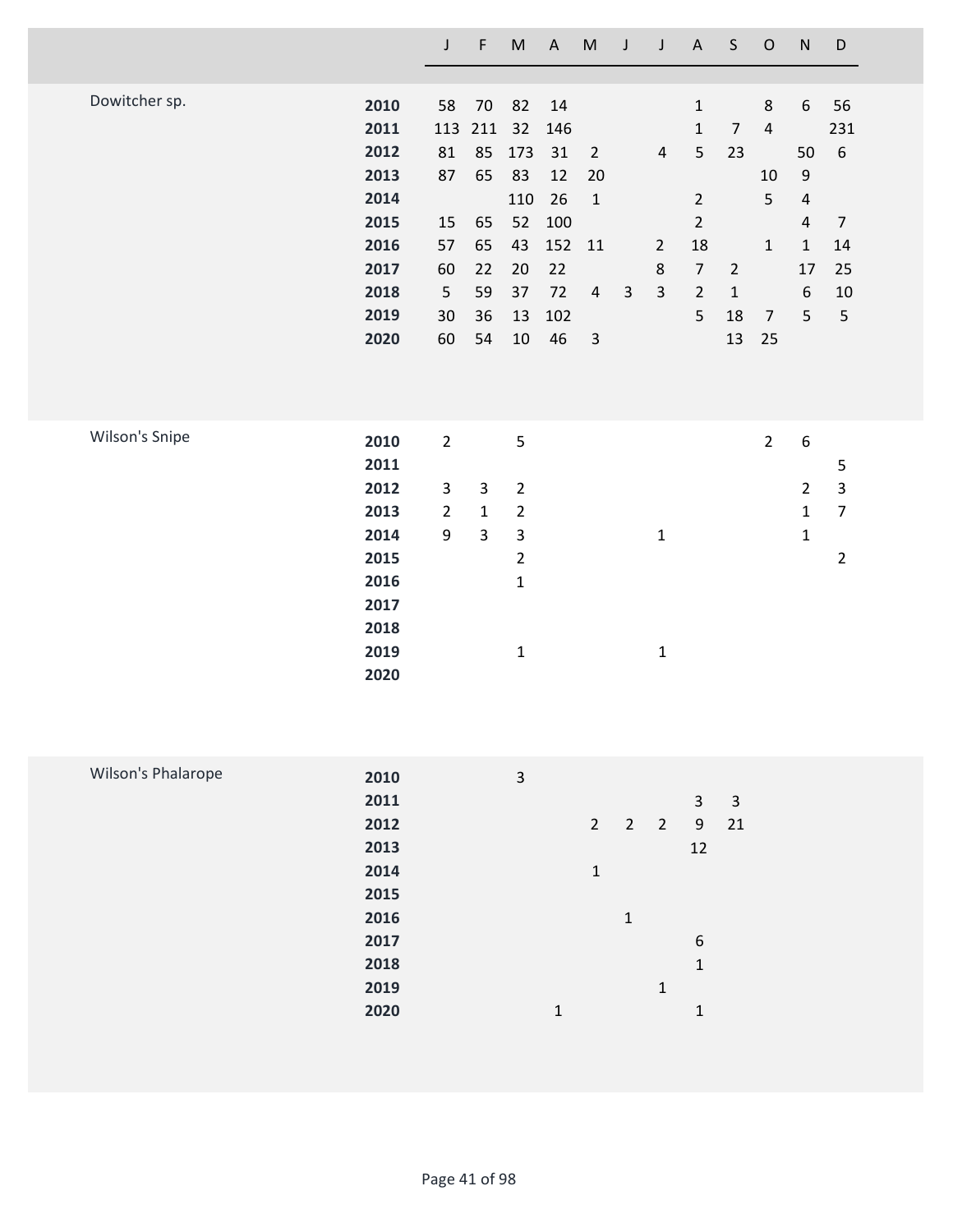|                              | J | F | M | $\mathsf{A}$ | M            | J | J | A              | S.    | $\circ$ | N | D |  |
|------------------------------|---|---|---|--------------|--------------|---|---|----------------|-------|---------|---|---|--|
|                              |   |   |   |              |              |   |   |                |       |         |   |   |  |
| Red-necked Phalarope<br>2010 |   |   |   |              | $\mathbf 1$  |   |   |                |       |         |   |   |  |
| 2011                         |   |   |   |              |              |   |   |                | 13    |         |   |   |  |
| 2012                         |   |   |   |              |              |   |   |                |       |         |   |   |  |
| 2013                         |   |   |   |              | 1            |   |   |                |       |         |   |   |  |
| 2014                         |   |   |   |              |              |   |   |                |       |         |   |   |  |
| 2015                         |   |   |   |              |              |   |   |                |       |         |   |   |  |
| 2016                         |   |   |   |              |              |   |   |                |       |         |   |   |  |
| 2017                         |   |   |   |              | $\mathbf{1}$ |   |   |                |       |         |   |   |  |
| 2018                         |   |   |   |              |              |   | 6 |                |       |         |   |   |  |
| 2019                         |   |   |   |              |              |   |   |                | 11 11 |         |   |   |  |
| 2020                         |   |   |   | 1            |              |   |   | $\overline{2}$ | 20    |         |   |   |  |

| Phalarope sp. | 2010 |                  |
|---------------|------|------------------|
|               | 2011 |                  |
|               | 2012 | $\boldsymbol{6}$ |
|               | 2013 | $\boldsymbol{9}$ |
|               | 2014 | 5                |
|               | 2015 |                  |
|               | 2016 |                  |
|               | 2017 |                  |
|               | 2018 |                  |
|               | 2019 |                  |
|               | 2020 |                  |
|               |      |                  |

| <b>Bonaparte's Gull</b> | 2010 |              | 25    |    |              | $\mathbf{1}$ |              | 4 |
|-------------------------|------|--------------|-------|----|--------------|--------------|--------------|---|
|                         | 2011 | $\mathbf{1}$ |       | 75 |              |              | 12           |   |
|                         | 2012 |              |       |    |              |              |              | 5 |
|                         | 2013 | 10           |       |    |              | 10           | $\mathbf{1}$ |   |
|                         | 2014 |              |       |    |              |              | 5            |   |
|                         | 2015 |              | 40 75 |    | $\mathbf{1}$ | 10           |              |   |
|                         | 2016 |              | 50    |    |              |              |              |   |
|                         | 2017 |              |       |    | 1            |              |              |   |
|                         | 2018 |              |       |    |              |              |              |   |
|                         | 2019 |              |       |    |              |              |              | 5 |
|                         | 2020 | 1            |       |    |              |              |              |   |
|                         |      |              |       |    |              |              |              |   |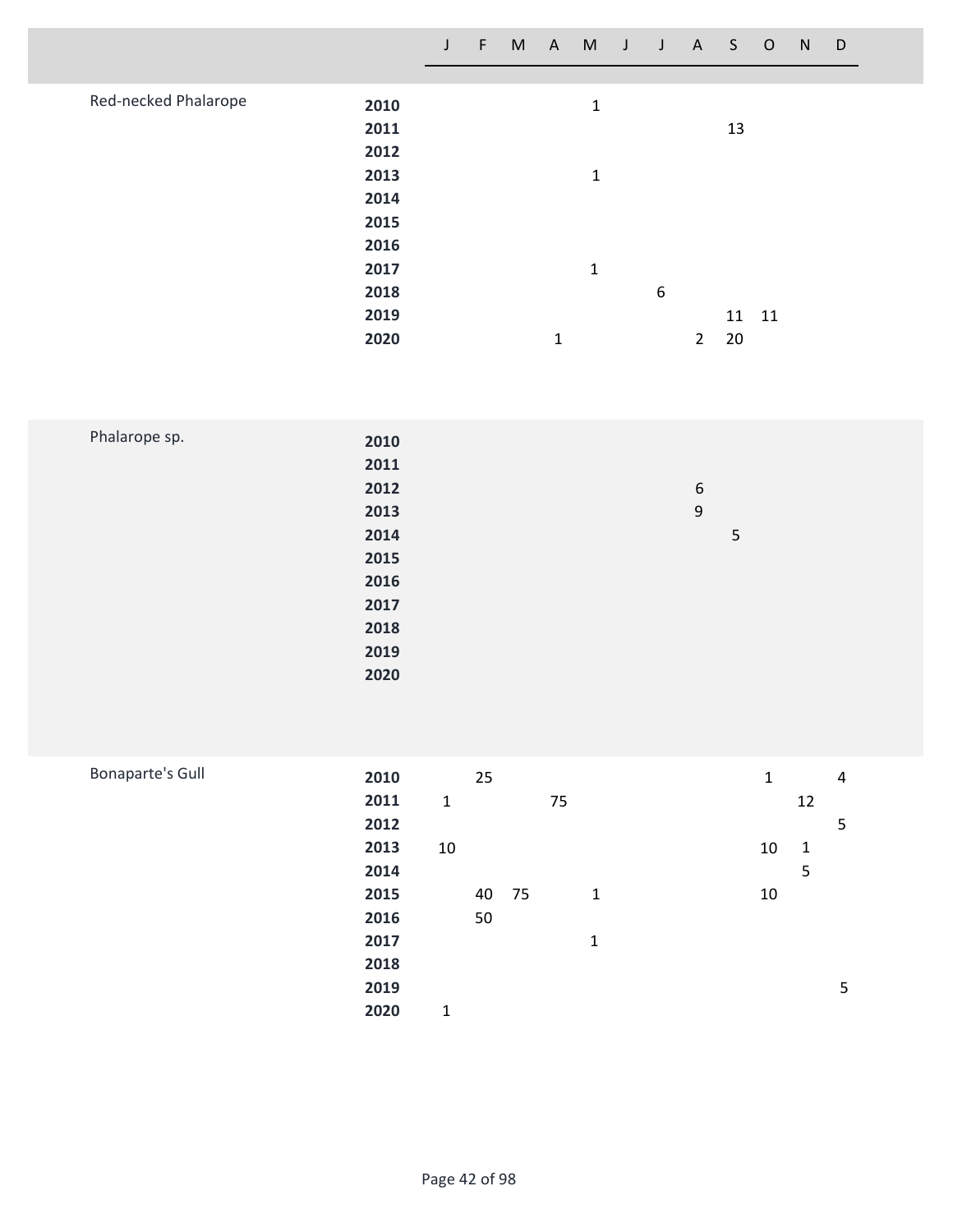|                 |      | J              | F              | M               | A  | M | J            | J              | A              | S            | $\circ$        | N              | D              |
|-----------------|------|----------------|----------------|-----------------|----|---|--------------|----------------|----------------|--------------|----------------|----------------|----------------|
|                 |      |                |                |                 |    |   |              |                |                |              |                |                |                |
| Heermann's Gull | 2010 |                | 6              |                 |    |   |              | 1              | 3              |              |                | 120            | -1             |
|                 | 2011 | 3              |                |                 |    |   |              | 10             | $\overline{4}$ |              |                | 40             | $\overline{2}$ |
|                 | 2012 |                |                |                 |    |   |              | 7              | 150            | 20           | 15             |                | 31             |
|                 | 2013 | $\mathbf{1}$   | $\overline{2}$ | $5\phantom{.0}$ |    |   | $\mathbf{1}$ | 7              | 5              | 9            | $\overline{2}$ | 5              | 1              |
|                 | 2014 | $\overline{2}$ | 1              | $\mathbf{1}$    |    |   |              |                | 4              | 7            | 24             | 153            |                |
|                 | 2015 | 1              |                | $\overline{2}$  |    |   | $\mathbf{1}$ | $\mathbf{1}$   | 8              | 1            |                |                | 5              |
|                 | 2016 | 3              | $\mathbf{1}$   |                 |    |   |              | 3              | 3              | 1            | 4              | 5              |                |
|                 | 2017 | 9              | 3              |                 |    |   |              |                | $\mathbf{1}$   | 10           | $\overline{2}$ | 8              |                |
|                 | 2018 | $\overline{2}$ |                |                 |    | 7 |              | 9              | 1              | 4            | $\overline{4}$ | $\overline{4}$ | 1              |
|                 | 2019 |                | $\overline{2}$ | 5               | 13 |   |              | $\overline{2}$ | 2              |              | 8              | 3              |                |
|                 | 2020 | 8              |                |                 |    |   |              |                | 9              | $\mathbf{1}$ | 13             |                |                |

| Mew Gull | 2010 |              |
|----------|------|--------------|
|          | 2011 |              |
|          | 2012 |              |
|          | 2013 |              |
|          | 2014 |              |
|          | 2015 |              |
|          | 2016 |              |
|          | 2017 |              |
|          | 2018 |              |
|          | 2019 |              |
|          | 2020 | $\mathbf{1}$ |

| Ring-billed Gull |      |         |    |     |                |              |                |                |   |                |              |    |    |
|------------------|------|---------|----|-----|----------------|--------------|----------------|----------------|---|----------------|--------------|----|----|
|                  | 2010 | 66      | 49 | 24  | 16             | 7            | 1              | 3              | 1 | $\overline{2}$ | 12           | 27 | 45 |
|                  | 2011 | 216     | 33 | 269 | 93             | 10           |                |                | 2 | 5              | 3            | 25 | 27 |
|                  | 2012 | 89      | 31 | 68  | 40             | 6            | 1              | 1              | 1 | 9              | 17           | 26 | 22 |
|                  | 2013 | 15      | 33 | 32  | 5              |              | 3              |                |   | 1              | 5.           | 23 | 46 |
|                  | 2014 | 72      | 46 | 7   | 34             |              |                |                | 3 | 3              | 5            | 9  | 51 |
|                  | 2015 | 60      | 75 | -49 |                | $2^{\circ}$  | -6             | 4              | 1 | $\overline{2}$ | $\mathbf{1}$ | 10 | 51 |
|                  | 2016 | 338 65  |    | 16  | 9              | $\mathbf{1}$ |                |                |   | 1              | 5            | 3  | 41 |
|                  | 2017 | 12      | 67 | 168 | $\overline{2}$ |              | 5              |                | 3 | 1              | 4            | 9  | 41 |
|                  | 2018 | 64      | 85 | 58  | 6              | 10           | $\overline{2}$ |                |   | $\mathbf{1}$   | 5.           | 14 | 22 |
|                  | 2019 | 131 204 |    | 18  | 14             | 7            |                |                | 1 | 1              | 5            | 3  | 78 |
|                  | 2020 | 79      | 51 | 128 | 22             | 10           | 4              | $\overline{4}$ | 1 | 3              | 3            |    |    |
|                  |      |         |    |     |                |              |                |                |   |                |              |    |    |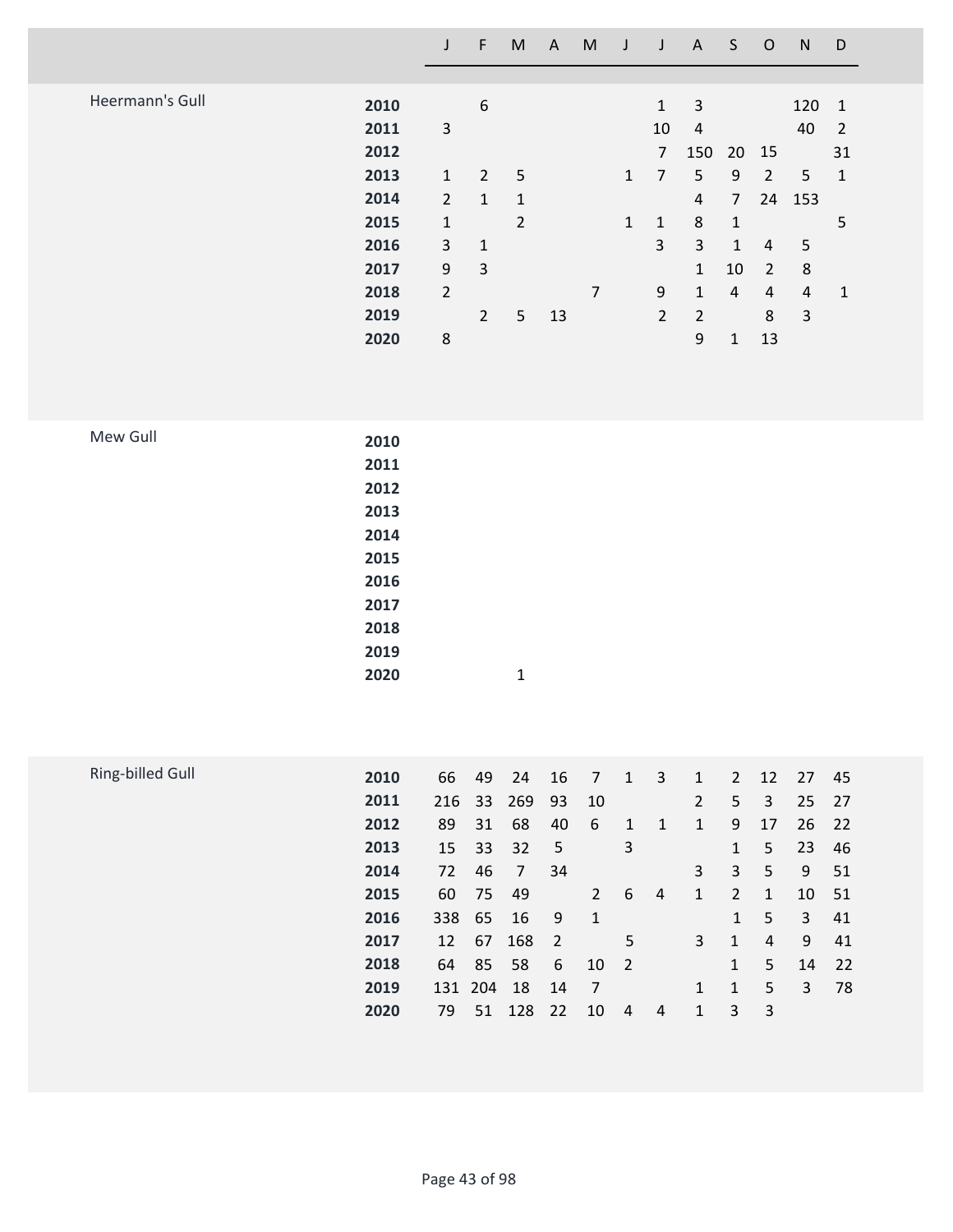|                     |      | J              | F              | M              | $\boldsymbol{\mathsf{A}}$ | ${\sf M}$      | J            | J            | $\boldsymbol{\mathsf{A}}$ | $\sf S$        | $\mathsf O$    | $\mathsf{N}$ | D              |
|---------------------|------|----------------|----------------|----------------|---------------------------|----------------|--------------|--------------|---------------------------|----------------|----------------|--------------|----------------|
| Western Gull        | 2010 | 12             | 29             | 18             | 32                        | $\overline{7}$ | 18           | 15           | 19                        | 29             | 10             | 115          | 76             |
|                     | 2011 | 207            | 17             | 35             | 10                        | 10             | 20           | 54           | 22                        | 37             | 21             | 56           | 64             |
|                     | 2012 |                |                |                |                           |                |              |              |                           |                |                |              |                |
|                     |      | 42             | 51             | 5              | 27                        | 13             | 10           | 59           | 50                        | 48             | 83             | 54           | 66             |
|                     | 2013 | 15             | 21             | 25             | 10                        | 28             | 10           | 36           | 15                        | 61             | 30             | 72           | 93             |
|                     | 2014 | 71             | 28             | 20             | 37                        | 6              | 30           | 34           | 14                        | 47             | 86             | 61           | 65             |
|                     | 2015 | 26             | 57             | 13             | 33                        | 25             | 28           | 14           | 32                        | 50             | 39             | 19           | 59             |
|                     | 2016 | 12             | 27             | 20             | 11                        | 27             | 9            | 19           | 49                        | 14             | $\overline{7}$ | 98           | 49             |
|                     | 2017 | 20             | 44             | 46             | 9                         | 23             | 25           | 50           | 47                        | 157            | 70             | 100          | 62             |
|                     | 2018 | 93             | 73             | 22             | 40                        | 60             | 31           | 51           | 44                        | 50             | 45             | 73           | 88             |
|                     | 2019 | 31             | 234            | 209            | 30                        | 14             | 58           | 28           | 34                        | 88             | 66             | 45           | 27             |
|                     | 2020 | 71             | 23             | 54             | 56                        | 52             | 52           | 48           | 95                        | 78             | 81             |              |                |
|                     |      |                |                |                |                           |                |              |              |                           |                |                |              |                |
| California Gull     | 2010 | 10             | 27             | $\overline{2}$ | $\overline{2}$            | $\overline{2}$ |              |              | $\mathsf{3}$              |                |                | 63           | 363            |
|                     | 2011 | $\mathsf{3}$   | 33             | $\overline{2}$ |                           | 3              | 8            | $\mathbf{1}$ | 1                         |                | $\mathbf{1}$   | 19           | 169            |
|                     | 2012 |                | 15             |                | 14                        | $\mathbf{3}$   |              |              | $\overline{2}$            |                | 14             | 5            | 39             |
|                     | 2013 | 9              | 9              | $\overline{2}$ | $\,8\,$                   |                | $\mathbf{1}$ | 1            |                           | $\mathbf{1}$   |                | $\mathbf{1}$ | $\mathbf{1}$   |
|                     | 2014 | 8              | $\overline{2}$ | $\mathbf{1}$   |                           |                |              | $\mathbf{1}$ | 1                         | $\overline{2}$ |                | 4            | 11             |
|                     | 2015 | $\mathbf{1}$   | 29             |                | 5                         | $\mathbf 1$    |              | $\mathbf{1}$ | $\mathsf{3}$              | $\mathbf{1}$   | 6              | 11           | 23             |
|                     | 2016 | 63             | 14             | 151            |                           |                |              |              | $\overline{7}$            |                | 8              | 8            | $\overline{7}$ |
|                     | 2017 | 17             | 310            | $\sqrt{4}$     | 3                         | 5              |              | $\mathbf{1}$ | $\mathbf{1}$              | 12             | $\mathbf{1}$   | 17           | 44             |
|                     | 2018 | 50             | $\mathbf{1}$   | $\overline{2}$ | 12                        | 30             | $\mathbf{1}$ |              | 7                         | 3              | 8              | 9            | 32             |
|                     | 2019 |                | 12             | 14             | 22                        |                | $\mathbf{1}$ |              | 3                         |                | 8              | 11           | 19             |
|                     | 2020 | $\pmb{4}$      | $\overline{2}$ | 80             | 27                        | 42             | $\mathbf{1}$ |              | $\overline{2}$            | 7              | 5              |              |                |
|                     |      |                |                |                |                           |                |              |              |                           |                |                |              |                |
| <b>Herring Gull</b> | 2010 |                |                | $\mathbf 1$    |                           |                |              |              |                           |                |                |              |                |
|                     | 2011 |                |                |                |                           |                |              |              |                           |                |                | $\mathbf 1$  |                |
|                     | 2012 |                |                |                | $\overline{2}$            |                |              |              |                           |                |                |              | $\mathbf{1}$   |
|                     | 2013 | $\mathbf{1}$   |                |                |                           |                |              |              | $\mathsf 3$               |                |                |              |                |
|                     | 2014 | $\mathbf 1$    |                |                |                           |                |              |              |                           |                |                |              | $\mathbf 1$    |
|                     | 2015 |                |                |                |                           |                |              |              |                           |                |                |              |                |
|                     | 2016 | $\mathbf 1$    | $\mathbf{1}$   | $\mathbf{1}$   |                           |                |              |              |                           |                |                |              | $\mathbf{1}$   |
|                     | 2017 |                | $\overline{2}$ | $\mathbf 1$    |                           |                |              |              |                           |                |                |              | $\mathbf 1$    |
|                     | 2018 | $\overline{2}$ |                |                |                           |                |              |              |                           |                |                |              |                |
|                     | 2019 |                | $\overline{2}$ |                |                           |                |              |              |                           |                |                |              |                |
|                     | 2020 |                | $\mathbf 1$    | $\overline{2}$ |                           | $\mathbf 1$    |              |              |                           |                |                |              |                |
|                     |      |                |                |                |                           |                |              |              |                           |                |                |              |                |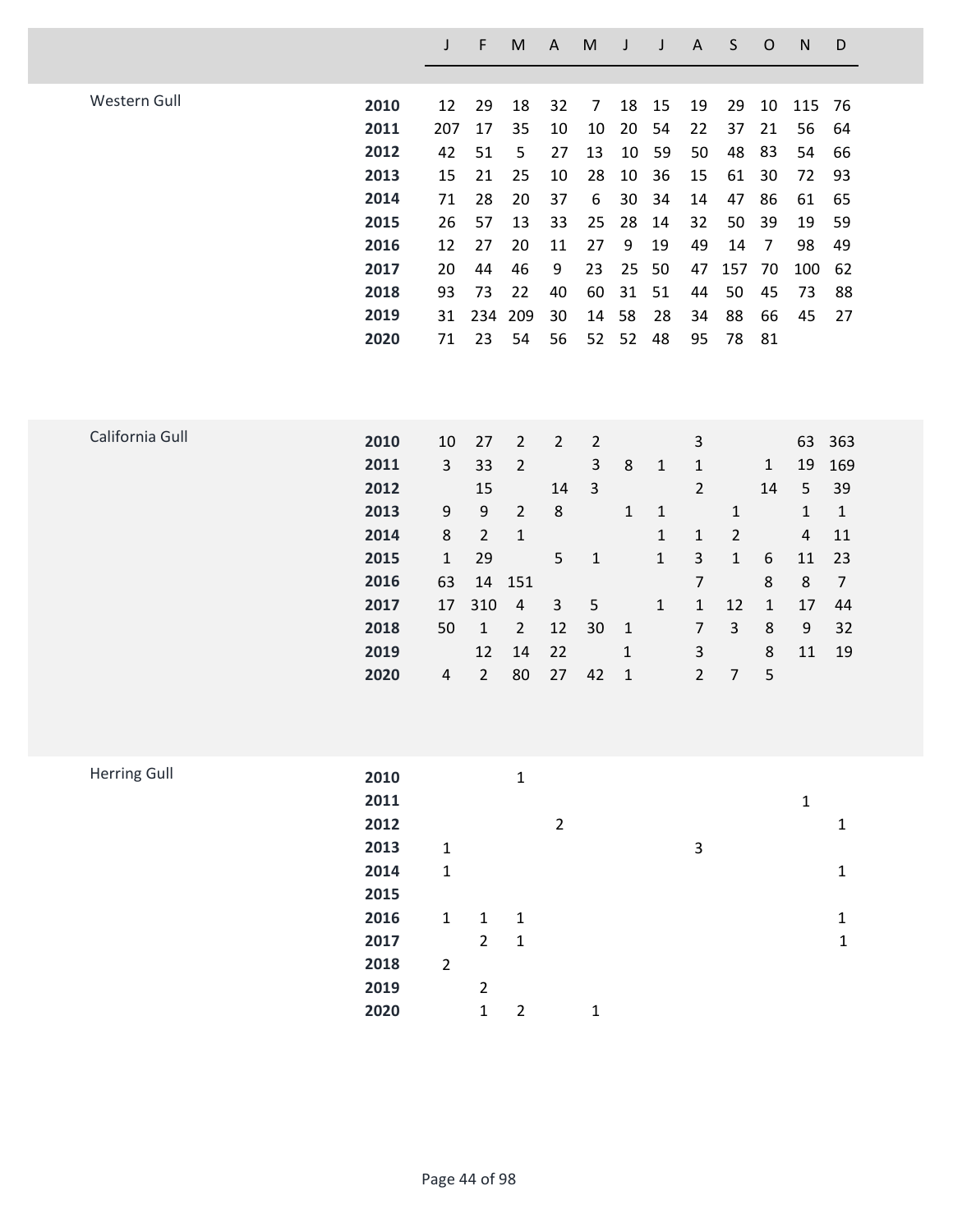|                             |      | $\mathsf{J}$ | F. | M | A M J        |  | J A S O      |  | N | D |
|-----------------------------|------|--------------|----|---|--------------|--|--------------|--|---|---|
|                             |      |              |    |   |              |  |              |  |   |   |
| <b>Glaucous-winged Gull</b> | 2010 |              |    |   |              |  |              |  |   |   |
|                             | 2011 | $\mathbf{1}$ |    |   | $\mathbf{1}$ |  | $\mathbf{1}$ |  |   | 1 |
|                             | 2012 |              |    |   |              |  |              |  |   |   |
|                             | 2013 |              |    |   |              |  |              |  |   |   |
|                             | 2014 |              |    |   |              |  |              |  | 1 |   |
|                             | 2015 |              |    |   |              |  |              |  |   |   |
|                             | 2016 |              |    |   |              |  |              |  |   |   |
|                             | 2017 | $\mathbf{1}$ |    |   |              |  |              |  |   |   |
|                             | 2018 |              |    |   |              |  |              |  |   |   |
|                             | 2019 |              |    |   |              |  |              |  |   | 1 |
|                             | 2020 |              |    |   |              |  |              |  |   |   |

| 2010 | 9    |              | 15 |              | 3            |     |       |                |    |    |              |           |
|------|------|--------------|----|--------------|--------------|-----|-------|----------------|----|----|--------------|-----------|
| 2011 | 4000 |              | 77 | 2            | 9            |     | 1     |                | 13 | 4  | 74           | 28        |
| 2012 |      | 3            | 5  | 56           |              |     |       |                | 1  | 7  |              | 34        |
| 2013 | 13   |              |    | 4            |              | 4   |       | $\mathbf{3}$   | 5  |    |              | 50        |
| 2014 |      | $\mathbf{1}$ | 12 | 1            | 2            |     |       | $\overline{2}$ |    |    | 15           |           |
| 2015 | 41   |              | 25 | 20           | 20           | - 6 |       | 3              | 1  | 9  | $\mathbf{1}$ | 20        |
| 2016 | 504  |              |    |              | -2           |     |       | 11             | 10 |    | $\mathbf{1}$ | 26        |
| 2017 | 24   | 15           | 63 | 12           | -5           |     | 1     |                |    |    | 14           | 14        |
| 2018 | 24   | 1            | 7  | $\mathbf{1}$ |              |     |       | 20             | 80 | 5  | 15           | 10        |
| 2019 | 22   | 13           | 84 | 30           | $\mathbf{1}$ | 15  | 5     | 25             | 12 | 30 | 70           | 13        |
| 2020 | 17   | 42           | 1  | 36           | 20           | 12  | 2     | 1              |    | 7  |              |           |
|      |      |              |    |              | 20 132 45    |     | 15 25 |                |    |    | 12 32        | 85 21 512 |

| Least Tern | 2010 |  |              |                | 11             |    |                |
|------------|------|--|--------------|----------------|----------------|----|----------------|
|            | 2011 |  |              |                | 3              | 3  |                |
|            | 2012 |  | $2^{\circ}$  | 6              | 35             |    |                |
|            | 2013 |  | $\mathbf{1}$ | 4              | $\overline{2}$ |    |                |
|            | 2014 |  |              |                |                |    |                |
|            | 2015 |  |              |                |                |    |                |
|            | 2016 |  |              |                |                |    |                |
|            | 2017 |  |              |                |                |    | $\overline{a}$ |
|            | 2018 |  |              | $\overline{2}$ |                |    |                |
|            | 2019 |  |              |                | $\mathbf{1}$   |    |                |
|            | 2020 |  | 6            | 15             | 10             | 16 |                |
|            |      |  |              |                |                |    |                |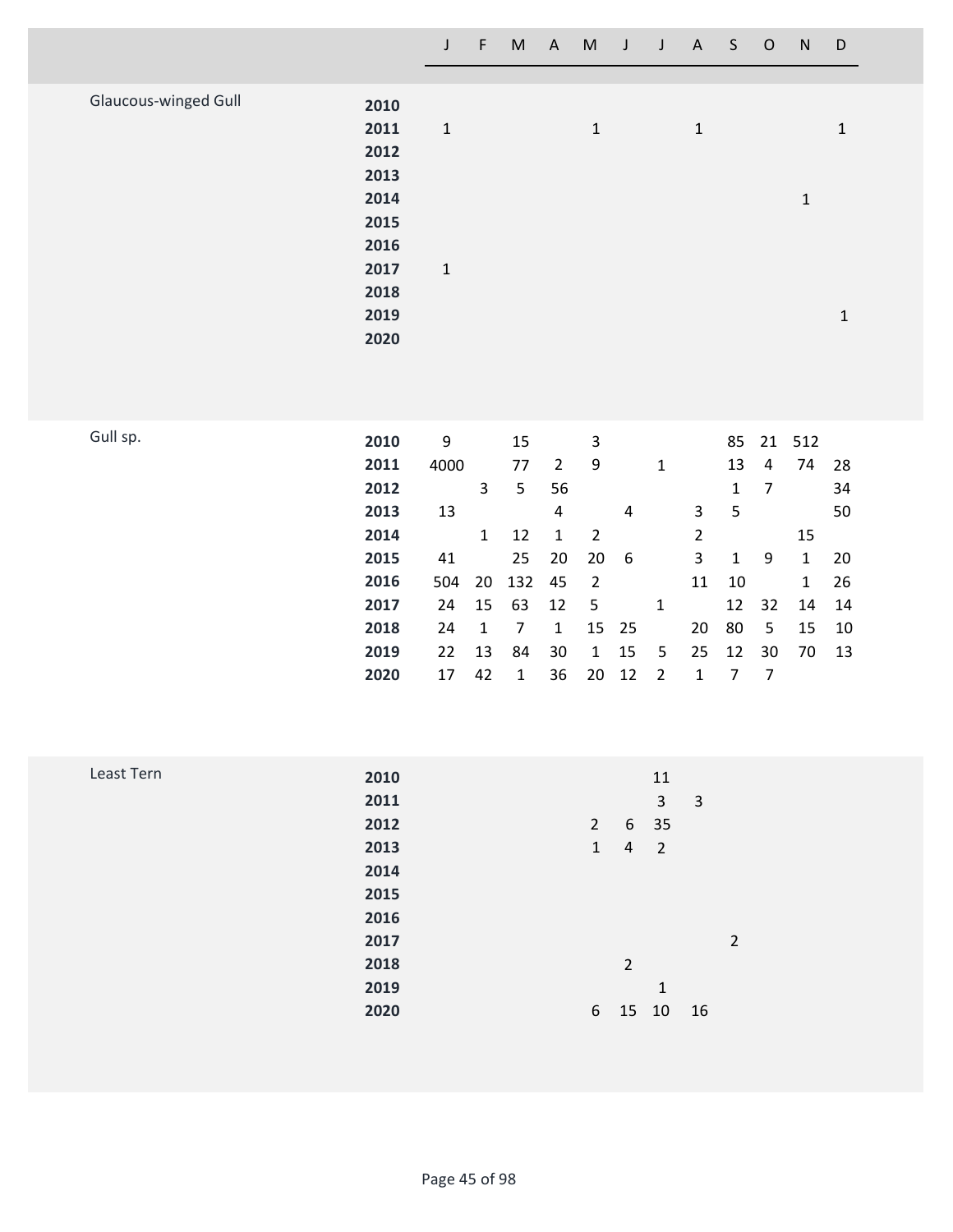|  | J F M A M J J A S O N D |  |  |  |  |  |
|--|-------------------------|--|--|--|--|--|
|  |                         |  |  |  |  |  |

| Gull-billed Tern | 2010 |                |  |
|------------------|------|----------------|--|
|                  | 2011 |                |  |
|                  | 2012 |                |  |
|                  | 2013 |                |  |
|                  | 2014 |                |  |
|                  | 2015 |                |  |
|                  | 2016 |                |  |
|                  | 2017 |                |  |
|                  | 2018 |                |  |
|                  | 2019 |                |  |
|                  | 2020 | $\overline{2}$ |  |

| Caspian Tern | 2010 |                | $\overline{2}$ | 1 |                | 3              | 6  | 5 | 4  | 1              |                |    |    |
|--------------|------|----------------|----------------|---|----------------|----------------|----|---|----|----------------|----------------|----|----|
|              | 2011 | $\overline{2}$ | 1              | 3 | 6              | 9              | 3  | 3 | 6  | $\mathbf{1}$   | 9              |    |    |
|              | 2012 |                |                | 3 | 17             | $\mathbf{1}$   |    | 6 | 10 | $\overline{2}$ | $\overline{2}$ |    |    |
|              | 2013 |                |                | 3 | 2              | 2              | 4  | 1 | 3  |                |                | 12 |    |
|              | 2014 |                |                |   | 4              | $\overline{2}$ | 3  | 1 | 1  | 6              |                |    |    |
|              | 2015 |                |                | 1 | 3              |                | 1  |   | 3  |                | $\mathbf{1}$   |    |    |
|              | 2016 | 1              | 2              | 3 |                | $\overline{7}$ | 4  | 6 | 4  |                | 4              | 2  | -3 |
|              | 2017 | 1              | $\overline{2}$ | 3 | 1              | 11             | 3  | 2 | 10 | 27             | 2              | 3  |    |
|              | 2018 |                |                | 1 | $\overline{2}$ | 15             | 7  | 5 | 9  | 5              |                | 2  | -1 |
|              | 2019 |                | 1              | 4 | 2              | 6              | 6  | 3 | 4  |                | $\mathbf{1}$   | 1  | -1 |
|              | 2020 |                |                | 1 | 1              | 89             | 18 | 9 | 26 | 2              | 3              |    |    |

| Common Tern | 2010 |   |
|-------------|------|---|
|             | 2011 |   |
|             | 2012 |   |
|             | 2013 |   |
|             | 2014 |   |
|             | 2015 |   |
|             | 2016 |   |
|             | 2017 |   |
|             | 2018 |   |
|             | 2019 | 1 |
|             | 2020 |   |
|             |      |   |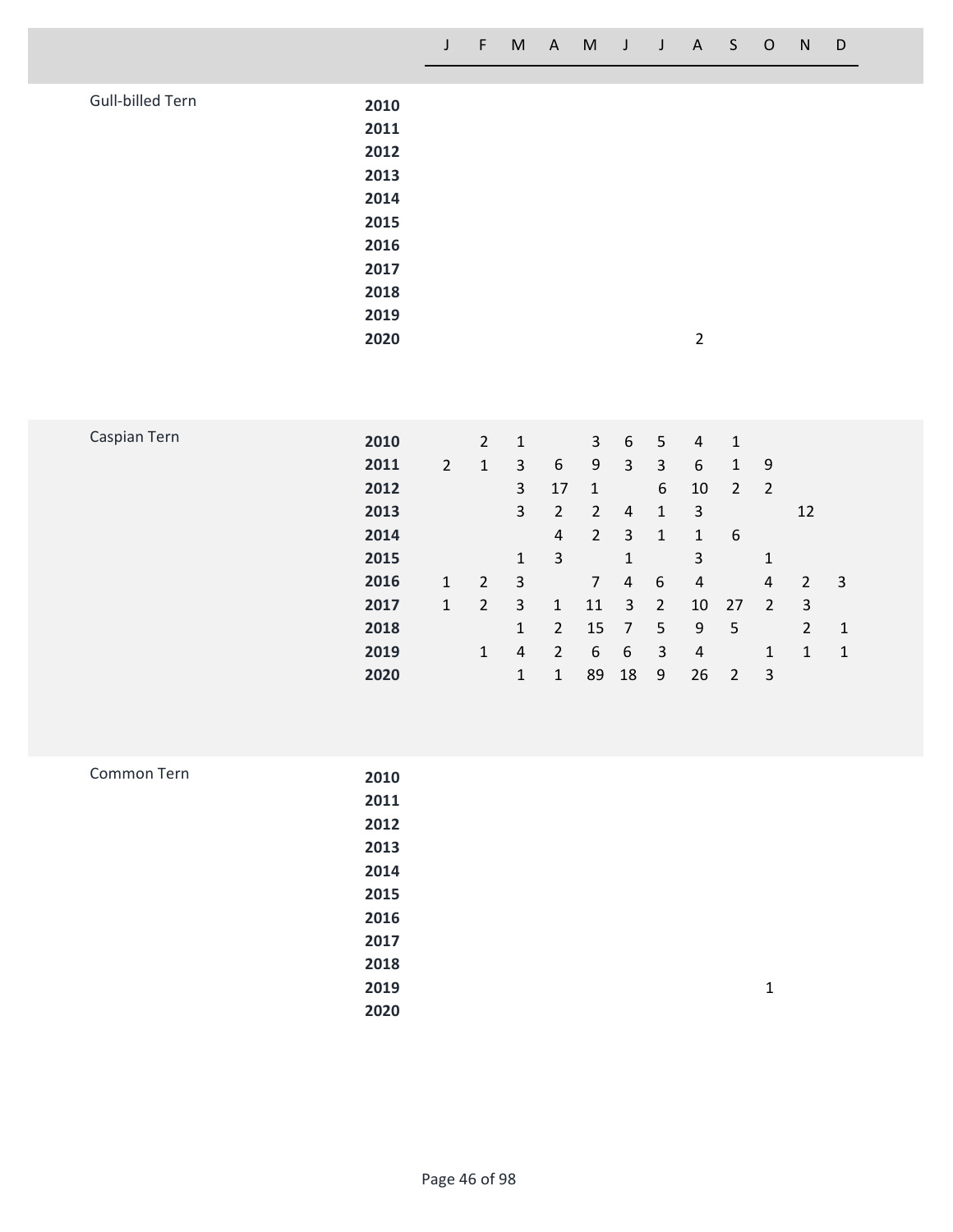|                |                                                                                      | $\mathsf J$                                                                                      | $\mathsf F$                                                               | $\mathsf{M}% _{T}=\mathsf{M}_{T}\!\left( a,b\right) ,\ \mathsf{M}_{T}=\mathsf{M}_{T}$ | $\boldsymbol{\mathsf{A}}$                                                           | $\mathsf{M}% _{T}=\mathsf{M}_{T}\!\left( a,b\right) ,\ \mathsf{M}_{T}=\mathsf{M}_{T}\!\left( a,b\right) ,$               | J                                                                                                      | $\mathsf J$                                                                               | $\mathsf A$                                                                                                            | $\mathsf S$                                                                     | $\mathsf O$                                                                  | ${\sf N}$                                                              | D                                                       |
|----------------|--------------------------------------------------------------------------------------|--------------------------------------------------------------------------------------------------|---------------------------------------------------------------------------|---------------------------------------------------------------------------------------|-------------------------------------------------------------------------------------|--------------------------------------------------------------------------------------------------------------------------|--------------------------------------------------------------------------------------------------------|-------------------------------------------------------------------------------------------|------------------------------------------------------------------------------------------------------------------------|---------------------------------------------------------------------------------|------------------------------------------------------------------------------|------------------------------------------------------------------------|---------------------------------------------------------|
| Forster's Tern | 2010<br>2011<br>2012<br>2013<br>2014<br>2015<br>2016<br>2017<br>2018<br>2019<br>2020 | 20<br>12<br>$\overline{2}$<br>$\overline{4}$<br>$\mathbf 1$                                      |                                                                           | $\mathbf 1$<br>$\mathbf 1$<br>$\mathbf 1$                                             | 16<br>15<br>26<br>23<br>19<br>$\overline{3}$<br>17<br>$\overline{2}$                | 20<br>19<br>23<br>36<br>19<br>$\mathbf 1$<br>$\sqrt{4}$<br>$\overline{7}$<br>25<br>$\overline{3}$<br>25                  | 45<br>$27$<br>14<br>13<br>$\,8\,$<br>$\overline{2}$<br>$\mathbf 1$<br>$\sqrt{4}$<br>10<br>17<br>$10\,$ | $\overline{2}$<br>37<br>27<br>$10\,$<br>$\overline{2}$<br>$\overline{4}$                  | $\mathbf 1$<br>$\mathbf 1$<br>$\overline{7}$<br>$\mathsf 3$<br>10<br>$\mathbf{1}$<br>$\mathbf{1}$<br>$\mathbf 1$<br>12 | $14\,$<br>$\mathbf 2$<br>$\mathbf 1$<br>$\mathbf 1$<br>$\mathbf 1$              | 28                                                                           | $\mathbf{1}$<br>22<br>$\overline{2}$                                   | $\sqrt{5}$<br>$\mathsf S$<br>$\mathbf 1$<br>$\mathbf 1$ |
| Royal Tern     | 2010<br>2011<br>2012<br>2013<br>2014<br>2015<br>2016<br>2017<br>2018<br>2019<br>2020 | 45<br>$\overline{2}$<br>$\mathbf{1}$<br>$\mathbf 1$<br>$\mathbf{3}$<br>$\ensuremath{\mathsf{3}}$ | $\mathsf 3$<br>$\mathbf 1$<br>$\pmb{4}$<br>$\mathbf{3}$<br>$\overline{2}$ | $\mathbf{1}$<br>$\mathbf{1}$<br>$\overline{2}$<br>$\overline{\mathbf{3}}$             | 12<br>$\mathbf 1$<br>$\overline{2}$                                                 | $\mathbf 1$<br>$\boldsymbol{6}$<br>$\mathbf 1$<br>132                                                                    | 4<br>$\mathbf 1$<br>$\mathbf 1$                                                                        | $\mathbf{1}$<br>8<br>$\mathbf 1$<br>$\mathsf{3}$<br>$\overline{2}$                        | $\ensuremath{\mathsf{3}}$<br>$\overline{4}$<br>$\mathbf 1$<br>$\mathbf 1$<br>9<br>$\mathsf{3}$<br>$\mathsf{3}$         | $\boldsymbol{9}$<br>$\overline{2}$<br>$\mathbf 1$<br>$\mathbf 1$<br>$\mathbf 1$ | $\overline{2}$<br>$\overline{2}$<br>$\mathbf 1$<br>$\ensuremath{\mathsf{3}}$ | $\overline{\mathbf{4}}$<br>4<br>4<br>$\mathbf{1}$<br>3<br>$\mathbf{1}$ | $\mathbf 1$<br>$\overline{2}$<br>$\overline{7}$         |
| Elegant Tern   | 2010<br>2011<br>2012<br>2013<br>2014<br>2015<br>2016<br>2017<br>2018<br>2019<br>2020 |                                                                                                  |                                                                           |                                                                                       | $\mathsf 3$<br>12<br>$\mathbf 1$<br>$\overline{2}$<br>$\mathbf 1$<br>$\overline{2}$ | $\,8\,$<br>$\overline{2}$<br>$\overline{2}$<br>$\mathbf 1$<br>$\overline{2}$<br>$\mathbf 1$<br>$\boldsymbol{6}$<br>294 7 | $\boldsymbol{6}$<br>$\mathsf 3$<br>$\overline{3}$<br>12                                                | $\overline{2}$<br>$\mathbf{3}$<br>34<br>$\mathbf 1$<br>$\boldsymbol{6}$<br>$\overline{2}$ | $\mathbf{1}$<br>$\overline{3}$<br>$\mathbf 1$                                                                          | 25<br>$\overline{2}$                                                            | $\overline{2}$<br>$\mathbf 1$                                                | $\overline{\mathbf{r}}$<br>$\mathbf 1$                                 |                                                         |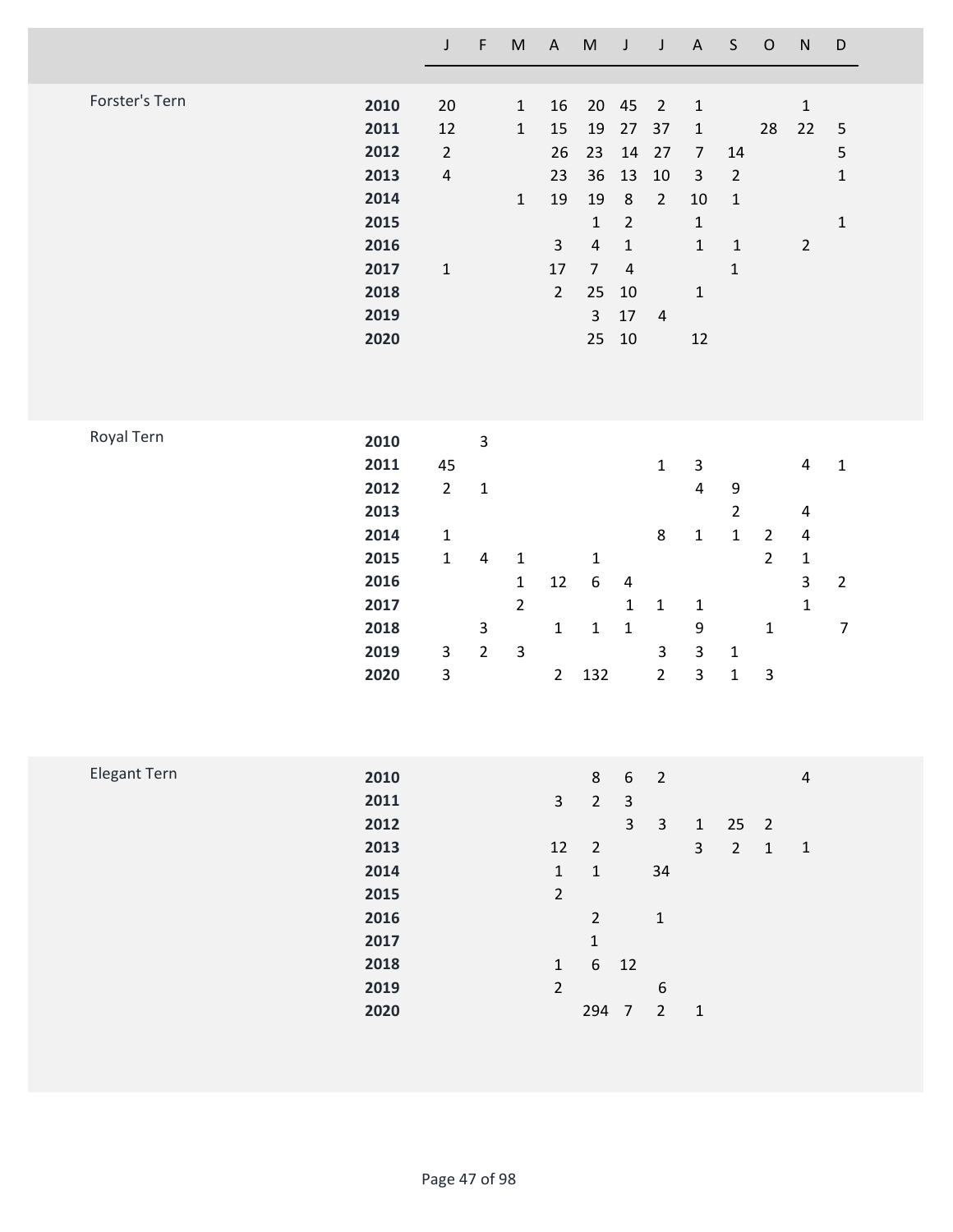| J F M A M J J A S O N D |  |  |  |  |  |  |  |  |  |  |  |  |
|-------------------------|--|--|--|--|--|--|--|--|--|--|--|--|
|-------------------------|--|--|--|--|--|--|--|--|--|--|--|--|

| Royal/Elegant Tern | 2010<br>2011<br>2012<br>2013 |                |    |
|--------------------|------------------------------|----------------|----|
|                    | 2014                         |                |    |
|                    | 2015                         |                |    |
|                    | 2016                         |                |    |
|                    | 2017                         |                |    |
|                    | 2018                         |                | 12 |
|                    | 2019                         |                |    |
|                    | 2020                         | $\overline{2}$ |    |
|                    |                              |                |    |

| Tern sp. | 2010 | 1              |              |                |                | $\overline{2}$ |                |                |                |                |                | 6              |                |
|----------|------|----------------|--------------|----------------|----------------|----------------|----------------|----------------|----------------|----------------|----------------|----------------|----------------|
|          | 2011 | 30             |              |                |                | $\overline{2}$ |                |                |                |                | 5              |                |                |
|          | 2012 |                |              |                | 30             |                |                |                | 30             | $\overline{3}$ |                |                | $\mathbf{1}$   |
|          | 2013 |                |              |                |                |                |                |                |                | 3 <sup>1</sup> | 10             |                |                |
|          | 2014 | 1              |              |                | $\overline{2}$ |                |                |                | $\overline{2}$ |                |                | 18             | $\mathbf{1}$   |
|          | 2015 |                |              |                | 15             | $\overline{2}$ | 8              |                |                |                | 3              |                |                |
|          | 2016 | $\overline{2}$ |              | $\overline{2}$ | $\overline{2}$ | 39             |                | 22             | $\mathbf{1}$   |                |                |                |                |
|          | 2017 |                |              | 8              |                |                |                |                |                |                |                | $\overline{2}$ | $\overline{2}$ |
|          | 2018 |                |              | 1              |                |                | 10 185 3       |                | 10             | $\boxed{1}$    |                | $\mathbf 1$    |                |
|          | 2019 |                | 1            | $\mathbf{1}$   | 153            | $\overline{2}$ | $\overline{3}$ | 1              | $\overline{7}$ | 7              | $\overline{4}$ |                |                |
|          | 2020 | 3              | $\mathbf{1}$ |                | $\mathbf{1}$   | 5              | 60             | $\overline{7}$ | 8              |                | 1              |                |                |
|          |      |                |              |                |                |                |                |                |                |                |                |                |                |

| <b>Black Skimmer</b> | 2010 |                |              |                |                |    | 1 |
|----------------------|------|----------------|--------------|----------------|----------------|----|---|
|                      | 2011 |                |              |                |                | 4  | 3 |
|                      | 2012 |                |              |                |                | 14 |   |
|                      | 2013 |                |              |                |                |    |   |
|                      | 2014 |                |              |                |                |    |   |
|                      | 2015 |                |              | $\overline{2}$ |                |    |   |
|                      | 2016 |                |              |                | $\overline{2}$ |    |   |
|                      | 2017 | $\overline{2}$ |              |                |                |    | 1 |
|                      | 2018 |                | $\mathbf{1}$ |                |                |    |   |
|                      | 2019 |                |              | $\overline{2}$ |                |    |   |
|                      | 2020 |                |              |                |                | 4  |   |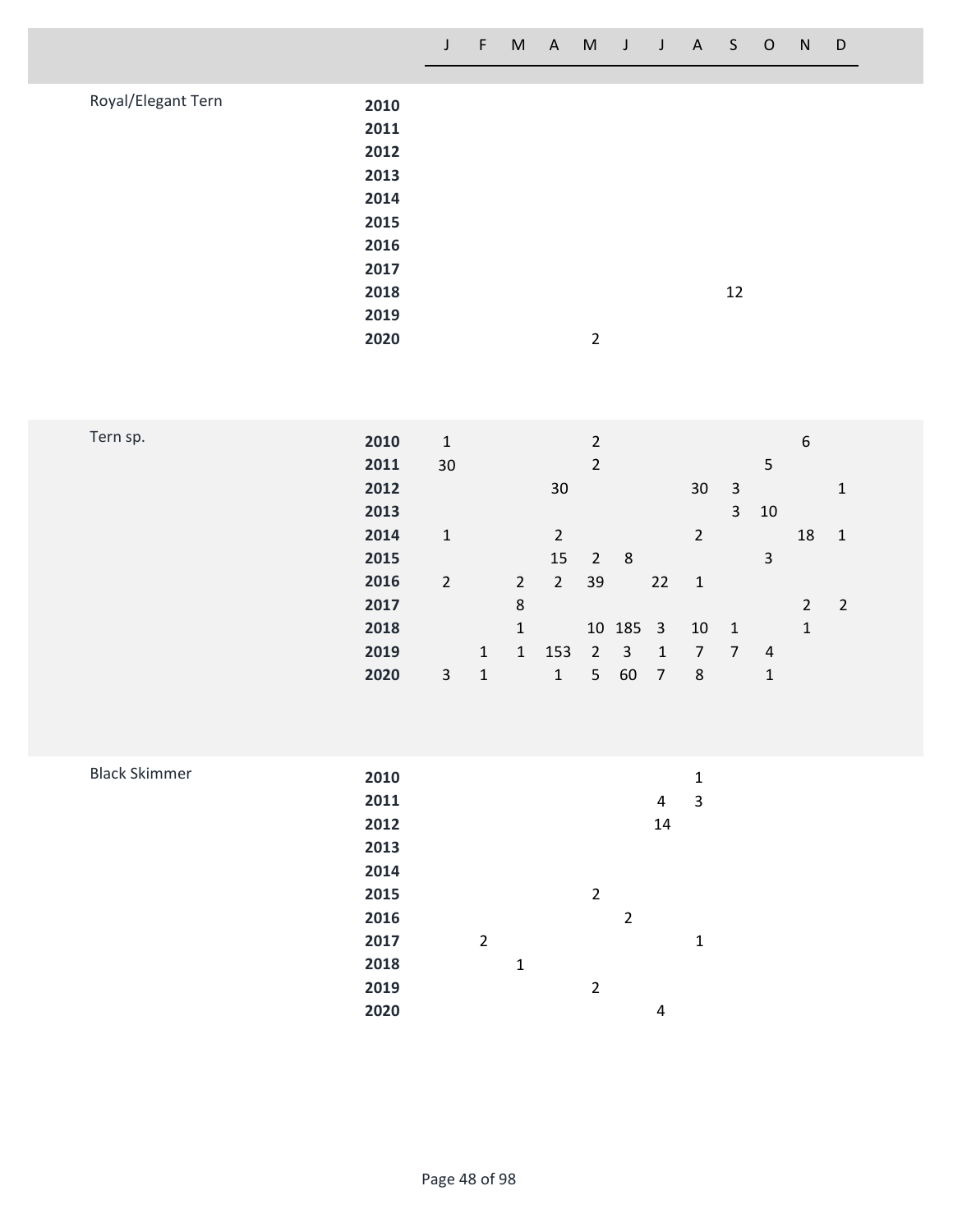|                 |      | J | F | M | A | M | $\mathbf{J}$ | $\mathsf{J}$ | A | S | $\mathsf{O}$ | N | D            |  |
|-----------------|------|---|---|---|---|---|--------------|--------------|---|---|--------------|---|--------------|--|
|                 |      |   |   |   |   |   |              |              |   |   |              |   |              |  |
| Pomarine Jaeger | 2010 |   |   |   |   |   |              |              |   |   |              |   |              |  |
|                 | 2011 |   |   |   |   |   |              |              |   |   |              |   |              |  |
|                 | 2012 |   |   |   |   |   |              |              | 1 |   |              |   |              |  |
|                 | 2013 |   |   |   |   |   |              |              |   |   |              |   | $\mathbf{1}$ |  |
|                 | 2014 |   |   |   |   |   |              |              |   |   |              |   |              |  |
|                 | 2015 |   |   |   |   |   | $\mathbf 1$  |              |   |   |              |   |              |  |
|                 | 2016 |   |   |   |   |   |              |              |   |   |              |   | $\mathbf{1}$ |  |
|                 | 2017 |   |   |   |   |   |              |              |   |   |              |   |              |  |
|                 | 2018 |   |   |   |   |   |              |              |   |   | $\mathbf{1}$ |   |              |  |
|                 | 2019 |   |   |   |   |   |              |              |   |   |              |   |              |  |
|                 | 2020 |   |   |   |   |   |              |              |   |   |              |   |              |  |
|                 |      |   |   |   |   |   |              |              |   |   |              |   |              |  |

| Parasitic Jaeger |  |
|------------------|--|
|------------------|--|

| 2010 |              |              |  |                |              |   |              |   |  |
|------|--------------|--------------|--|----------------|--------------|---|--------------|---|--|
| 2011 |              |              |  |                |              |   |              |   |  |
| 2012 |              |              |  | $\overline{2}$ | $\mathbf{1}$ |   |              |   |  |
| 2013 |              |              |  |                |              |   |              |   |  |
| 2014 |              |              |  |                |              |   | $\mathbf{1}$ | 1 |  |
| 2015 |              | $\mathbf{1}$ |  |                |              | 1 |              |   |  |
| 2016 |              |              |  |                |              |   |              |   |  |
| 2017 |              |              |  |                |              |   |              |   |  |
| 2018 | $\mathbf{1}$ |              |  |                |              |   |              |   |  |
| 2019 |              |              |  |                |              |   |              |   |  |
| 2020 |              |              |  | 1              |              |   |              |   |  |
|      |              |              |  |                |              |   |              |   |  |

| Jaeger sp. | 2010 |              |   |             |             |                |              |   |
|------------|------|--------------|---|-------------|-------------|----------------|--------------|---|
|            | 2011 |              |   |             |             |                | 1            |   |
|            | 2012 |              | 1 |             |             |                |              |   |
|            | 2013 | $\mathbf{1}$ |   |             | $\mathbf 1$ |                |              | 3 |
|            | 2014 |              |   |             |             |                | 1            |   |
|            | 2015 |              |   |             |             |                |              |   |
|            | 2016 |              |   |             | 1           |                |              |   |
|            | 2017 |              |   |             |             |                |              |   |
|            | 2018 |              |   | $\mathbf 1$ |             |                |              |   |
|            | 2019 |              | 1 | 1           |             | $\overline{4}$ | $\mathbf{1}$ |   |
|            | 2020 |              |   |             |             |                |              |   |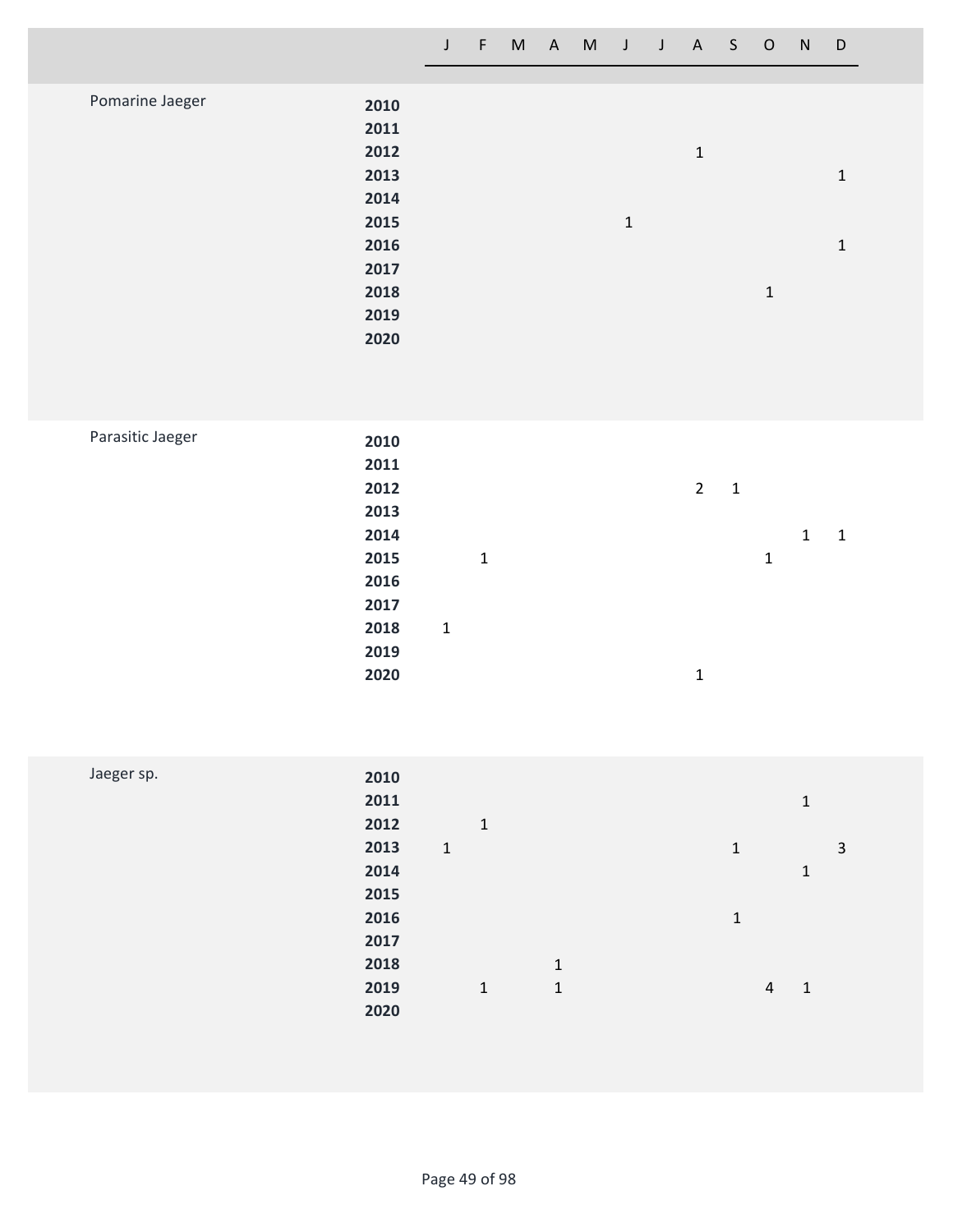|              |      | J           | $\leftarrow$ |              | M A M J J A S O |  |  | N | D |  |
|--------------|------|-------------|--------------|--------------|-----------------|--|--|---|---|--|
|              |      |             |              |              |                 |  |  |   |   |  |
| Common Murre | 2010 |             |              |              |                 |  |  |   |   |  |
|              | 2011 |             |              |              |                 |  |  | 8 | 3 |  |
|              | 2012 | 3           |              |              |                 |  |  |   |   |  |
|              | 2013 | $\mathbf 1$ |              |              |                 |  |  |   |   |  |
|              | 2014 |             |              |              |                 |  |  |   |   |  |
|              | 2015 |             | $\mathbf{1}$ |              |                 |  |  |   |   |  |
|              | 2016 | $\mathbf 1$ |              |              |                 |  |  |   |   |  |
|              | 2017 |             |              |              |                 |  |  |   |   |  |
|              | 2018 |             |              |              |                 |  |  |   |   |  |
|              | 2019 |             |              | $\mathbf{1}$ |                 |  |  |   |   |  |
|              | 2020 |             |              |              |                 |  |  |   |   |  |

| Pigeon Guillemot | 2010 |              |
|------------------|------|--------------|
|                  | 2011 |              |
|                  | 2012 |              |
|                  | 2013 |              |
|                  | 2014 | $\mathbf{1}$ |
|                  | 2015 |              |
|                  | 2016 |              |
|                  | 2017 |              |
|                  | 2018 |              |
|                  | 2019 |              |
|                  | 2020 |              |
|                  |      |              |

| Scripps's Murrelet | 2010 |              |
|--------------------|------|--------------|
|                    | 2011 |              |
|                    | 2012 | $\mathbf{1}$ |
|                    | 2013 |              |
|                    | 2014 |              |
|                    | 2015 |              |
|                    | 2016 |              |
|                    | 2017 |              |
|                    | 2018 |              |
|                    | 2019 |              |
|                    | 2020 |              |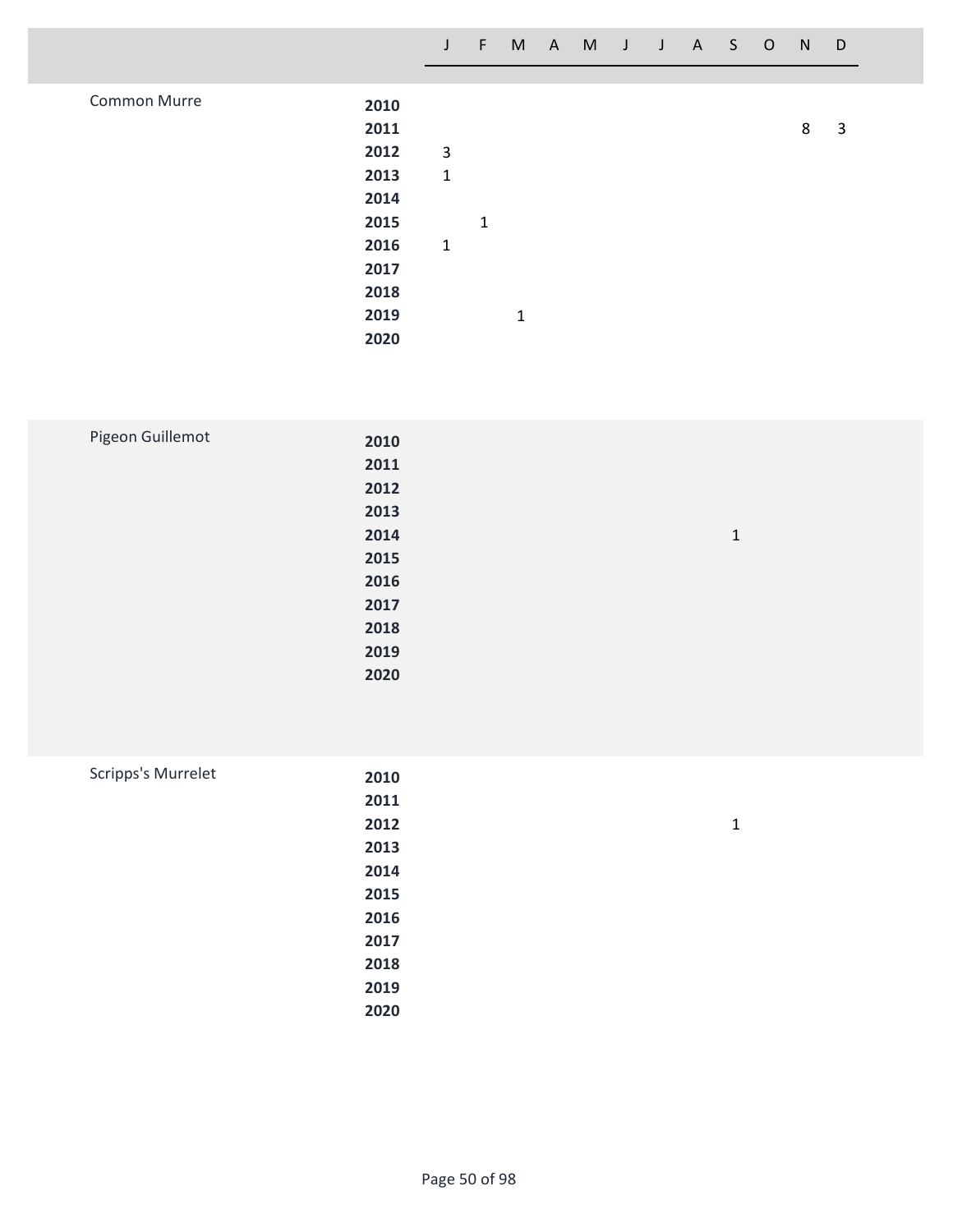|                 |              | $\mathsf{J}$ | F. | M A M |  | J J A S O |              | N                  | $\Box$ |
|-----------------|--------------|--------------|----|-------|--|-----------|--------------|--------------------|--------|
|                 |              |              |    |       |  |           |              |                    |        |
| Cassin's Auklet | 2010<br>2011 | $1\,$        |    |       |  |           |              | 10<br>$\mathbf{1}$ |        |
|                 | 2012         |              |    |       |  | 3         | $\mathbf{1}$ |                    |        |
|                 | 2013<br>2014 |              |    |       |  |           |              |                    |        |
|                 | 2015         |              | 8  |       |  |           |              |                    |        |
|                 | 2016         |              |    |       |  |           |              |                    |        |
|                 | 2017         |              |    |       |  |           |              |                    |        |
|                 | 2018         |              |    |       |  |           |              |                    |        |
|                 | 2019         |              |    |       |  |           |              |                    |        |
|                 | 2020         |              |    |       |  |           |              |                    |        |

| Auklet sp. | 2010 |   |              |
|------------|------|---|--------------|
|            | 2011 |   |              |
|            | 2012 | 6 |              |
|            | 2013 |   |              |
|            | 2014 |   |              |
|            | 2015 |   |              |
|            | 2016 |   |              |
|            | 2017 |   |              |
|            | 2018 |   | $\mathbf{1}$ |
|            | 2019 |   |              |
|            | 2020 |   |              |
|            |      |   |              |

| Alcid sp. | 2010 |              |              |                          |  |   |
|-----------|------|--------------|--------------|--------------------------|--|---|
|           | 2011 |              |              |                          |  |   |
|           | 2012 |              |              |                          |  |   |
|           | 2013 |              |              |                          |  |   |
|           | 2014 |              |              |                          |  | 6 |
|           | 2015 |              |              |                          |  |   |
|           | 2016 |              |              |                          |  |   |
|           | 2017 |              |              |                          |  |   |
|           | 2018 | $\mathbf{1}$ |              |                          |  |   |
|           | 2019 |              | $\mathbf{1}$ | $\overline{\phantom{0}}$ |  |   |
|           | 2020 |              |              |                          |  |   |
|           |      |              |              |                          |  |   |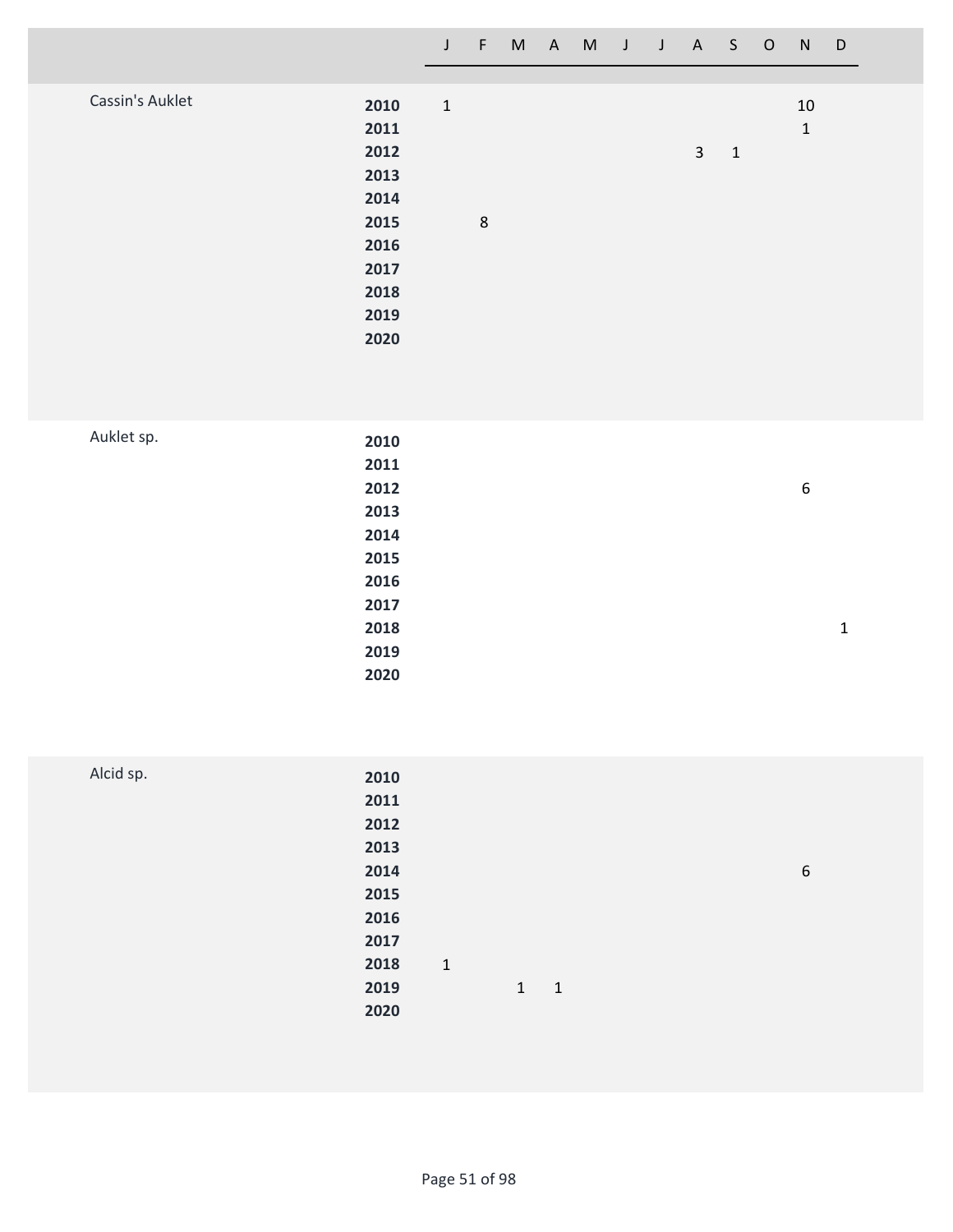|                               |      | J   | F              | M              | A              | M              | J  | J  | A              | S       | O              | N   | D   |
|-------------------------------|------|-----|----------------|----------------|----------------|----------------|----|----|----------------|---------|----------------|-----|-----|
|                               |      |     |                |                |                |                |    |    |                |         |                |     |     |
| Rock Pigeon                   | 2010 | 8   | $\overline{2}$ | 18             | 41             | 25             | 8  | 75 | 25             | 112     | 10             | 202 | 150 |
|                               | 2011 | 110 | 5              | 37             | 157            | 107            | 90 | 64 | 120            |         | 126 103        | 49  | 214 |
|                               | 2012 | 139 | 161            | 105            | 66             | 72             | 64 | 72 | 203            | 104 217 |                | 509 | 90  |
|                               | 2013 | 315 | 129            | 155            | 222            | 84             | 10 | 5  | 45             | 101     | 57             | 33  | 203 |
|                               | 2014 | 16  | 16             | 2              | 8              | 23             | 8  | 7  | 1              | 6       | 19             | 4   | 7   |
|                               | 2015 | 66  | $\overline{2}$ | 4              | 8              | 1              | 4  | 3  | 24             | 5       | 3              | 3   | 5   |
|                               | 2016 | 1   | 1              | 3              | $\overline{2}$ | 6              | 19 | 4  | 18             | 37      | 8              | 22  |     |
|                               | 2017 | 7   | 25             | 8              | 15             | 2              | 8  | 9  | 3              | 17      | 19             | 3   | 23  |
|                               | 2018 | 16  | 9              | 18             | $\overline{7}$ | 4              | 8  | 3  | 7              | 33      | $\overline{2}$ | 8   | 5   |
|                               | 2019 | 11  | 14             | $\overline{2}$ | 13             | 8              | 4  | 15 | 44             | 28      | 12             | 10  | 16  |
|                               | 2020 | 34  | 13             | 6              | 25             | 7              | 14 | 2  | 5              | 6       | 10             |     |     |
|                               |      |     |                |                |                |                |    |    |                |         |                |     |     |
|                               |      |     |                |                |                |                |    |    |                |         |                |     |     |
|                               |      |     |                |                |                |                |    |    |                |         |                |     |     |
| <b>Eurasian Collared-Dove</b> | 2010 |     |                |                |                | $\overline{2}$ | 3  | 4  | $\overline{2}$ |         |                | 3   |     |
|                               | 2011 |     |                |                |                | 6              | 1  | 1  | 4              | 7       | 34             | 41  | 19  |
|                               | 2012 | 1   | 5              | 10             | 9              | 18             | 12 | 10 | 16             | 12      | 27             |     | 23  |
|                               |      |     |                |                |                |                |    |    |                |         |                |     |     |

 

 **11 3 17 53 17 11 11 14 20 12 20 8 27 12 16 19 17 20 17 51 20 19 12 41 21 36 45 31 63 64 44 12 42**

 **62 41 17 52 61 48 38 67 60 97 49 49 16 43 52 31 19 54 32 35 89 53 20 55 37 40 28 21 42 44 24 32 40 40 14 26 7 21 30 23 35 21 11 22 20 19 15 6**

**33 16 11 36 13 19 9 28 16 48**

| White-winged Dove |      |              |   |
|-------------------|------|--------------|---|
|                   | 2010 |              |   |
|                   | 2011 | $\mathbf 1$  | 1 |
|                   | 2012 |              |   |
|                   | 2013 |              |   |
|                   | 2014 |              |   |
|                   | 2015 |              |   |
|                   | 2016 |              |   |
|                   | 2017 | $\mathbf{1}$ |   |
|                   | 2018 |              | 1 |
|                   | 2019 |              |   |
|                   | 2020 |              |   |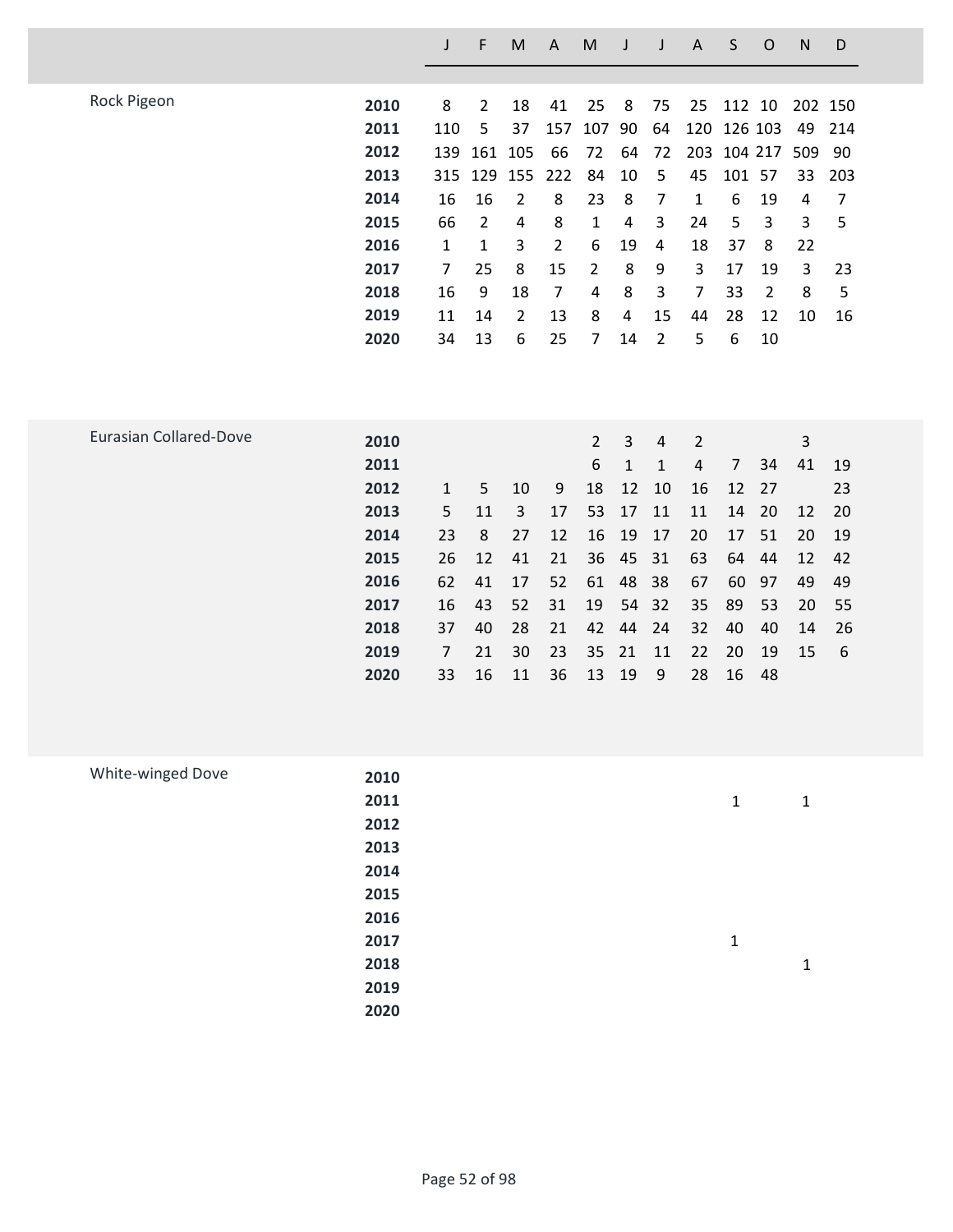|                      |      |     | E  | M  | A  | M  |           |    | A                       | S          | O       | N   | D      |
|----------------------|------|-----|----|----|----|----|-----------|----|-------------------------|------------|---------|-----|--------|
|                      |      |     |    |    |    |    |           |    |                         |            |         |     |        |
| <b>Mourning Dove</b> | 2010 | 19  | 19 | 29 | 60 |    | 58 101 93 |    | 98                      |            | 116 133 |     | 58 175 |
|                      | 2011 | 27  | 26 | 26 | 31 | 82 | 52        | 69 | 74                      |            | 78 112  | 108 | 43     |
|                      | 2012 | 42  | 31 | 34 | 73 | 79 | 61        | 52 | 96                      | 55 92      |         | 83  | - 154  |
|                      | 2013 | 48  | 33 | 35 | 83 | 98 | 63        | 68 |                         | 173 150 45 |         | 109 | - 59   |
|                      | 2014 | 92  | 21 | 26 | 44 | 48 | 28        | 64 | 56                      | 71 41      |         | 36  | 22     |
|                      | 2015 | 65  | 33 | 45 | 73 | 73 |           |    | 51 103 122 126 86       |            |         | 84  | 47     |
|                      | 2016 | 98  | 46 | 32 | 62 |    |           |    | 113 101 111 185 203 133 |            |         | 66  | 133    |
|                      | 2017 | 29  | 21 | 45 | 57 |    |           |    | 51 121 173 173 146 183  |            |         | 94  | 212    |
|                      | 2018 | 109 | 44 | 67 | 81 |    |           |    | 153 115 141 169 192 227 |            |         | 74  | 64     |
|                      | 2019 | 80  | 93 | 63 | 74 |    | 70 104 79 |    |                         | 126 133 90 |         | 103 | -96    |
|                      | 2020 | 40  | 39 | 36 | 71 |    |           |    | 105 88 131 135 110 120  |            |         |     |        |
|                      |      |     |    |    |    |    |           |    |                         |            |         |     |        |

| Parakeet Sp. | 2010 |              |
|--------------|------|--------------|
|              | 2011 |              |
|              | 2012 |              |
|              | 2013 |              |
|              | 2014 |              |
|              | 2015 |              |
|              | 2016 |              |
|              | 2017 |              |
|              | 2018 |              |
|              | 2019 | $\mathbf{1}$ |
|              | 2020 |              |
|              |      |              |

| 2011 |                |                |                | 1              | $\mathbf{1}$   | $\mathbf{1}$   |                      | 1              | 1              | $\mathbf{1}$   |   |   |
|------|----------------|----------------|----------------|----------------|----------------|----------------|----------------------|----------------|----------------|----------------|---|---|
| 2012 | 1              |                |                |                |                |                |                      |                | 1              |                |   |   |
| 2013 |                | $\mathbf{1}$   | -1             |                |                | $\mathbf{1}$   | $\overline{2}$       |                | $\mathbf{1}$   | $\mathbf{1}$   |   |   |
| 2014 |                |                | 1              | $\mathbf{1}$   |                |                |                      |                | 1              |                | 1 | 1 |
| 2015 |                | 3              | $\overline{2}$ |                | 4              |                | 3 <sup>7</sup>       | 2              |                |                | 3 |   |
| 2016 | $\mathbf{1}$   | 3              |                | $\overline{2}$ | $\overline{2}$ | 1              | 3                    | 4              | $\mathbf{1}$   | $\overline{4}$ | 1 |   |
| 2017 | $\overline{2}$ | $\mathbf{1}$   | $\mathbf{1}$   |                | $\overline{2}$ | $\overline{2}$ | 3                    | $\overline{2}$ |                | 1              | 3 | 2 |
| 2018 |                | $\overline{2}$ | 4              |                |                | 5              | 6                    | 5              | $\overline{3}$ | 1              | 1 | 1 |
| 2019 | 3              | 3              |                | $\overline{2}$ | $\mathbf{1}$   | $\overline{1}$ |                      | $\mathbf{1}$   | -5             |                | 1 | 1 |
| 2020 | $\mathbf{1}$   | 3              | 5              | 2              | 3              | 3              | 4                    | 3              |                | 1              |   |   |
|      | 2010           |                |                |                | 1              |                | $2 \quad 2$<br>$5 -$ |                |                |                |   |   |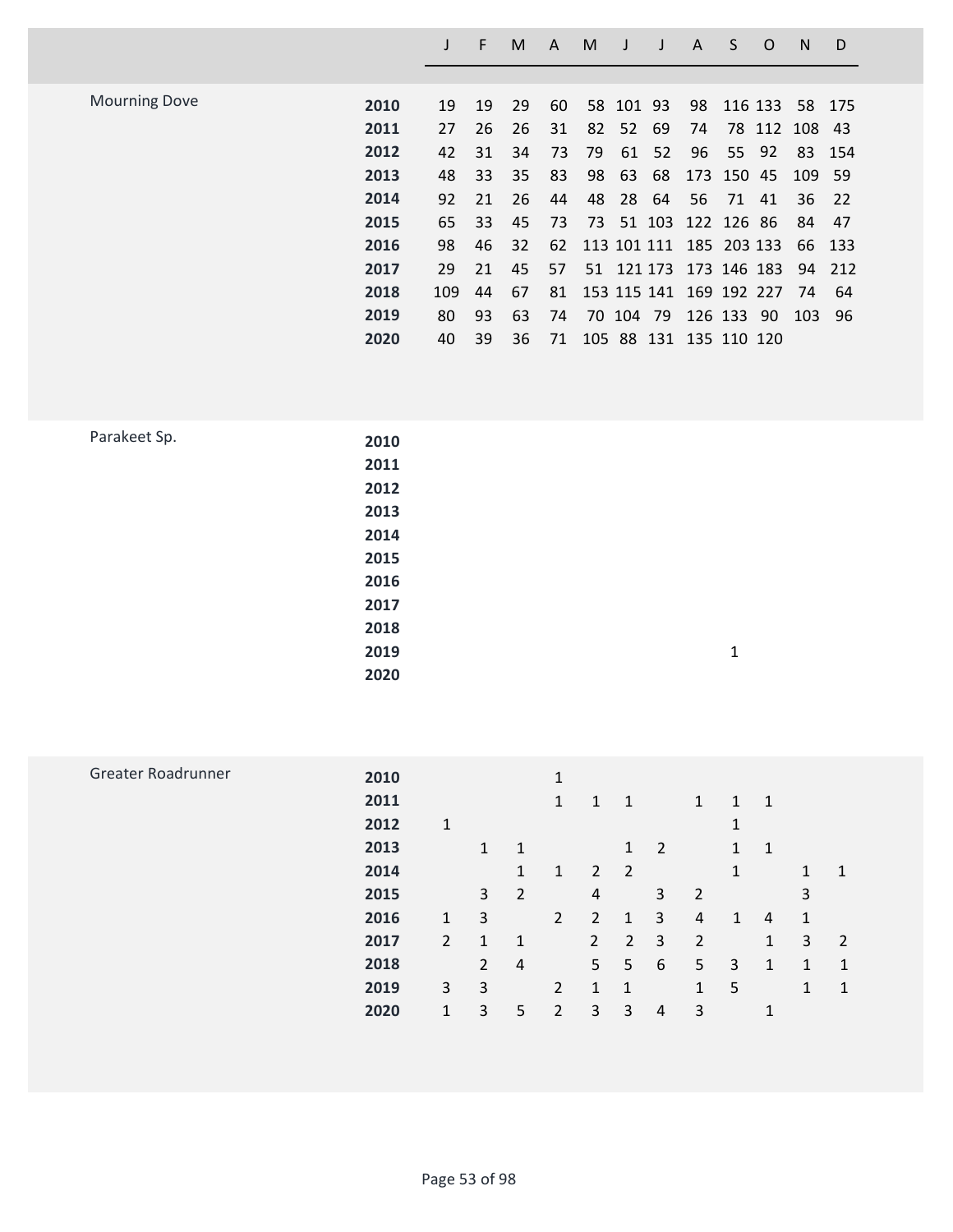|          |      | $\mathsf{J}$ | $-F$ |  | M A M J J A S O |                     |                         | N | D            |  |
|----------|------|--------------|------|--|-----------------|---------------------|-------------------------|---|--------------|--|
|          |      |              |      |  |                 |                     |                         |   |              |  |
| Barn Owl | 2010 |              |      |  |                 |                     |                         |   |              |  |
|          | 2011 |              |      |  |                 |                     |                         |   |              |  |
|          | 2012 |              |      |  |                 | $1 \quad 2 \quad 3$ | $\overline{\mathbf{3}}$ |   | $\mathbf{1}$ |  |
|          | 2013 |              |      |  |                 |                     | $\mathbf{1}$            |   |              |  |
|          | 2014 |              |      |  |                 |                     |                         |   |              |  |
|          | 2015 |              |      |  |                 |                     |                         |   |              |  |
|          | 2016 |              |      |  |                 |                     |                         |   |              |  |
|          | 2017 |              |      |  |                 |                     |                         |   |              |  |
|          | 2018 |              |      |  |                 |                     |                         |   |              |  |
|          | 2019 |              |      |  |                 |                     |                         |   |              |  |
|          | 2020 |              |      |  |                 | 1                   |                         |   |              |  |

| Great Horned Owl | 2010 |              |
|------------------|------|--------------|
|                  | 2011 | $\mathbf{1}$ |
|                  | 2012 |              |
|                  | 2013 |              |
|                  | 2014 |              |
|                  | 2015 |              |
|                  | 2016 |              |
|                  | 2017 |              |
|                  | 2018 |              |
|                  | 2019 |              |
|                  | 2020 |              |

| <b>Burrowing Owl</b> | 2010 |   |
|----------------------|------|---|
|                      | 2011 |   |
|                      | 2012 |   |
|                      | 2013 |   |
|                      | 2014 |   |
|                      | 2015 |   |
|                      | 2016 |   |
|                      | 2017 | 1 |
|                      | 2018 |   |
|                      | 2019 |   |
|                      | 2020 |   |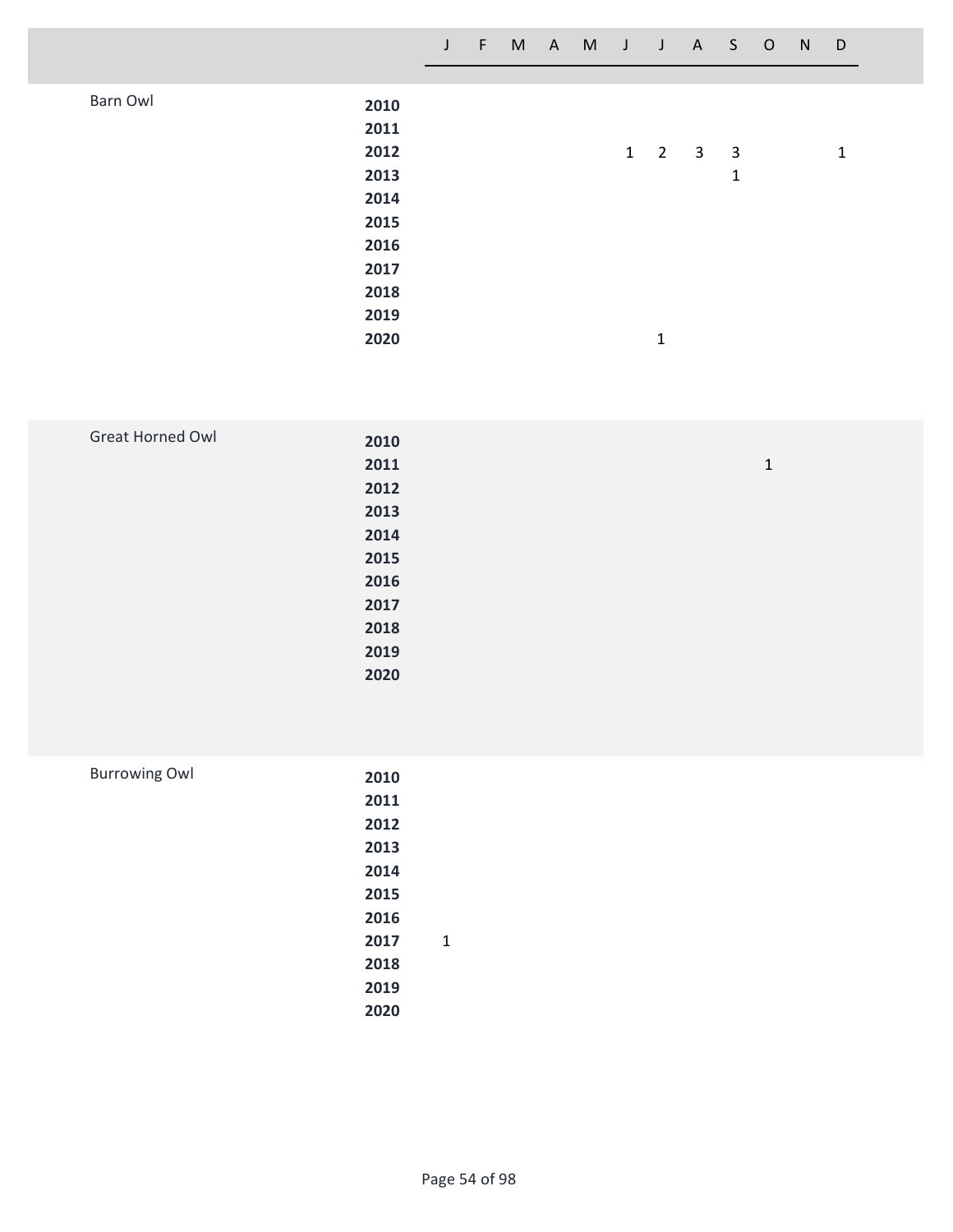|                              | $\mathsf J$ | $\mathsf F$    | $\sf M$     | $\boldsymbol{\mathsf{A}}$ | $\mathsf{M}% _{T}=\mathsf{M}_{T}\!\left( a,b\right) ,\ \mathsf{M}_{T}=\mathsf{M}_{T}\!\left( a,b\right) ,$ | J              | $\mathsf J$    | $\mathsf A$      | $\mathsf S$ | $\mathsf O$      | ${\sf N}$        | D                |
|------------------------------|-------------|----------------|-------------|---------------------------|------------------------------------------------------------------------------------------------------------|----------------|----------------|------------------|-------------|------------------|------------------|------------------|
|                              |             |                |             |                           |                                                                                                            |                |                |                  |             |                  |                  |                  |
| Vaux's Swift<br>2010         |             |                |             |                           |                                                                                                            |                |                |                  |             |                  |                  |                  |
| 2011                         |             |                |             |                           |                                                                                                            |                |                |                  |             |                  |                  |                  |
| 2012                         |             |                |             |                           |                                                                                                            |                |                |                  |             |                  |                  |                  |
| 2013                         |             |                |             |                           |                                                                                                            |                |                |                  |             |                  |                  |                  |
| 2014                         |             |                |             |                           | $10\,$                                                                                                     |                |                |                  |             |                  |                  |                  |
| 2015                         |             |                |             |                           |                                                                                                            |                |                |                  | $\mathbf 1$ |                  |                  |                  |
| 2016                         |             |                |             |                           |                                                                                                            |                |                |                  |             |                  |                  |                  |
| 2017                         |             |                |             |                           | $\mathbf 1$                                                                                                |                |                |                  | $\mathbf 1$ |                  |                  |                  |
| 2018                         |             |                |             |                           |                                                                                                            |                |                |                  |             | $\boldsymbol{9}$ | $\mathbf 1$      |                  |
| 2019                         |             |                |             |                           | $\mathbf 1$                                                                                                |                |                |                  |             |                  |                  |                  |
| 2020                         |             |                |             |                           |                                                                                                            |                |                |                  |             |                  |                  |                  |
|                              |             |                |             |                           |                                                                                                            |                |                |                  |             |                  |                  |                  |
|                              |             |                |             |                           |                                                                                                            |                |                |                  |             |                  |                  |                  |
|                              |             |                |             |                           |                                                                                                            |                |                |                  |             |                  |                  |                  |
| White-throated Swift<br>2010 | 30          | 20             |             | $10\,$                    | $\mathbf 1$                                                                                                |                |                |                  |             |                  | 89               | $\boldsymbol{6}$ |
| 2011                         | 3           |                |             |                           |                                                                                                            | $\mathbf 1$    |                |                  |             |                  | $\boldsymbol{6}$ |                  |
| 2012                         |             |                |             | $\overline{2}$            | $\mathbf 1$                                                                                                |                |                |                  |             |                  |                  |                  |
| 2013                         | 5           |                |             |                           |                                                                                                            |                |                |                  |             |                  | 17               |                  |
| 2014                         |             | $20\,$         |             | $10\,$                    |                                                                                                            |                |                |                  |             |                  |                  | $\overline{2}$   |
| 2015                         |             |                |             |                           | $\mathbf 1$                                                                                                | $\mathsf S$    |                | $\overline{2}$   | $\bf 8$     |                  |                  |                  |
| 2016                         | $\bf 8$     |                |             | $\mathbf 1$               | $\overline{\mathbf{3}}$                                                                                    |                |                |                  |             |                  | 40               | $\boldsymbol{6}$ |
| 2017                         |             |                |             | $\overline{\mathbf{3}}$   |                                                                                                            |                |                | $\mathsf 3$      |             |                  | $30\,$           |                  |
| 2018                         |             |                |             |                           | $\overline{2}$                                                                                             | $\overline{3}$ |                | $\boldsymbol{6}$ |             | 40               | 12               | $\mathbf{1}$     |
| 2019                         |             |                |             |                           | $\overline{2}$                                                                                             | $\overline{2}$ |                | $\mathbf{3}$     |             |                  |                  | $20\,$           |
| 2020                         |             | $\overline{2}$ | $\mathbf 1$ | $\overline{2}$            | $\overline{2}$                                                                                             |                | $\overline{2}$ |                  |             |                  |                  |                  |

| <b>Black-chinned Hummingbird</b> | 2010 |              |
|----------------------------------|------|--------------|
|                                  | 2011 |              |
|                                  | 2012 |              |
|                                  | 2013 |              |
|                                  | 2014 |              |
|                                  | 2015 |              |
|                                  | 2016 |              |
|                                  | 2017 |              |
|                                  | 2018 | $\mathbf{1}$ |
|                                  | 2019 |              |
|                                  | 2020 |              |
|                                  |      |              |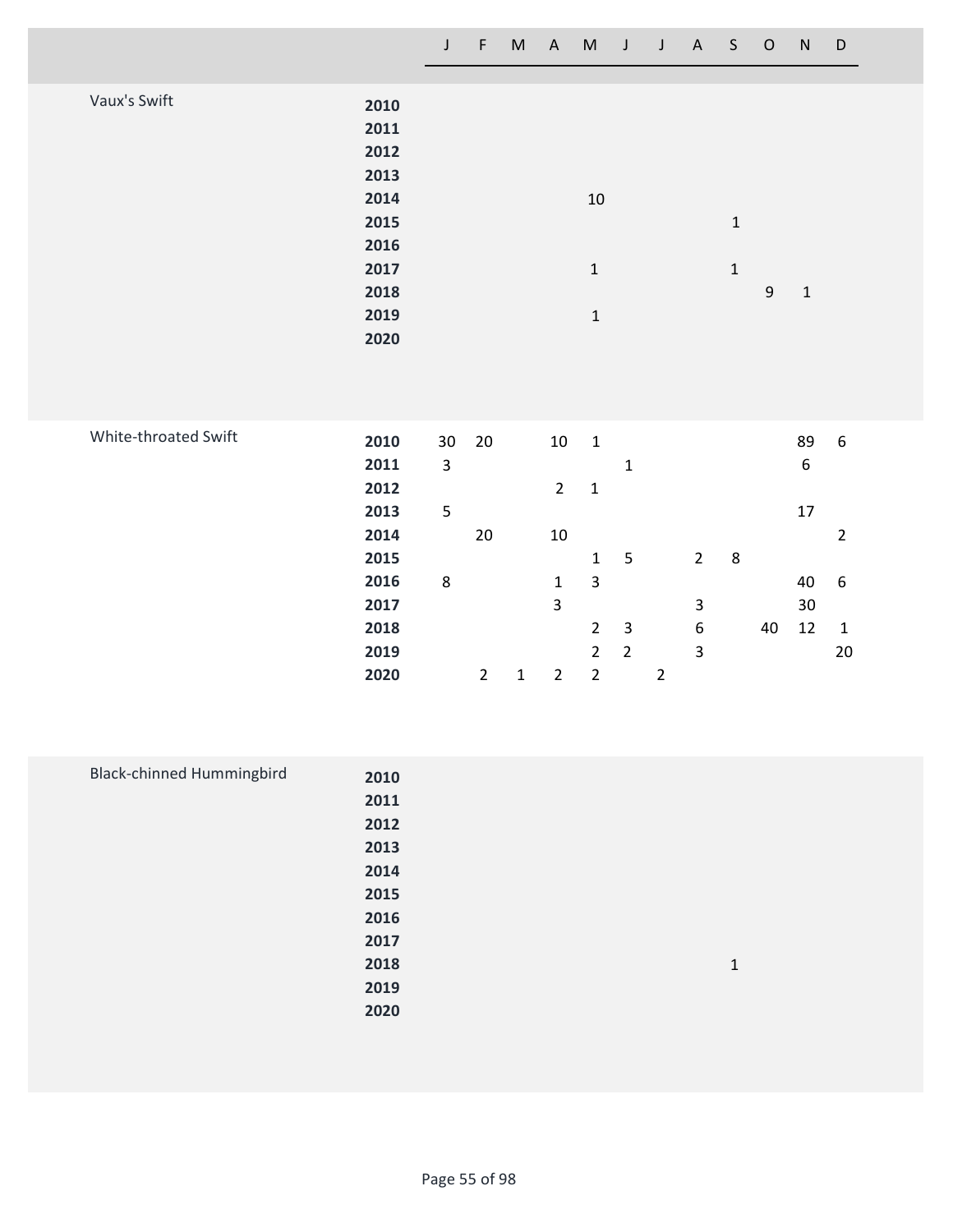|                    |      |     | F  | M   | A  | M  |    |    | A  | S  | O  | N  | D   |
|--------------------|------|-----|----|-----|----|----|----|----|----|----|----|----|-----|
|                    |      |     |    |     |    |    |    |    |    |    |    |    |     |
| Anna's Hummingbird | 2010 | 52  | 35 | 57  | 54 | 25 | 23 | 25 | 57 | 59 | 30 | 61 | 54  |
|                    | 2011 | 101 | 53 | 66  | 64 | 48 | 31 | 37 | 53 | 54 | 58 | 29 | 72  |
|                    | 2012 | 45  | 64 | 67  | 58 | 63 | 31 | 38 | 61 | 34 | 49 | 55 | 54  |
|                    | 2013 | 73  | 98 | 58  | 53 | 56 | 32 | 51 | 40 | 51 | 42 | 56 | -73 |
|                    | 2014 | 89  | 62 | 88  | 75 | 59 | 43 | 55 | 56 | 41 | 62 | 53 | -69 |
|                    | 2015 | 50  | 70 | 100 | 44 | 57 | 40 | 57 | 54 | 67 | 36 | 59 | 66  |
|                    | 2016 | 89  | 66 | 36  | 67 | 72 | 35 | 64 | 51 | 47 | 58 | 66 | 72  |
|                    | 2017 | 67  | 66 | 77  | 79 | 41 | 37 | 70 | 37 | 53 | 48 | 66 | 86  |
|                    | 2018 | 88  | 87 | 99  | 64 | 72 | 52 | 34 | 58 | 51 | 67 | 63 | 91  |
|                    | 2019 | 88  | 74 | 80  | 86 | 57 | 38 | 24 | 48 | 65 | 44 | 52 | 101 |
|                    | 2020 | 94  | 69 | 78  | 75 | 62 | 33 | 32 | 50 | 75 | 68 |    |     |
|                    |      |     |    |     |    |    |    |    |    |    |    |    |     |

| Rufous Hummingbird | 2010 |              |                |              |              |             |
|--------------------|------|--------------|----------------|--------------|--------------|-------------|
|                    | 2011 |              | $\overline{2}$ |              |              |             |
|                    | 2012 |              |                | $\mathbf{1}$ |              |             |
|                    | 2013 |              |                |              |              |             |
|                    | 2014 |              |                | $\mathbf{3}$ | $\mathbf{1}$ | 1           |
|                    | 2015 |              | $\overline{2}$ |              |              |             |
|                    | 2016 | $\mathbf{1}$ |                | $\mathbf{1}$ |              | $\mathbf 1$ |
|                    | 2017 |              |                |              |              |             |
|                    | 2018 |              |                |              |              |             |
|                    | 2019 | $\mathbf{1}$ |                | 3            |              |             |
|                    | 2020 |              | $\mathbf 1$    |              |              |             |
|                    |      |              |                |              |              |             |
|                    |      |              |                |              |              |             |

| Allen's Hummingbird | 2010 |    |    |    |    |    | 3  |    |    |   |    |   |    |
|---------------------|------|----|----|----|----|----|----|----|----|---|----|---|----|
|                     | 2011 |    | 1  | 3  |    |    | 2  |    |    | 3 | 1  | 1 |    |
|                     | 2012 | 4  | 2  | 1  | 5  | 1  | 1  | 1  | 2  | 4 |    |   |    |
|                     | 2013 | 4  | 1  |    | 1  |    |    |    | 2  |   | 8  | 2 | 3  |
|                     | 2014 | 5  | 8  | 6  | 8  | 4  |    | 5  | 1  |   |    |   | 4  |
|                     | 2015 | 13 |    | 5  | 4  | 7  | 3  | 4  | 3  | 4 | 3  | 1 | 2  |
|                     | 2016 | 9  | 15 |    | 6  |    | 9  | 5  |    | 2 |    | 1 | 15 |
|                     | 2017 | 12 | 8  | 8  | 5  | 4  | 3  | 7  | 1  |   |    |   | 6  |
|                     | 2018 | 9  | 14 | 11 | 12 | 13 | 19 | 3  | 10 | 5 | 1  | 1 | 2  |
|                     | 2019 | 10 | 20 | 12 | 20 | 17 | 5  | 3  | 3  | 3 |    | 6 | 10 |
|                     | 2020 | 21 | 11 | 9  | 21 | 36 | 15 | 19 | 10 | 9 | 11 |   |    |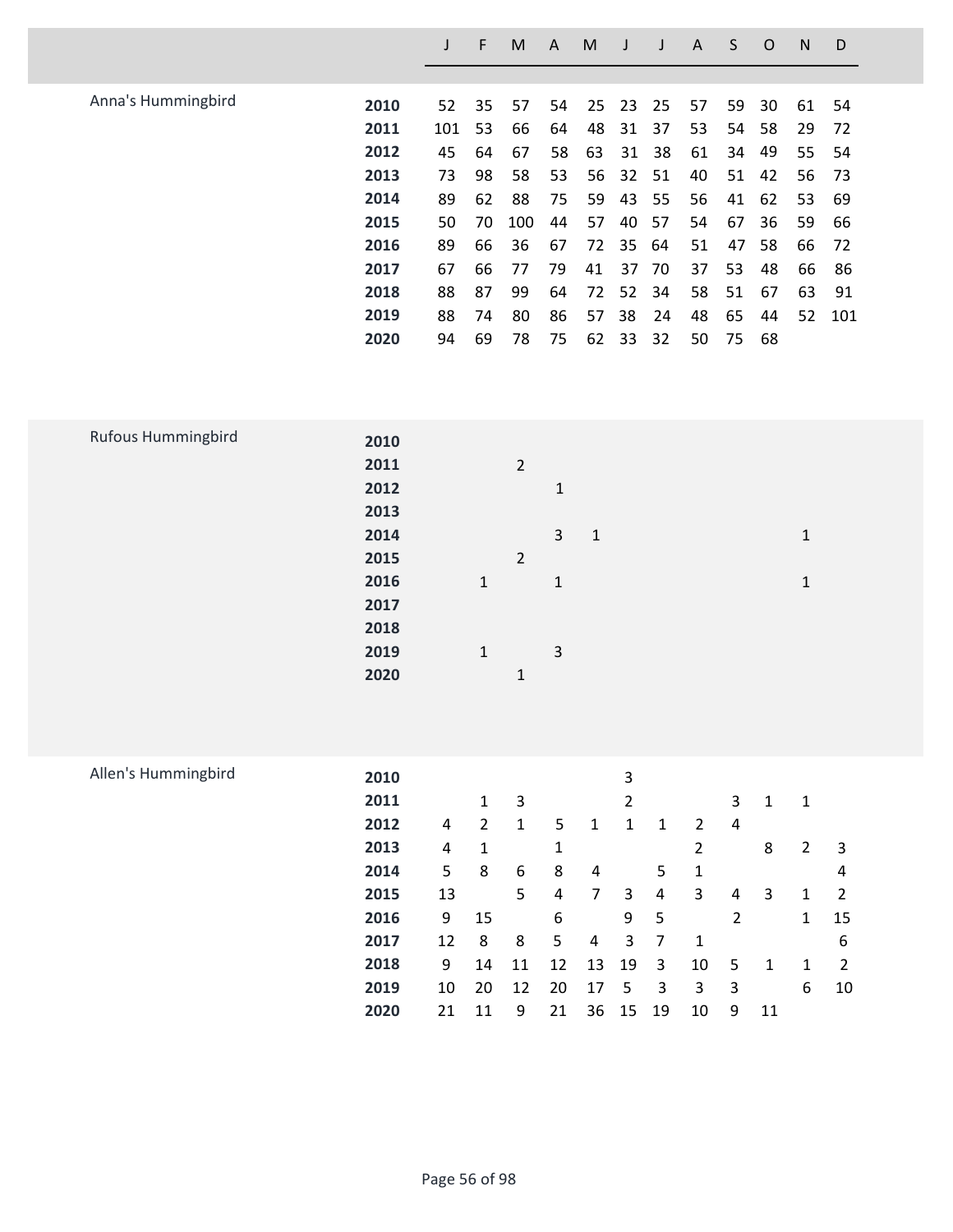|                          |                                                                                      | $\mathsf{J}$                                                                            | F                                                                                                                                                | M                                                                                                                                            | A                                                                                                                                         | M                                                                                               | J                                                                            | J                                                                                                             | A                                                                                                           | S                                                                                                                    | O                                                                                                                | N                                                                                                                             | D                                                                                                           |
|--------------------------|--------------------------------------------------------------------------------------|-----------------------------------------------------------------------------------------|--------------------------------------------------------------------------------------------------------------------------------------------------|----------------------------------------------------------------------------------------------------------------------------------------------|-------------------------------------------------------------------------------------------------------------------------------------------|-------------------------------------------------------------------------------------------------|------------------------------------------------------------------------------|---------------------------------------------------------------------------------------------------------------|-------------------------------------------------------------------------------------------------------------|----------------------------------------------------------------------------------------------------------------------|------------------------------------------------------------------------------------------------------------------|-------------------------------------------------------------------------------------------------------------------------------|-------------------------------------------------------------------------------------------------------------|
| Hummingbird sp.          | 2010<br>2011<br>2012<br>2013<br>2014<br>2015<br>2016<br>2017<br>2018<br>2019<br>2020 | 5<br>$\bf 8$                                                                            | $\overline{2}$<br>$\mathbf 1$                                                                                                                    | $\overline{2}$<br>$10\,$                                                                                                                     | $\mathsf 3$<br>$\mathsf S$<br>$\mathsf 3$                                                                                                 | $\,8\,$<br>$10\,$                                                                               | 12<br>13<br>$\mathsf 3$                                                      | $\mathbf{1}$<br>$\,8\,$<br>11<br>$\mathsf 3$                                                                  | $10\,$<br>4<br>$\overline{2}$                                                                               | $\sqrt{2}$<br>5<br>13                                                                                                | 10<br>13                                                                                                         | $\overline{7}$                                                                                                                | $\overline{2}$<br>$\ensuremath{\mathsf{3}}$<br>$\boldsymbol{9}$                                             |
| Rufous/Allen's sp.       | 2010<br>2011<br>2012<br>2013<br>2014<br>2015<br>2016<br>2017<br>2018<br>2019<br>2020 | 3<br>$\mathbf{1}$<br>$\boldsymbol{6}$<br>4<br>11<br>20<br>23<br>31<br>18                | $\overline{\mathbf{4}}$<br>$\mathbf 1$<br>5<br>$\overline{2}$<br>$\overline{2}$<br>$\boldsymbol{9}$<br>15<br>14<br>33<br>23                      | $\mathbf 1$<br>3<br>13<br>6<br>18<br>$\mathbf 1$<br>$\overline{7}$<br>19<br>9<br>$10\,$                                                      | 5<br>10<br>$\overline{\mathbf{4}}$<br>19<br>10<br>$\overline{7}$<br>10<br>12<br>10<br>14                                                  | $\mathbf 1$<br>3<br>11<br>$\boldsymbol{6}$<br>$\overline{2}$<br>9<br>16<br>14<br>22<br>24<br>30 | 4<br>$\mathbf{1}$<br>8<br>11<br>$\boldsymbol{6}$<br>24<br>13<br>18<br>$10\,$ | $\overline{2}$<br>$\overline{2}$<br>$\overline{7}$<br>34<br>14<br>18<br>16<br>11<br>$\overline{7}$<br>8<br>22 | $\mathbf 2$<br>$\overline{2}$<br>15<br>8<br>22<br>$\overline{\mathbf{4}}$<br>23<br>18<br>32<br>26<br>19     | $\overline{2}$<br>$\boldsymbol{6}$<br>10<br>10<br>20<br>26<br>14<br>32<br>26<br>19                                   | 3<br>$\mathbf 1$<br>$\overline{2}$<br>13<br>$\overline{7}$<br>4<br>11<br>10<br>20<br>16<br>19                    | $\mathbf 1$<br>$\overline{\mathbf{r}}$<br>4<br>6<br>9<br>$\boldsymbol{6}$<br>$\overline{7}$<br>12<br>4<br>$11\,$              | 3<br>$\boldsymbol{6}$<br>$\overline{7}$<br>12<br>13<br>8<br>14<br>16<br>20                                  |
| <b>Belted Kingfisher</b> | 2010<br>2011<br>2012<br>2013<br>2014<br>2015<br>2016<br>2017<br>2018<br>2019<br>2020 | $\mathbf{3}$<br>$\sqrt{4}$<br>6<br>8<br>10<br>5<br>6<br>11<br>11<br>$\overline{4}$<br>6 | 5<br>$\sqrt{4}$<br>$\overline{3}$<br>$\overline{7}$<br>$\mathsf S$<br>$\overline{3}$<br>5<br>$\sqrt{6}$<br>6<br>$\overline{4}$<br>$\overline{2}$ | $\overline{4}$<br>$\boldsymbol{6}$<br>5<br>$\overline{4}$<br>$\overline{\mathbf{4}}$<br>5<br>6<br>$\overline{7}$<br>5<br>$\overline{2}$<br>6 | $\mathbf 1$<br>$\overline{2}$<br>3<br>3<br>3<br>$\sqrt{2}$<br>$\pmb{4}$<br>$\boldsymbol{6}$<br>$\pmb{4}$<br>$\overline{a}$<br>$\mathsf 3$ | $\mathbf{3}$<br>$\overline{2}$<br>$1\,$                                                         | $\mathbf 1$<br>$\mathbf 1$<br>$\overline{2}$<br>$\mathbf 1$                  |                                                                                                               | $\overline{2}$<br>$\mathbf{3}$<br>6<br>$\overline{2}$<br>$\mathbf 1$<br>3<br>$\mathbf{1}$<br>$\overline{2}$ | 3<br>5<br>$\overline{4}$<br>$\overline{2}$<br>$\sqrt{4}$<br>$\boldsymbol{9}$<br>$\boldsymbol{9}$<br>6<br>6<br>6<br>4 | 6<br>6<br>8<br>6<br>$\overline{\mathbf{4}}$<br>5<br>$\overline{7}$<br>11<br>8<br>$\mathsf 9$<br>$\boldsymbol{7}$ | $\overline{7}$<br>$\mathsf S$<br>$\,8\,$<br>$\mathsf S$<br>$\mathsf 9$<br>$\mathsf 9$<br>$\,8\,$<br>$\overline{7}$<br>6<br>12 | $\overline{7}$<br>$\boldsymbol{6}$<br>10<br>5<br>$\mathsf 3$<br>10<br>$\,8\,$<br>10<br>$11\,$<br>$\sqrt{ }$ |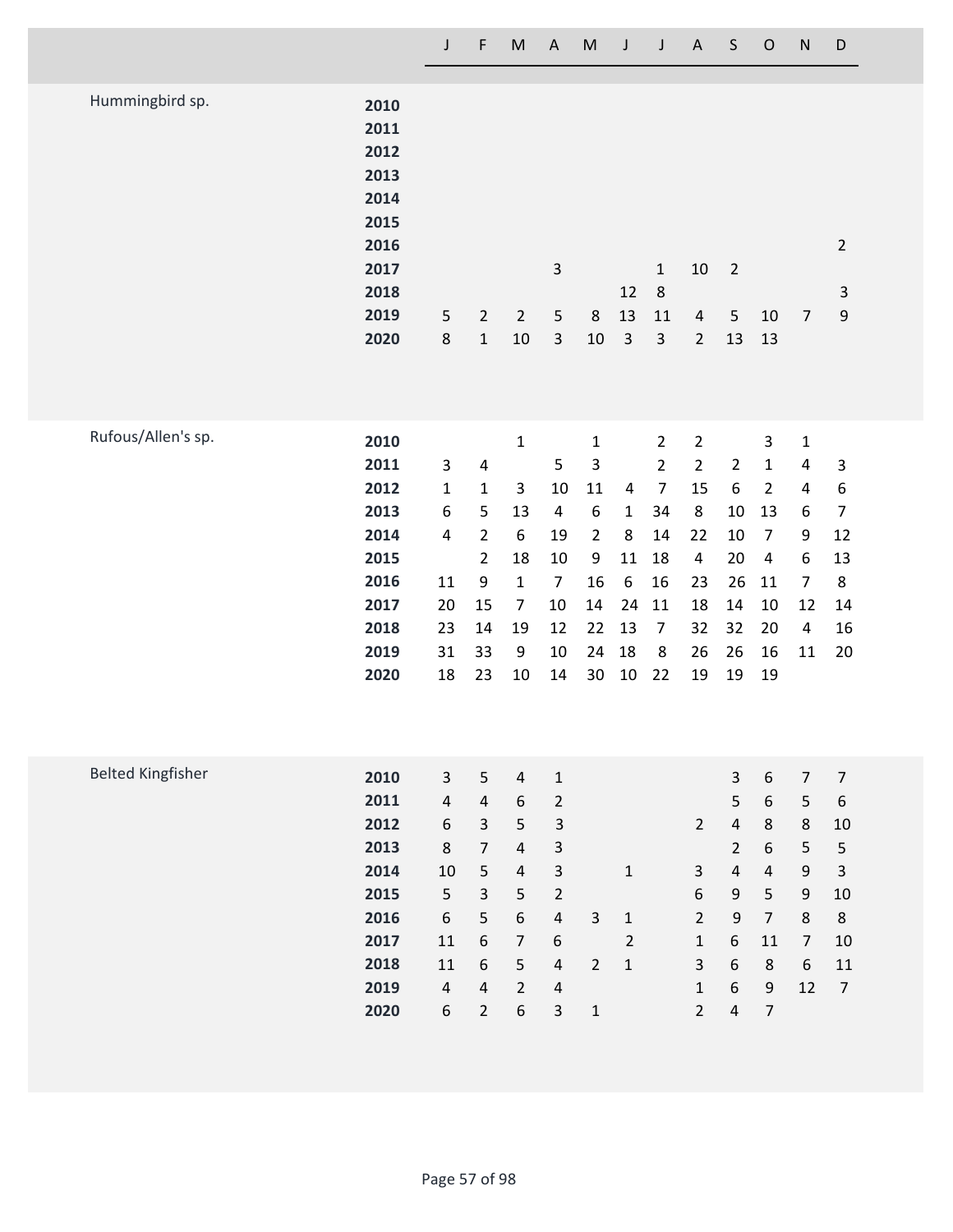**8 4 10 8 7 10 9 10 17 7 9 8**

 **15 6 14 9 8 11 10 15 11 15 13 11 8 9 14 7 10 9 17 21 14 13 8 16**

**19 10 7 11 7 5 19 12 11 15**

| Red-breasted Sapsucker | 2010<br>2011<br>2012<br>2013<br>2014<br>2015<br>2016<br>2017<br>2018<br>2019<br>2020 |                      |                                 | $\mathbf 1$                      |                                  |                  |                |                     |                      |                               |                |                   |                        |  |
|------------------------|--------------------------------------------------------------------------------------|----------------------|---------------------------------|----------------------------------|----------------------------------|------------------|----------------|---------------------|----------------------|-------------------------------|----------------|-------------------|------------------------|--|
| Nuttall's Woodpecker   | 2010<br>2011                                                                         | $\overline{3}$<br>10 | $\mathbf 1$<br>$\boldsymbol{9}$ | $\overline{3}$<br>$\overline{4}$ | $\overline{2}$<br>$\overline{7}$ | $\overline{2}$   | 6<br>4         | 5<br>$\overline{4}$ | $\overline{7}$<br>13 | $\overline{7}$<br>$\mathsf S$ | 3<br>4         | 5<br>$\mathsf{3}$ | $\,8\,$<br>$\mathbf 1$ |  |
|                        | 2012                                                                                 | 3                    | 5                               | $\overline{3}$                   | $\overline{2}$                   | $\boldsymbol{6}$ | $\overline{2}$ | $\overline{4}$      | $\sqrt{4}$           | $\mathsf{3}$                  | $\overline{7}$ | $\boldsymbol{9}$  | $\mathbf 2$            |  |
|                        | 2013                                                                                 | $\overline{2}$       | 5                               | $\boldsymbol{6}$                 | 10                               | $\mathbf{3}$     | $\overline{2}$ | $\overline{7}$      | $\overline{7}$       | $\boldsymbol{9}$              | 3              | $\mathsf{3}$      | $\mathsf 9$            |  |
|                        |                                                                                      |                      |                                 |                                  |                                  |                  |                |                     |                      |                               |                |                   |                        |  |
|                        | 2014                                                                                 | 8                    | $\overline{2}$                  | 11                               | $\boldsymbol{9}$                 | $\,8\,$          | $\overline{7}$ | $\,8\,$             | 10                   | $\overline{7}$                | 5              | $\,8\,$           | 13                     |  |
|                        | 2015                                                                                 | 5                    | 6                               | $\boldsymbol{9}$                 | 6                                | $\overline{a}$   | 10             | 11                  | $\overline{7}$       | $\overline{7}$                | 4              | 5                 | $\mathsf S$            |  |
|                        | 2016                                                                                 | 10                   | $\overline{7}$                  | 4                                | 11                               | $\overline{7}$   | 10             | 12                  | 12                   | 8                             | 12             | $\boldsymbol{9}$  | $\boldsymbol{9}$       |  |

| Downy Woodpecker | 2010 | $\mathbf{1}$ |              | $\overline{2}$ |                |              |   |   |                |                |             |   |    |
|------------------|------|--------------|--------------|----------------|----------------|--------------|---|---|----------------|----------------|-------------|---|----|
|                  | 2011 |              |              |                |                |              | 1 |   |                |                |             |   |    |
|                  | 2012 |              |              | $\mathbf{1}$   |                | $\mathbf{1}$ | 4 |   |                |                |             |   |    |
|                  | 2013 |              |              |                |                | 1            |   |   |                |                |             |   | 1  |
|                  | 2014 |              |              |                | $\mathbf{1}$   |              |   | 1 |                |                |             |   |    |
|                  | 2015 |              |              |                | 5              | $\mathbf{1}$ |   | 4 | $\mathbf{1}$   | $\overline{2}$ | -1          |   |    |
|                  | 2016 |              |              |                | $\mathbf{1}$   |              |   |   |                |                | 1           |   |    |
|                  | 2017 |              |              |                |                |              |   | 1 |                | 1              | $\mathbf 1$ |   |    |
|                  | 2018 |              |              | $\overline{2}$ | 1              |              |   |   | $\overline{2}$ |                | 1           | 1 | -1 |
|                  | 2019 |              | $\mathbf{1}$ |                |                |              | 1 |   |                |                |             |   |    |
|                  | 2020 |              | 2            |                | $\overline{2}$ | $\mathbf{1}$ |   | 1 | $\mathbf{1}$   | 2              |             |   |    |
|                  |      |              |              |                |                |              |   |   |                |                |             |   |    |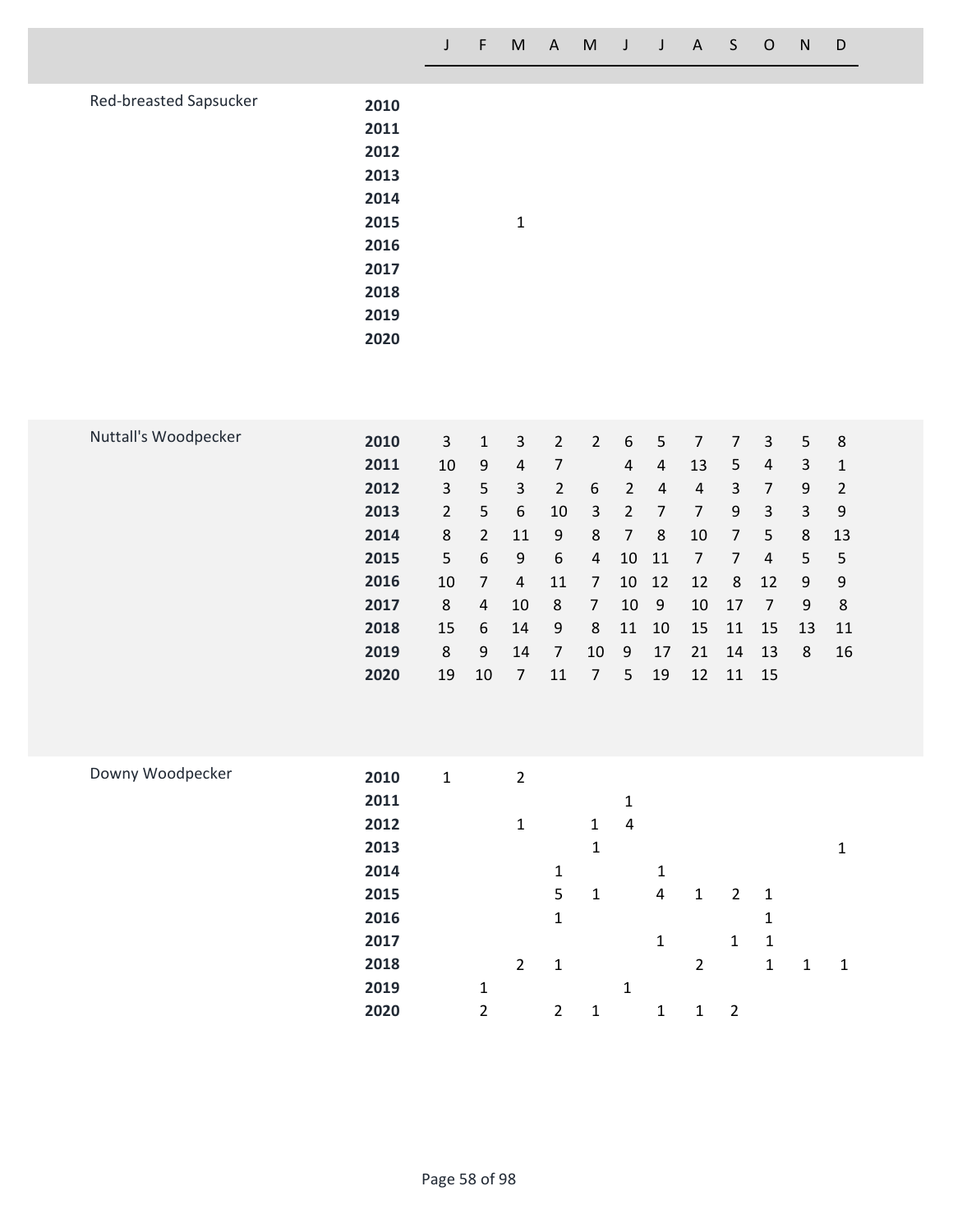|                  |      | $\overline{\mathsf{J}}$ | F              | M              | $A^{\prime}$ | M | $\mathsf{J}$ | $\mathsf{J}$ | $\mathsf{A}$ | S            | $\circ$        | N              | D                |  |
|------------------|------|-------------------------|----------------|----------------|--------------|---|--------------|--------------|--------------|--------------|----------------|----------------|------------------|--|
|                  |      |                         |                |                |              |   |              |              |              |              |                |                |                  |  |
| Northern Flicker | 2010 |                         | $\mathbf{1}$   | $\mathbf{1}$   |              |   |              |              |              |              |                | $\mathbf{1}$   | $\mathbf{1}$     |  |
|                  | 2011 |                         | $\mathbf{1}$   |                |              |   |              |              |              |              |                |                |                  |  |
|                  | 2012 |                         |                | $\mathbf{1}$   |              |   |              |              |              |              |                | 3              |                  |  |
|                  | 2013 | $\mathbf{1}$            |                |                |              |   |              |              |              |              | $\mathbf{1}$   | 1              | $\overline{2}$   |  |
|                  | 2014 | $\mathbf{1}$            | $\mathbf{1}$   | $\overline{2}$ |              |   |              |              |              |              |                | $\overline{2}$ | $\mathbf{1}$     |  |
|                  | 2015 | 4                       | $\mathbf{3}$   | $\overline{2}$ |              |   |              |              |              |              | $\overline{4}$ | 5              | $\boldsymbol{6}$ |  |
|                  | 2016 | 6                       | 6              | 1              |              |   | 1            | 1            |              |              |                |                |                  |  |
|                  | 2017 | $\overline{2}$          |                |                |              |   |              |              |              | $\mathbf{1}$ |                | $\overline{2}$ | $\mathbf{1}$     |  |
|                  | 2018 |                         | 1              | $\mathbf{1}$   |              |   |              |              |              |              | $\overline{2}$ | 4              | 1                |  |
|                  | 2019 | $\overline{7}$          | $\overline{4}$ | $\overline{4}$ | $\mathbf{1}$ |   |              |              |              |              |                |                |                  |  |
|                  | 2020 |                         |                |                |              |   |              |              |              |              |                |                |                  |  |

| Olive-sided Flycatcher | 2010 |             |              |
|------------------------|------|-------------|--------------|
|                        | 2011 | 1           |              |
|                        | 2012 |             |              |
|                        | 2013 |             |              |
|                        | 2014 |             |              |
|                        | 2015 |             | $\mathbf{1}$ |
|                        | 2016 |             |              |
|                        | 2017 |             |              |
|                        | 2018 |             |              |
|                        | 2019 | $\mathbf 1$ |              |
|                        | 2020 |             |              |
|                        |      |             |              |

| Western Wood-Pewee | 2010 |                     |               |
|--------------------|------|---------------------|---------------|
|                    | 2011 | $\mathbf{1}$        |               |
|                    | 2012 | 1                   |               |
|                    | 2013 |                     |               |
|                    | 2014 | $\mathbf{1}$        | 1             |
|                    | 2015 | 1                   |               |
|                    | 2016 |                     |               |
|                    | 2017 |                     | $\mathbf{1}$  |
|                    | 2018 | $\overline{2}$<br>3 | $\mathcal{P}$ |
|                    | 2019 | $\overline{2}$      |               |
|                    | 2020 |                     |               |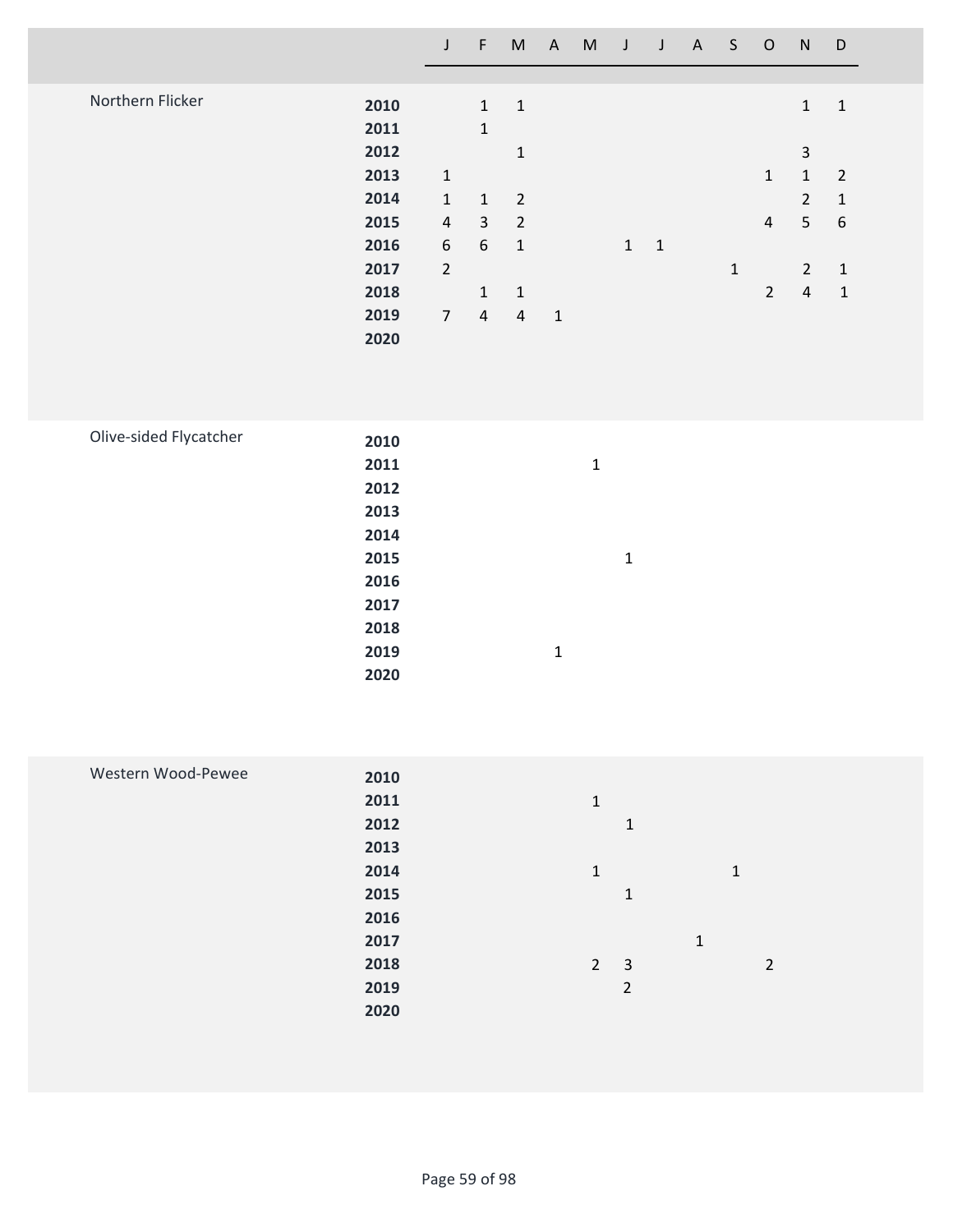|                   |      | J | F. | M | A | M | J              | $\mathsf{J}$ | A — | S.           | $\overline{O}$ | N | D |  |
|-------------------|------|---|----|---|---|---|----------------|--------------|-----|--------------|----------------|---|---|--|
|                   |      |   |    |   |   |   |                |              |     |              |                |   |   |  |
| Willow Flycatcher | 2010 |   |    |   |   |   |                |              |     |              |                |   |   |  |
|                   | 2011 |   |    |   |   |   |                |              |     |              |                |   |   |  |
|                   | 2012 |   |    |   |   |   |                |              |     |              |                |   |   |  |
|                   | 2013 |   |    |   |   |   |                |              |     |              |                |   |   |  |
|                   | 2014 |   |    |   |   | 1 | $\overline{2}$ |              |     | $\mathbf{1}$ |                |   |   |  |
|                   | 2015 |   |    |   |   |   | $\overline{2}$ |              |     |              |                |   |   |  |
|                   | 2016 |   |    |   |   |   |                |              |     |              |                |   |   |  |
|                   | 2017 |   |    |   |   |   |                |              |     |              |                |   |   |  |
|                   | 2018 |   |    |   |   |   | 2              |              |     |              |                |   |   |  |
|                   | 2019 |   |    |   |   |   |                |              |     |              |                |   |   |  |
|                   | 2020 |   |    |   |   |   |                |              |     |              |                |   |   |  |
|                   |      |   |    |   |   |   |                |              |     |              |                |   |   |  |

| <b>Gray Flycatcher</b> |      |              |  |
|------------------------|------|--------------|--|
|                        | 2010 |              |  |
|                        | 2011 |              |  |
|                        | 2012 |              |  |
|                        | 2013 |              |  |
|                        | 2014 | $\mathbf{1}$ |  |
|                        | 2015 |              |  |
|                        | 2016 |              |  |
|                        | 2017 |              |  |
|                        | 2018 |              |  |
|                        | 2019 | $\mathbf{1}$ |  |
|                        | 2020 |              |  |
|                        |      |              |  |

| Pacific-slope Flycatcher | 2010 | 2            |                |                | 2              |   |                |   |
|--------------------------|------|--------------|----------------|----------------|----------------|---|----------------|---|
|                          | 2011 | 1            |                | 5              | $\mathbf{1}$   |   |                |   |
|                          | 2012 |              | 1              |                |                |   |                |   |
|                          | 2013 | $\mathbf{1}$ | 1              |                |                | 1 |                |   |
|                          | 2014 |              | 5              | $\overline{2}$ |                |   |                |   |
|                          | 2015 |              | 3              |                |                |   | 1              |   |
|                          | 2016 |              | $\mathbf{3}$   | $\overline{2}$ | $\overline{2}$ |   |                |   |
|                          | 2017 | 3            |                | 2              |                |   | $\overline{2}$ | 1 |
|                          | 2018 |              | 4              | 4              | 1              |   |                |   |
|                          | 2019 | $\mathbf{1}$ | $\overline{2}$ | 3              | 3              |   |                |   |
|                          | 2020 | 1            | 11             | 6              | $\overline{2}$ | 1 |                | 3 |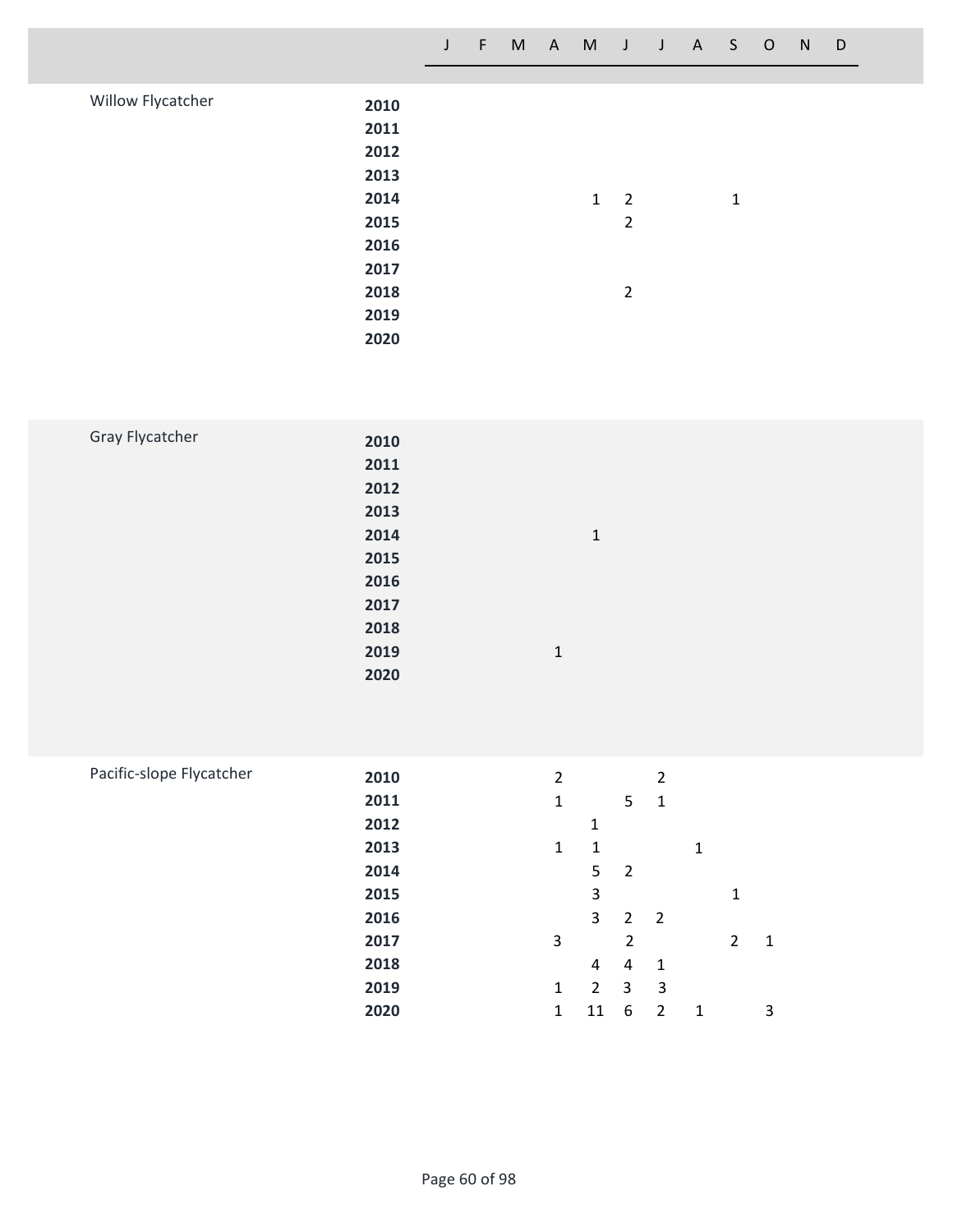|                     |                                                                                      | $\mathsf J$                                                    | $\mathsf F$                                                    | M                                                                                     | A                                                                                                       | ${\sf M}$                                                                                              | $\mathsf J$                                                                                              | $\mathsf J$                                                                                                         | $\overline{A}$                                                                                                          | $\mathsf S$                                                                                                           | $\mathsf{O}$                                                   | $\mathsf{N}$                                             | D                                                        |
|---------------------|--------------------------------------------------------------------------------------|----------------------------------------------------------------|----------------------------------------------------------------|---------------------------------------------------------------------------------------|---------------------------------------------------------------------------------------------------------|--------------------------------------------------------------------------------------------------------|----------------------------------------------------------------------------------------------------------|---------------------------------------------------------------------------------------------------------------------|-------------------------------------------------------------------------------------------------------------------------|-----------------------------------------------------------------------------------------------------------------------|----------------------------------------------------------------|----------------------------------------------------------|----------------------------------------------------------|
| Empidonax sp.       | 2010<br>2011<br>2012<br>2013<br>2014<br>2015<br>2016<br>2017<br>2018<br>2019<br>2020 |                                                                |                                                                |                                                                                       |                                                                                                         | $\mathbf{1}$                                                                                           | $1\,$<br>$\mathbf{1}$                                                                                    |                                                                                                                     |                                                                                                                         | $\mathbf{1}$<br>$\overline{2}$                                                                                        | $\mathbf{1}$<br>$\mathbf 1$                                    |                                                          |                                                          |
| <b>Black Phoebe</b> | 2010<br>2011<br>2012<br>2013<br>2014<br>2015<br>2016<br>2017<br>2018<br>2019<br>2020 | 25<br>35<br>18<br>24<br>34<br>18<br>33<br>26<br>14<br>19<br>43 | 21<br>37<br>26<br>16<br>14<br>20<br>32<br>17<br>16<br>25<br>35 | 24<br>26<br>26<br>20<br>32<br>30<br>6<br>31<br>16<br>12<br>23                         | 24<br>24<br>20<br>18<br>18<br>9<br>11<br>18<br>31<br>13<br>26                                           | 15<br>18<br>47<br>23<br>17<br>19<br>9<br>8<br>18<br>22<br>28                                           | 28<br>16<br>32<br>21<br>11<br>22<br>16<br>25<br>16<br>18<br>27                                           | 40<br>26<br>21<br>24<br>16<br>22<br>24<br>31<br>9<br>38<br>53                                                       | 43<br>27<br>37<br>30<br>20<br>16<br>32<br>23<br>21<br>35<br>53                                                          | 22<br>42<br>17<br>13<br>24<br>37<br>19<br>22<br>23<br>40<br>34                                                        | 29<br>36<br>60<br>46<br>27<br>27<br>33<br>25<br>35<br>43<br>66 | 54<br>29<br>25<br>40<br>34<br>39<br>42<br>52<br>43<br>49 | 39<br>49<br>24<br>36<br>48<br>33<br>38<br>42<br>22<br>44 |
| Say's Phoebe        | 2010<br>2011<br>2012<br>2013<br>2014<br>2015<br>2016<br>2017<br>2018<br>2019<br>2020 | 21<br>32<br>24<br>15<br>26<br>13<br>28<br>22<br>16<br>12<br>23 | 13<br>24<br>18<br>17<br>14<br>15<br>28<br>21<br>16<br>22<br>24 | 20<br>8<br>$\boldsymbol{6}$<br>9<br>$\boldsymbol{9}$<br>10<br>13<br>8<br>17<br>8<br>9 | $\boldsymbol{6}$<br>$\overline{7}$<br>$\overline{7}$<br>5<br>11<br>12<br>5<br>13<br>5<br>$\overline{7}$ | $\overline{7}$<br>9<br>11<br>$\overline{2}$<br>$\mathsf S$<br>$\overline{2}$<br>9<br>6<br>5<br>11<br>9 | $\overline{4}$<br>$\mathbf{1}$<br>$\overline{7}$<br>12<br>13<br>$\boldsymbol{6}$<br>13<br>13<br>11<br>14 | 12<br>$\overline{3}$<br>12<br>$\overline{4}$<br>$\overline{4}$<br>$\overline{2}$<br>10<br>11<br>5<br>9<br>$\pmb{4}$ | $\mathbf{1}$<br>$\overline{4}$<br>$\overline{2}$<br>10<br>4<br>$\mathsf{3}$<br>$\overline{2}$<br>8<br>$\mathbf{1}$<br>3 | 3<br>$\overline{7}$<br>4<br>$\overline{2}$<br>4<br>6<br>$\overline{2}$<br>$\overline{2}$<br>3<br>10<br>$\overline{4}$ | 12<br>22<br>17<br>18<br>14<br>21<br>22<br>16<br>28<br>21<br>23 | 21<br>23<br>16<br>19<br>22<br>24<br>28<br>22<br>21<br>19 | 22<br>42<br>15<br>21<br>28<br>30<br>28<br>19<br>20<br>32 |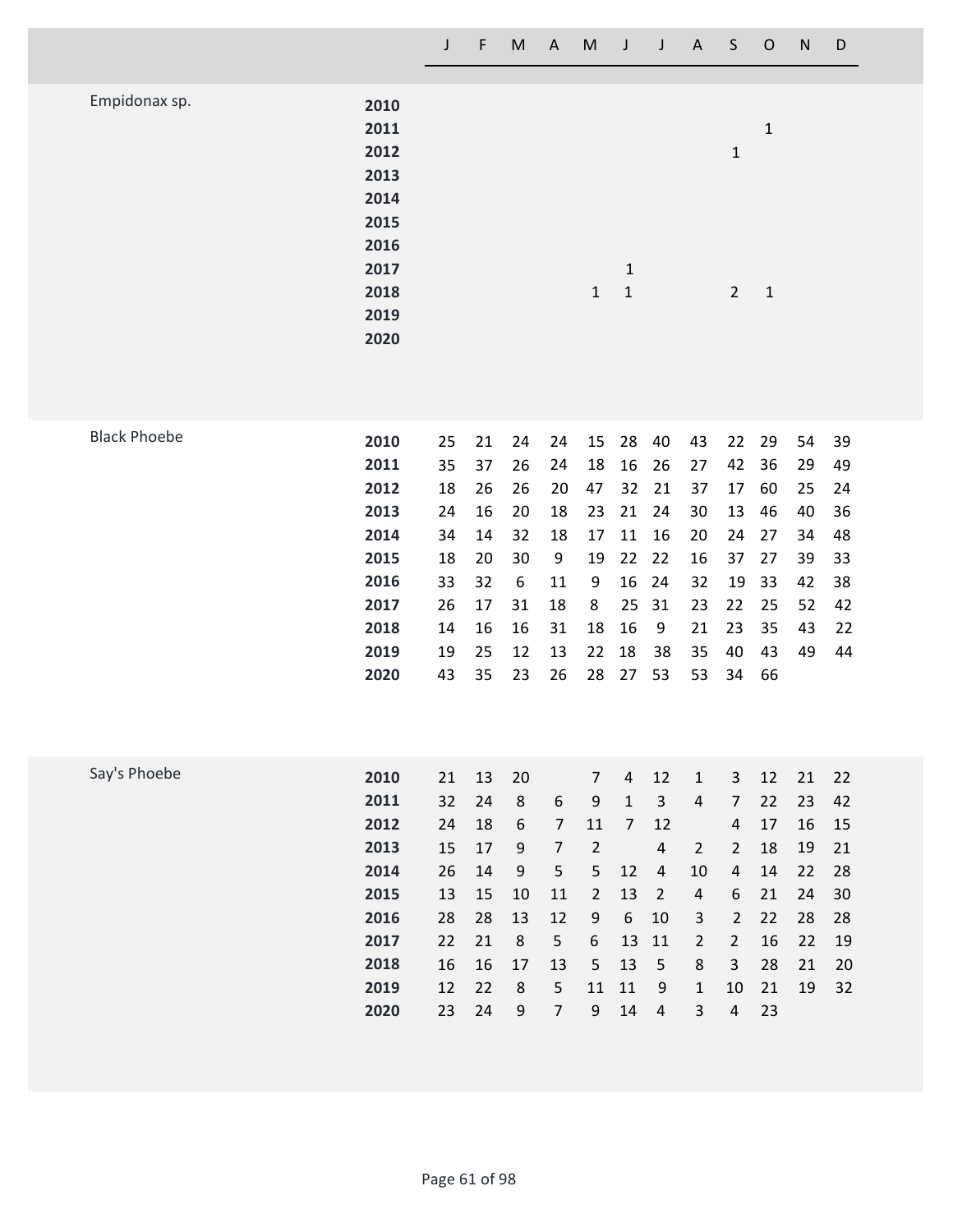|                      |      | J | F              | M | A | M | J | J | $\mathsf{A}$ | S. | $\circ$ | N | D |
|----------------------|------|---|----------------|---|---|---|---|---|--------------|----|---------|---|---|
|                      |      |   |                |   |   |   |   |   |              |    |         |   |   |
| Vermilion Flycatcher | 2010 |   |                |   |   |   |   |   |              |    |         |   |   |
|                      | 2011 |   |                |   |   |   |   |   |              |    |         |   |   |
|                      | 2012 |   |                |   | 1 |   |   |   |              |    |         |   |   |
|                      | 2013 |   |                |   |   |   |   |   |              |    |         |   |   |
|                      | 2014 |   |                |   |   |   |   |   |              |    |         |   |   |
|                      | 2015 |   |                |   |   |   |   |   |              |    |         |   | 1 |
|                      | 2016 |   | $\overline{2}$ |   |   |   |   |   |              |    |         | 1 | 1 |
|                      | 2017 |   |                |   |   |   |   |   |              |    |         |   |   |
|                      | 2018 |   |                |   |   |   |   |   |              |    |         |   |   |
|                      | 2019 |   |                |   |   |   |   |   |              |    |         |   |   |
|                      | 2020 |   |                |   |   |   |   |   |              |    | 1       |   |   |

| Ash-throated Flycatcher | 2010 |              |   |              |                | $\mathbf{1}$   | $\mathbf{1}$ |              | $\mathbf 1$  |              |  |  |
|-------------------------|------|--------------|---|--------------|----------------|----------------|--------------|--------------|--------------|--------------|--|--|
|                         | 2011 | $\mathbf{1}$ |   |              |                | 3              |              |              |              |              |  |  |
|                         | 2012 |              | 1 |              |                | $\mathbf{1}$   |              | 1            |              |              |  |  |
|                         | 2013 |              |   |              |                | $\overline{2}$ |              | $\mathbf{1}$ | $\mathbf{1}$ |              |  |  |
|                         | 2014 |              |   | $\mathbf{1}$ |                | 1              |              | 1            |              |              |  |  |
|                         | 2015 |              |   |              |                |                |              |              | $\mathbf{1}$ | $\mathbf{1}$ |  |  |
|                         | 2016 |              |   | 1            | $\overline{2}$ |                |              |              |              |              |  |  |
|                         | 2017 |              |   | 1            |                |                |              |              |              | 1            |  |  |
|                         | 2018 |              |   |              |                | 4              |              |              |              |              |  |  |
|                         | 2019 |              |   |              |                | 1              |              |              | 1            |              |  |  |
|                         | 2020 |              |   |              | 4              | $\mathbf{1}$   |              |              |              |              |  |  |

| <b>Tropical Kingbird</b> | 2010 |   |
|--------------------------|------|---|
|                          | 2011 |   |
|                          | 2012 |   |
|                          | 2013 | 1 |
|                          | 2014 |   |
|                          | 2015 |   |
|                          | 2016 |   |
|                          | 2017 |   |
|                          | 2018 |   |
|                          | 2019 |   |
|                          | 2020 |   |
|                          |      |   |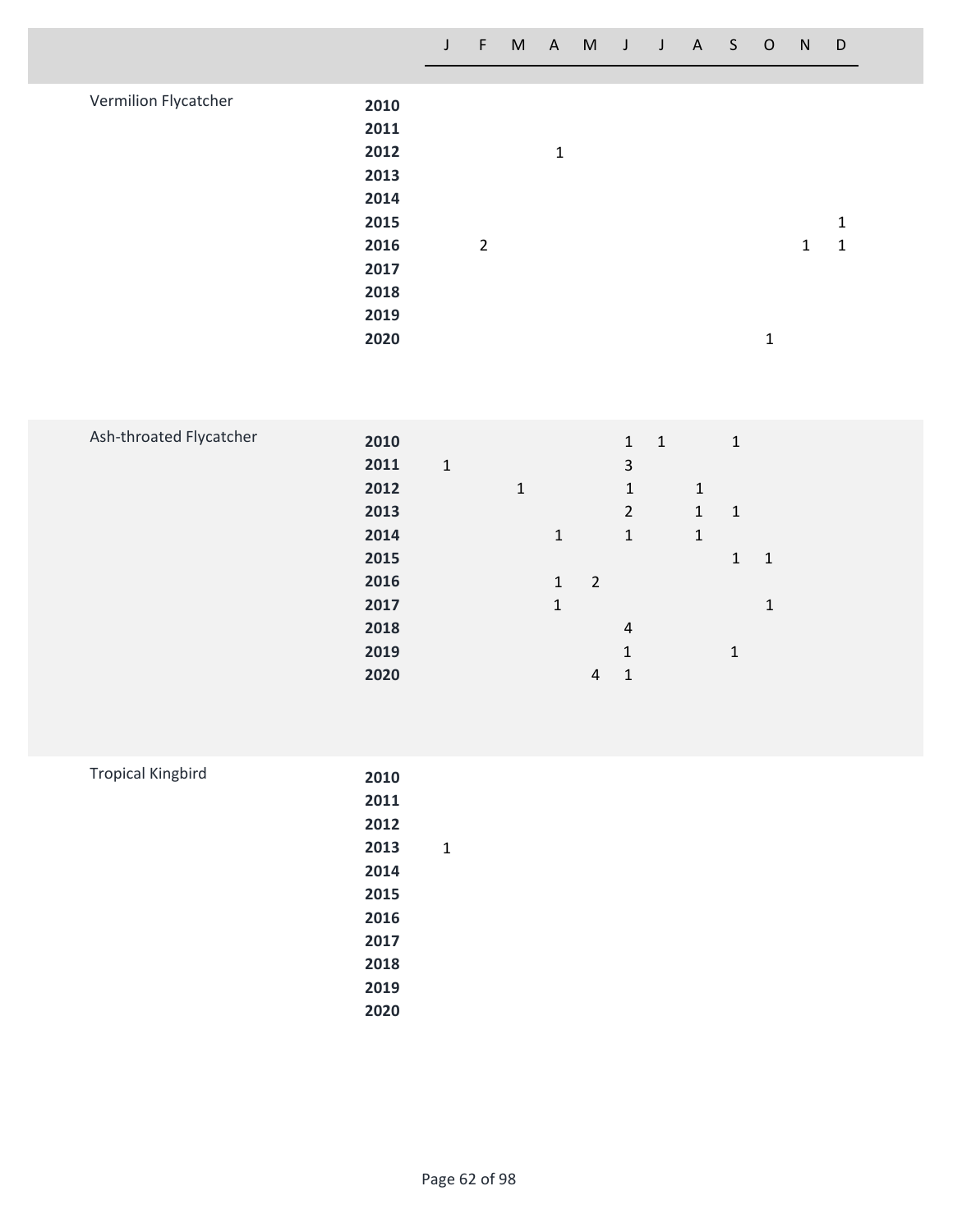|                   |      |    | F  | M  | A  | M  | J  | J  | A  | S  | O   | N  | D  |
|-------------------|------|----|----|----|----|----|----|----|----|----|-----|----|----|
|                   |      |    |    |    |    |    |    |    |    |    |     |    |    |
| Cassin's Kingbird | 2010 | 12 | 3  | 9  | 18 | 9  | 16 | 21 | 16 | 11 | 11  | 20 | 19 |
|                   | 2011 | 21 | 13 | 6  | 27 | 17 | 12 | 12 | 12 | 10 | 19  | 2  | 13 |
|                   | 2012 | 6  | 8  | 10 | 23 | 16 | 20 | 17 | 7  | 7  | 8   | 28 | 16 |
|                   | 2013 | 4  | 23 | 19 | 25 | 13 | 16 | 18 | 32 | 23 | 28  | 40 | 31 |
|                   | 2014 | 29 | 13 | 22 | 28 | 20 | 19 | 25 | 21 | 23 | 20  | 27 | 36 |
|                   | 2015 | 9  | 18 | 29 | 21 | 14 | 22 | 26 | 14 | 29 | 20  | 20 | 30 |
|                   | 2016 | 13 | 18 | 11 | 31 | 13 | 43 | 18 | 24 | 28 | -33 | 43 | 25 |
|                   | 2017 | 30 | 13 | 23 | 33 | 12 | 32 | 35 | 30 | 23 | 18  | 33 | 27 |
|                   | 2018 | 39 | 33 | 30 | 32 | 25 | 24 | 20 | 28 | 10 | 34  | 25 | 23 |
|                   | 2019 | 24 | 17 | 24 | 30 | 21 | 33 | 35 | 28 | 21 | 24  | 45 | 46 |
|                   | 2020 | 41 | 25 | 23 | 50 | 26 | 22 | 34 | 15 | 20 | -29 |    |    |

| 2011 |      |   |  |
|------|------|---|--|
| 2012 |      |   |  |
| 2013 | 1    | 1 |  |
| 2014 |      |   |  |
| 2015 |      |   |  |
| 2016 |      |   |  |
| 2017 |      |   |  |
| 2018 |      |   |  |
| 2019 |      |   |  |
| 2020 |      |   |  |
|      | 2010 |   |  |

| Western Kingbird | 2010 |                |                |   |   |              | 1              |                |   |
|------------------|------|----------------|----------------|---|---|--------------|----------------|----------------|---|
|                  | 2011 | 5              | 6              |   |   |              | $\mathbf{1}$   |                |   |
|                  | 2012 | 11             | 9              |   |   |              | $\overline{4}$ |                |   |
|                  | 2013 | $\overline{7}$ | $\overline{2}$ |   |   | $\mathbf{1}$ |                |                |   |
|                  | 2014 | 18             |                | 1 |   | 1            |                |                |   |
|                  | 2015 |                |                |   | 1 |              |                |                | 1 |
|                  | 2016 |                | 1              |   |   |              |                |                |   |
|                  | 2017 |                |                |   |   |              |                |                |   |
|                  | 2018 | 40             | 8              |   |   | 3            |                |                |   |
|                  | 2019 |                |                |   |   |              |                |                |   |
|                  | 2020 | 15             | $\mathbf{1}$   |   |   |              |                | $\overline{2}$ |   |
|                  |      |                |                |   |   |              |                |                |   |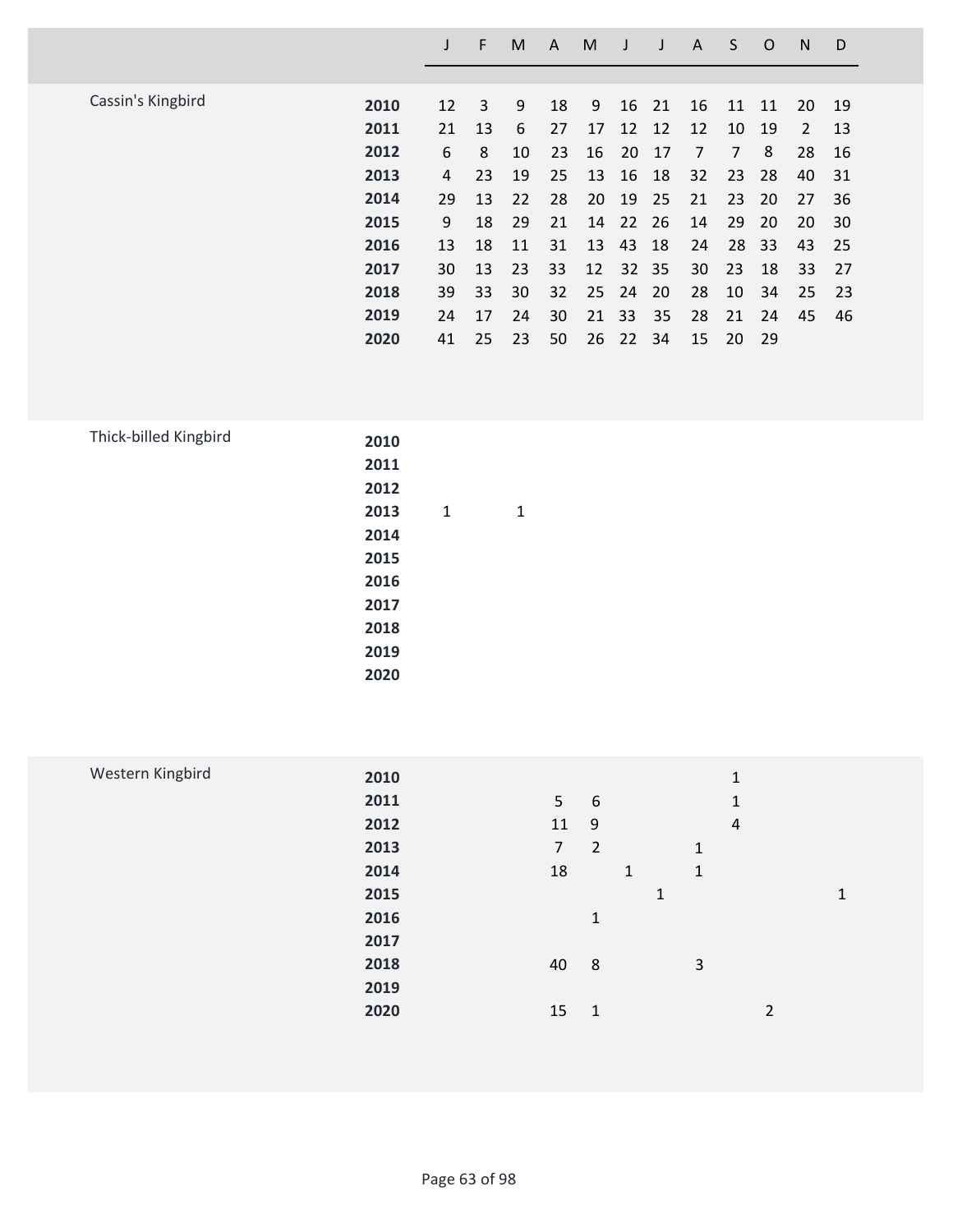|              |      | J | $\P$ |  | M A M J J A S O |  |  |   | N | $\Box$ |
|--------------|------|---|------|--|-----------------|--|--|---|---|--------|
|              |      |   |      |  |                 |  |  |   |   |        |
| Kingbird sp. | 2010 |   |      |  |                 |  |  |   |   |        |
|              | 2011 |   |      |  |                 |  |  |   |   |        |
|              | 2012 |   |      |  |                 |  |  |   |   |        |
|              | 2013 |   |      |  |                 |  |  |   |   |        |
|              | 2014 |   |      |  | $\overline{2}$  |  |  |   |   |        |
|              | 2015 |   |      |  |                 |  |  |   |   |        |
|              | 2016 |   |      |  |                 |  |  |   |   |        |
|              | 2017 |   |      |  |                 |  |  |   |   |        |
|              | 2018 |   |      |  |                 |  |  |   |   |        |
|              | 2019 |   |      |  |                 |  |  |   |   |        |
|              | 2020 |   |      |  |                 |  |  | 5 |   |        |

| Flycatcher sp. | 2010 |       |
|----------------|------|-------|
|                | 2011 |       |
|                | 2012 |       |
|                | 2013 |       |
|                | 2014 |       |
|                | 2015 |       |
|                | 2016 |       |
|                | 2017 |       |
|                | 2018 | $1\,$ |
|                | 2019 |       |
|                | 2020 |       |
|                |      |       |

| Loggerhead Shrike |      |                |                |   |              |  |   |                |                |                |   |
|-------------------|------|----------------|----------------|---|--------------|--|---|----------------|----------------|----------------|---|
|                   | 2010 |                |                |   |              |  |   |                |                |                |   |
|                   | 2011 |                |                |   |              |  | 1 | $\overline{2}$ |                | $\overline{2}$ |   |
|                   | 2012 | $\mathbf 1$    |                |   |              |  |   |                |                |                |   |
|                   | 2013 |                |                |   |              |  |   |                |                |                |   |
|                   | 2014 |                |                |   |              |  |   |                |                | 1              | 1 |
|                   | 2015 |                | $\mathbf{1}$   |   |              |  |   |                |                |                |   |
|                   | 2016 |                |                |   |              |  |   | $\overline{2}$ | $\overline{1}$ | $\mathbf{1}$   | 2 |
|                   | 2017 | $2^{\circ}$    | $\overline{2}$ |   |              |  |   | 1              | 1              | $\mathbf{1}$   | 3 |
|                   | 2018 | $\overline{2}$ |                |   |              |  |   |                |                | $\overline{2}$ | 1 |
|                   | 2019 | $\overline{2}$ | $\overline{2}$ | 1 | $\mathbf{1}$ |  |   |                |                | $\overline{2}$ | 1 |
|                   | 2020 | 3              | 1              |   |              |  |   | 1              | 2              |                |   |
|                   |      |                |                |   |              |  |   |                |                |                |   |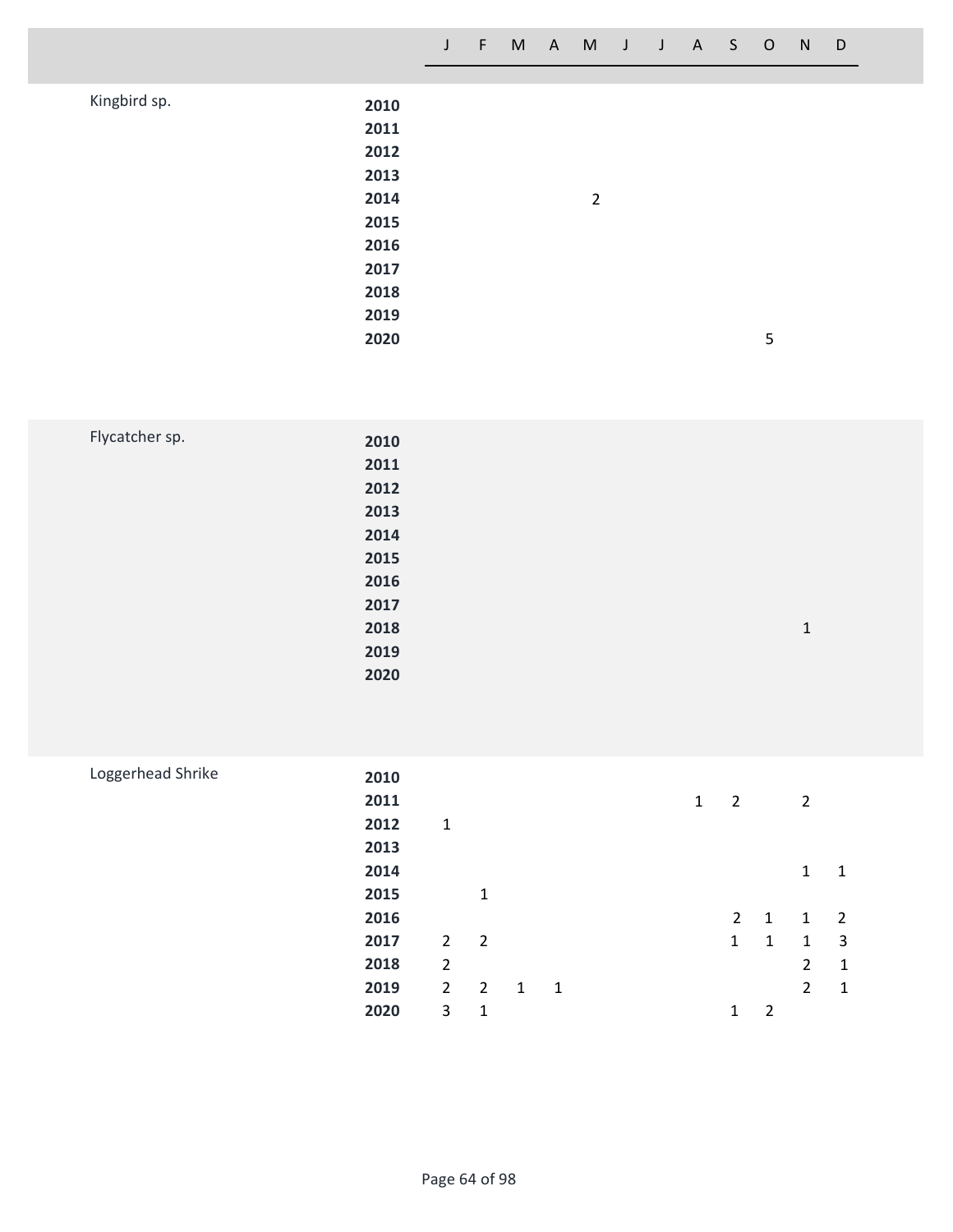|                                                                                                                  | $\mathsf J$ | $\mathsf F$ | M | $\mathsf{A}$                                                                                                      | $M$ J                                                                                                                                         |                                                                                 | $\mathsf J$                                                                                                   | A                                                                              | S                                                                                                                | $\mathsf O$ | ${\sf N}$ | $\mathsf D$ |  |
|------------------------------------------------------------------------------------------------------------------|-------------|-------------|---|-------------------------------------------------------------------------------------------------------------------|-----------------------------------------------------------------------------------------------------------------------------------------------|---------------------------------------------------------------------------------|---------------------------------------------------------------------------------------------------------------|--------------------------------------------------------------------------------|------------------------------------------------------------------------------------------------------------------|-------------|-----------|-------------|--|
| <b>Bell's Vireo</b><br>2010<br>2011<br>2012<br>2013<br>2014<br>2015<br>2016<br>2017<br>2018<br>2019<br>2020      |             |             |   | $\overline{2}$<br>$\mathbf{1}$<br>$\overline{a}$<br>$\mathbf{3}$<br>$\overline{3}$<br>5<br>12<br>$\boldsymbol{9}$ | $\mathbf{1}$<br>$\mathbf 1$<br>$\overline{2}$<br>$\overline{7}$<br>$\overline{2}$<br>$\overline{2}$<br>$\overline{2}$<br>$8\phantom{1}$<br>16 | $\mathbf{1}$<br>9<br>$\,8\,$<br>$\overline{7}$<br>$\mathbf{3}$<br>$\,8\,$<br>13 | $1 \quad 4$<br>$\overline{a}$<br>$10\,$<br>$\overline{a}$<br>$\overline{4}$<br>$6\,$<br>$5\phantom{.0}$<br>11 | $\mathbf{3}$<br>$\mathbf{1}$<br>$\mathbf{3}$<br>8<br>$\overline{7}$<br>$\bf 8$ | $\mathsf{3}$<br>$\boldsymbol{9}$<br>$\overline{2}$<br>$\overline{2}$<br>$\boldsymbol{6}$<br>11<br>$\overline{4}$ |             |           |             |  |
| Cassin's Vireo<br>2010<br>2011<br>2012<br>2013<br>2014<br>2015<br>2016<br>2017<br>2018<br>2019<br>2020           |             |             |   |                                                                                                                   |                                                                                                                                               |                                                                                 |                                                                                                               |                                                                                | $\mathbf 1$                                                                                                      |             |           |             |  |
| Plumbeous/Cassin's Vireo<br>2010<br>2011<br>2012<br>2013<br>2014<br>2015<br>2016<br>2017<br>2018<br>2019<br>2020 |             |             |   | $\mathbf 1$                                                                                                       | $\mathbf 1$<br>$\overline{2}$                                                                                                                 |                                                                                 |                                                                                                               |                                                                                |                                                                                                                  |             |           |             |  |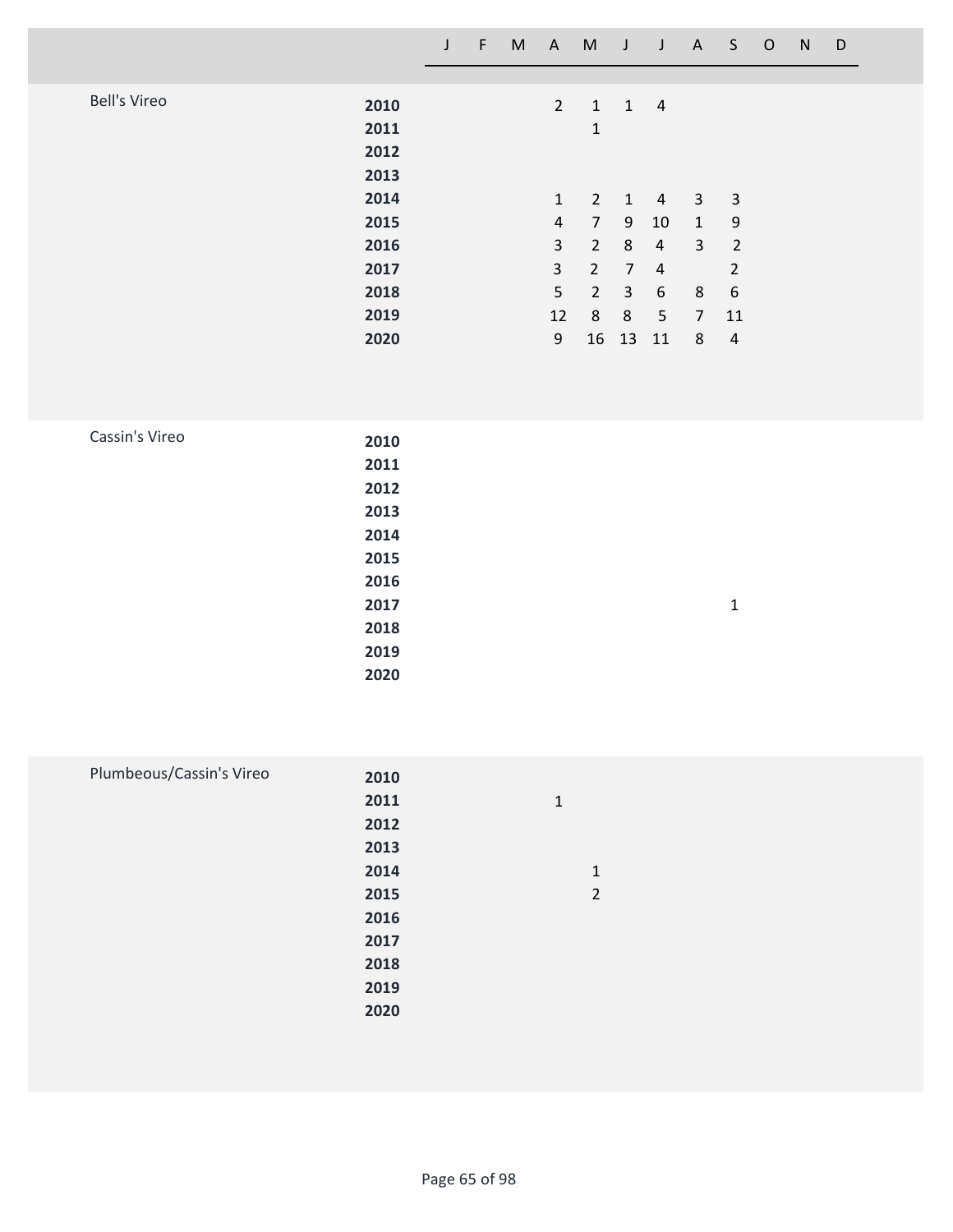|                |      | J           | $-F$           | M | A M          |              | $\mathsf{J}$ | J A S O |   | ${\sf N}$ | D |
|----------------|------|-------------|----------------|---|--------------|--------------|--------------|---------|---|-----------|---|
|                |      |             |                |   |              |              |              |         |   |           |   |
| Hutton's Vireo | 2010 |             |                |   |              |              |              |         |   |           |   |
|                | 2011 |             |                |   |              |              |              |         |   |           |   |
|                | 2012 |             |                |   |              |              |              |         |   |           | 1 |
|                | 2013 |             |                |   |              |              |              |         |   |           |   |
|                | 2014 | $\mathbf 1$ |                |   |              |              |              |         |   |           |   |
|                | 2015 |             |                |   |              |              |              |         |   |           |   |
|                | 2016 |             |                |   |              | $\mathbf{1}$ |              |         |   |           |   |
|                | 2017 |             | $\mathbf{1}$   |   |              |              |              |         |   |           |   |
|                | 2018 |             |                |   |              |              |              |         |   |           | 1 |
|                | 2019 |             | $\overline{2}$ |   | $\mathbf{1}$ |              |              |         |   |           |   |
|                |      |             |                |   |              |              |              |         |   |           |   |
|                | 2020 |             |                |   |              |              | $\mathbf{1}$ |         | 1 |           |   |

| <b>Warbling Vireo</b> | 2010 |                         |                         |                |                         |                |                  |                |                  |                  |                |                         |                  |  |
|-----------------------|------|-------------------------|-------------------------|----------------|-------------------------|----------------|------------------|----------------|------------------|------------------|----------------|-------------------------|------------------|--|
|                       | 2011 |                         |                         |                |                         | $\mathbf{1}$   | $\mathbf{1}$     |                |                  |                  |                |                         |                  |  |
|                       | 2012 |                         |                         |                |                         |                |                  |                |                  |                  |                |                         |                  |  |
|                       | 2013 |                         |                         |                |                         | $\mathbf 1$    |                  |                |                  | $\mathbf 1$      |                |                         |                  |  |
|                       | 2014 |                         |                         |                |                         | $\bf 8$        |                  |                |                  |                  |                |                         |                  |  |
|                       | 2015 |                         |                         | $\mathbf{1}$   |                         | $10\,$         |                  |                |                  |                  |                |                         |                  |  |
|                       | 2016 |                         |                         |                |                         | 13             |                  |                |                  |                  |                |                         |                  |  |
|                       | 2017 |                         |                         |                |                         | 3              |                  |                |                  | $\mathbf{1}$     |                |                         |                  |  |
|                       | 2018 |                         |                         |                | $\mathbf 1$             | 29             | $\mathbf 1$      |                |                  | $\mathbf 1$      | $\mathbf 1$    |                         |                  |  |
|                       | 2019 |                         |                         |                |                         | $\mathsf{3}$   |                  |                |                  | $\mathbf 1$      |                |                         |                  |  |
|                       | 2020 |                         |                         |                | $\overline{3}$          | $\overline{4}$ |                  |                |                  |                  |                |                         |                  |  |
|                       |      |                         |                         |                |                         |                |                  |                |                  |                  |                |                         |                  |  |
|                       |      |                         |                         |                |                         |                |                  |                |                  |                  |                |                         |                  |  |
|                       |      |                         |                         |                |                         |                |                  |                |                  |                  |                |                         |                  |  |
| California Scrub-jay  |      |                         |                         |                |                         |                |                  |                |                  |                  |                |                         |                  |  |
|                       | 2010 | $\overline{\mathbf{4}}$ | 8                       | $\overline{4}$ | $10\,$                  | 3              | 5                | $\overline{7}$ | 8                | $\boldsymbol{9}$ | $\overline{2}$ | $\pmb{4}$               | $\overline{a}$   |  |
|                       | 2011 | $\boldsymbol{6}$        | $\overline{\mathbf{4}}$ | $\overline{2}$ | $\boldsymbol{6}$        | 10             | $\,8\,$          | 4              | $\boldsymbol{6}$ | $\boldsymbol{9}$ | 6              | 8                       | $11\,$           |  |
|                       | 2012 | $\pmb{4}$               | 8                       | 3              | $\overline{a}$          | 6              | 6                | 13             | 8                | 9                | 11             | $\overline{a}$          | $\overline{7}$   |  |
|                       | 2013 | 9                       | 13                      | 10             | $\overline{\mathbf{4}}$ | 8              | 5                | $\overline{2}$ | 11               | 19               | 12             | $11\,$                  | $\boldsymbol{6}$ |  |
|                       | 2014 | 14                      | $\overline{7}$          | 6              | $10\,$                  | 6              | $\boldsymbol{9}$ | $\overline{7}$ | 13               | $\boldsymbol{9}$ | 9              | $\boldsymbol{9}$        | 12               |  |
|                       | 2015 | 8                       | $\overline{7}$          | 9              | 11                      | 12             | 11               | 11             | 13               | 14               | 11             | $\overline{\mathbf{4}}$ | 7                |  |
|                       |      |                         |                         |                |                         |                |                  |                |                  |                  |                |                         |                  |  |

 **8 5 6 4 8 5 5 9 3 7 10 3 6 9 3 10 7 10 4 9 10 2 4 4 6 2 8 9 13 7 10 11 14 4 3 13 9 6 5 3 3 9 5 4 7 3 4**

**5 6 12 3 3 3 11 9**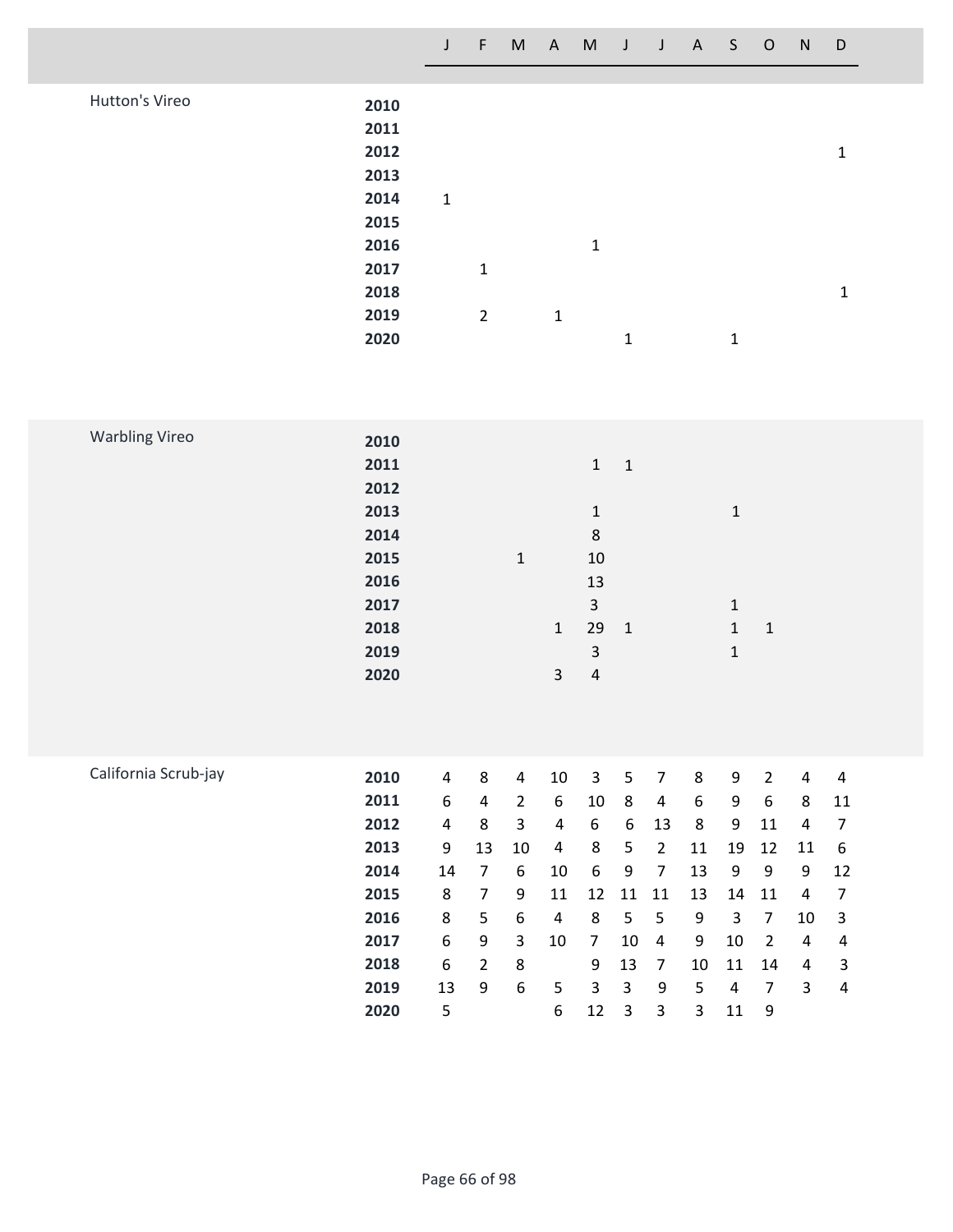|                      |      | J            | F              | ${\sf M}$      | A              | M              | J              | J                | $\mathsf{A}$   | $\sf S$        | $\mathsf O$    | $\mathsf{N}$   | D              |
|----------------------|------|--------------|----------------|----------------|----------------|----------------|----------------|------------------|----------------|----------------|----------------|----------------|----------------|
| <b>American Crow</b> |      |              |                |                |                |                |                |                  |                |                |                |                |                |
|                      | 2010 | 27           | 41             | 33             | 74             | 28             | 13             | 40               | 43             | 25             | 46             | 11             | 54             |
|                      | 2011 | 71           | 30             | 66             | 52             | 36             | 30             | 113              | 84             | 62             | 44             | 38             | 42             |
|                      | 2012 | 44           | 105            | 64             | 51             | 39             | 28             | 134              | 144            | 38             | 75             | 41             | 52             |
|                      | 2013 | 30           | 18             | 63             | 31             | 63             |                | 51 106           | 76             | 31             | 79             | 33             | 83             |
|                      | 2014 | 74           | 32             | 54             | 52             | 50             | 55             | 99               | 77             | 47             | 53             | 50             | 45             |
|                      | 2015 | 38           | 34             | 104            | 34             | 54             | 42             | 32               | 82             | 81             | 43             | 39             | 69             |
|                      | 2016 | 70           | 36             | 44             | 37             | 38             | 64             | 40               | 17             | 20             | 19             | 46             | 40             |
|                      | 2017 | 30           | 28             | 32             | 37             | 21             | 23             | 38               | 27             | 48             | 66             | 49             | 66             |
|                      | 2018 | 51           | 27             | 26             | 15             | 44             | 30             | 42               | 53             | 67             | 66             | 58             | 53             |
|                      | 2019 | 23           | 33             | 41             | 33             | 30             | 32             | 86               | 65             | 87             | 52             | 51             | 44             |
|                      | 2020 | 53           | 28             | 50             | 67             | 49             | 53             | 39               | 46             | 139 116        |                |                |                |
|                      |      |              |                |                |                |                |                |                  |                |                |                |                |                |
| Common Raven         | 2010 | $\mathbf{1}$ | 3              | $\overline{7}$ | 5              | 8              | 5              | 3                | 8              | 6              | $\mathbf{1}$   | $\overline{2}$ | $\overline{2}$ |
|                      | 2011 | 6            | $\overline{7}$ | 9              | 4              | $\overline{2}$ | 8              | $\overline{2}$   | 9              | 3              | $\overline{2}$ | 12             |                |
|                      | 2012 | 3            | $\overline{2}$ | $\mathbf{1}$   | 12             | $\overline{2}$ | $\overline{4}$ | $\overline{2}$   | $\overline{2}$ | 3              | 9              | $\overline{2}$ | 1              |
|                      | 2013 | 4            | $\mathbf{1}$   | 11             |                | 10             | $\overline{2}$ |                  | $\overline{2}$ | $\overline{7}$ | 6              | 6              | $\overline{2}$ |
|                      | 2014 |              | 3              | 9              | 9              | 5              | 11             | 3                | $\overline{2}$ |                | $\overline{4}$ | 8              | 1              |
|                      | 2015 |              | 1              | 9              | $\overline{7}$ | 5              | $\overline{2}$ |                  |                | 3              | $\mathbf{1}$   | $\mathbf 1$    | 4              |
|                      | 2016 |              | 3              |                | 3              | 5              | 4              | $\mathbf{1}$     |                | 13             | $\overline{2}$ | $\mathbf 1$    | 3              |
|                      | 2017 | 1            | 5              | 1              | 6              |                | 4              | $\mathbf{1}$     | 1              | 3              | $\mathbf{1}$   | $\overline{7}$ | 5              |
|                      | 2018 | 7            | 6              | 8              | 4              | 11             | 16             | $\overline{2}$   | $\mathbf{1}$   | $\overline{2}$ | $\overline{7}$ | 6              | 5              |
|                      | 2019 | 7            | 6              | 6              | $\overline{2}$ | 7              | 13             | $\overline{7}$   | $\overline{2}$ | 7              | 10             | 8              | 6              |
|                      | 2020 | 3            | 11             | 10             | 4              | 3              | 14             |                  | 12             | $\overline{2}$ | 12             |                |                |
|                      |      |              |                |                |                |                |                |                  |                |                |                |                |                |
| <b>Horned Lark</b>   | 2010 | 32           | 104            | 29             | 8              | 23             | 21             | 28               | 55             | 24             | 46             | 30             | 65             |
|                      | 2011 | 34           | 25             | 12             | 24             | 20             | 20             | 28               | 10             | 34             | 34             | 10             | 28             |
|                      | 2012 | 119          | $\overline{2}$ | 53             | 17             | 24             | 19             | $\mathbf{3}$     | 14             | $\,8\,$        |                |                |                |
|                      | 2013 | 31           | 15             | 8              | 8              | 15             | 12             | $\boldsymbol{6}$ |                | 11             | 14             | 21             | $\mathbf{1}$   |
|                      | 2014 |              | 5              | 32             | 14             | 13             | 20             | $\mathbf 1$      | $\mathbf{1}$   | 16             | 12             | 10             | 44             |
|                      | 2015 | 17           | 6              | 22             | 20             | 8              | 25             |                  |                | 13             | $\,8\,$        |                | 30             |
|                      | 2016 | 50           | 35             | 17             |                | $\,8\,$        | 12             | $\overline{2}$   |                |                | 5              | $\mathbf{1}$   |                |
|                      | 2017 |              | 50             |                | $\overline{2}$ | 6              | $\,8\,$        |                  | $\overline{2}$ |                |                | 16             |                |
|                      | 2018 | 19           | 16             | $\overline{2}$ | $\mathbf 1$    | 5              | 11             |                  | 9              | $\overline{3}$ | 12             |                |                |
|                      | 2019 | 19           | $\overline{2}$ | 36             | 8              | $\overline{2}$ | $\overline{4}$ | 10               | $\mathbf{1}$   | 10             |                |                |                |
|                      | 2020 |              | 16             | 5              |                |                | 8              |                  |                |                |                |                |                |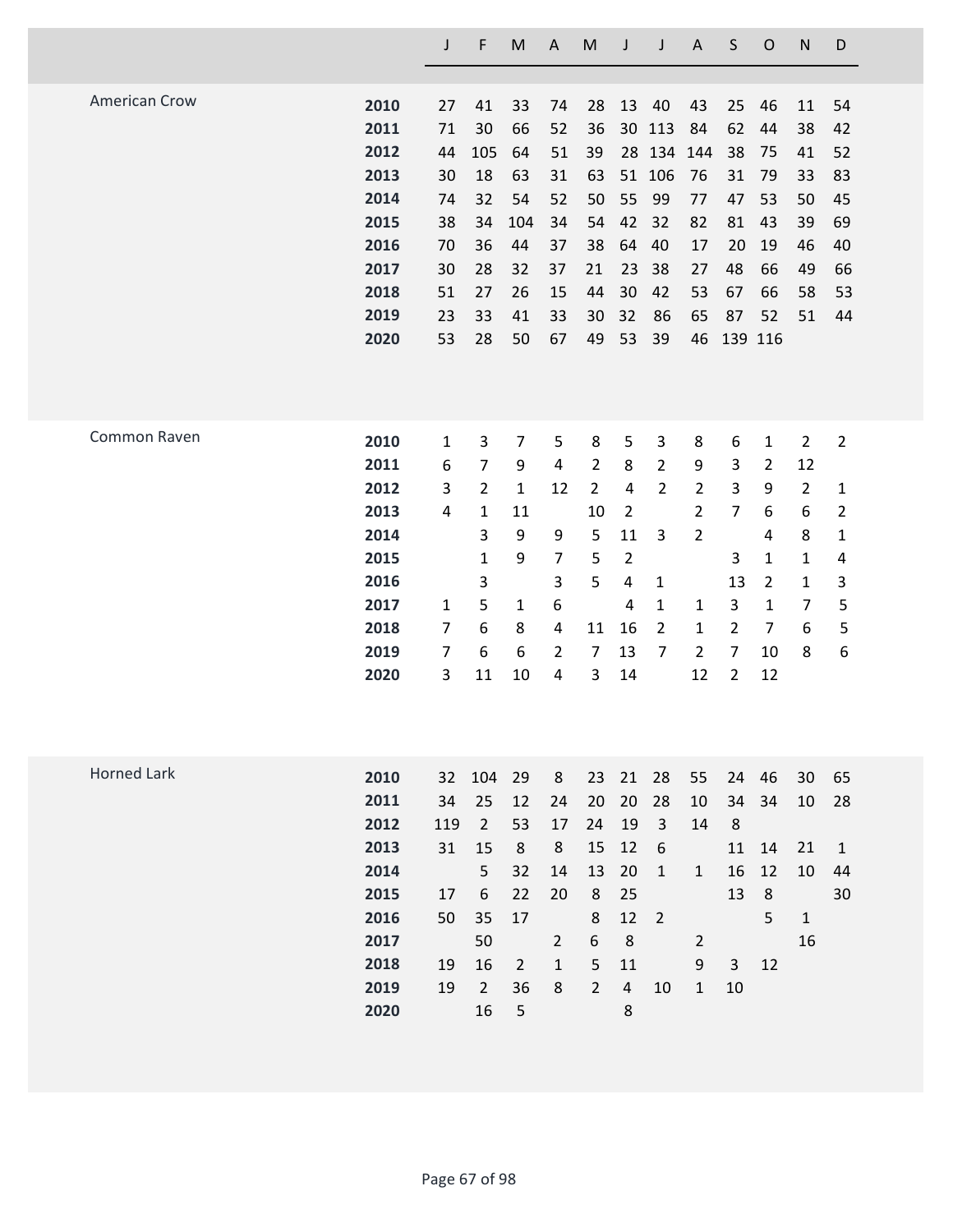|  | J F M A M J J A S O N D |  |  |  |  |  |
|--|-------------------------|--|--|--|--|--|
|  |                         |  |  |  |  |  |

| Purple Martin | 2010 |    |
|---------------|------|----|
|               | 2011 |    |
|               | 2012 |    |
|               | 2013 |    |
|               | 2014 |    |
|               | 2015 |    |
|               | 2016 |    |
|               | 2017 |    |
|               | 2018 | 11 |
|               | 2019 |    |
|               | 2020 |    |

| <b>Tree Swallow</b> | 2010 |    | 18             | 62             | 34 | $\overline{2}$ | 4              |                | 3  | $\mathbf{1}$   | 12 | 12 |
|---------------------|------|----|----------------|----------------|----|----------------|----------------|----------------|----|----------------|----|----|
|                     | 2011 | 57 | 70             | 116 70         |    |                |                |                |    | $\overline{2}$ | 16 |    |
|                     | 2012 | 9  | 10             | 3              | 48 | $\overline{2}$ | - 2            |                |    |                |    |    |
|                     | 2013 |    |                | 19             | 52 | 11             | $\overline{a}$ |                | 3  |                | 15 |    |
|                     | 2014 |    |                | $\overline{7}$ | 23 | 9              | 1              | 1              |    |                |    |    |
|                     | 2015 |    | 5              |                | 18 | $\overline{2}$ | 5              |                |    |                |    |    |
|                     | 2016 |    | $\overline{7}$ | 24             | 14 | 9              | 8              | 7              |    |                | 3  |    |
|                     | 2017 |    | 85             | 84             | 12 | $\mathbf{1}$   | 10             | $\overline{2}$ |    |                | 12 |    |
|                     | 2018 |    | 9              | 5              | 42 | 3              | 4              | 1              | 6  | 15             |    |    |
|                     | 2019 |    |                | 25             | 7  | $\overline{2}$ | 3              | 1              | 2  |                |    | 16 |
|                     | 2020 |    | 8              | 40             | 37 | 14             |                |                | 43 | 2              |    |    |
|                     |      |    |                |                |    |                |                |                |    |                |    |    |

| Violet-green Swallow | 2010 | $\overline{2}$ | 7 |    |   |
|----------------------|------|----------------|---|----|---|
|                      | 2011 |                |   |    |   |
|                      | 2012 |                |   | 46 | 1 |
|                      | 2013 |                |   |    |   |
|                      | 2014 |                |   |    |   |
|                      | 2015 |                |   |    |   |
|                      | 2016 |                |   |    |   |
|                      | 2017 | 7              | 4 |    |   |
|                      | 2018 |                |   | 1  |   |
|                      | 2019 |                |   |    |   |
|                      | 2020 |                |   |    |   |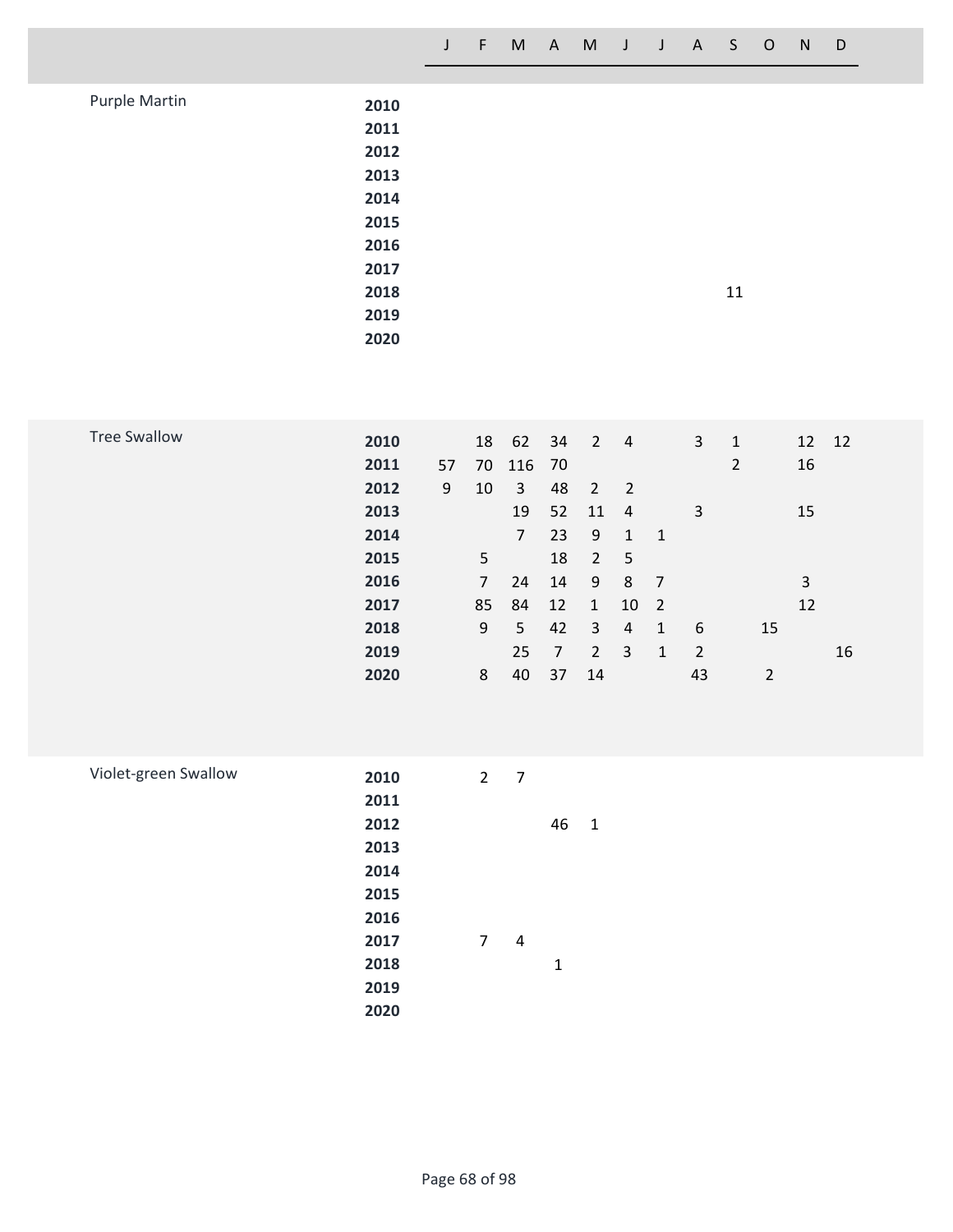| Northern Rough-winged Swallow | 2010 | $2^{\circ}$  | 5              | 27 | 67 |                | 32 16        | 6  | 16             |    |    |
|-------------------------------|------|--------------|----------------|----|----|----------------|--------------|----|----------------|----|----|
|                               | 2011 |              |                | 15 | 14 | 3              | 12           | 18 | 11             |    |    |
|                               | 2012 |              | 8              | 57 | 12 | 15             | 4            | 11 | $\overline{2}$ | 30 |    |
|                               | 2013 |              |                | 34 | 20 | 75 23          |              | 15 | 1              |    | 16 |
|                               | 2014 |              | 8              | 9  | 11 | 7              | 8            | 2  |                |    |    |
|                               | 2015 |              | 1              | 20 | 16 | 25             | $\mathbf{1}$ | 54 | 5              | 5  | 3  |
|                               | 2016 | $\mathbf{1}$ | 16             | 12 | 10 | 29             | 6            | 21 | 17             | 3  | 3  |
|                               | 2017 |              | $\overline{2}$ | 4  | 8  | 20             | 17           | 6  | 9              |    |    |
|                               | 2018 | 10           |                | 15 | 23 | $\overline{2}$ | 21           | 18 | $\overline{2}$ | 18 |    |
|                               | 2019 |              |                | 16 | 3  | 6              | 7            | 18 | 1              |    |    |
|                               | 2020 |              | 15             | 69 | 13 | 23             | 37           | 1  | 1              | 1  |    |

**J F M A M J J A S O N D**

| <b>Bank Swallow</b> | 2010 |              |
|---------------------|------|--------------|
|                     | 2011 | $\mathbf{1}$ |
|                     | 2012 |              |
|                     | 2013 |              |
|                     | 2014 |              |
|                     | 2015 |              |
|                     | 2016 |              |
|                     | 2017 |              |
|                     | 2018 |              |
|                     | 2019 |              |
|                     | 2020 |              |
|                     |      |              |

| Cliff Swallow | 2010 | $\mathbf{1}$ |      | 230 302 291 149 72 10 |     |                |                            |
|---------------|------|--------------|------|-----------------------|-----|----------------|----------------------------|
|               | 2011 |              |      | 50 584 445 101 77     |     |                |                            |
|               | 2012 |              |      | 147 270 244 94        | 60  | $\sim$ 1       | $\overline{1}$             |
|               | 2013 |              |      | 204 213 128 180 53    |     |                |                            |
|               | 2014 |              |      | 244 567 303 44        | 8   | $\overline{7}$ |                            |
|               | 2015 | 130          |      | 98 341 253 214 127    |     |                |                            |
|               | 2016 | 7            |      | 62 55 286 293         | -20 | 4              | - 2                        |
|               | 2017 |              |      | 273 138 181 434 145   |     | 4              |                            |
|               | 2018 | 28           | 39 · | 309 609 67            | 47  | 5              | $\overline{\phantom{0}}^2$ |
|               | 2019 | 4            |      | 280 349 355 350       | 18  | 3              |                            |
|               | 2020 | 8            | 68   | 317 280 456 127       |     | 8              |                            |
|               |      |              |      |                       |     |                |                            |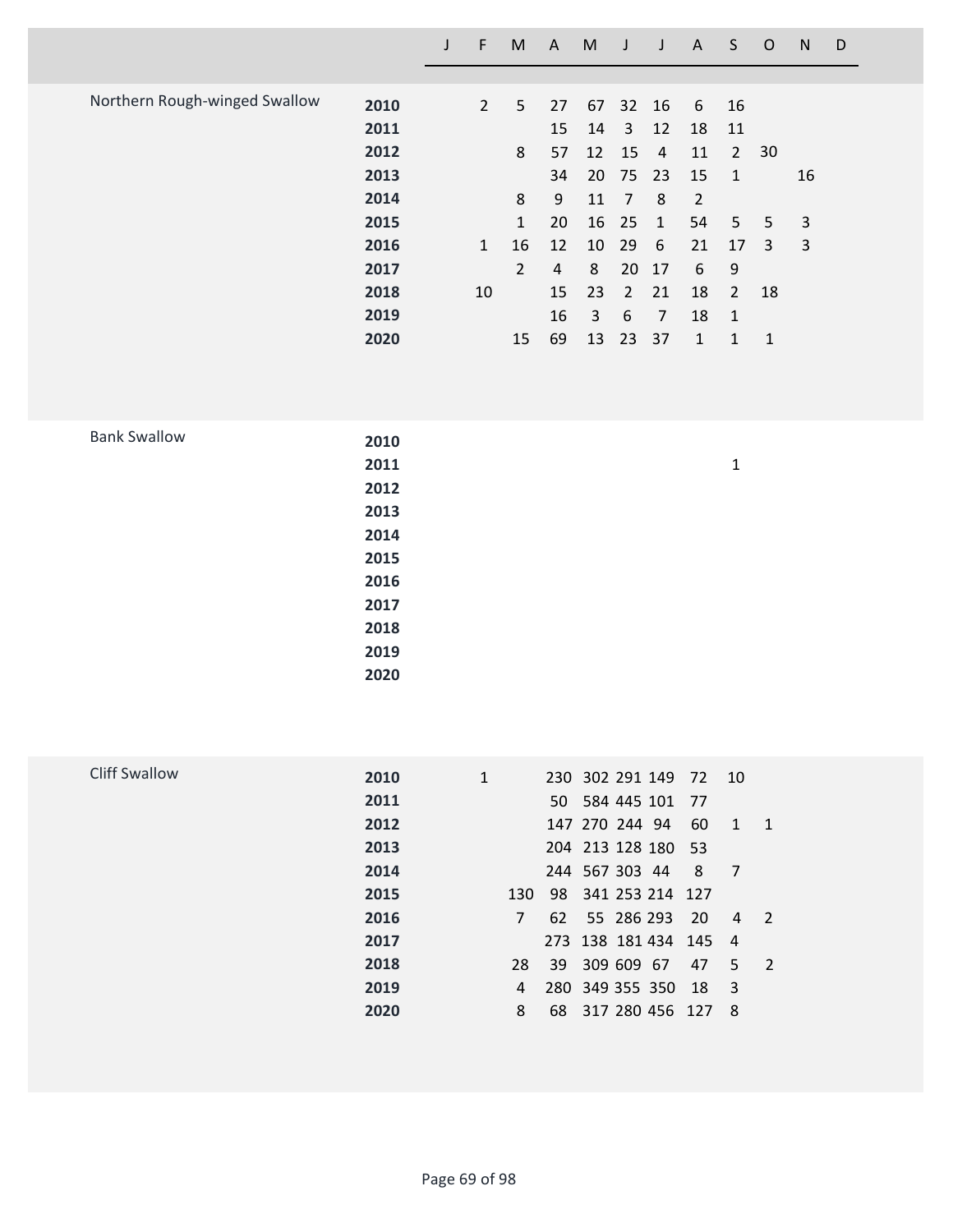|                     |                                                                                      | J                                                               | F                                                                     | M                                                           | $\mathsf A$                                                                | ${\sf M}$                                                                                                          | J                                                                                                         | J                                                                             | $\mathsf A$                                                                                       | $\sf S$                                                                          | $\mathsf O$                                                                                                     | ${\sf N}$                                                                           | D                                               |
|---------------------|--------------------------------------------------------------------------------------|-----------------------------------------------------------------|-----------------------------------------------------------------------|-------------------------------------------------------------|----------------------------------------------------------------------------|--------------------------------------------------------------------------------------------------------------------|-----------------------------------------------------------------------------------------------------------|-------------------------------------------------------------------------------|---------------------------------------------------------------------------------------------------|----------------------------------------------------------------------------------|-----------------------------------------------------------------------------------------------------------------|-------------------------------------------------------------------------------------|-------------------------------------------------|
| <b>Barn Swallow</b> | 2010<br>2011<br>2012<br>2013<br>2014<br>2015<br>2016<br>2017<br>2018<br>2019<br>2020 | 3                                                               | $\mathbf 1$                                                           | 3<br>$\mathbf{1}$<br>$\mathbf 1$                            | 5<br>8<br>$\overline{7}$<br>39<br>3<br>22<br>$\overline{2}$<br>$\mathbf 1$ | $\overline{2}$<br>$\boldsymbol{6}$<br>8<br>$\overline{3}$<br>$\overline{2}$<br>8<br>$\mathbf{1}$<br>$\overline{2}$ | 10<br>4<br>$\ensuremath{\mathsf{3}}$<br>5<br>$\overline{2}$<br>$\pmb{4}$<br>$\mathbf 1$<br>$\overline{3}$ | $\boldsymbol{6}$<br>9<br>$\mathbf 1$<br>3<br>$\overline{2}$<br>$\overline{2}$ | 3<br>12<br>$\overline{2}$<br>$\mathbf{1}$<br>$\mathbf{1}$<br>$\mathbf{1}$<br>$\mathbf{1}$         | 37<br>28<br>14<br>$\boldsymbol{6}$<br>$\mathbf{1}$<br>19<br>10<br>27<br>13<br>38 | $\overline{2}$<br>$\overline{2}$<br>17<br>$\mathbf{1}$<br>10<br>$\mathbf 1$<br>21<br>35<br>$\overline{2}$<br>29 | $\overline{2}$<br>$\mathbf{1}$<br>5                                                 | $\overline{2}$                                  |
| Swallow sp.         | 2010<br>2011<br>2012<br>2013<br>2014<br>2015<br>2016<br>2017<br>2018<br>2019<br>2020 | 10                                                              | $\mathbf{1}$                                                          | 15<br>5<br>12<br>50                                         | $\sqrt{4}$<br>42<br>$\overline{3}$<br>$\mathbf{1}$<br>31<br>206            | 52<br>42<br>30<br>$\overline{4}$<br>$11\,$<br>24                                                                   | 8<br>9<br>35<br>32<br>8                                                                                   | 10<br>94<br>5<br>56<br>51                                                     | $\overline{2}$<br>$\boldsymbol{6}$<br>$\mathbf 1$<br>$\overline{7}$<br>13<br>10<br>$\overline{4}$ | 15<br>$\overline{7}$<br>11<br>16<br>$\overline{4}$                               | $\mathbf{1}$<br>$\overline{2}$<br>$\overline{2}$<br>18<br>$\boldsymbol{6}$                                      | 20<br>$\overline{4}$<br>3                                                           | 3                                               |
| <b>Bushtit</b>      | 2010<br>2011<br>2012<br>2013<br>2014<br>2015<br>2016<br>2017<br>2018<br>2019<br>2020 | 34<br>96<br>62<br>37<br>132<br>83<br>61<br>47<br>62<br>90<br>92 | 29<br>136<br>79<br>91<br>77<br>36<br>88<br>109<br>142 135<br>94<br>72 | 93<br>75<br>124<br>54<br>174<br>88<br>119<br>57<br>62<br>43 | 49<br>64<br>92<br>37<br>71<br>48<br>31<br>57<br>56<br>57<br>55             | 32<br>28<br>52<br>64<br>47<br>62<br>65<br>66<br>79<br>86                                                           | 81<br>107 80<br>32<br>48<br>102 105 85<br>90<br>85                                                        | 60<br>53 129<br>19<br>30<br>87 114<br>63 153<br>91 62<br>76                   | 80<br>99<br>181<br>37<br>14<br>178<br>71                                                          | 50<br>44<br>68<br>85<br>44<br>102 125 101<br>66<br>124 142 107<br>146 139 145    | 85<br>55<br>137<br>84<br>47<br>51 131<br>48                                                                     | 115<br>82<br>102<br>82<br>50<br>52<br>78<br>44<br>178 197<br>123 137 79 154 207 148 | 40<br>179<br>74<br>91<br>95<br>57<br>191<br>114 |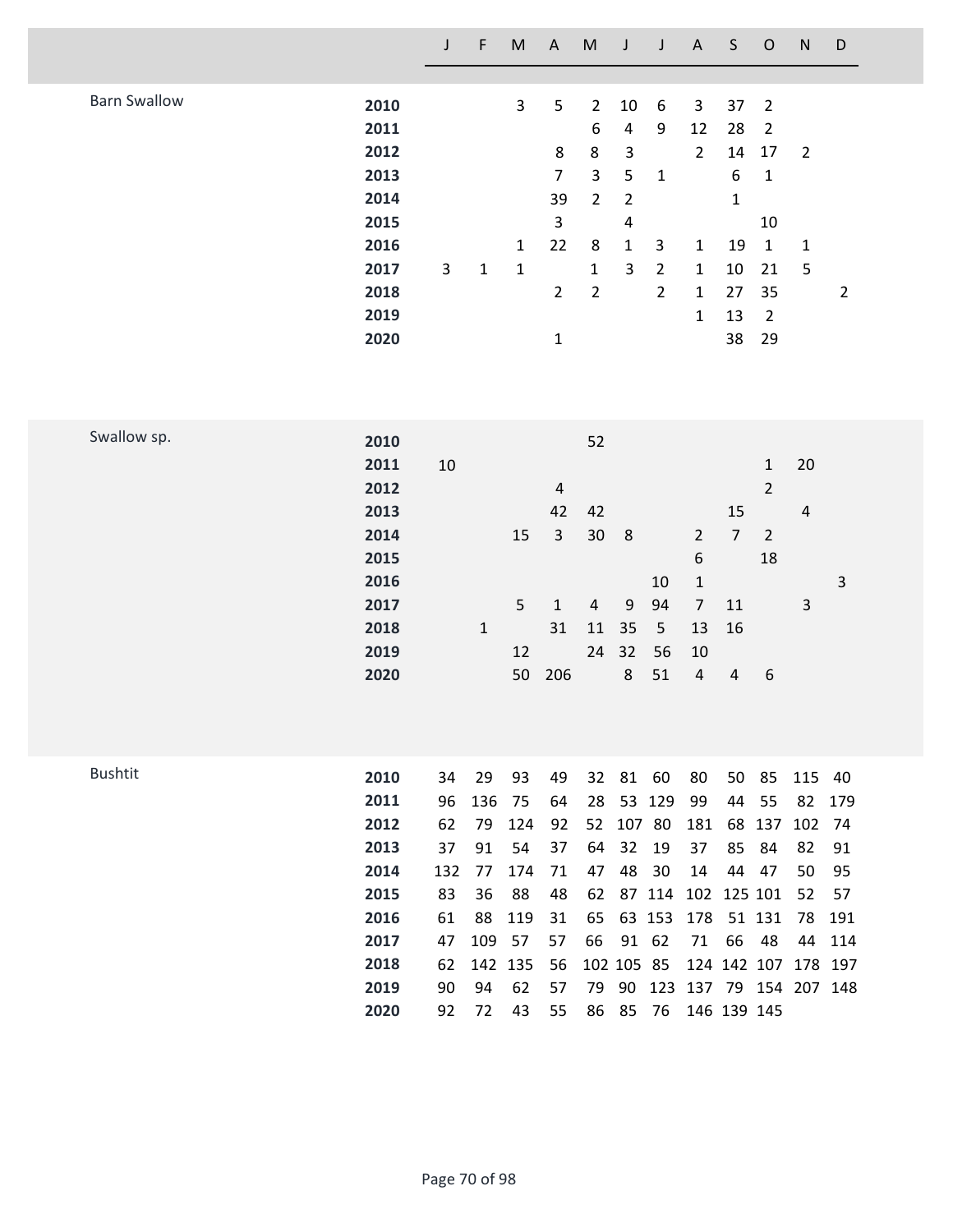|                              |      | $\mathsf{J}$ | $\mathsf{F}$ | M            |                          | A M J J A S O |  |  |              | N              | D            |
|------------------------------|------|--------------|--------------|--------------|--------------------------|---------------|--|--|--------------|----------------|--------------|
|                              |      |              |              |              |                          |               |  |  |              |                |              |
| <b>Red-breasted Nuthatch</b> | 2010 |              |              |              |                          |               |  |  |              |                |              |
|                              | 2011 |              |              |              |                          |               |  |  |              |                |              |
|                              | 2012 |              |              |              |                          |               |  |  | $\mathbf{1}$ | $\overline{2}$ | $\mathbf{1}$ |
|                              | 2013 |              |              | $\mathbf{1}$ | $\overline{\phantom{0}}$ |               |  |  |              |                |              |
|                              | 2014 |              |              |              |                          |               |  |  |              |                |              |
|                              | 2015 |              |              |              |                          |               |  |  | $\mathbf{1}$ | $\mathbf{1}$   | 1            |
|                              | 2016 |              | $1\,$        |              |                          |               |  |  |              |                |              |
|                              | 2017 |              |              |              |                          |               |  |  |              |                |              |
|                              | 2018 |              |              | $\mathbf{1}$ |                          |               |  |  |              |                |              |
|                              | 2019 |              |              |              |                          |               |  |  |              |                |              |
|                              | 2020 | $\mathbf{1}$ |              |              |                          |               |  |  |              |                |              |

| Cactus Wren | 2010 |                              | $\overline{2}$ |
|-------------|------|------------------------------|----------------|
|             | 2011 | $\mathbf{1}$<br>$\mathbf{1}$ |                |
|             | 2012 |                              |                |
|             | 2013 |                              |                |
|             | 2014 |                              |                |
|             | 2015 |                              |                |
|             | 2016 |                              |                |
|             | 2017 |                              |                |
|             | 2018 |                              |                |
|             | 2019 |                              |                |
|             | 2020 |                              |                |

| Rock Wren | 2010                |  |
|-----------|---------------------|--|
|           | 2011                |  |
|           | 2012                |  |
|           | 2013                |  |
|           | 2014                |  |
|           | 2015                |  |
|           | 2016<br>$1 \quad 1$ |  |
|           | 2017                |  |
|           | 2018                |  |
|           | 2019                |  |
|           | 2020                |  |
|           |                     |  |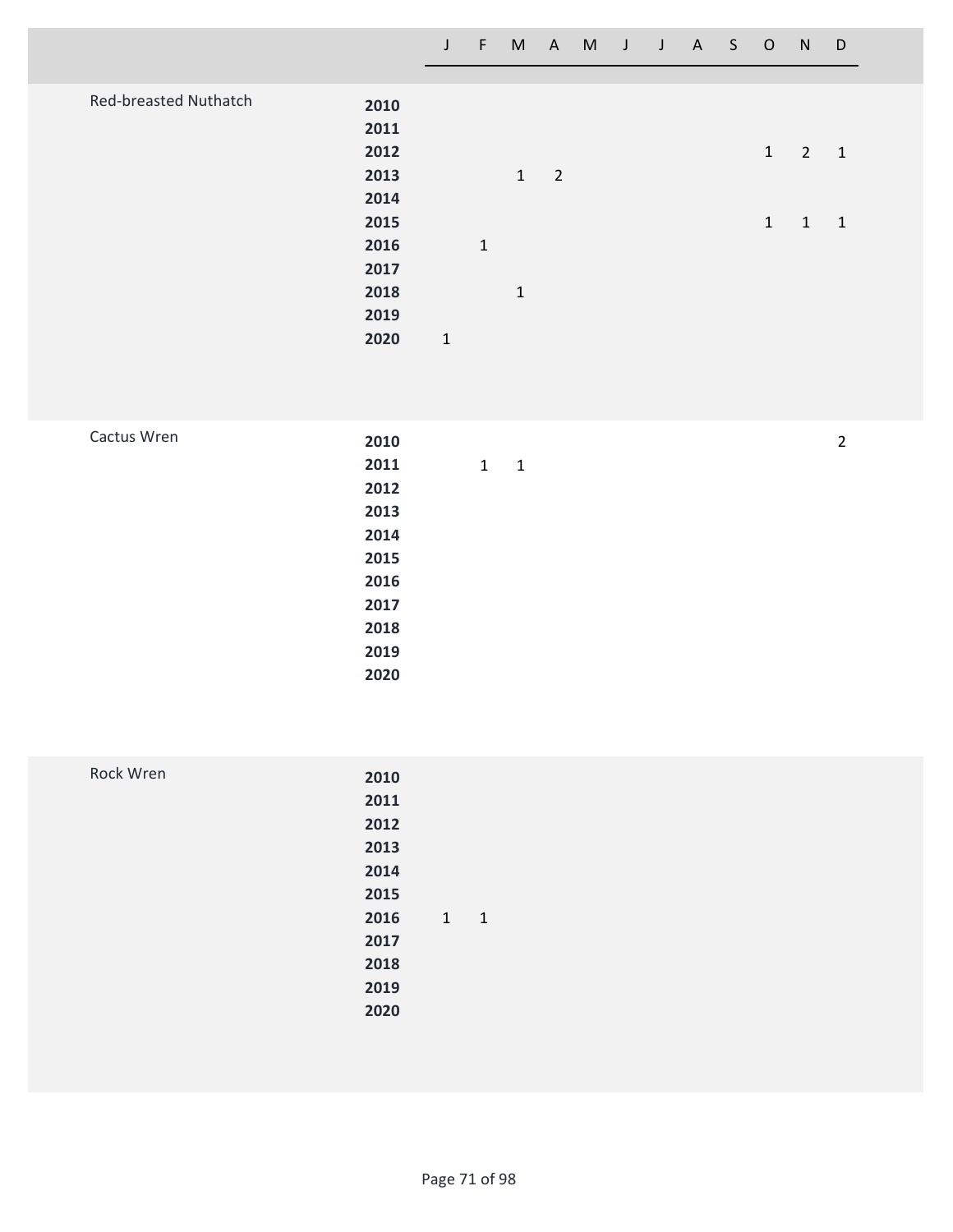|               |      | $\mathsf J$    | F                       | M              | $\boldsymbol{\mathsf{A}}$ | ${\sf M}$      | J                       | $\mathsf J$    | $\mathsf A$             | S                       | $\mathsf O$    | ${\sf N}$      | D              |
|---------------|------|----------------|-------------------------|----------------|---------------------------|----------------|-------------------------|----------------|-------------------------|-------------------------|----------------|----------------|----------------|
|               |      |                |                         |                |                           |                |                         |                |                         |                         |                |                |                |
| Bewick's Wren | 2010 | 5              | $\mathbf{1}$            | 5              | $\overline{\mathbf{4}}$   | $\mathbf 1$    | $\overline{4}$          | 3              | 5                       | $\overline{\mathbf{4}}$ | 8              |                | $\overline{2}$ |
|               | 2011 | 8              | 17                      | 8              | 11                        | 3              | $\overline{4}$          | 3              | 6                       | 16                      | 11             | 3              | 3              |
|               | 2012 | 3              | 10                      | 13             | 6                         | 5              | 10                      | 11             | 16                      | 17                      | 21             | 16             | $\overline{7}$ |
|               | 2013 | 12             | 9                       | 9              | 10                        | 9              | 15                      | $\overline{7}$ | 6                       | 8                       | $\overline{4}$ | 5              | 12             |
|               | 2014 | 12             | 14                      | 12             | 18                        | 8              | $\mathbf{1}$            | 4              | 8                       | 13                      | 11             | 8              | 11             |
|               | 2015 | 9              | 8                       | 8              | 12                        | 12             | 10                      | 9              | 8                       | $\overline{7}$          | 9              | 12             | 5              |
|               | 2016 | 10             | 20                      | 8              | 8                         | 10             | $\overline{7}$          | 14             | 6                       | 10                      | 14             | 11             | $\overline{7}$ |
|               | 2017 | 9              | 14                      | 13             | 14                        | 6              | 9                       | 13             | 5                       | 11                      | 3              | 11             | 11             |
|               | 2018 | 11             | 15                      | 17             | 17                        | 14             | 5                       |                | $\overline{7}$          | 13                      | 21             | 6              | 3              |
|               | 2019 | $\overline{7}$ | 17                      | 9              | 16                        | 10             | $\overline{7}$          | 12             | 14                      | 21                      | 8              | 6              | 8              |
|               | 2020 | 19             | 9                       | 11             | 18                        | 10             | 8                       | 13             | 18                      | 17                      | 13             |                |                |
|               |      |                |                         |                |                           |                |                         |                |                         |                         |                |                |                |
| House Wren    | 2010 |                | $\mathbf{1}$            | $\overline{7}$ | 8                         | $\overline{2}$ | 6                       | 3              | 6                       | 13                      | 5              | 15             | $\overline{7}$ |
|               | 2011 | 6              | $\overline{7}$          | $\overline{7}$ | 17                        | 6              | $\mathsf{3}$            | $\overline{7}$ | 15                      | 14                      | 17             | 8              | 11             |
|               | 2012 | $\overline{4}$ | 3                       | 9              | 14                        | 13             | 10                      | $\mathsf{3}$   | 6                       | 20                      | 27             | 11             | 5              |
|               | 2013 | $\overline{2}$ | 6                       | 9              | 18                        | $\mathbf{3}$   | $\overline{4}$          | $6\,$          | 8                       | 29                      | 17             | 20             | 12             |
|               | 2014 | 10             | 6                       | 16             | 9                         | 5              | $\overline{4}$          | $\overline{7}$ | 10                      | 14                      | 19             | 23             | 9              |
|               | 2015 | 5              | 5                       | 12             | 15                        | 9              | 15                      | 5              | 5                       | 9                       | 18             | 18             | 17             |
|               | 2016 | $\overline{4}$ | 3                       | 8              | 11                        | 13             | 9                       | 3              | $\overline{\mathbf{4}}$ | 24                      | 30             | 22             | 15             |
|               | 2017 | 6              | $\mathbf{1}$            | 11             | 10                        | 10             | 11                      | 9              | 9                       | 17                      | 18             | 23             | 16             |
|               | 2018 | 8              | $\overline{\mathbf{4}}$ | 8              | 13                        | 11             | 8                       |                | 6                       | 26                      | 29             | 33             | 27             |
|               | 2019 | 8              | 10                      | 10             | 11                        | 9              | 11                      | 14             | 17                      | 31                      | 39             | 17             | 19             |
|               | 2020 | 16             | $\overline{\mathbf{4}}$ | 16             | 38                        | 40             | 25                      | 16             | 21                      | 44                      | 46             |                |                |
|               |      |                |                         |                |                           |                |                         |                |                         |                         |                |                |                |
| Marsh Wren    | 2010 | $\mathbf{3}$   | $\overline{4}$          | $\overline{7}$ | 21                        | 6              | 12                      | $\overline{2}$ | $\mathbf 1$             | $\overline{4}$          | $\overline{2}$ | $\overline{4}$ |                |
|               | 2011 | $\mathbf{1}$   | $\mathbf{1}$            | 24             | 55                        | 10             | 8                       | $\mathbf 1$    | $\mathbf{1}$            |                         | $\overline{4}$ |                | 4              |
|               | 2012 | $\mathbf{1}$   | $\mathbf{1}$            | 9              | 8                         | 6              | 3                       | $\overline{2}$ | $\mathbf{1}$            | $\mathbf{1}$            |                | 3              | $\overline{2}$ |
|               | 2013 |                |                         |                | $\overline{7}$            | 13             |                         |                | 4                       | $\mathbf 1$             | $\overline{2}$ |                | $\overline{2}$ |
|               | 2014 | $\mathbf{1}$   |                         | 17             | $\mathsf{3}$              | 5              | $\overline{2}$          | $\overline{4}$ | $\overline{2}$          | $\overline{2}$          |                | $\overline{2}$ | 1              |
|               | 2015 | $\overline{2}$ |                         | $\overline{7}$ | $\overline{7}$            | 10             | $\overline{7}$          |                |                         | $\overline{4}$          |                | $\overline{3}$ | $\mathbf{1}$   |
|               | 2016 | $\overline{2}$ | $\mathbf{1}$            | 4              | 6                         | $\overline{7}$ | 14                      |                |                         |                         | 6              |                | $\overline{2}$ |
|               | 2017 |                | $\overline{2}$          | 16             | 13                        | 12             | $\overline{7}$          |                | $2^{\circ}$             | $\overline{2}$          |                |                |                |
|               | 2018 |                |                         | $\overline{2}$ | 13                        |                | $\overline{\mathbf{4}}$ |                | $\mathbf{1}$            | $\mathbf{1}$            |                | 6              | $\overline{2}$ |
|               | 2019 |                | $\mathbf{1}$            | 12             | 26                        | 29             | 24                      | 8              | 3                       | $\overline{2}$          | 5              | $\overline{3}$ | $\mathbf 1$    |
|               | 2020 |                | $\overline{2}$          | 27             | 41                        | 24             | 19                      |                | $\mathbf{1}$            | 4                       | $\mathbf{1}$   |                |                |
|               |      |                |                         |                |                           |                |                         |                |                         |                         |                |                |                |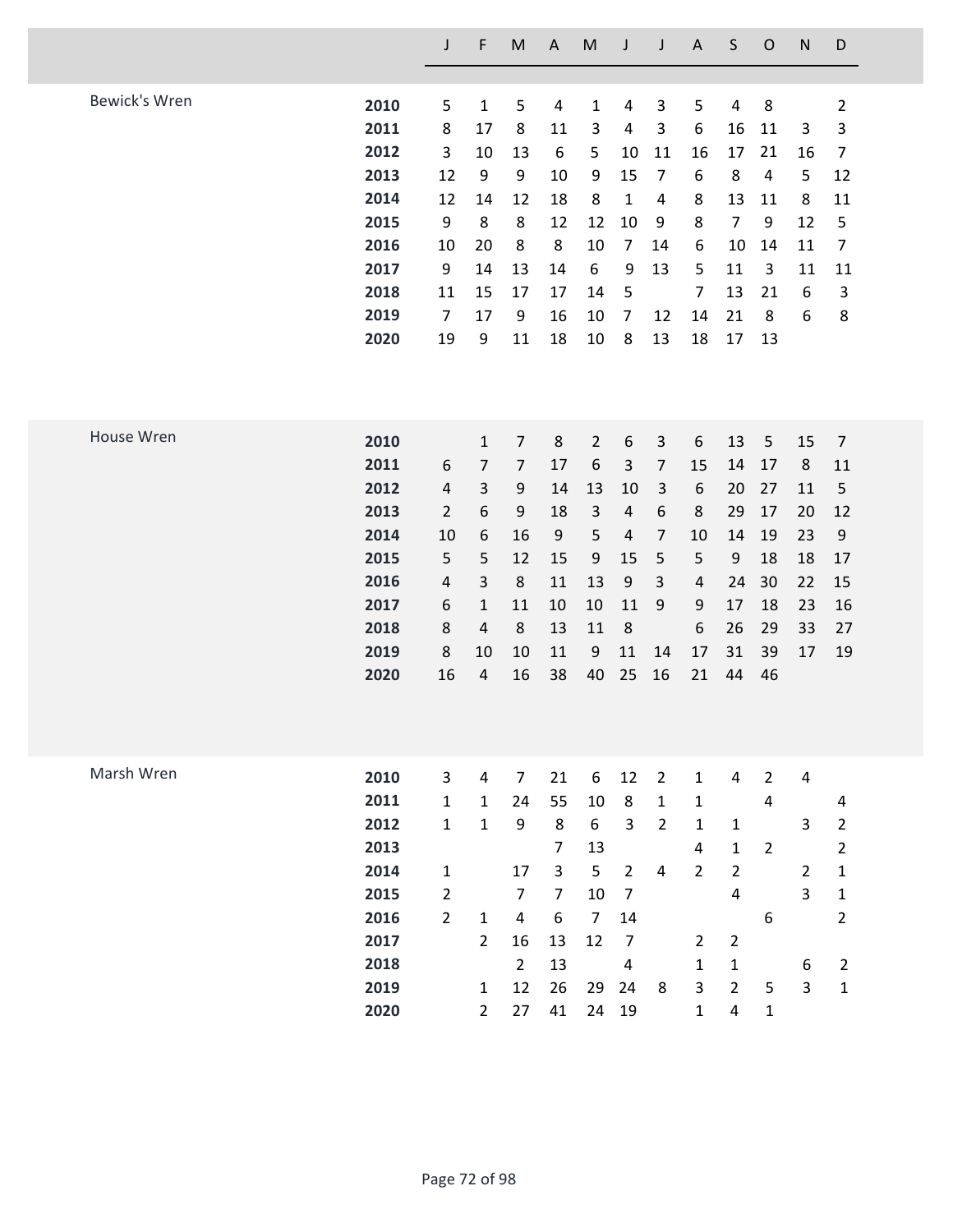|                              |                                                                                      | J                                                                                                                                     | F                                                                                                                                      | $\sf M$                                                                                                                                                   | $\boldsymbol{\mathsf{A}}$                                   | ${\sf M}$                  | J                             | J                                           | $\boldsymbol{\mathsf{A}}$                                                  | $\sf S$                                                            | ${\mathsf O}$                                                                                                | ${\sf N}$                                                                                                                               | $\mathsf D$                                                                                                             |
|------------------------------|--------------------------------------------------------------------------------------|---------------------------------------------------------------------------------------------------------------------------------------|----------------------------------------------------------------------------------------------------------------------------------------|-----------------------------------------------------------------------------------------------------------------------------------------------------------|-------------------------------------------------------------|----------------------------|-------------------------------|---------------------------------------------|----------------------------------------------------------------------------|--------------------------------------------------------------------|--------------------------------------------------------------------------------------------------------------|-----------------------------------------------------------------------------------------------------------------------------------------|-------------------------------------------------------------------------------------------------------------------------|
| Wren sp.                     | 2010<br>2011<br>2012<br>2013<br>2014<br>2015<br>2016<br>2017<br>2018<br>2019<br>2020 | $\overline{2}$<br>$\overline{2}$<br>$\overline{2}$                                                                                    | $\overline{2}$                                                                                                                         | $\overline{2}$                                                                                                                                            | $\overline{2}$                                              |                            | $\overline{3}$<br>$\mathbf 1$ | $\mathbf{1}$<br>$\mathbf 1$<br>$\mathsf{3}$ | $\overline{4}$<br>$\overline{4}$<br>$\mathsf 3$<br>$\overline{\mathbf{3}}$ | $\overline{2}$<br>$\mathsf{3}$<br>$\overline{2}$<br>$\overline{7}$ | $\overline{2}$<br>$\overline{2}$<br>$\overline{2}$<br>$\boldsymbol{6}$<br>$\overline{4}$<br>$\boldsymbol{9}$ | $\overline{4}$<br>$\mathbf 1$<br>$\mathbf{1}$<br>$\mathbf{1}$<br>5                                                                      | 5<br>$\overline{4}$<br>$\overline{\mathbf{5}}$                                                                          |
| Ruby-crowned Kinglet         | 2010<br>2011<br>2012<br>2013<br>2014<br>2015<br>2016<br>2017<br>2018<br>2019<br>2020 | $\pmb{4}$<br>$11\,$<br>$\overline{\mathbf{4}}$<br>12<br>5<br>17<br>$\overline{\mathbf{4}}$<br>$\boldsymbol{7}$<br>$\overline{7}$<br>8 | $2^{1}$<br>$\boldsymbol{6}$<br>$\mathsf{3}$<br>$\mathbf{1}$<br>$\overline{3}$<br>10<br>23<br>6<br>$\overline{4}$<br>10<br>$\mathsf{3}$ | $\mathsf S$<br>$\mathbf 1$<br>$\overline{2}$<br>$\mathbf{3}$<br>13<br>5<br>$\ensuremath{\mathsf{3}}$<br>$\boldsymbol{9}$<br>$\overline{2}$<br>$\mathbf 1$ | $\mathbf 1$<br>$\mathbf 1$<br>$\mathbf 1$<br>$\mathbf 1$    | $\mathbf 1$<br>$\mathbf 1$ |                               |                                             |                                                                            | $\mathbf 1$<br>$\overline{2}$                                      | $\mathbf{1}$<br>$\overline{2}$<br>$\boldsymbol{6}$<br>$\mathbf 1$<br>$\mathbf{1}$                            | $\mathsf{3}$<br>$\overline{2}$<br>$\overline{3}$<br>$\overline{7}$<br>9<br>5<br>$\mathbf{1}$<br>9<br>8                                  | $\mathsf 3$<br>$\mathbf 1$<br>$\overline{\mathbf{4}}$<br>$\overline{7}$<br>15<br>16<br>$\mathsf 9$<br>5<br>$11\,$<br>23 |
| <b>Blue-gray Gnatcatcher</b> | 2010<br>2011<br>2012<br>2013<br>2014<br>2015<br>2016<br>2017<br>2018<br>2019<br>2020 | $1\,$<br>$\mathbf 1$<br>$\mathbf{3}$<br>$\mathsf{3}$<br>$\boldsymbol{7}$<br>$\boldsymbol{6}$<br>12<br>23                              | $\mathbf{1}$<br>$\overline{3}$<br>$\boldsymbol{6}$<br>$\sqrt{ }$<br>$\mathbf 1$<br>10<br>$9\,$                                         | $\mathbf 1$<br>$\mathbf 1$<br>$\overline{2}$<br>$\mathbf{3}$<br>$\overline{7}$<br>$\overline{2}$                                                          | $\mathbf 1$<br>$\mathbf 2$<br>$\mathbf 1$<br>$\overline{2}$ |                            |                               | $\mathbf 1$                                 | $\overline{2}$                                                             | $\mathbf{1}$<br>$\mathbf{1}$                                       | $\overline{2}$<br>$\overline{2}$<br>$\sqrt{6}$<br>$\overline{2}$<br>5<br>$\overline{4}$<br>20<br>9<br>12     | $\mathbf 1$<br>$\overline{2}$<br>$\mathbf 1$<br>$\overline{7}$<br>$10\,$<br>$5\phantom{.0}$<br>$11\,$<br>$\overline{4}$<br>11<br>$10\,$ | 3<br>$\overline{2}$<br>14<br>15<br>$\,$ 8 $\,$<br>10<br>$13\,$<br>$12\,$                                                |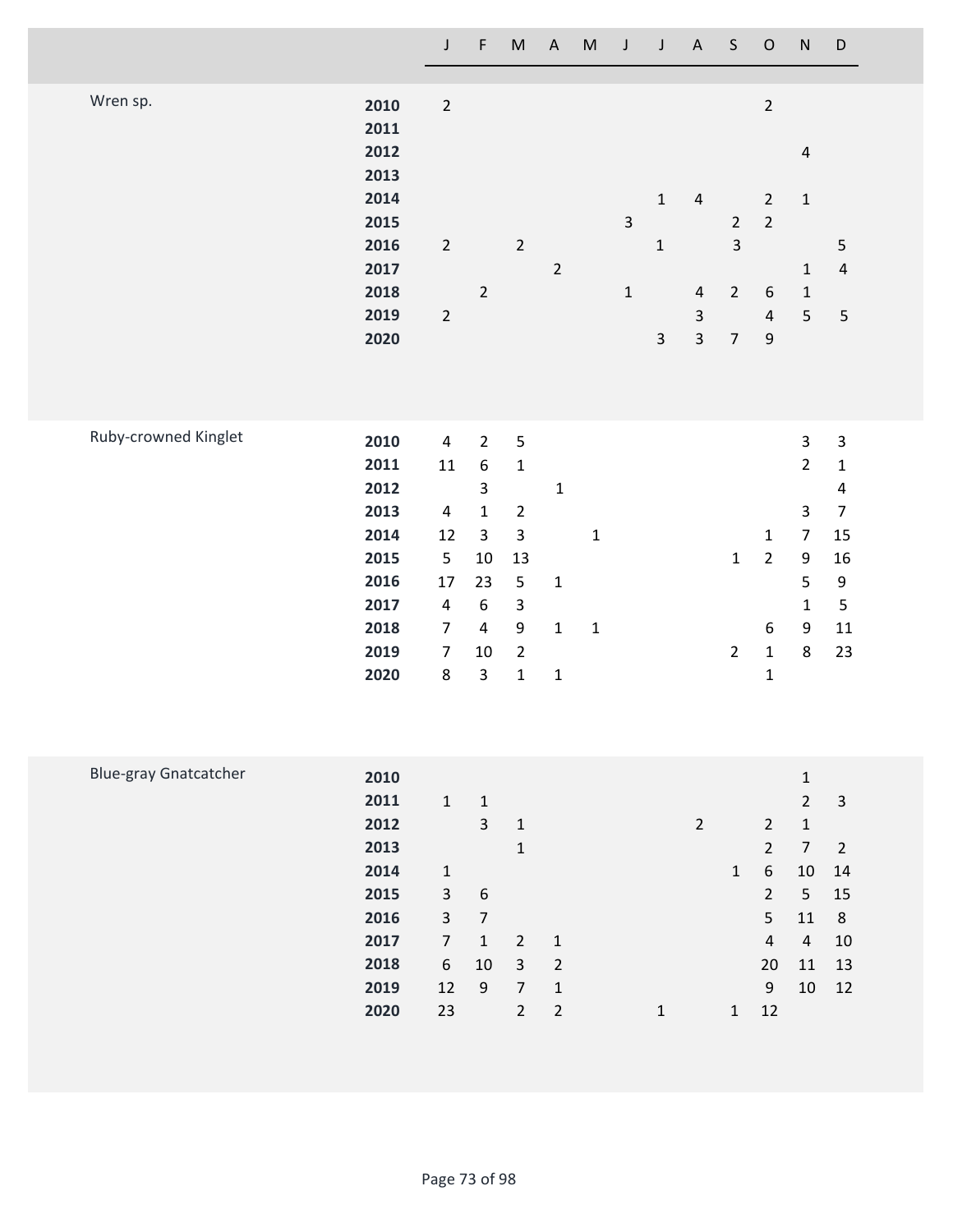|      | J  | F              | M  | A  | M  |    | J  | A  | S  | O   | N  | D  |
|------|----|----------------|----|----|----|----|----|----|----|-----|----|----|
|      |    |                |    |    |    |    |    |    |    |     |    |    |
| 2010 | 5  | 5              | 5  | 3  |    | 5  | 4  | 10 | 8  | 5   | 5  | 3  |
| 2011 | 5  | 8              | 4  | 6  | 5  | 10 | 8  | 12 | 8  | 8   | 7  | 7  |
| 2012 | 6  | 11             | 2  | 9  | 5  | 1  | 8  | 11 | 4  | 7   | 12 | 8  |
| 2013 | 7  | 11             |    | 6  | 3  |    | 5  | 9  | 10 | 8   | 5  | 5  |
| 2014 | 8  | 6              | 8  | 4  | 2  | 1  | 9  | 12 | 14 | 12  | 9  | 15 |
| 2015 | 3  | 7              | 6  |    | 6  | 7  | 19 | 15 | 22 | 15  | 10 | 11 |
| 2016 | 9  | 11             | 1  | 13 | 9  | 11 | 21 | 14 |    | -25 | 22 | 32 |
| 2017 | 26 | $\overline{7}$ | 16 | 16 | 14 | 24 | 39 | 34 | 26 | 21  | 16 | 48 |
| 2018 | 37 | 17             | 25 | 14 | 21 | 31 | 41 | 54 | 43 | 48  | 34 | 38 |
| 2019 | 24 | 34             | 14 | 26 | 28 | 35 | 40 | 67 | 43 | 37  | 32 | 30 |
| 2020 | 31 | 16             | 16 | 16 | 14 | 33 | 46 | 48 | 36 | 25  |    |    |
|      |    |                |    |    |    |    |    |    |    | 22  |    |    |

| Gnatcatcher sp. | 2010 |              |                                |
|-----------------|------|--------------|--------------------------------|
|                 | 2011 |              |                                |
|                 | 2012 |              |                                |
|                 | 2013 |              | $\mathbf{1}$                   |
|                 | 2014 |              | $\mathbf{1}$                   |
|                 | 2015 | $\mathbf{1}$ |                                |
|                 | 2016 |              |                                |
|                 | 2017 | $\mathbf 1$  |                                |
|                 | 2018 | $\mathbf 1$  |                                |
|                 | 2019 | 5            | $\overline{2}$<br>$\mathbf{1}$ |
|                 | 2020 |              |                                |
|                 |      |              |                                |

| Western Bluebird | 2010 |                | 13 | 2  | 2  |   | 3              |                |    | 2 |    | 2  | 1  |
|------------------|------|----------------|----|----|----|---|----------------|----------------|----|---|----|----|----|
|                  | 2011 | 4              | 6  | 7  | 4  | 5 |                |                |    |   | 3  |    |    |
|                  | 2012 |                | 6  | 4  | 3  | 2 | 5              |                | 3  |   |    |    | 1  |
|                  | 2013 | $\overline{2}$ | 8  | 4  | 6  |   | $\overline{2}$ | $\overline{2}$ | 5  | 4 | 9  | 2  | 18 |
|                  | 2014 | 9              | 1  | 3  | 8  | 6 | 5              | 3              | 5  |   | 1  |    | 13 |
|                  | 2015 |                | 11 | 16 | 6  | 1 | 4              | 15             | 3  | 5 | 2  | 3  | 3  |
|                  | 2016 | 2              | 9  | 8  | 3  | 8 |                | 1              | 5  |   | 3  |    |    |
|                  | 2017 | 3              | 2  |    | 2  |   | 8              | 2              |    |   |    | 3  | 6  |
|                  | 2018 | 2              | 7  | 9  | 4  | 1 |                | 4              | 10 | 8 | 14 | 12 | -6 |
|                  | 2019 |                | 4  | 8  | 4  | 6 | 4              | 1              | 3  | 8 | 13 | 5  | 3  |
|                  | 2020 | 3              | 6  | 11 | 10 | 7 | 3              | 14             | 3  | 9 | 14 |    |    |
|                  |      |                |    |    |    |   |                |                |    |   |    |    |    |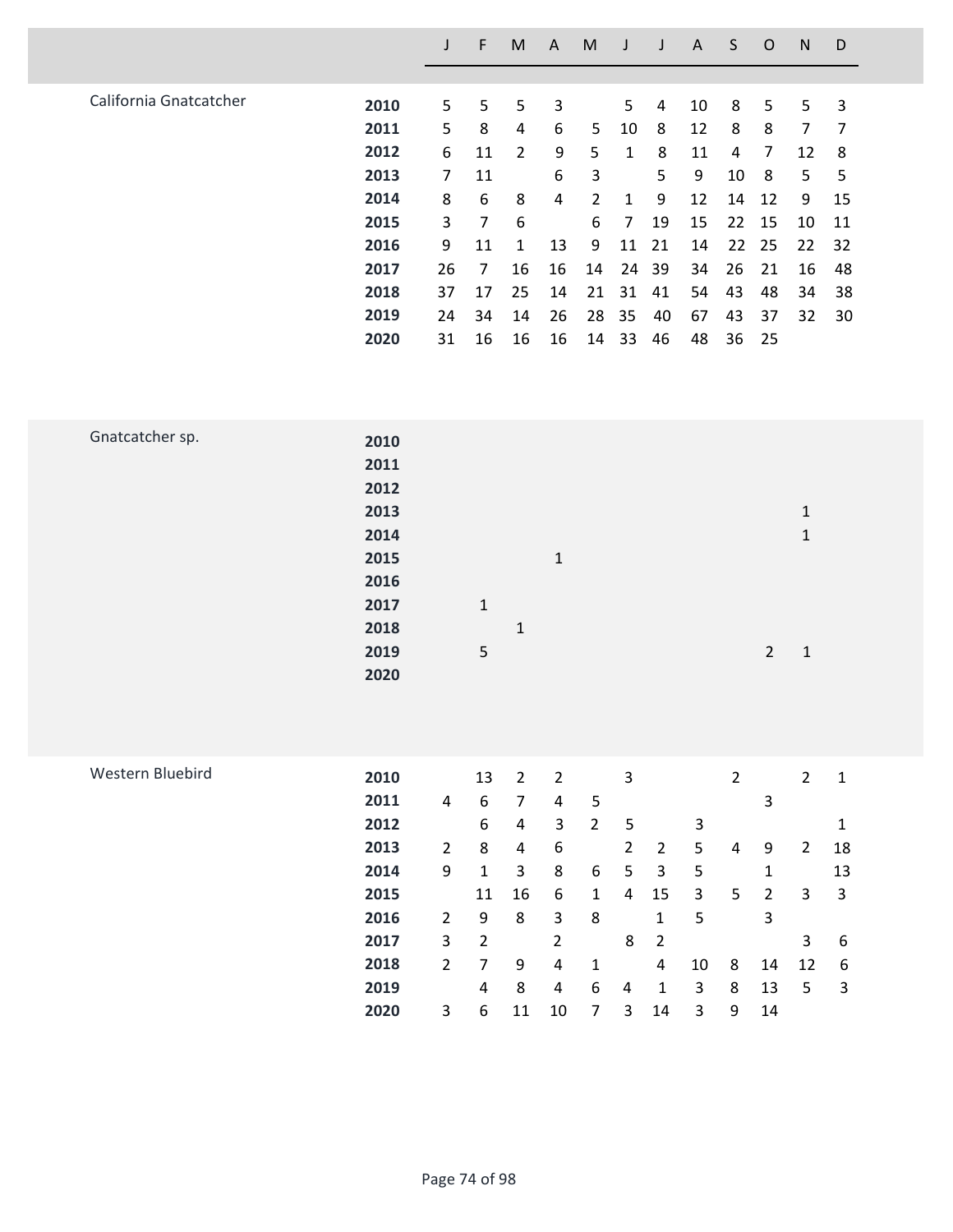| Swainson's Thrush | 2010<br>2011 |                |              |
|-------------------|--------------|----------------|--------------|
|                   | 2012         |                |              |
|                   | 2013         |                |              |
|                   | 2014         |                |              |
|                   | 2015         |                |              |
|                   | 2016         |                |              |
|                   | 2017         |                |              |
|                   | 2018         | $\overline{2}$ |              |
|                   | 2019         |                |              |
|                   | 2020         |                | $\mathbf{1}$ |
|                   |              |                |              |

|  |  | <b>Hermit Thrush</b> |  |
|--|--|----------------------|--|
|--|--|----------------------|--|

| Hermit Thrush | 2010 |                |                |                |   |  |   | 1              |    |
|---------------|------|----------------|----------------|----------------|---|--|---|----------------|----|
|               | 2011 |                |                |                |   |  |   | 3              | 2  |
|               | 2012 |                | 1              | 1              |   |  |   |                | 1  |
|               | 2013 | 3              | 2              |                | 1 |  |   | 1              | -5 |
|               | 2014 | $\overline{2}$ | $\overline{2}$ | $\overline{a}$ |   |  |   | 5              | 16 |
|               | 2015 | 9              | 11             | 5              |   |  |   | 4              | 6  |
|               | 2016 | 6              | 5              |                |   |  |   | 7              | 1  |
|               | 2017 | 3              | 6              | 3              | 3 |  |   | 4              | 4  |
|               | 2018 | 2              |                | 1              |   |  | 3 | $\overline{2}$ | 4  |
|               | 2019 | 11             | 15             | $\overline{7}$ |   |  |   | 2              | 4  |
|               | 2020 | 7              |                |                |   |  |   |                |    |

| American Robin | 2010 |       |              |                |              |  |
|----------------|------|-------|--------------|----------------|--------------|--|
|                | 2011 |       |              |                |              |  |
|                | 2012 |       |              |                |              |  |
|                | 2013 |       |              |                |              |  |
|                | 2014 |       |              |                |              |  |
|                | 2015 |       |              | $\mathbf{1}$   |              |  |
|                | 2016 | $1\,$ |              | 1              |              |  |
|                | 2017 |       |              |                |              |  |
|                | 2018 |       | $\mathbf{1}$ |                |              |  |
|                | 2019 |       | $\mathbf{1}$ | $\overline{2}$ | $\mathbf{1}$ |  |
|                | 2020 |       |              |                |              |  |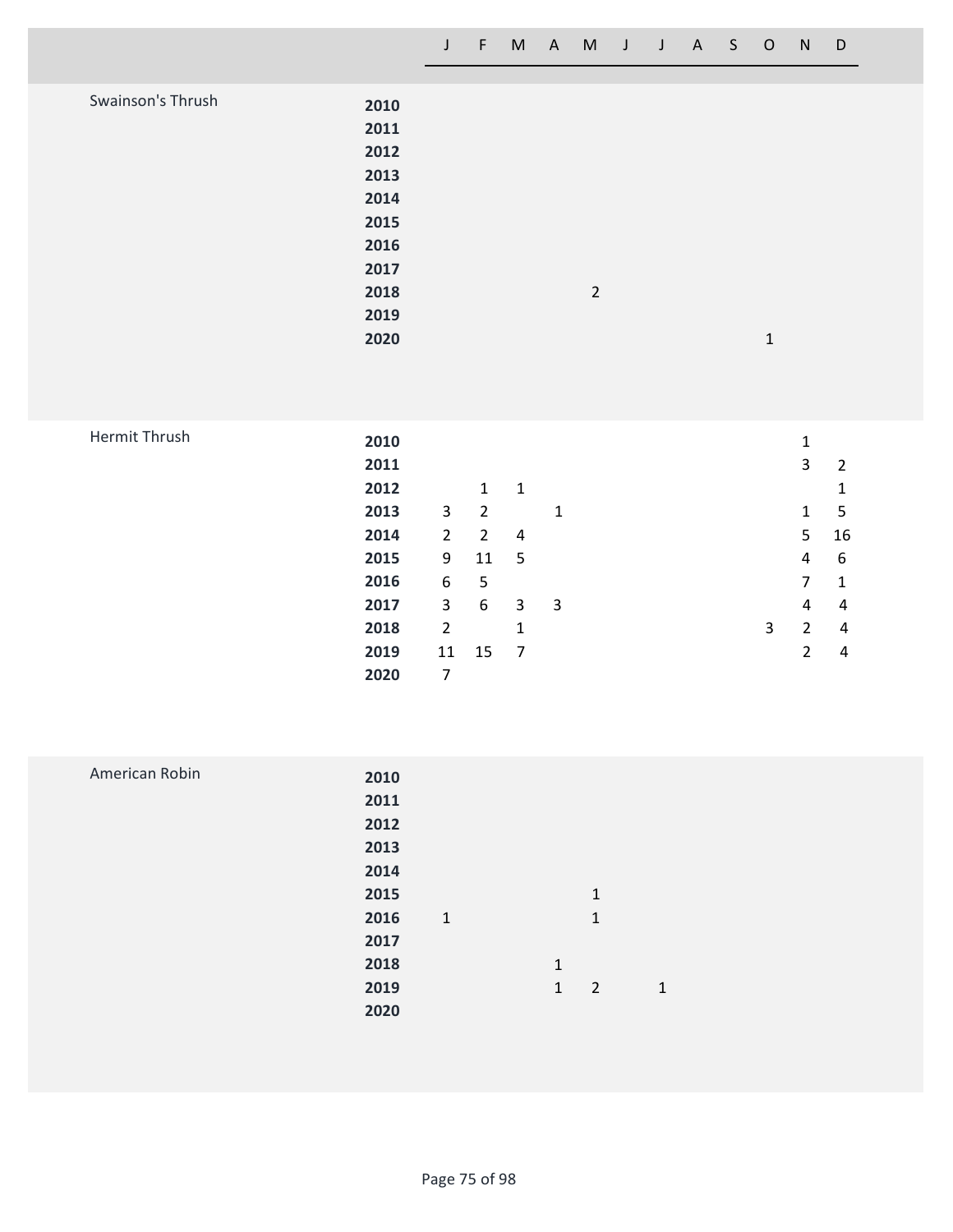|                      |      | J              | F              | M              | $\mathsf A$    | M              | J              | J              | $\mathsf A$ | S              | $\mathsf{O}$   | $\mathsf{N}$     | D  |
|----------------------|------|----------------|----------------|----------------|----------------|----------------|----------------|----------------|-------------|----------------|----------------|------------------|----|
|                      |      |                |                |                |                |                |                |                |             |                |                |                  |    |
| Wrentit              | 2010 | 9              | 9              | 8              | 15             | 5              | 11             | 15             | 17          | 16             | 15             | 19               | 9  |
|                      | 2011 | 17             | 28             | 30             | 10             | 37             | 15             | 20             | 24          | 29             | 20             | 20               | 23 |
|                      | 2012 | 26             | 33             | 27             | 30             | 18             | 11             | 20             | 32          | 19             | 23             | 20               | 19 |
|                      | 2013 | 15             | 23             | 18             | 19             | 27             | 25             | 19             | 21          | 22             | 25             | 16               | 27 |
|                      | 2014 | 42             | 26             | 6              | 24             | 21             | 20             | 26             | 24          | 16             | 16             | 27               | 23 |
|                      | 2015 | 16             | 20             | 23             | 17             | 21             | 23             | 15             | 21          | 14             | 15             | 22               | 24 |
|                      | 2016 | 15             | 17             | 13             | 24             | 12             | 21             | 23             | 21          | 21             | 16             | 18               | 18 |
|                      | 2017 | 21             | 23             | 18             | 18             | 25             | 24             | 23             | 27          | 18             | 11             | 21               | 21 |
|                      | 2018 | 24             | 15             | 16             | 19             | 27             | 16             | 16             | 23          | 18             | 23             | 25               | 24 |
|                      | 2019 | 26             | 29             | 27             | 16             | 20             | 14             | 20             | 35          | 27             | 24             | 24               | 22 |
|                      | 2020 | 26             | 14             | 25             | 28             | 31             | 36             | 31             | 34          | 28             | 27             |                  |    |
|                      |      |                |                |                |                |                |                |                |             |                |                |                  |    |
| Northern Mockingbird | 2010 | $\overline{7}$ | 9              | 25             | 22             | 29             | 40             | 24             | 22          | 12             | 8              | 11               | 14 |
|                      | 2011 | 12             | 5              | 16             | 18             | 28             | 23             | 26             | 14          | 5              | 8              | 8                | 8  |
|                      | 2012 | 8              | 20             | 22             | 13             | 26             | 39             | 13             | 17          | $6\,$          | 14             | 10               | 6  |
|                      | 2013 | 5              | 11             | 14             | 13             | 18             | 12             | 21             | 24          | 15             | 9              | $\overline{7}$   | 11 |
|                      | 2014 | 3              | 5              | 14             | 25             | 16             | 23             | 19             | 22          | 14             | 13             | 11               | 13 |
|                      | 2015 | 6              | 9              | 18             | 16             | 20             | 14             | 19             | 14          | 6              | 14             | 8                | 5  |
|                      | 2016 | 12             | 9              | 13             | 19             | 21             | 40             | 45             | 23          | 15             | 9              | 27               | 9  |
|                      | 2017 | 17             | 14             | 16             | 30             | 23             | 29             | 37             | 18          | 13             | 24             | 16               | 8  |
|                      | 2018 | $\overline{7}$ | 14             | 15             | 15             | 40             | 45             | 51             | 19          | 28             | 18             | 15               | 6  |
|                      | 2019 | $\overline{2}$ | 18             | 18             | 30             | 40             | 43             | 32             | 37          | 21             | 35             | 16               | 12 |
|                      | 2020 | 10             | 22             | 17             | 36             | 50             | 40             | 48             | 37          | 29             | 30             |                  |    |
|                      |      |                |                |                |                |                |                |                |             |                |                |                  |    |
| California Thrasher  | 2010 | 4              | $\overline{2}$ | $\mathbf{1}$   | $\overline{2}$ | $\overline{4}$ | $\overline{2}$ | $\overline{7}$ | 3           | $\overline{7}$ | $\overline{4}$ | $\boldsymbol{6}$ | 7  |
|                      | 2011 | 8              | 6              | 4              | 5              | 15             | 4              | 8              | 12          | 13             | 12             | 8                | 6  |
|                      | 2012 | 8              | $\overline{7}$ | 5              | $\overline{7}$ | 5              | 3              | 5              | 10          | 5              | 8              | $\overline{2}$   | 12 |
|                      | 2013 | 11             | 5              | $\overline{7}$ | 10             | 6              | 5              | 5              | 10          | 14             | 11             | 14               | 10 |
|                      | 2014 | 9              | 10             | 12             | 11             | 9              | 10             | 15             | 16          | 12             | 8              | 11               | 8  |
|                      | 2015 | 15             | 12             | 6              | $\overline{7}$ | 4              | 12             | 9              | 13          | 20             | 16             | $\overline{7}$   | 9  |
|                      | 2016 | 19             | 17             | 5              | 17             | 10             | 15             | 23             | 20          | 25             | 23             | 25               | 15 |
|                      | 2017 | 23             | 22             | 17             | 14             | $\overline{7}$ | 24             | 17             | 19          | 36             | 6              | 12               | 5  |
|                      | 2018 | 18             | 20             | 27             | 17             | 15             | 11             | $\overline{7}$ | 22          | 30             | 25             | 13               | 15 |
|                      | 2019 | 28             | 19             | 11             | 19             | 16             | 15             | 20             | 23          | 26             | 18             | 13               | 24 |
|                      | 2020 | 26             | 18             | 14             | 17             | 17             | 26             | 17             | 23          | 30             | 29             |                  |    |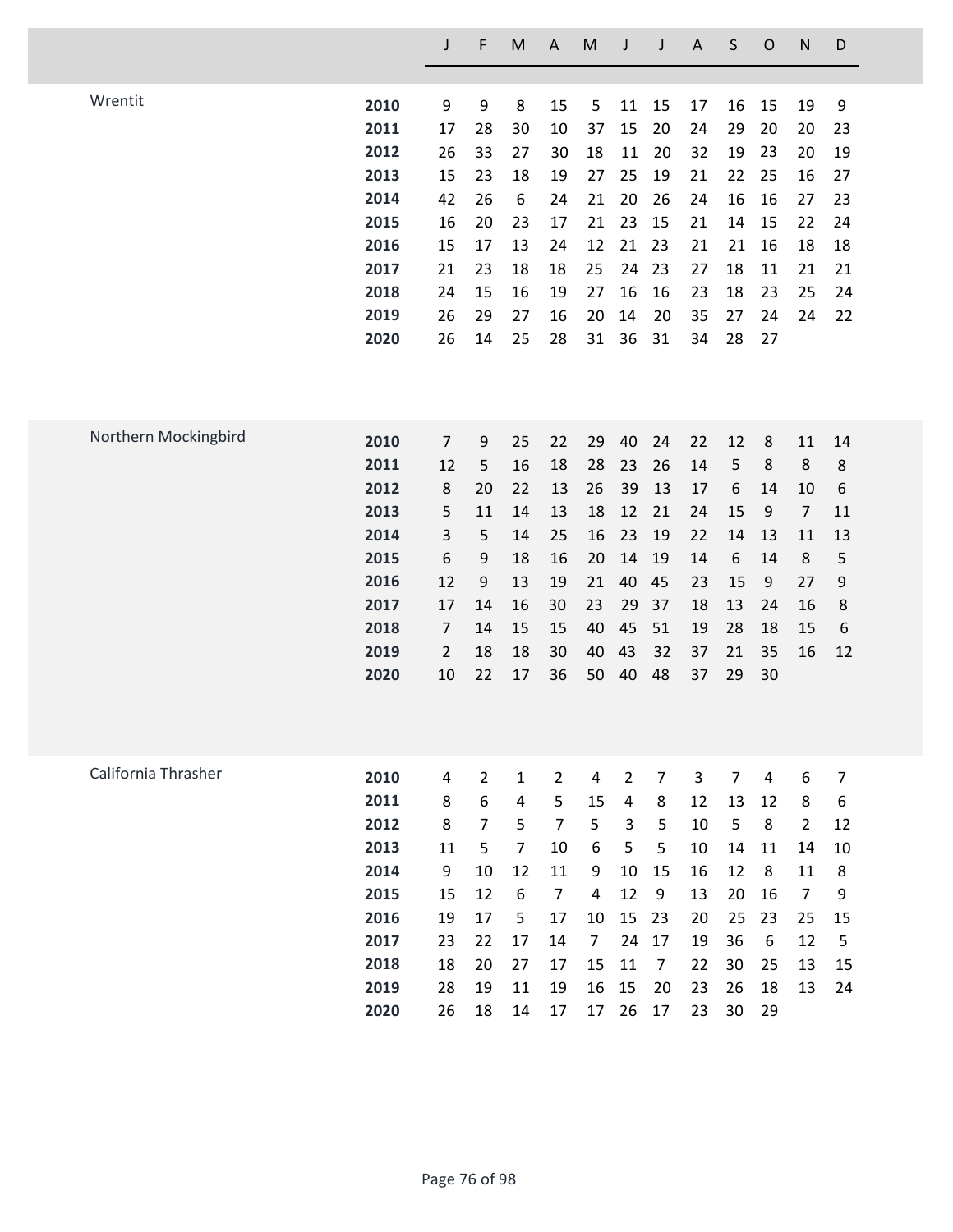|                          |      |     | F         | M   | A  | M  |           |            | A  | S  | O       | N              | D      |
|--------------------------|------|-----|-----------|-----|----|----|-----------|------------|----|----|---------|----------------|--------|
|                          |      |     |           |     |    |    |           |            |    |    |         |                |        |
| <b>European Starling</b> | 2010 | 152 | 21        | 35  | 58 |    |           | 173 55 105 | 57 | 46 | 69      | 46             | 80     |
|                          | 2011 | 37  | 18        | 65  | 15 | 78 | 73        | 89         | 70 |    |         | 32 116 531 293 |        |
|                          | 2012 | 253 | 13        | 39  | 27 | 71 | 44        | 64         | 66 |    | 38 140  | 52             | 261    |
|                          | 2013 |     | 108 166   | 49  | 79 | 85 | 23        | 16         | 9  | 28 | 19      |                | 21 191 |
|                          | 2014 | 54  | 9         | 12  | 45 | 34 | 46        | 16         | 48 |    | 53 44   | 38             | - 62   |
|                          | 2015 | 131 | 11        | 133 | 33 |    | 60 128 17 |            | 59 |    | 252 153 | 42             | 55     |
|                          | 2016 | 112 | 37        | 91  | 58 | 49 | 65 27     |            | 57 | 40 | 66      | 75             | 184    |
|                          | 2017 | 13  | 28        | 38  | 48 | 45 | 114 65    |            | 40 | 17 | 49      | 41             | 60     |
|                          | 2018 | 207 | 18        | 44  | 24 | 38 | 39        | 55         | 52 | 93 | 19      | 10             | 137    |
|                          | 2019 |     | 26 134 67 |     | 28 | 31 | 49        | 127        | 22 | 37 | 57      | 29             | 19     |
|                          | 2020 |     | 213 111   | 35  | 45 | 41 | 39        | 37         | 14 | 4  | 53      |                |        |
|                          |      |     |           |     |    |    |           |            |    |    |         |                |        |
|                          |      |     |           |     |    |    |           |            |    |    |         |                |        |

| American Pipit | 2010 | 44  | 11           | 86 |              |   |                | 23      | 84  |
|----------------|------|-----|--------------|----|--------------|---|----------------|---------|-----|
|                | 2011 | 73  | 44           | 5  | 30           | 6 |                | 359 135 |     |
|                | 2012 | 42  | 6            | 25 |              |   |                | 25      | 67  |
|                | 2013 | 4   | $\mathbf{2}$ | 45 | $\mathbf{2}$ | 2 | 20             | 53      | -39 |
|                | 2014 | 20  | 4            | 4  | 14           |   | 1              | 13      | -19 |
|                | 2015 |     | 39           | 13 | 92           |   | 1              | 129 37  |     |
|                | 2016 | 122 | 18           | 8  | 3            |   | $\overline{2}$ | 91      | 63  |
|                | 2017 | 20  | 16           | 19 |              |   |                | 61      | 17  |
|                | 2018 | 17  | 14           | 9  |              | 3 | 3              | 127     | 55  |
|                | 2019 | 43  | 40           | 6  | 2            |   | 7              | 88      | 17  |
|                | 2020 | 17  | 17           | 16 | 22           |   | 31             |         |     |
|                |      |     |              |    |              |   |                |         |     |

| <b>Cedar Waxwing</b> | 2010 |    |              |       | 6           |    |   | 5  |
|----------------------|------|----|--------------|-------|-------------|----|---|----|
|                      |      |    |              |       |             |    |   |    |
|                      | 2011 | 6  | $\mathbf{1}$ |       |             |    |   | 3  |
|                      | 2012 |    |              |       |             |    |   | 20 |
|                      | 2013 |    |              | 25 34 | 20          |    | 1 | 60 |
|                      | 2014 | 20 |              |       |             | 20 |   | 42 |
|                      | 2015 | 30 | 8            |       |             |    |   |    |
|                      | 2016 | 8  | 40           |       | $\mathbf 1$ |    |   |    |
|                      | 2017 | 6  |              |       |             |    |   |    |
|                      | 2018 |    |              |       |             |    |   | 34 |
|                      | 2019 |    |              |       |             | 18 |   |    |
|                      | 2020 |    |              |       |             |    |   |    |
|                      |      |    |              |       |             |    |   |    |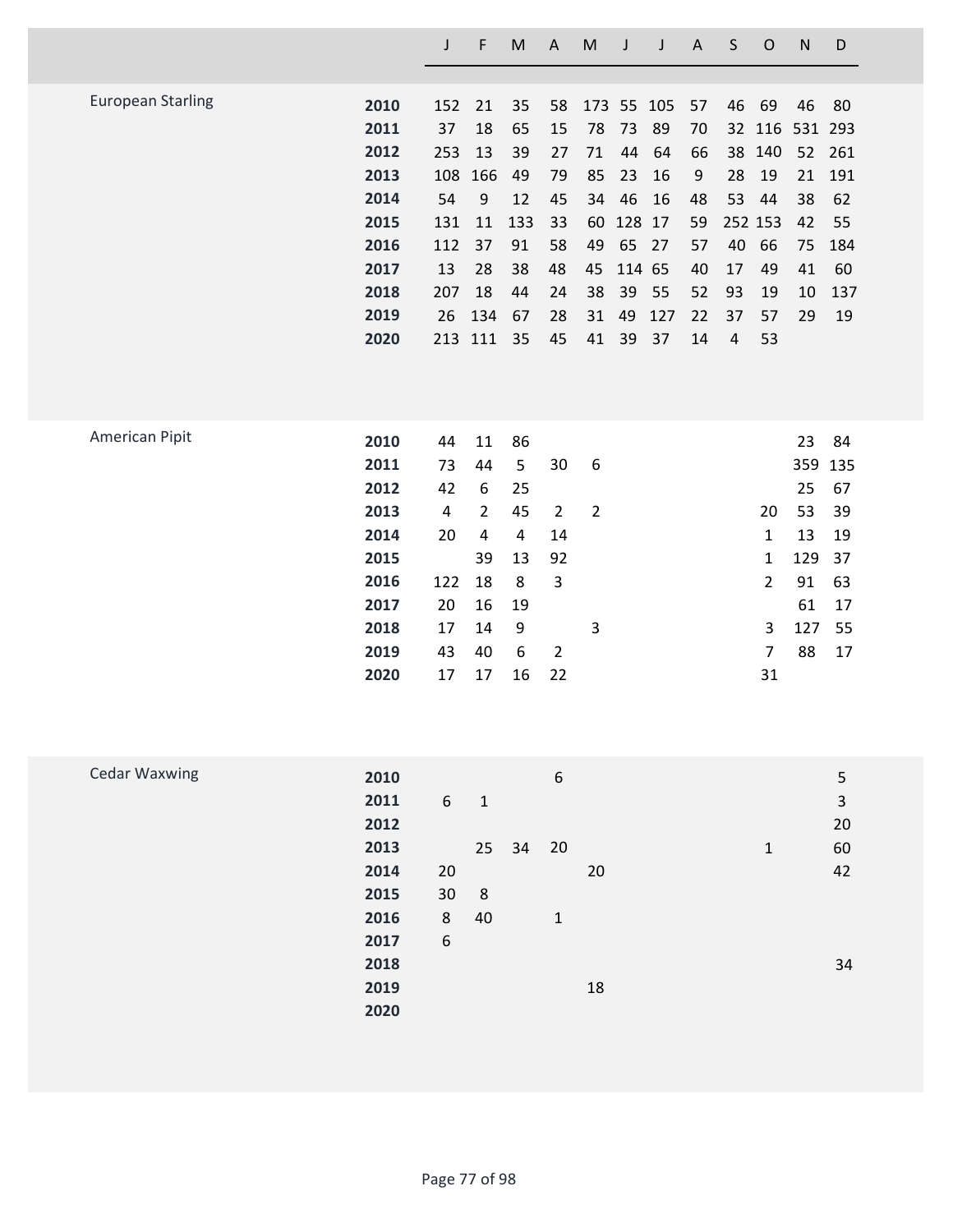|                        |                                                                                      | $\mathsf J$                                                                                                              | $\mathsf F$                                                                                                                                                   | $\mathsf{M}% _{T}=\mathsf{M}_{T}\!\left( a,b\right) ,\ \mathsf{M}_{T}=\mathsf{M}_{T}\!\left( a,b\right) ,$                            | $\mathsf{A}$                                                                        | $\mathsf{M}% _{T}=\mathsf{M}_{T}\!\left( a,b\right) ,\ \mathsf{M}_{T}=\mathsf{M}_{T}\!\left( a,b\right) ,$                  | $\mathsf J$                                                                                                                                       | $\mathsf J$                                                                                                              | $\mathsf{A}$                                                                                                           | $\mathsf{S}$                                                                                                                                            | $\mathsf O$                                                                                                  | ${\sf N}$                                                                                                            | $\mathsf D$                                                                                                      |
|------------------------|--------------------------------------------------------------------------------------|--------------------------------------------------------------------------------------------------------------------------|---------------------------------------------------------------------------------------------------------------------------------------------------------------|---------------------------------------------------------------------------------------------------------------------------------------|-------------------------------------------------------------------------------------|-----------------------------------------------------------------------------------------------------------------------------|---------------------------------------------------------------------------------------------------------------------------------------------------|--------------------------------------------------------------------------------------------------------------------------|------------------------------------------------------------------------------------------------------------------------|---------------------------------------------------------------------------------------------------------------------------------------------------------|--------------------------------------------------------------------------------------------------------------|----------------------------------------------------------------------------------------------------------------------|------------------------------------------------------------------------------------------------------------------|
| Phainopepla            | 2010<br>2011<br>2012<br>2013<br>2014<br>2015<br>2016<br>2017<br>2018<br>2019<br>2020 |                                                                                                                          |                                                                                                                                                               |                                                                                                                                       |                                                                                     | $\overline{2}$                                                                                                              | $\mathbf 1$<br>$\mathbf 1$                                                                                                                        |                                                                                                                          | $\mathbf 1$                                                                                                            |                                                                                                                                                         |                                                                                                              |                                                                                                                      | $\mathbf 1$                                                                                                      |
| Orange-crowned Warbler | 2010<br>2011<br>2012<br>2013<br>2014<br>2015<br>2016<br>2017<br>2018<br>2019<br>2020 | $\overline{3}$<br>5<br>$\mathbf 1$<br>$\overline{7}$<br>$\,8\,$<br>3<br>$\,8\,$<br>10<br>12<br>$\overline{7}$<br>$\,8\,$ | $\mathbf 1$<br>$\boldsymbol{6}$<br>$\overline{4}$<br>$\overline{2}$<br>$\overline{2}$<br>$\overline{4}$<br>18<br>$\overline{7}$<br>$\overline{7}$<br>13<br>10 | $\,8\,$<br>$\boldsymbol{6}$<br>$\mathsf{3}$<br>$\sqrt{4}$<br>15<br>11<br>$\mathsf{3}$<br>$\boldsymbol{6}$<br>11<br>$\,8\,$<br>$\bf 8$ | $\,8\,$<br>$10\,$<br>$\sqrt{4}$<br>18<br>18<br>13<br>$\,$ 6<br>19<br>23<br>29<br>31 | $\mathbf 1$<br>$\boldsymbol{6}$<br>$\mathbf 1$<br>$\sqrt{5}$<br>10<br>$\mathsf S$<br>$\overline{7}$<br>11<br>12<br>12<br>20 | $\mathsf 3$<br>$\mathbf 1$<br>$\mathbf 1$<br>$\sqrt{4}$<br>$\overline{2}$<br>$\ensuremath{\mathsf{3}}$<br>$\overline{2}$<br>11<br>10<br>$9$<br>11 | $\mathbf 1$<br>$\overline{2}$<br>$\mathsf{3}$<br>$\overline{2}$<br>$\overline{2}$<br>$\overline{2}$<br>$\,8\,$<br>$11\,$ | $\boldsymbol{7}$<br>$\boldsymbol{6}$<br>$\overline{2}$<br>$\overline{2}$<br>$\overline{3}$<br>5<br>5<br>$\overline{3}$ | $\mathbf{1}$<br>5<br>$\mathbf 1$<br>$\boldsymbol{9}$<br>5<br>4<br>$\mathsf 3$<br>$\overline{7}$<br>$\overline{4}$<br>$\overline{4}$<br>$\boldsymbol{9}$ | $\mathbf 1$<br>6<br>$\overline{7}$<br>$\,8\,$<br>17<br>$\sqrt{4}$<br>5<br>$\boldsymbol{9}$<br>26<br>16<br>19 | $\,8\,$<br>5<br>$\sqrt{4}$<br>$\overline{3}$<br>15<br>$\sqrt{5}$<br>$\overline{7}$<br>$\overline{7}$<br>10<br>$\,$ 6 | $\overline{7}$<br>15<br>$\boldsymbol{6}$<br>$\boldsymbol{9}$<br>17<br>11<br>13<br>11<br>$\overline{7}$<br>$11\,$ |
| Nashville Warbler      | 2010<br>2011<br>2012<br>2013<br>2014<br>2015<br>2016<br>2017<br>2018<br>2019<br>2020 |                                                                                                                          |                                                                                                                                                               |                                                                                                                                       | $\overline{2}$<br>$\overline{2}$<br>$\overline{2}$                                  | $\mathbf 1$<br>$\overline{3}$                                                                                               |                                                                                                                                                   |                                                                                                                          |                                                                                                                        |                                                                                                                                                         |                                                                                                              |                                                                                                                      |                                                                                                                  |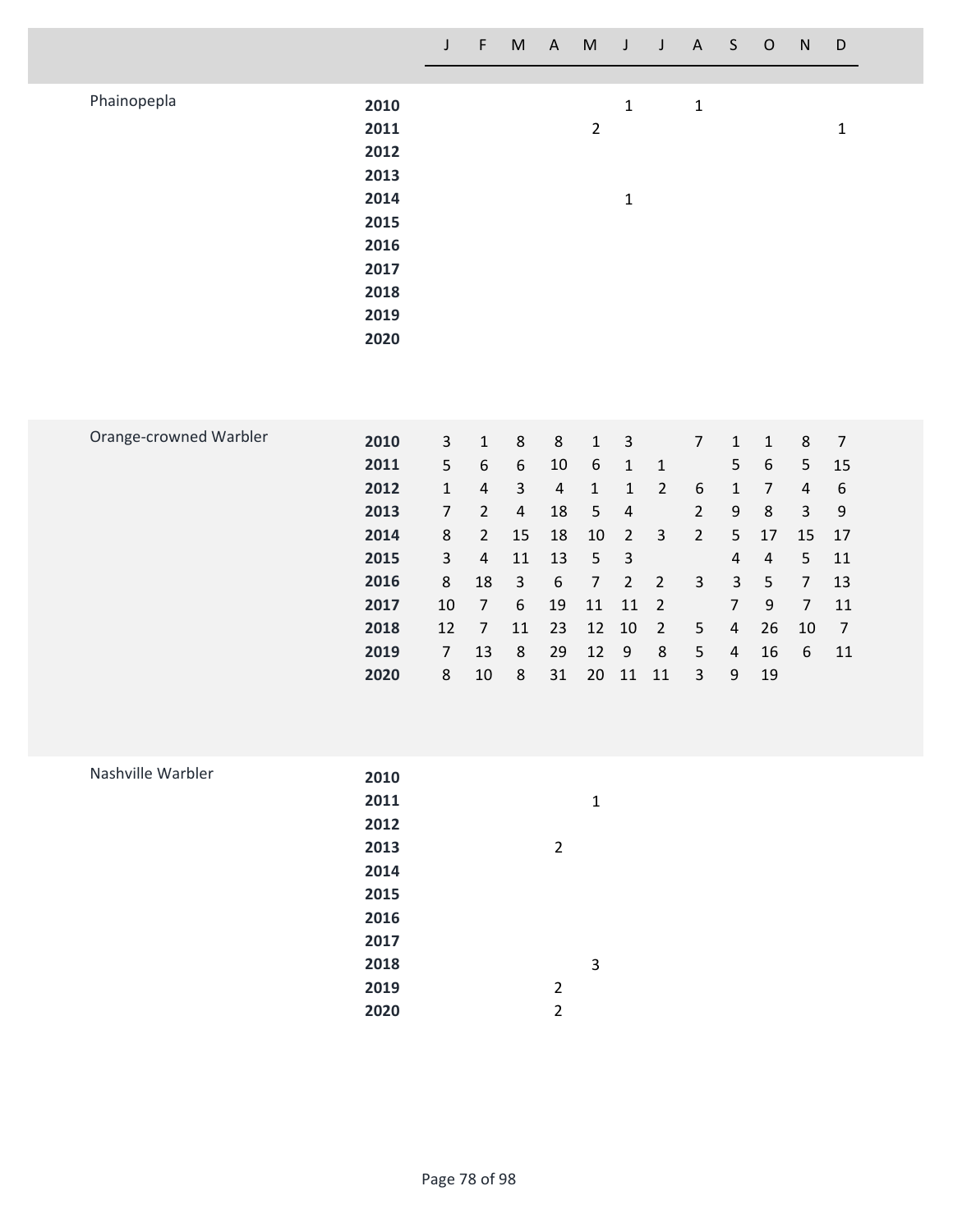| Virginia's Warbler | 2010 |   |
|--------------------|------|---|
|                    | 2011 | 1 |
|                    | 2012 |   |
|                    | 2013 |   |
|                    | 2014 |   |
|                    | 2015 |   |
|                    | 2016 |   |
|                    | 2017 |   |
|                    | 2018 |   |
|                    | 2019 |   |
|                    | 2020 |   |

| 2011 |                |              |   | $\overline{2}$ | 5  | 3  |     |   |                | 1              |   | 2              |
|------|----------------|--------------|---|----------------|----|----|-----|---|----------------|----------------|---|----------------|
| 2012 |                | $\mathbf{1}$ | 1 | 2              | 11 | 2  |     |   |                | $\overline{2}$ | 1 | -1             |
| 2013 | $\overline{2}$ |              |   | $\overline{2}$ | 10 | 5  | - 5 |   | $\overline{2}$ |                | 1 |                |
| 2014 |                |              |   | 6              | 13 | 13 | -3  | 4 |                |                |   | 3              |
| 2015 |                |              | 2 | 5              | 24 | 11 | 24  | 6 | 2              | 1              | 1 | -1             |
| 2016 |                | $\mathbf{1}$ | 1 | 1              | 13 | 18 | 8   | 4 |                |                |   | 1              |
| 2017 | 1              |              |   |                | 7  | 8  | 1   |   | 1              |                |   | $\overline{2}$ |
| 2018 |                |              |   | 1              | 28 | 8  | 5   | 6 |                | 1              | 1 | 1              |
| 2019 | 1              |              |   | 3              | 9  | 4  | 7   | 2 | $\mathbf{1}$   | -1             |   | 4              |
| 2020 |                |              |   | 1              | 6  | 12 | 8   | 3 |                | 1              |   |                |
|      | 2010           |              |   |                | 1  | 7  |     | 6 |                |                |   |                |

| Yellow-rumped Warbler | 2010 | 94 |           | 34 113 27      |    | $\mathbf{1}$   |              |             | 75 157 |
|-----------------------|------|----|-----------|----------------|----|----------------|--------------|-------------|--------|
|                       | 2011 |    |           | 315 103 65 124 |    |                | $\mathbf{1}$ |             | 49 204 |
|                       | 2012 |    | 86 122 67 |                | 46 |                | 53           | 180 120     |        |
|                       | 2013 | 77 |           | 45 84          | 49 |                | 8            | 164 276     |        |
|                       | 2014 |    |           | 263 101 148 87 |    |                |              | 61 222 281  |        |
|                       | 2015 |    |           | 66 95 104 53   |    |                |              | 23 214 275  |        |
|                       | 2016 |    |           | 305 158 72 37  |    |                |              | 15 335 224  |        |
|                       | 2017 |    |           | 128 179 142 45 |    |                | 4            | 112 331     |        |
|                       | 2018 |    |           | 198 111 106 55 |    | $\overline{7}$ |              | 107 266 363 |        |
|                       | 2019 |    |           | 201 169 127    | 42 | $\overline{2}$ | 19           | 142 195     |        |
|                       | 2020 |    | 209 95    | 100 81         |    |                | 38           |             |        |
|                       |      |    |           |                |    |                |              |             |        |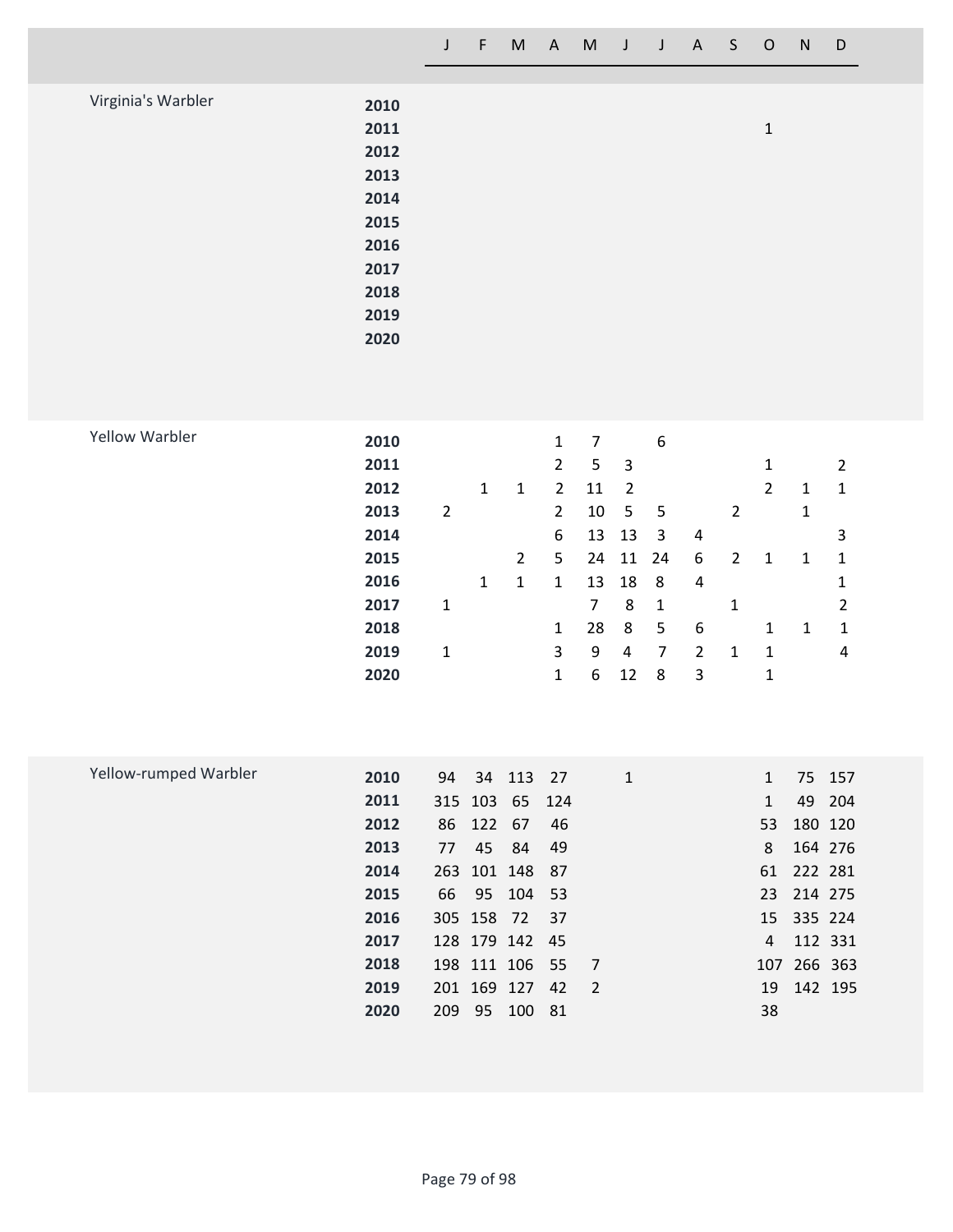|      | J | F            | M            | $\mathsf{A}$ | M | $\mathsf{J}$ | J | $\mathsf{A}$ | S. | $\circ$ | N | D              |
|------|---|--------------|--------------|--------------|---|--------------|---|--------------|----|---------|---|----------------|
|      |   |              |              |              |   |              |   |              |    |         |   |                |
| 2010 |   |              |              |              |   |              |   |              |    |         |   |                |
| 2011 |   |              |              |              |   |              |   |              |    |         |   |                |
| 2012 |   | $\mathbf{1}$ |              |              |   |              |   |              |    |         |   | $\mathbf{1}$   |
| 2013 |   |              |              |              |   |              |   |              |    |         | 1 |                |
| 2014 |   |              | $\mathbf{1}$ |              |   |              |   |              |    |         | 1 |                |
| 2015 |   |              |              |              |   |              |   |              |    |         |   |                |
| 2016 |   | 1            |              |              |   |              |   |              |    |         |   | $\overline{2}$ |
| 2017 |   |              |              |              |   |              |   |              |    |         |   |                |
| 2018 |   |              | $\mathbf{1}$ |              |   |              |   |              |    |         |   | 1              |
| 2019 |   | $\mathbf{1}$ |              |              |   |              |   |              |    |         |   |                |
| 2020 |   |              |              |              |   |              |   |              |    |         |   |                |
|      |   |              |              |              |   |              |   |              |    |         |   |                |

| Audubon's | 2010 |     |           | 94 34 113 27   |     | 1              |              |             | 75 157 |
|-----------|------|-----|-----------|----------------|-----|----------------|--------------|-------------|--------|
|           | 2011 |     |           | 315 103 65 124 |     |                | $\mathbf{1}$ |             | 49 204 |
|           | 2012 |     | 86 121 67 |                | -46 |                |              | 53 180 119  |        |
|           | 2013 | 77  |           | 45 84          | -49 |                | 8            | 163 276     |        |
|           | 2014 |     |           | 263 101 147 27 |     |                |              | 61 221 281  |        |
|           | 2015 |     |           | 66 95 104 53   |     |                |              | 23 214 275  |        |
|           | 2016 |     |           | 305 157 72 37  |     |                |              | 15 335 222  |        |
|           | 2017 |     |           | 128 179 142 45 |     |                |              | 4 112 331   |        |
|           | 2018 |     |           | 198 111 105 55 |     | $\overline{7}$ |              | 107 266 362 |        |
|           | 2019 |     |           | 201 168 127 42 |     | $\overline{2}$ |              | 19 142 195  |        |
|           | 2020 | 209 | 95        | 100 81         |     |                | 38           |             |        |

| <b>Black-throated Gray Warbler</b> | 2010 |   |                |   |   |   |   |
|------------------------------------|------|---|----------------|---|---|---|---|
|                                    | 2011 |   | $\overline{2}$ |   |   |   |   |
|                                    | 2012 |   |                |   |   |   |   |
|                                    | 2013 |   |                |   |   |   |   |
|                                    | 2014 |   | $\overline{2}$ |   |   |   |   |
|                                    | 2015 |   |                |   |   |   |   |
|                                    | 2016 |   |                |   |   |   |   |
|                                    | 2017 |   |                |   | 1 |   |   |
|                                    | 2018 |   | 1              |   | 1 | 1 | 1 |
|                                    | 2019 | 1 |                | 1 | 1 |   |   |
|                                    | 2020 | 2 |                |   |   |   |   |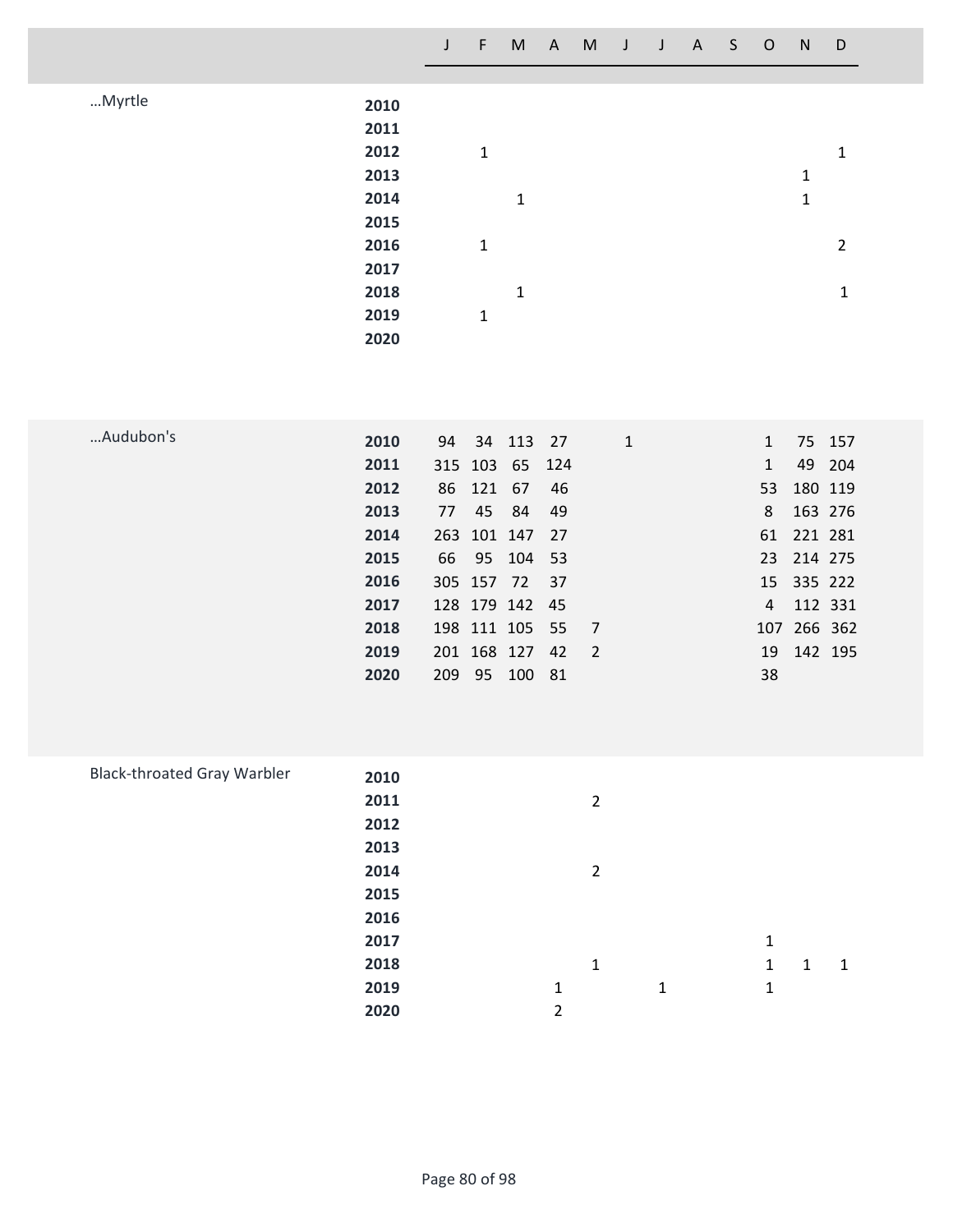|                           |      | J              | F              | M            | A            | M              |  | J J A S O |                |                | N            | D              |
|---------------------------|------|----------------|----------------|--------------|--------------|----------------|--|-----------|----------------|----------------|--------------|----------------|
|                           |      |                |                |              |              |                |  |           |                |                |              |                |
| <b>Townsend's Warbler</b> | 2010 |                |                |              |              |                |  |           |                |                | $\mathbf{1}$ | $\overline{2}$ |
|                           | 2011 |                |                |              | $\mathbf{1}$ | $\overline{2}$ |  |           |                |                |              |                |
|                           | 2012 |                |                |              |              |                |  |           |                |                |              |                |
|                           | 2013 |                |                |              |              |                |  |           |                |                |              | 3              |
|                           | 2014 | $\mathbf{1}$   |                |              |              |                |  |           |                |                |              |                |
|                           | 2015 | $\mathbf{1}$   |                |              | $\mathbf{1}$ |                |  |           |                |                |              | $\mathbf{1}$   |
|                           | 2016 | $\mathbf{1}$   | $\overline{2}$ |              |              |                |  |           |                |                |              | 3              |
|                           | 2017 |                |                |              |              |                |  |           |                |                |              |                |
|                           | 2018 |                |                |              |              | 8              |  |           | $\overline{2}$ | $\mathbf{1}$   |              |                |
|                           |      |                |                |              |              |                |  |           |                |                |              |                |
|                           | 2019 |                |                | $\mathbf{1}$ |              | $\mathbf{1}$   |  |           |                |                | 1            |                |
|                           | 2020 | $\overline{2}$ |                |              | $\mathbf{1}$ |                |  |           |                | $\overline{2}$ |              |                |

| Hermit Warbler | 2010 |   |
|----------------|------|---|
|                | 2011 | 1 |
|                | 2012 |   |
|                | 2013 |   |
|                | 2014 |   |
|                | 2015 |   |
|                | 2016 |   |
|                | 2017 | 1 |
|                | 2018 | 4 |
|                | 2019 |   |
|                | 2020 |   |
|                |      |   |

| Grace's Warbler | 2010 |              |   |
|-----------------|------|--------------|---|
|                 | 2011 |              |   |
|                 | 2012 |              |   |
|                 | 2013 |              |   |
|                 | 2014 |              |   |
|                 | 2015 |              |   |
|                 | 2016 |              |   |
|                 | 2017 |              |   |
|                 | 2018 | $\mathbf{1}$ |   |
|                 | 2019 |              | 1 |
|                 | 2020 |              |   |
|                 |      |              |   |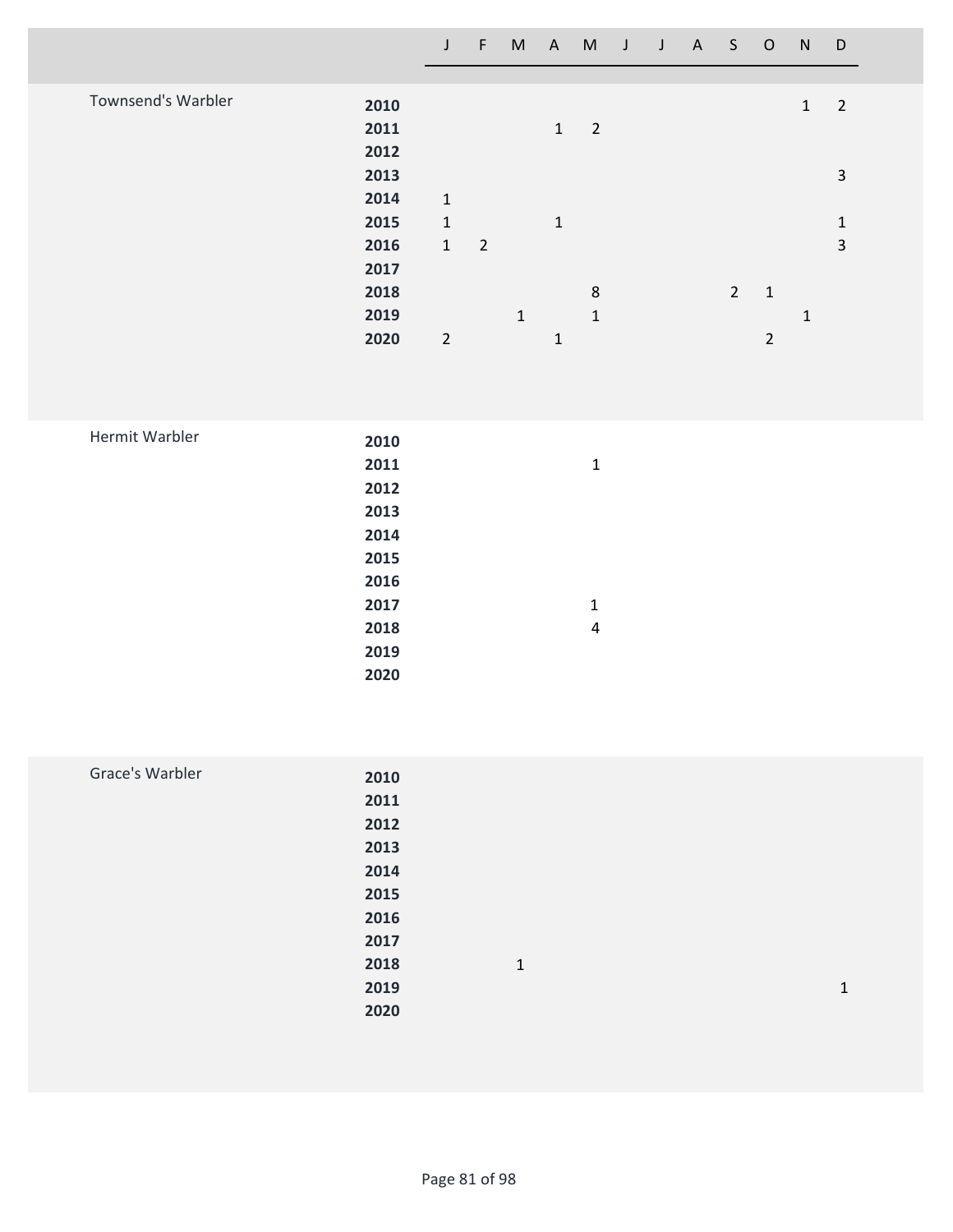| MacGillivray's Warbler | 2010 |   |  |
|------------------------|------|---|--|
|                        | 2011 |   |  |
|                        | 2012 |   |  |
|                        | 2013 |   |  |
|                        | 2014 |   |  |
|                        | 2015 |   |  |
|                        | 2016 |   |  |
|                        | 2017 |   |  |
|                        | 2018 |   |  |
|                        | 2019 |   |  |
|                        | 2020 | 1 |  |

| Common Yellowthroat | 2010 | 12 | 14  | -29 | 36         | 45    | 78    | -43   | 19 | 16 | - 19  | 12 | 22  |
|---------------------|------|----|-----|-----|------------|-------|-------|-------|----|----|-------|----|-----|
|                     | 2011 | 19 | 15  | 37  | 73         | 37    | 53    | -20   | 9  | 21 | - 19  | 10 | 53  |
|                     | 2012 | 11 | 19  | 49  | 34         | 66    | 40    | 19    | 14 |    | 22 30 | 21 | 23  |
|                     | 2013 | 24 | 3   | 21  | 54         | 49    | 40    | 27    | 22 |    | 21 35 | 34 | 44  |
|                     | 2014 | 44 | 17  | 56  | 50         | 51    | 38    | -28   | 14 | 14 | -40   | 39 | 30  |
|                     | 2015 | 16 | 18  | 30  | 35         | 56    | 71 70 |       | 25 |    | 42 36 | 24 | 48  |
|                     | 2016 | 43 | 32  | 27  | 27         | 39    | 86 33 |       | 52 |    | 51 58 | 64 | 30  |
|                     | 2017 | 14 | -29 | 53  | -79        | 49    |       | 52 42 | 17 | 19 | - 48  | 35 | -61 |
|                     | 2018 | 47 | 38  | 43  | -52        | 58    | 58 17 |       | 34 | 51 | - 67  | 31 | 24  |
|                     | 2019 | 26 | -31 | 53  | 90         | 72 69 |       | 80    | 58 | 56 | - 45  | 38 | 47  |
|                     | 2020 | 37 | 32  | 55  | 129 112 89 |       |       | 55    | 81 |    | 76 54 |    |     |
|                     |      |    |     |     |            |       |       |       |    |    |       |    |     |

| Wilson's Warbler | 2010 |              |   | 3              |    |                |   |   |   |   |
|------------------|------|--------------|---|----------------|----|----------------|---|---|---|---|
|                  | 2011 | $\mathbf{1}$ |   | $\mathbf{1}$   | 3  | $\mathbf{1}$   |   |   |   |   |
|                  | 2012 |              |   | 3              | 5  | $\overline{2}$ |   |   |   |   |
|                  | 2013 |              |   | 6              | 6  |                |   |   |   |   |
|                  | 2014 |              |   | $\mathbf{1}$   | 25 |                |   | 2 | 1 |   |
|                  | 2015 |              | 1 |                | 7  |                |   |   |   |   |
|                  | 2016 |              |   |                | 14 |                |   |   |   | 1 |
|                  | 2017 |              |   |                | 7  |                |   |   |   |   |
|                  | 2018 |              |   | $\overline{a}$ | 21 | $\mathbf{1}$   |   |   | 1 |   |
|                  | 2019 |              |   | 3              | 8  |                |   |   |   |   |
|                  | 2020 |              |   | 8              | 2  | $\overline{2}$ | 2 |   | 1 |   |
|                  |      |              |   |                |    |                |   |   |   |   |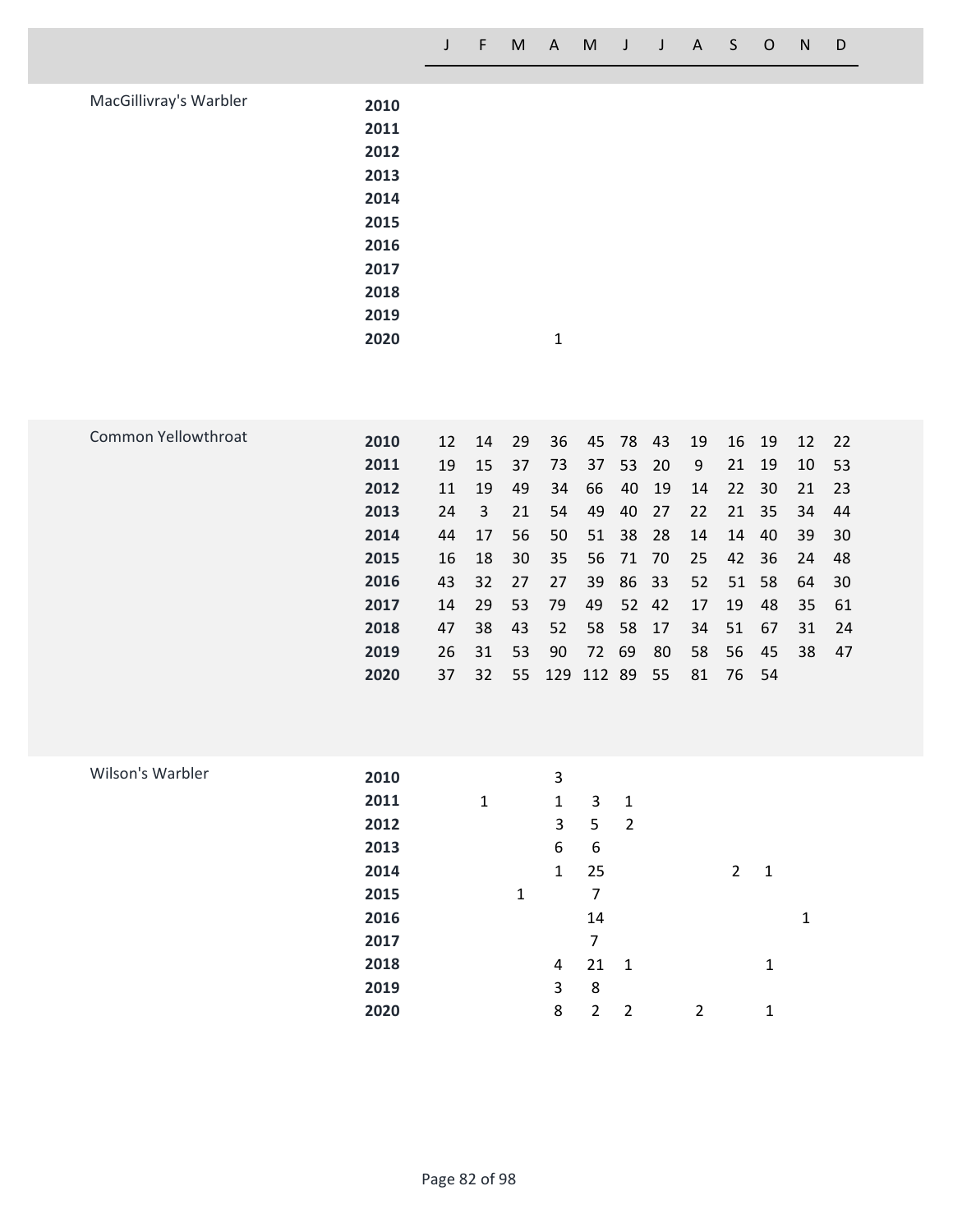|                            |                                                                                      | $\mathsf J$                                                                                      | $\mathsf F$                                                                | ${\sf M}$                                                                | $\mathsf{A}$                                                   | M                                                                                                                         | $\mathsf{J}$                                                                                     | $\mathsf{J}$                                                                     | A                                                                                                       | S                                                                                                             | $\mathsf{O}$                                                                                                       | ${\sf N}$                                                                                                      | D                                                                         |  |
|----------------------------|--------------------------------------------------------------------------------------|--------------------------------------------------------------------------------------------------|----------------------------------------------------------------------------|--------------------------------------------------------------------------|----------------------------------------------------------------|---------------------------------------------------------------------------------------------------------------------------|--------------------------------------------------------------------------------------------------|----------------------------------------------------------------------------------|---------------------------------------------------------------------------------------------------------|---------------------------------------------------------------------------------------------------------------|--------------------------------------------------------------------------------------------------------------------|----------------------------------------------------------------------------------------------------------------|---------------------------------------------------------------------------|--|
| Yellow-breasted Chat       | 2010<br>2011<br>2012<br>2013<br>2014<br>2015<br>2016<br>2017<br>2018<br>2019<br>2020 |                                                                                                  |                                                                            |                                                                          | $\overline{3}$<br>3<br>$\mathbf{1}$<br>4<br>6<br>5             | 6<br>$\overline{4}$<br>$\overline{7}$<br>$\mathsf{3}$<br>$\overline{7}$<br>13<br>13<br>$\boldsymbol{6}$<br>11<br>13<br>13 | $\overline{7}$<br>6<br>9<br>$\overline{7}$<br>$5\phantom{.}$<br>14<br>16<br>14<br>12<br>10<br>27 | 3<br>6<br>$\overline{2}$<br>8<br>$\overline{2}$<br>12<br>8<br>11<br>4<br>9<br>13 | $\overline{4}$<br>$\overline{2}$<br>3<br>$\overline{2}$<br>$\mathbf{3}$<br>5                            | $\mathbf{1}$<br>$\mathbf{1}$<br>$\overline{2}$<br>$\mathbf 1$<br>$\overline{4}$<br>$\mathbf 1$<br>$\mathbf 1$ |                                                                                                                    |                                                                                                                |                                                                           |  |
| <b>Green-tailed Towhee</b> | 2010<br>2011<br>2012<br>2013<br>2014<br>2015<br>2016<br>2017<br>2018<br>2019<br>2020 |                                                                                                  |                                                                            |                                                                          |                                                                |                                                                                                                           |                                                                                                  |                                                                                  |                                                                                                         |                                                                                                               | $\mathbf{1}$                                                                                                       |                                                                                                                |                                                                           |  |
| <b>Spotted Towhee</b>      | 2010<br>2011<br>2012<br>2013<br>2014<br>2015<br>2016<br>2017<br>2018<br>2019<br>2020 | 6<br>8<br>10<br>$\overline{7}$<br>14<br>10<br>17<br>21<br>$\overline{7}$<br>28<br>$\overline{7}$ | $\overline{7}$<br>10<br>17<br>15<br>13<br>18<br>21<br>21<br>13<br>27<br>22 | $\overline{7}$<br>8<br>9<br>17<br>21<br>19<br>14<br>21<br>10<br>24<br>16 | 20<br>15<br>18<br>28<br>21<br>17<br>22<br>25<br>15<br>51<br>30 | 15<br>16<br>21<br>20<br>21<br>20<br>31<br>22<br>28<br>36<br>32                                                            | 21<br>23<br>16<br>14<br>19<br>27<br>35<br>29<br>28<br>32<br>51                                   | 5<br>14<br>14<br>16<br>$\boldsymbol{6}$<br>$\,8\,$<br>27<br>16<br>13<br>22<br>26 | 8<br>$\overline{7}$<br>$\mathbf{1}$<br>5<br>$\overline{4}$<br>$\overline{7}$<br>10<br>5<br>5<br>15<br>9 | 10<br>$\overline{3}$<br>$\overline{2}$<br>$\overline{4}$<br>5<br>$\sqrt{4}$<br>5<br>11<br>$\,8\,$<br>11<br>17 | $\mathbf 1$<br>11<br>$\overline{7}$<br>8<br>6<br>$\overline{7}$<br>3<br>5<br>8<br>$\overline{2}$<br>$\overline{7}$ | $\sqrt{4}$<br>$\mathbf{3}$<br>$\overline{4}$<br>11<br>14<br>13<br>16<br>$\overline{4}$<br>10<br>$\overline{4}$ | 3<br>$\overline{7}$<br>8<br>9<br>11<br>3<br>6<br>$\overline{4}$<br>8<br>9 |  |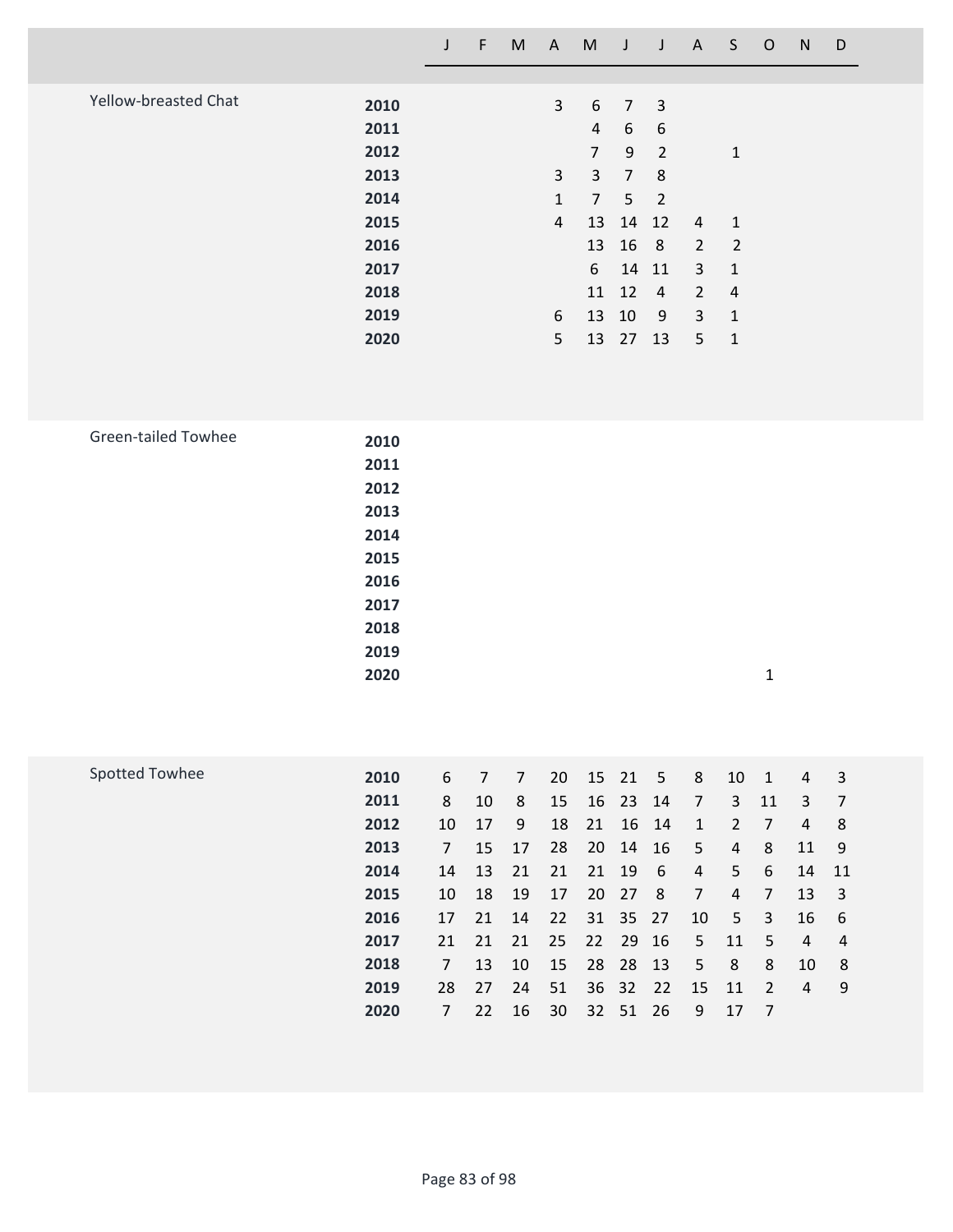|                   |      |    | F  | M   | A  | M   |    |    | A   | S  | O   | N  | D   |
|-------------------|------|----|----|-----|----|-----|----|----|-----|----|-----|----|-----|
|                   |      |    |    |     |    |     |    |    |     |    |     |    |     |
| California Towhee | 2010 | 18 | 16 | 14  | 38 | 51  | 38 | 42 | 37  | 53 | 38  | 37 | 42  |
|                   | 2011 | 32 | 59 | 59  | 41 | 58  | 54 | 53 | 61  | 56 | -56 | 37 | 57  |
|                   | 2012 | 45 | 46 | 45  | 51 | 49  | 66 | 42 | 65  | 51 | 43  | 38 | 70  |
|                   | 2013 | 40 | 37 | 42  | 55 | 49  | 28 | 34 | 47  | 62 | 38  | 38 | 44  |
|                   | 2014 | 41 | 46 | 47  | 51 | 33  | 30 | 36 | 50  | 44 | 45  | 55 | 42  |
|                   | 2015 | 59 | 53 | 53  | 36 | 51  | 53 | 40 | 45  | 39 | 59  | 40 | 40  |
|                   | 2016 | 61 | 46 | 47  | 54 | 62  | 52 | 95 | 47  | 46 | -82 | 73 | 49  |
|                   | 2017 | 50 | 32 | 55  | 54 | 46  | 66 | 78 | 55  | 74 | 36  | 69 | 103 |
|                   | 2018 | 68 | 77 | 101 | 62 | 85  | 59 | 35 | 83  | 65 | 76  | 45 | 34  |
|                   | 2019 | 72 | 61 | 52  | 86 | 79  | 70 | 55 | 113 | 87 | 58  | 60 | 100 |
|                   | 2020 | 70 | 67 | 69  | 89 | 115 | 93 | 78 | 76  | 95 | 75  |    |     |
|                   |      |    |    |     |    |     |    |    |     |    |     |    |     |

| <b>Chipping Sparrow</b> | 2010 |                |              |  |
|-------------------------|------|----------------|--------------|--|
|                         | 2011 |                | $\mathbf{1}$ |  |
|                         | 2012 | $\mathbf{1}$   |              |  |
|                         | 2013 |                |              |  |
|                         | 2014 | $\overline{2}$ |              |  |
|                         | 2015 |                |              |  |
|                         | 2016 |                |              |  |
|                         | 2017 |                |              |  |
|                         | 2018 |                |              |  |
|                         | 2019 |                |              |  |
|                         | 2020 |                |              |  |
|                         |      |                |              |  |

| Clay-colored Sparrow | 2010 |   |
|----------------------|------|---|
|                      | 2011 |   |
|                      | 2012 |   |
|                      | 2013 |   |
|                      | 2014 |   |
|                      | 2015 |   |
|                      | 2016 |   |
|                      | 2017 | 1 |
|                      | 2018 |   |
|                      | 2019 |   |
|                      | 2020 |   |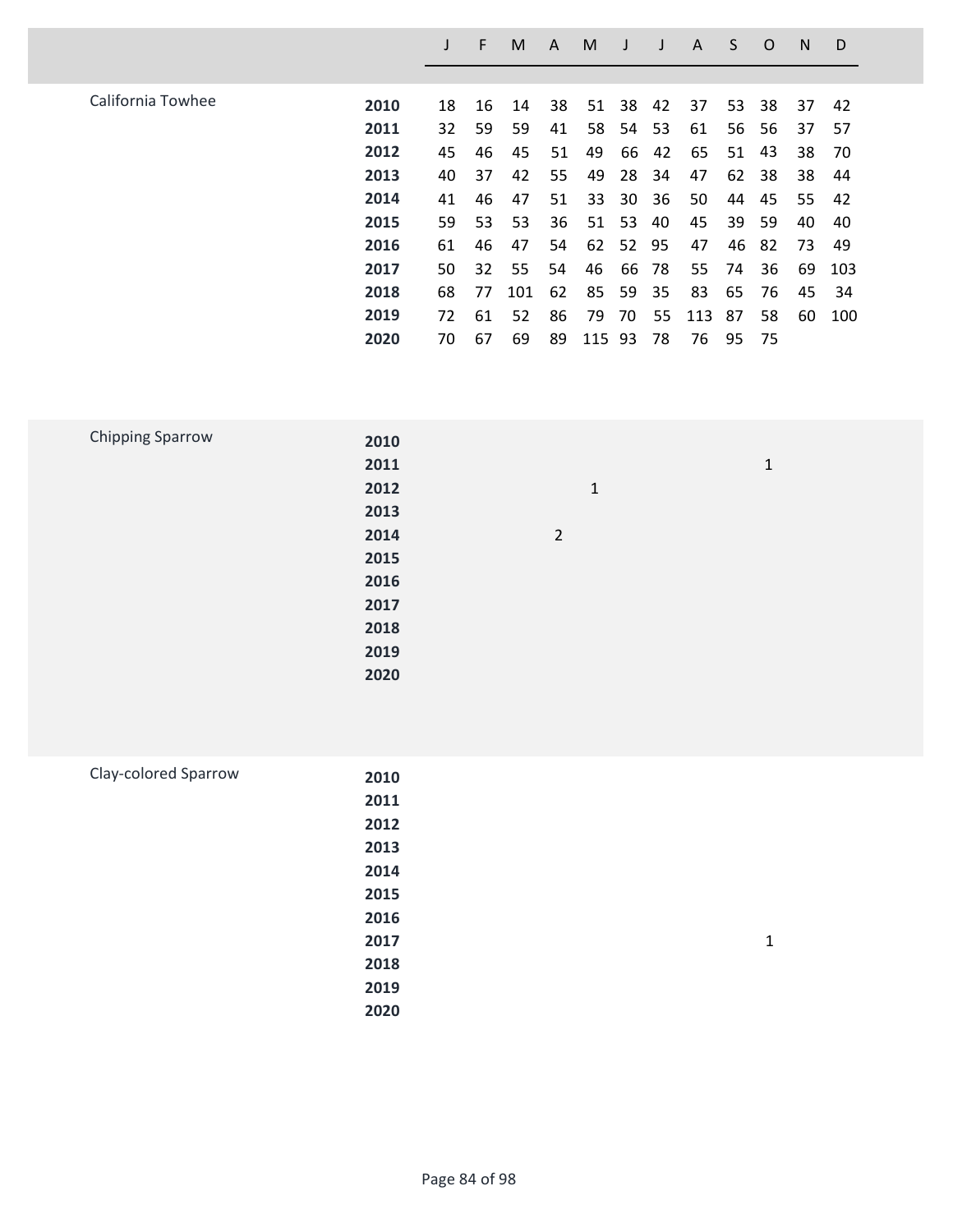|                  |      | J | F | M | A, | M | J | J | A | S. | $\circ$      | N | D |
|------------------|------|---|---|---|----|---|---|---|---|----|--------------|---|---|
|                  |      |   |   |   |    |   |   |   |   |    |              |   |   |
| Brewer's Sparrow | 2010 |   |   |   |    |   |   |   |   |    |              |   |   |
|                  | 2011 |   |   |   |    |   |   |   |   |    |              |   |   |
|                  | 2012 |   |   |   |    |   |   |   |   |    |              |   |   |
|                  | 2013 |   |   |   |    |   |   |   |   |    |              |   |   |
|                  | 2014 |   |   |   |    |   |   |   |   |    | 1            |   |   |
|                  | 2015 |   |   |   |    |   |   |   |   |    |              |   |   |
|                  | 2016 |   |   |   |    |   |   |   |   |    |              |   |   |
|                  | 2017 |   |   |   |    |   |   |   |   |    |              |   |   |
|                  | 2018 |   |   |   |    |   |   |   |   |    |              |   |   |
|                  | 2019 |   |   |   |    |   |   |   |   |    |              |   |   |
|                  | 2020 |   |   |   |    |   |   |   |   |    | $\mathbf{1}$ |   |   |

| Lark Sparrow |  |
|--------------|--|
|--------------|--|

|                |              | $\overline{2}$ |   |
|----------------|--------------|----------------|---|
| $\overline{2}$ | $\mathbf{1}$ |                |   |
|                |              |                | 1 |
|                |              |                |   |
|                |              |                |   |
|                |              |                |   |
|                |              |                |   |
|                |              |                |   |
|                |              |                |   |
|                |              |                |   |
|                |              |                |   |
|                |              |                |   |

| Savannah Sparrow | 2010 | 279 |    | 26 114 | 19 | 46             | 26 38        |       | 19             | 14    | - 8   | 5.      | 21   |
|------------------|------|-----|----|--------|----|----------------|--------------|-------|----------------|-------|-------|---------|------|
|                  | 2011 | 26  | 34 | - 16   |    | 13             | 5            | 7     | 15             |       | 36 26 | 57      | - 79 |
|                  | 2012 | 122 | 58 | 34     | 16 | 10             | 9            | 21    | 11             | 7     | 11    | 38      | 21   |
|                  | 2013 | 15  | 27 | 21     | 23 | 9              | 19           | 9     | 12             | 29    | -25   | 84      | 43   |
|                  | 2014 | 83  | 89 | 113    | 16 | $\overline{7}$ | 10           | 7     | 7              | 27    | 47    | 62      | 68   |
|                  | 2015 | 34  | 36 | -30    | 3  | 5              | $\mathbf{1}$ | 28    | $\overline{7}$ |       | 35 40 | 144 142 |      |
|                  | 2016 | 31  | 46 | 30     | 8  | 13             | 14           | 10    | 24             |       | 19 64 | 80      | 49   |
|                  | 2017 | 60  | 17 | 13     | 15 | 9              |              | 23 19 | $\overline{2}$ | 4     | 15    | 7       | 33   |
|                  | 2018 | 14  | 29 | 15     | 30 | 10             | 15           | 8     | 12             | 13    | 58    | 57      | 32   |
|                  | 2019 | 43  | 23 | 16     | 8  | 4              | 12           | 7     | 10             | 8     | 5     | 10      | 5    |
|                  | 2020 | 2   | 14 | 7      | 8  | 6              | 28           | 16    | 13             | 39 57 |       |         |      |
|                  |      |     |    |        |    |                |              |       |                |       |       |         |      |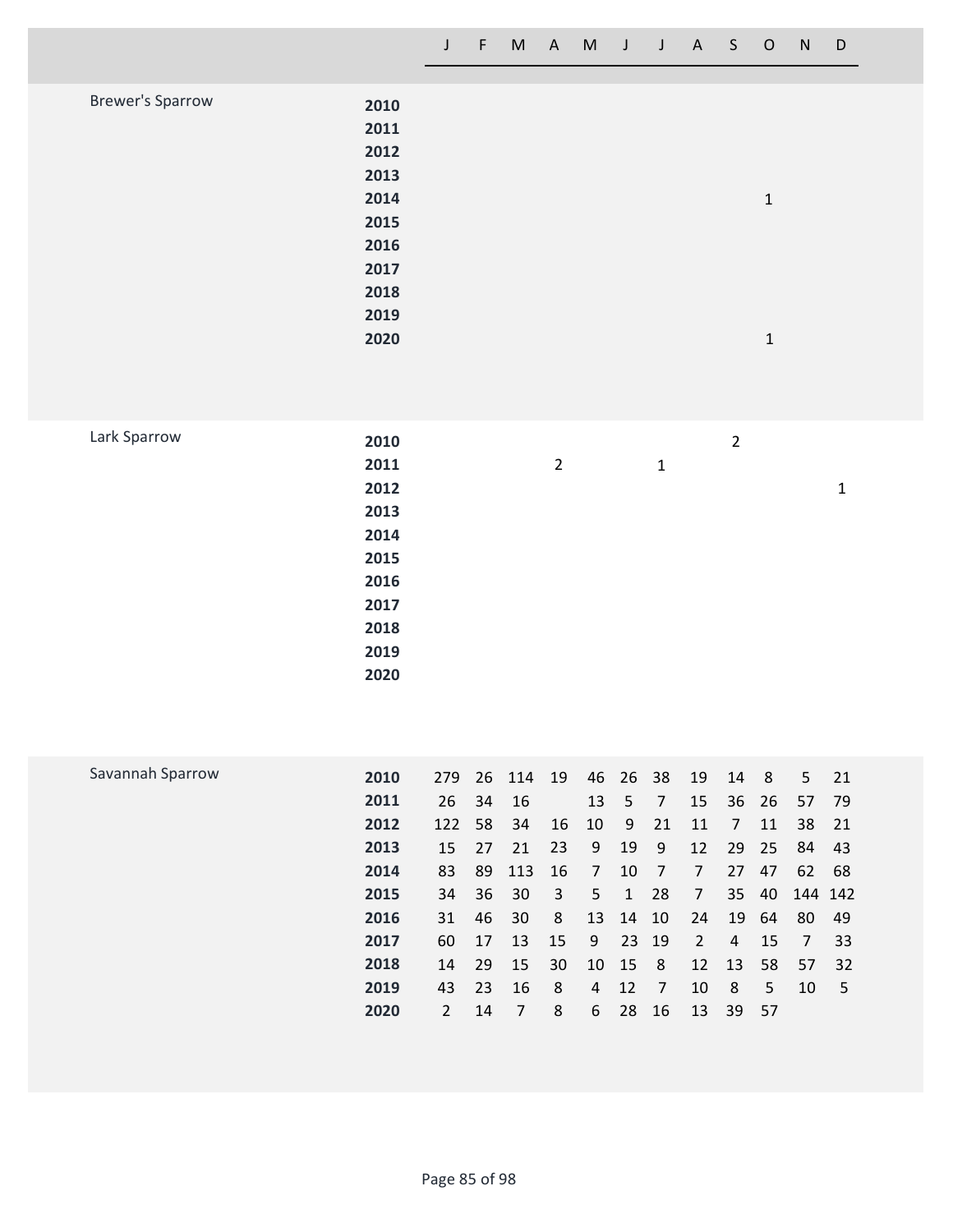|                     |                                                                                      | $\mathsf J$                                                                                                  | F                                                                                                             | $\mathsf{M}% _{T}=\mathsf{M}_{T}\!\left( a,b\right) ,\ \mathsf{M}_{T}=\mathsf{M}_{T}\!\left( a,b\right) ,$     | $\boldsymbol{\mathsf{A}}$                                                                                 | ${\sf M}$                                                             | J                                                                                             | J                                                                                                                | $\mathsf A$                                                                                        | $\sf S$                                                                               | $\mathsf{O}$                                                              | ${\sf N}$                                                                                          | D                                                                                          |
|---------------------|--------------------------------------------------------------------------------------|--------------------------------------------------------------------------------------------------------------|---------------------------------------------------------------------------------------------------------------|----------------------------------------------------------------------------------------------------------------|-----------------------------------------------------------------------------------------------------------|-----------------------------------------------------------------------|-----------------------------------------------------------------------------------------------|------------------------------------------------------------------------------------------------------------------|----------------------------------------------------------------------------------------------------|---------------------------------------------------------------------------------------|---------------------------------------------------------------------------|----------------------------------------------------------------------------------------------------|--------------------------------------------------------------------------------------------|
| unidentified subsp. | 2010<br>2011<br>2012<br>2013<br>2014<br>2015<br>2016<br>2017<br>2018<br>2019<br>2020 | 13<br>$\mathsf 3$                                                                                            | $\overline{7}$<br>5                                                                                           | $\mathbf 1$                                                                                                    | $\overline{7}$                                                                                            |                                                                       | $\overline{2}$<br>$\mathbf{1}$                                                                |                                                                                                                  | $\pmb{4}$                                                                                          | 3                                                                                     | $\overline{2}$<br>$\boldsymbol{6}$<br>23                                  | $\overline{7}$                                                                                     | 3                                                                                          |
|                     |                                                                                      |                                                                                                              |                                                                                                               |                                                                                                                |                                                                                                           |                                                                       |                                                                                               |                                                                                                                  |                                                                                                    |                                                                                       |                                                                           |                                                                                                    |                                                                                            |
| Belding's           | 2010<br>2011<br>2012<br>2013<br>2014<br>2015<br>2016<br>2017<br>2018<br>2019<br>2020 | 29<br>$\overline{7}$<br>24<br>15<br>19<br>$\boldsymbol{9}$<br>$\bf 8$<br>6<br>12<br>$10\,$<br>$\overline{2}$ | 24<br>$\overline{4}$<br>14<br>$\overline{2}$<br>9<br>$\boldsymbol{6}$<br>23<br>8<br>3<br>15<br>$\overline{7}$ | 43<br>14<br>14<br>$\overline{\mathbf{4}}$<br>9<br>18<br>$\,8\,$<br>8<br>12<br>$\overline{7}$<br>$\overline{7}$ | 17<br>$\overline{7}$<br>$\mathsf 9$<br>11<br>$\mathsf 3$<br>5<br>10<br>17<br>$\mathsf{3}$<br>$\mathbf{1}$ | 45<br>13<br>10<br>9<br>6<br>5<br>13<br>9<br>10<br>$\overline{4}$<br>6 | 26<br>$\sqrt{5}$<br>$\boldsymbol{9}$<br>19<br>10<br>$\mathbf 1$<br>14<br>23<br>13<br>12<br>27 | 38<br>$\overline{7}$<br>21<br>$\mathsf g$<br>$\overline{7}$<br>28<br>10<br>19<br>$\,8\,$<br>$\overline{7}$<br>16 | 19<br>15<br>11<br>12<br>$\overline{7}$<br>$\overline{7}$<br>20<br>$\overline{2}$<br>12<br>10<br>13 | 14<br>31<br>$\overline{7}$<br>23<br>27<br>25<br>16<br>$\overline{3}$<br>13<br>8<br>13 | $\,8\,$<br>$\,8$<br>$9\,$<br>22<br>29<br>26<br>11<br>10<br>23<br>5<br>20  | 5<br>$\overline{7}$<br>$\boldsymbol{6}$<br>31<br>17<br>41<br>13<br>$\overline{7}$<br>11<br>$\bf 8$ | 18<br>$\boldsymbol{7}$<br>10<br>19<br>24<br>58<br>27<br>10<br>12<br>$\overline{4}$         |
| migrant             | 2010<br>2011<br>2012<br>2013<br>2014<br>2015<br>2016<br>2017<br>2018<br>2019<br>2020 | 250<br>19<br>98<br>51<br>25<br>20<br>54<br>$\overline{2}$<br>32                                              | $\overline{2}$<br>30<br>44<br>25<br>73<br>30<br>23<br>$\boldsymbol{9}$<br>26<br>8<br>$\overline{2}$           | 71<br>$\overline{2}$<br>20<br>17<br>104<br>12<br>21<br>5<br>$\overline{3}$<br>9                                | $2^{\circ}$<br>9<br>14<br>$\mathbf{3}$<br>3<br>5<br>13<br>5                                               | $\mathbf 1$<br>$\mathbf 1$                                            |                                                                                               |                                                                                                                  |                                                                                                    | 5<br>6<br>10<br>$\overline{3}$<br>$\mathbf 1$<br>23                                   | 18<br>$\overline{2}$<br>$\overline{3}$<br>16<br>14<br>47<br>5<br>35<br>14 | 50<br>32<br>46<br>45<br>103<br>67<br>46<br>$\overline{2}$                                          | $\overline{\mathbf{3}}$<br>72<br>11<br>24<br>41<br>84<br>22<br>23<br>$20\,$<br>$\mathbf 1$ |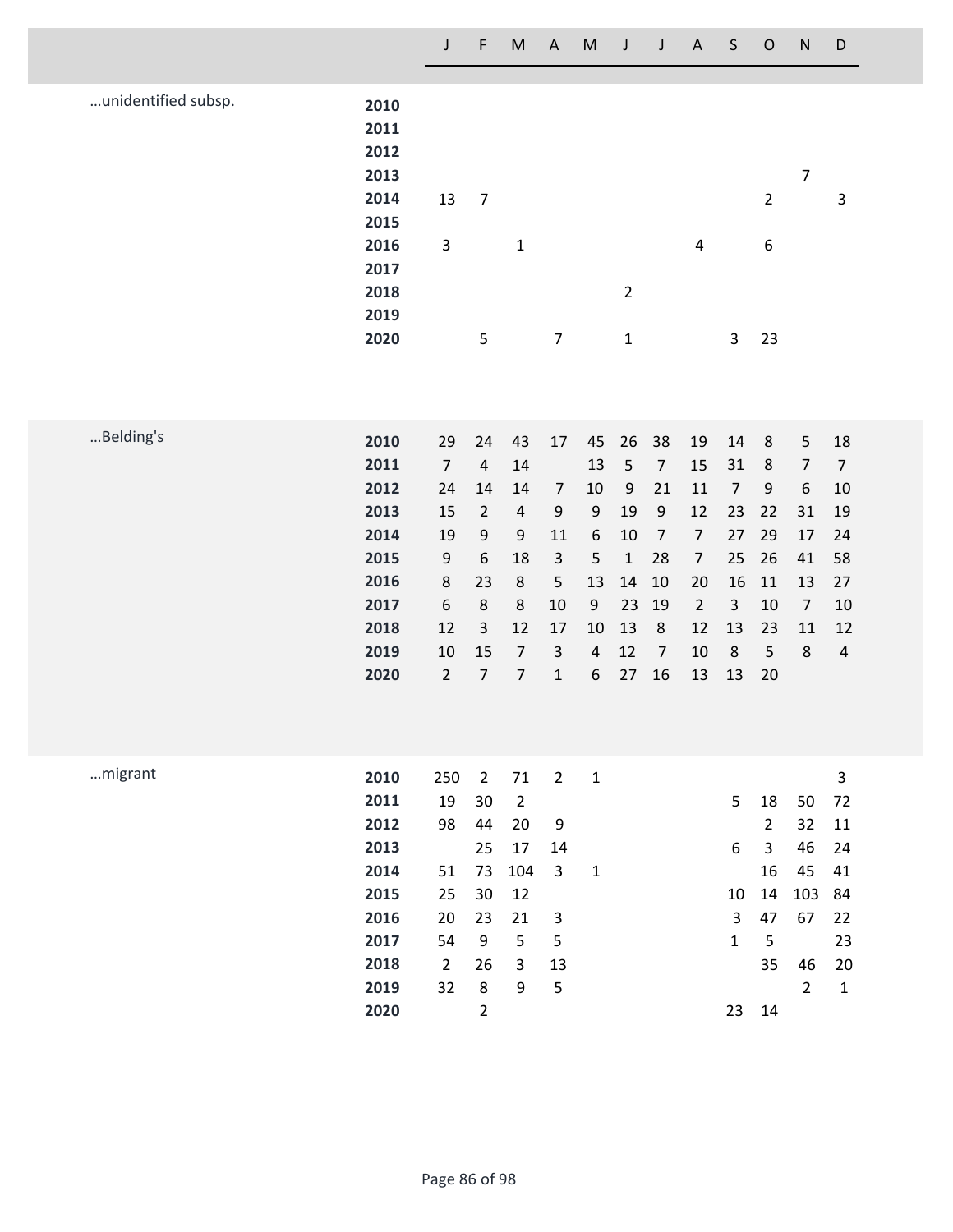|  |  |  | J F M A M J J A S O N D |  |  |
|--|--|--|-------------------------|--|--|
|  |  |  |                         |  |  |

| Large-billed | 2010 |              |  |
|--------------|------|--------------|--|
|              | 2011 |              |  |
|              |      |              |  |
|              | 2012 |              |  |
|              | 2013 |              |  |
|              | 2014 |              |  |
|              | 2015 |              |  |
|              | 2016 |              |  |
|              | 2017 |              |  |
|              | 2018 |              |  |
|              | 2019 | $\mathbf{1}$ |  |
|              | 2020 |              |  |
|              |      |              |  |

|  | <b>Fox Sparrow</b> |
|--|--------------------|
|--|--------------------|

| 2010 |             |              |   |
|------|-------------|--------------|---|
| 2011 | $\mathbf 1$ | $\mathbf{1}$ |   |
| 2012 |             |              |   |
| 2013 |             |              |   |
| 2014 |             |              |   |
| 2015 |             |              |   |
| 2016 |             |              | 1 |
| 2017 |             |              |   |
| 2018 |             |              |   |
| 2019 |             |              |   |
| 2020 |             |              |   |
|      |             |              |   |

| Song Sparrow | 2010 |      |    |      | 110 89 132 118 142 81 65 107            |              |      |     |             | 56 72 41 |     | - 68                                          |
|--------------|------|------|----|------|-----------------------------------------|--------------|------|-----|-------------|----------|-----|-----------------------------------------------|
|              | 2011 |      |    |      | 78 128 102 128 108 43                   |              | - 36 |     | 78 103 54   |          |     | 27 112                                        |
|              | 2012 | 76 - |    |      | 98 121 137 150 65 27                    |              |      |     | 96 74 50    |          | 61  | 71                                            |
|              | 2013 | 83   |    |      | 121 102 123 94 80 58 65 136 82          |              |      |     |             |          | 67  | - 95                                          |
|              | 2014 | 84   |    |      | 58 173 153 119 39                       |              | - 79 | 127 | 53 66       |          |     | 99 211                                        |
|              | 2015 |      |    |      | 112 97 134 112 109 92 72                |              |      | 71  |             | 82 67    | 38  | - 48                                          |
|              | 2016 | 92   | 95 | - 81 |                                         | 88 97 173 47 |      |     | 118 111 113 |          | -82 | -68                                           |
|              | 2017 | 117  |    |      | 70 161 179 113 157 60                   |              |      |     | 62 84 91    |          | 29  | - 78                                          |
|              | 2018 |      |    |      | 110 141 159 178 162 89 33               |              |      |     | 91 125 119  |          | 44  | 46                                            |
|              | 2019 |      |    |      |                                         |              |      |     |             |          |     | 107 139 137 204 159 156 95 168 146 137 72 214 |
|              | 2020 |      |    |      | 171 160 172 267 275 147 131 151 215 138 |              |      |     |             |          |     |                                               |
|              |      |      |    |      |                                         |              |      |     |             |          |     |                                               |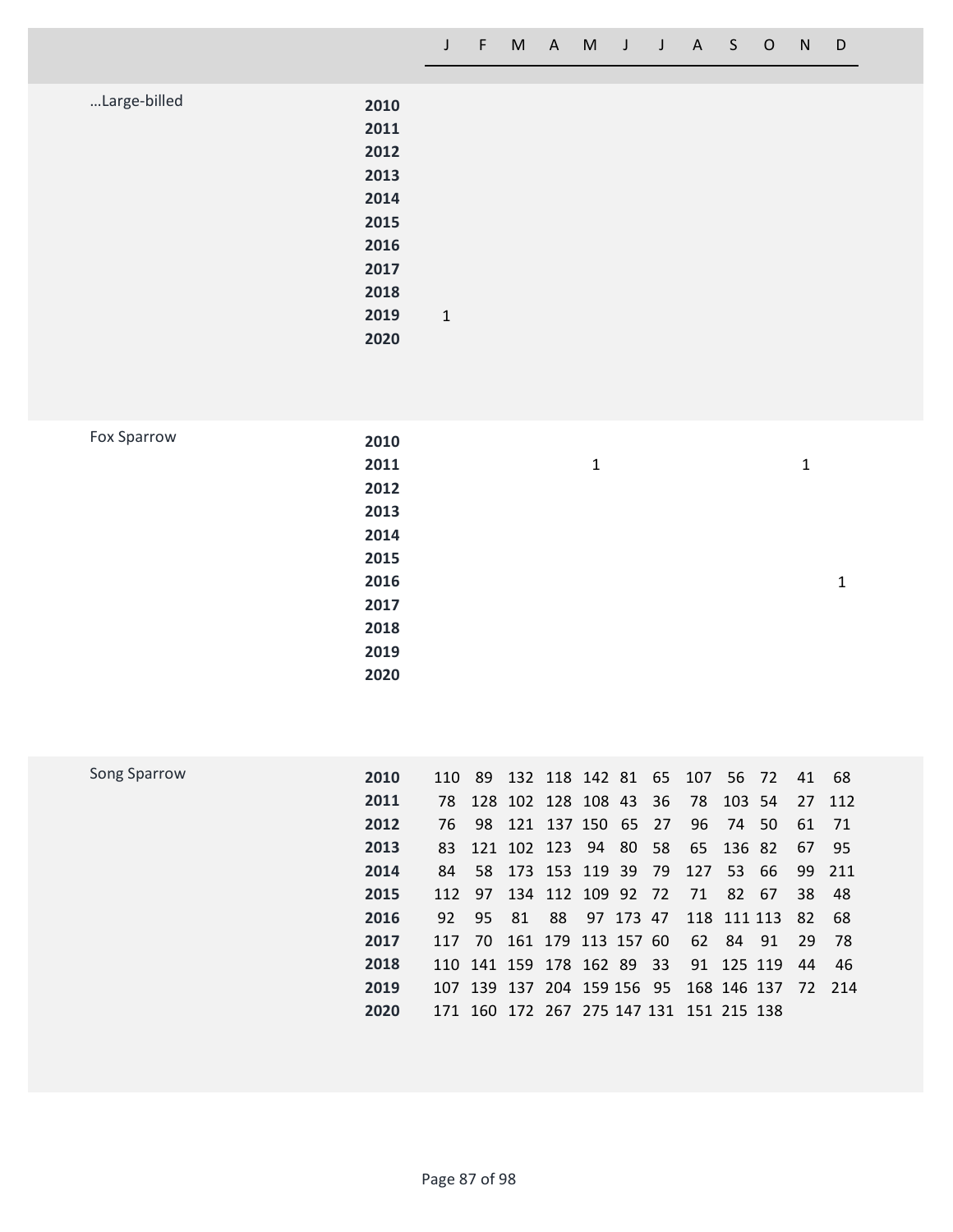|                   |      |                | F              | M              | A              | M | J | A              | S            | $\circ$        | N              | D              |
|-------------------|------|----------------|----------------|----------------|----------------|---|---|----------------|--------------|----------------|----------------|----------------|
|                   |      |                |                |                |                |   |   |                |              |                |                |                |
| Lincoln's Sparrow | 2010 | $\mathbf 1$    | 1              | 1              |                |   |   | $\overline{2}$ |              |                |                | 3              |
|                   | 2011 | $\overline{2}$ | 1              |                | $\overline{2}$ | 1 |   |                |              |                | 3              | 10             |
|                   | 2012 | 8              | $\overline{2}$ |                | 2              |   |   |                |              | 1              | $\overline{2}$ | 3              |
|                   | 2013 | $\mathbf{1}$   |                |                | 5              |   |   |                | 1            | 3              | 4              | 7              |
|                   | 2014 | 6              | 3              | 4              | 6              |   |   |                |              | 1              |                | 2              |
|                   | 2015 |                | $\mathbf{1}$   | 2              | $\overline{2}$ |   |   |                | $\mathbf{1}$ | 10             | 13             | 5              |
|                   | 2016 | 5              | 8              | $\overline{2}$ | 3              | 1 |   |                | 1            | 3              | 4              | 2              |
|                   | 2017 | $\overline{2}$ | 1              |                | $\overline{4}$ |   |   |                |              | $\overline{2}$ |                | 3              |
|                   | 2018 | 4              | 1              |                | 3              |   |   |                |              | 4              | 6              | 5              |
|                   | 2019 | 3              | 1              |                | 1              |   |   |                |              | 4              | $\overline{2}$ | $\overline{2}$ |
|                   | 2020 | 6              | 1              | 1              | 6              |   |   |                |              | 5              |                |                |

| Swamp Sparrow | 2010 |   |
|---------------|------|---|
|               | 2011 |   |
|               | 2012 |   |
|               | 2013 |   |
|               | 2014 |   |
|               | 2015 |   |
|               | 2016 | 1 |
|               | 2017 |   |
|               | 2018 |   |
|               | 2019 |   |
|               | 2020 |   |

| White-crowned Sparrow | 2010 | 169     | 60         | 164             | -40             |                | 13 |             | 78 117 |
|-----------------------|------|---------|------------|-----------------|-----------------|----------------|----|-------------|--------|
|                       | 2011 |         | 120 114 71 |                 | 82              | $\overline{7}$ | 7  | 178 303     |        |
|                       | 2012 |         |            | 257 96 135 165  |                 |                | 77 | 111 123     |        |
|                       | 2013 |         | 248 141 73 |                 | - 75            |                |    | 100 165 259 |        |
|                       | 2014 |         |            | 277 232 147 97  |                 | $\overline{2}$ |    | 186 264 291 |        |
|                       | 2015 |         |            | 241 101 136 46  |                 |                |    | 82 232 265  |        |
|                       | 2016 |         |            | 189 206 163     | - 86            |                |    | 94 559 362  |        |
|                       | 2017 |         |            | 438 227 181 148 |                 |                |    | 65 145 196  |        |
|                       | 2018 |         |            |                 | 206 160 167 247 | - 3            |    | 191 212 355 |        |
|                       | 2019 |         | 202 162 84 |                 | 69              |                | 28 |             | 64 152 |
|                       | 2020 | 249 130 |            | - 54            | -83             |                | 44 |             |        |
|                       |      |         |            |                 |                 |                |    |             |        |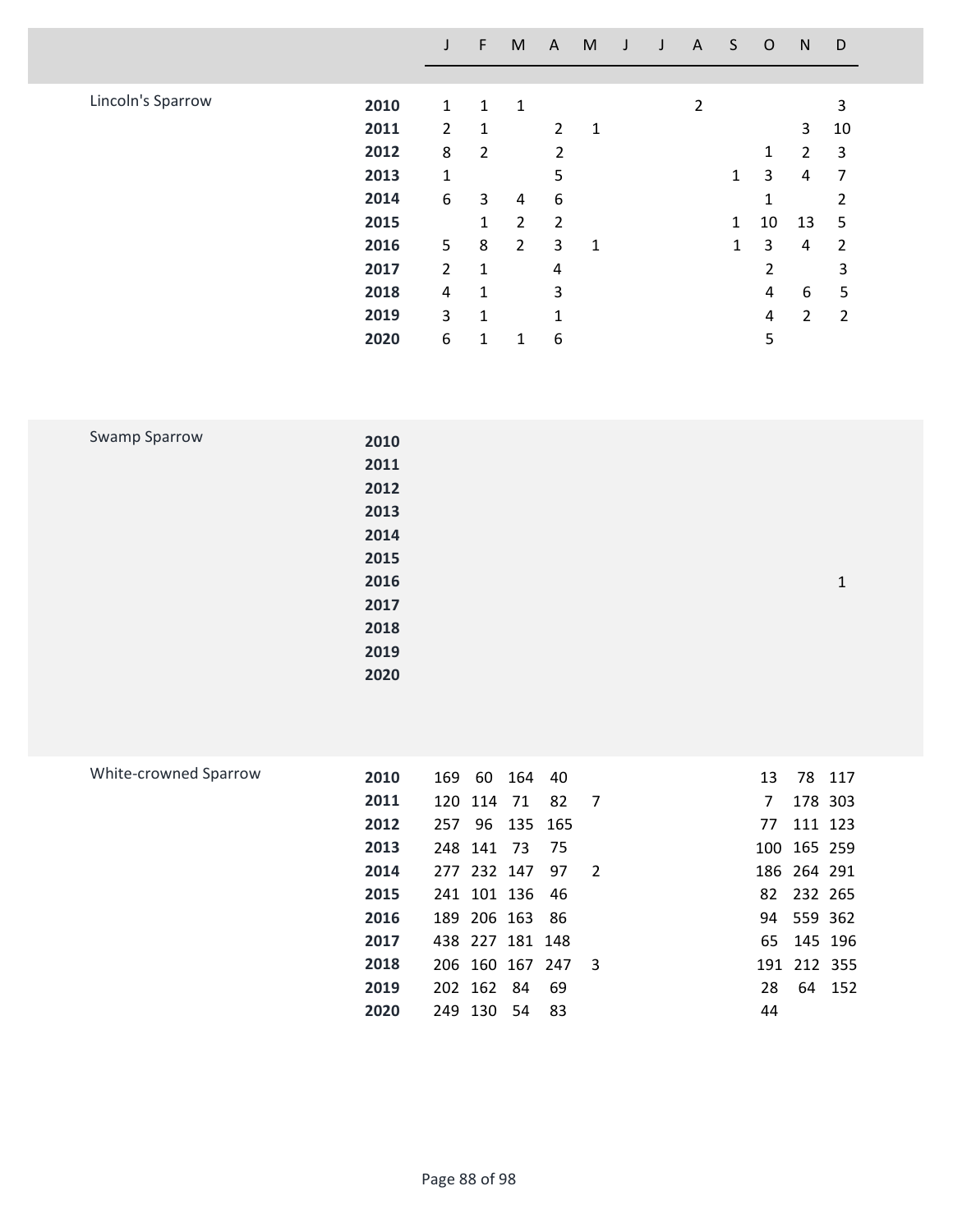|                        |                                                                                      | $\mathsf J$                                                                                                                      | F                                                                                                                                 | M                             |                                                                                                                             | A M J       | $\mathsf J$ | A | S | $\circ$                       | ${\sf N}$                                                                                                        | $\mathsf D$                                                                                                                  |  |
|------------------------|--------------------------------------------------------------------------------------|----------------------------------------------------------------------------------------------------------------------------------|-----------------------------------------------------------------------------------------------------------------------------------|-------------------------------|-----------------------------------------------------------------------------------------------------------------------------|-------------|-------------|---|---|-------------------------------|------------------------------------------------------------------------------------------------------------------|------------------------------------------------------------------------------------------------------------------------------|--|
| Golden-crowned Sparrow | 2010<br>2011<br>2012<br>2013<br>2014<br>2015<br>2016<br>2017<br>2018<br>2019<br>2020 | $\overline{3}$<br>$\overline{3}$<br>$\mathbf 1$<br>$\mathbf 1$<br>$\mathbf 1$<br>$\mathbf 1$<br>$\overline{3}$<br>$\overline{7}$ | $\mathbf{1}$<br>$\overline{2}$<br>$\overline{2}$<br>$\overline{2}$<br>$\mathbf{1}$<br>$\,8\,$<br>$\overline{4}$<br>$\overline{2}$ | $\mathbf 1$<br>$\overline{2}$ | $\overline{2}$<br>$10\,$<br>$\sqrt{5}$<br>$\mathbf 1$<br>$\mathsf{3}$<br>$\mathbf{1}$<br>$\boldsymbol{6}$<br>$\overline{4}$ | $\mathbf 1$ |             |   |   | $\mathbf{1}$                  | $\overline{2}$<br>$\mathbf{1}$<br>$\mathbf 1$<br>$\mathbf{1}$<br>$\overline{2}$<br>$\mathbf 1$<br>$\overline{2}$ | $\mathbf 1$<br>$\boldsymbol{6}$<br>$\overline{2}$<br>$\sqrt{4}$<br>$\mathbf 1$<br>$\mathbf 1$<br>$\mathbf{1}$<br>$\mathbf 1$ |  |
| Dark-eyed Junco        | 2010<br>2011<br>2012<br>2013<br>2014<br>2015<br>2016                                 | 5                                                                                                                                | $\mathsf 3$<br>$\overline{\mathbf{4}}$                                                                                            | $\mathbf{1}$                  |                                                                                                                             | $\mathbf 1$ |             |   |   | $\mathbf 1$<br>$\overline{2}$ | 3                                                                                                                |                                                                                                                              |  |

 **15 7 1 2 1 2**

**2 2 3**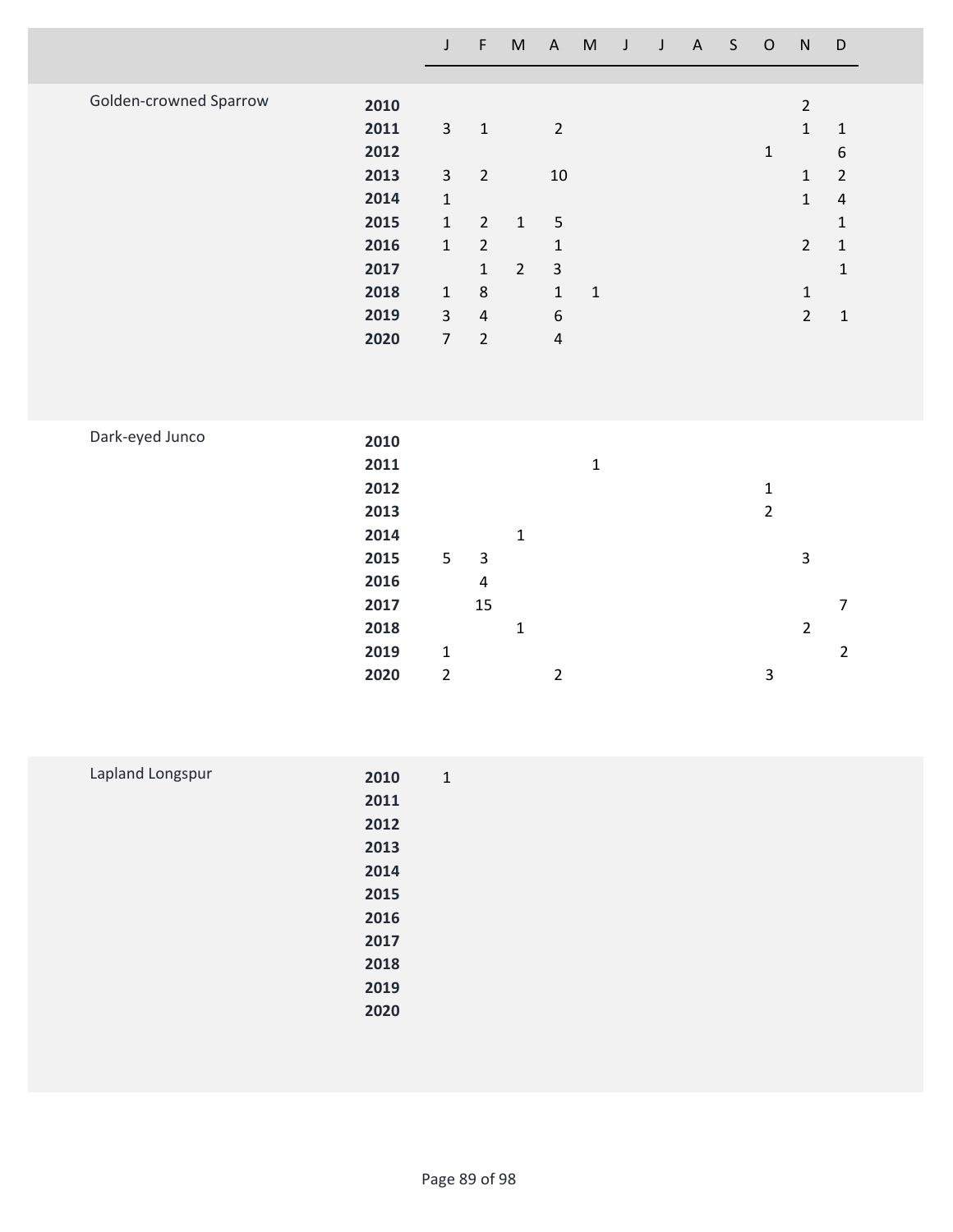| Summer Tanager | 2010 |              |  |
|----------------|------|--------------|--|
|                | 2011 |              |  |
|                | 2012 | $\mathbf{1}$ |  |
|                | 2013 |              |  |
|                | 2014 |              |  |
|                | 2015 |              |  |
|                | 2016 |              |  |
|                | 2017 |              |  |
|                | 2018 |              |  |
|                | 2019 |              |  |
|                | 2020 |              |  |

| Western Tanager              | 2010<br>2011<br>2012<br>2013<br>2014<br>2015<br>2016<br>2017<br>2018<br>2019<br>2020 | $\mathbf 1$<br>$\overline{7}$<br>$\mathbf 1$<br>$\mathbf 2$<br>$\mathbf 1$<br>$14\,$<br>$\mathbf 1$<br>$\mathbf 1$<br>8<br>$\mathbf 1$<br>$\mathbf 1$                                                                                                                                                                                                                                                                                                                                                                                                                                                                                                                                                                                                                                       |
|------------------------------|--------------------------------------------------------------------------------------|---------------------------------------------------------------------------------------------------------------------------------------------------------------------------------------------------------------------------------------------------------------------------------------------------------------------------------------------------------------------------------------------------------------------------------------------------------------------------------------------------------------------------------------------------------------------------------------------------------------------------------------------------------------------------------------------------------------------------------------------------------------------------------------------|
| <b>Black-headed Grosbeak</b> | 2010<br>2011<br>2012<br>2013<br>2014<br>2015<br>2016<br>2017<br>2018<br>2019<br>2020 | $\mathsf{3}$<br>$2^{\circ}$<br>$\mathbf{3}$<br>$\overline{4}$<br>$\overline{2}$<br>9<br>$6\phantom{.}6$<br>$5\phantom{.}$<br>$\mathbf 1$<br>$\overline{2}$<br>$\overline{3}$<br>$\overline{2}$<br>$\boldsymbol{6}$<br>$\mathsf 3$<br>$\overline{4}$<br>11<br>$\overline{2}$<br>$\mathbf{1}$<br>$\overline{7}$<br>$\overline{2}$<br>11<br>$\overline{2}$<br>$\boldsymbol{9}$<br>$\sqrt{4}$<br>$\mathbf 1$<br>$\overline{3}$<br>$\boldsymbol{6}$<br>$\boldsymbol{9}$<br>$\overline{2}$<br>$\mathbf{3}$<br>$\sqrt{2}$<br>$\boldsymbol{6}$<br>$\mathbf{3}$<br>$\mathbf{1}$<br>$\mathbf{3}$<br>$\overline{2}$<br>$\overline{7}$<br>$\overline{\mathbf{4}}$<br>8<br>$\mathbf 1$<br>$\boldsymbol{9}$<br>$\overline{2}$<br>$\overline{2}$<br>$\mathbf 1$<br>8<br>$14\,$<br>$10\,$<br>$\overline{7}$ |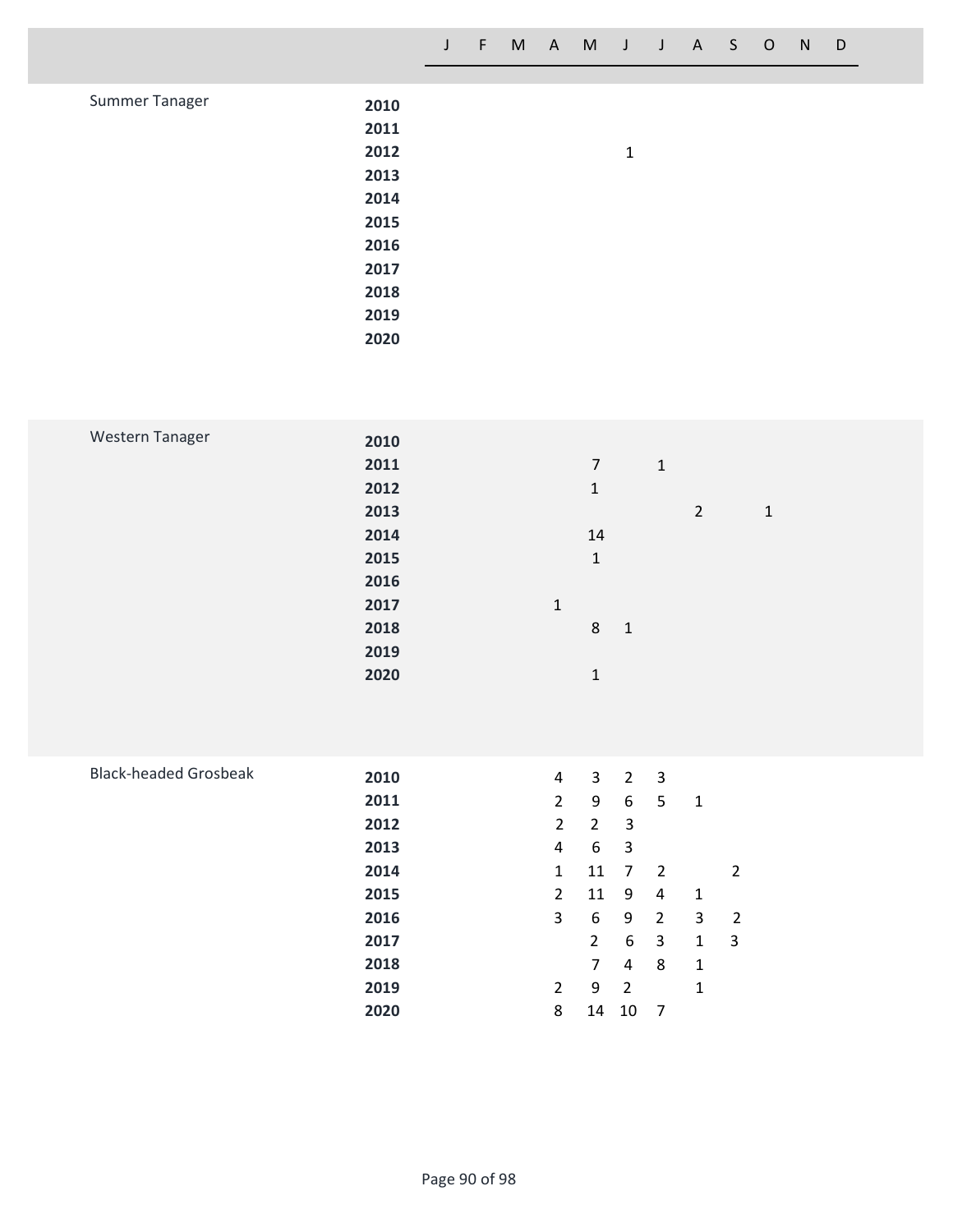|                      |                                                                                      | $\mathsf{J}$ | $\mathsf F$ | $\mathsf{M}% _{T}=\mathsf{M}_{T}\!\left( a,b\right) ,\ \mathsf{M}_{T}=\mathsf{M}_{T}\!\left( a,b\right) ,$ | $\mathsf{A}$                              | $\mathsf{M}% _{H}=\mathsf{M}_{H}$                                          | $\mathsf J$                                                                      | $\mathsf J$                                                                                                                                                      | $\mathsf{A}$                                                                                                  | S           | $\mathsf O$ | ${\sf N}$ | $\mathsf D$ |  |
|----------------------|--------------------------------------------------------------------------------------|--------------|-------------|------------------------------------------------------------------------------------------------------------|-------------------------------------------|----------------------------------------------------------------------------|----------------------------------------------------------------------------------|------------------------------------------------------------------------------------------------------------------------------------------------------------------|---------------------------------------------------------------------------------------------------------------|-------------|-------------|-----------|-------------|--|
| <b>Blue Grosbeak</b> | 2010<br>2011<br>2012<br>2013<br>2014<br>2015<br>2016<br>2017<br>2018<br>2019<br>2020 |              |             |                                                                                                            | $\overline{2}$                            | $\mathbf 1$<br>$\overline{3}$<br>$2^{\circ}$                               | $\overline{2}$<br>$\mathbf{3}$<br>$\overline{2}$<br>$\overline{\mathbf{3}}$<br>5 | $\mathbf 1$<br>$\overline{2}$<br>$\overline{2}$<br>$\overline{\mathbf{3}}$<br>$\overline{7}$<br>$\sqrt{4}$<br>$\mathbf 1$<br>$\mathsf{3}$<br>$\overline{3}$<br>5 | $\mathbf 1$<br>$\overline{\mathbf{3}}$<br>$\mathbf 1$<br>$\sqrt{4}$<br>$\mathbf 1$<br>$\overline{\mathbf{3}}$ | $\mathsf 3$ |             |           |             |  |
| Lazuli Bunting       | 2010<br>2011<br>2012<br>2013<br>2014<br>2015<br>2016<br>2017<br>2018<br>2019<br>2020 |              |             |                                                                                                            |                                           | $\mathbf 1$<br>$\mathbf 1$<br>$\overline{2}$<br>$\mathbf 1$<br>$\mathbf 1$ | $\overline{2}$                                                                   |                                                                                                                                                                  |                                                                                                               |             |             |           |             |  |
| Red-winged Blackbird | 2010                                                                                 |              |             |                                                                                                            | 43 166 98 135 168 117 117 95 81 242 19 88 |                                                                            |                                                                                  |                                                                                                                                                                  |                                                                                                               |             |             |           |             |  |

| Red-winged Blackbird | 2010 | 43  |            |               | 166 98 135 168 117 117 95            |     |          |      |             |           | 81 242 19 88 |        |        |
|----------------------|------|-----|------------|---------------|--------------------------------------|-----|----------|------|-------------|-----------|--------------|--------|--------|
|                      | 2011 |     |            |               | 81 242 212 156 202 136 81 78 167 60  |     |          |      |             |           |              | 249 98 |        |
|                      | 2012 |     |            |               | 56 126 168 144 143 105 81 120 106 84 |     |          |      |             |           |              | 13 172 |        |
|                      | 2013 |     |            |               | 129 154 105 203 165 90               |     |          | $-6$ | 120 63 12   |           |              | 76 37  |        |
|                      | 2014 |     |            | 138 75 113 63 |                                      | -87 | -40      | 41   | 102 14 82   |           |              |        | 26 124 |
|                      | 2015 | 17  |            |               | 38 123 82 78 86 24 109 92 238 39 25  |     |          |      |             |           |              |        |        |
|                      | 2016 |     | 102 107 59 |               | 74 36 55 44                          |     |          |      |             | 46 50 71  |              |        | 92 113 |
|                      | 2017 | 35  | - 43       | 85            | - 76                                 | 47  | 60 27    |      |             | 7 111 14  |              | 32     | - 95   |
|                      | 2018 | 58. | - 67       | - 75          | 46                                   |     | 80 23 16 |      |             | 35 41     | -48          | 47     | 108    |
|                      | 2019 | 41  |            |               | 193 26 65 61 38                      |     |          | - 6  |             | 90 122 81 |              | 22 47  |        |
|                      | 2020 |     |            |               | 121 162 39 132 104 17                |     |          | 18   | 104 163 164 |           |              |        |        |
|                      |      |     |            |               |                                      |     |          |      |             |           |              |        |        |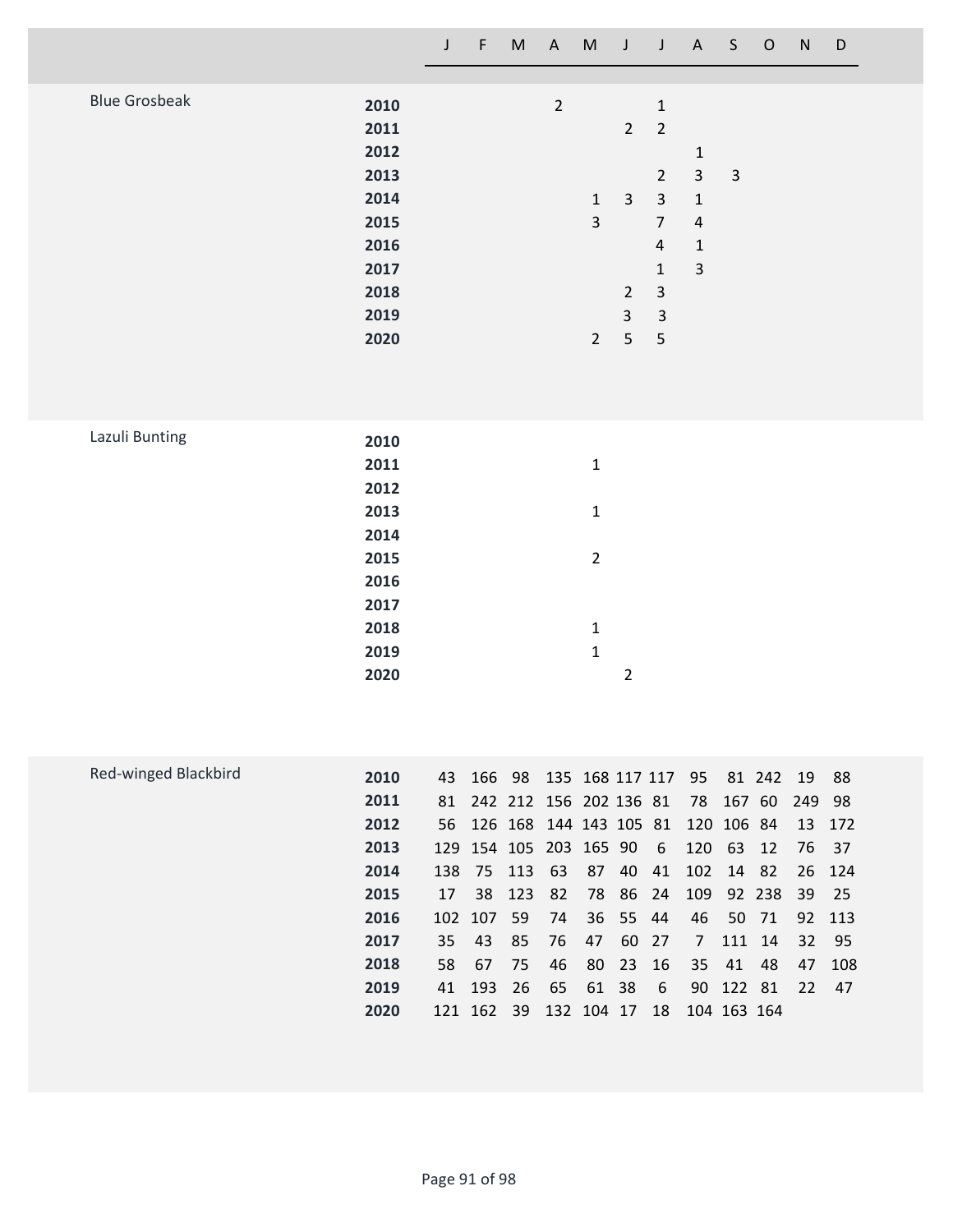|                             |                                                                                      | $\mathsf J$                                                                                    | $\mathsf F$                                                                | ${\sf M}$                                                                          | $\mathsf{A}$                                       | ${\sf M}$                                 | $\mathsf J$                 | J                                            | $\mathsf{A}$               | $\sf S$                                                                                       | $\mathsf O$                                                   | $\mathsf{N}$                                                                                  | D                                                                          |
|-----------------------------|--------------------------------------------------------------------------------------|------------------------------------------------------------------------------------------------|----------------------------------------------------------------------------|------------------------------------------------------------------------------------|----------------------------------------------------|-------------------------------------------|-----------------------------|----------------------------------------------|----------------------------|-----------------------------------------------------------------------------------------------|---------------------------------------------------------------|-----------------------------------------------------------------------------------------------|----------------------------------------------------------------------------|
| <b>Tricolored Blackbird</b> | 2010<br>2011<br>2012<br>2013<br>2014<br>2015<br>2016<br>2017<br>2018<br>2019<br>2020 | $\mathbf{1}$<br>$\overline{2}$<br>20<br>3                                                      | $\mathsf{3}$<br>$\mathbf 1$<br>$\overline{2}$                              | $\mathbf{1}$<br>$\overline{2}$                                                     | $\mathbf 1$                                        |                                           | 14                          | 44<br>$\mathbf 1$<br>$\overline{\mathbf{4}}$ | $10\,$<br>25<br>245<br>16  | $\overline{2}$<br>$\overline{3}$<br>20<br>$\mathbf 1$<br>9<br>$\overline{2}$<br>50<br>10<br>6 | 44<br>$\mathbf 1$<br>8<br>$\overline{a}$<br>4<br>$\mathbf{1}$ | $\boldsymbol{9}$<br>$\mathbf{1}$<br>$\overline{2}$<br>$\overline{\mathbf{4}}$                 | 20<br>15<br>5<br>$\bf 8$<br>15<br>$\mathbf{1}$<br>$\overline{2}$           |
| Western Meadowlark          | 2010<br>2011<br>2012<br>2013<br>2014<br>2015<br>2016<br>2017<br>2018<br>2019<br>2020 | 25<br>$\mathbf 1$<br>33<br>$11\,$<br>22<br>42<br>$\boldsymbol{9}$<br>42<br>37<br>29<br>$\bf 8$ | 6<br>$6\,$<br>$\mathbf{1}$<br>16<br>50<br>71<br>64<br>47<br>34<br>56<br>16 | 14<br>50<br>12<br>$\overline{4}$<br>73<br>33<br>28<br>43<br>56<br>$\boldsymbol{6}$ | 24<br>4<br>$\overline{7}$<br>$1\,$                 | $\overline{2}$<br>$\overline{\mathbf{3}}$ | $\mathbf 1$<br>$\mathbf{1}$ | $\mathbf 1$                                  | $\mathbf 1$<br>$\mathbf 1$ | $\mathbf{1}$                                                                                  | 26<br>24<br>27<br>15<br>19<br>20<br>5<br>42                   | $\mathbf 1$<br>12<br>$\overline{3}$<br>17<br>8<br>30<br>27<br>16<br>$\overline{4}$<br>$\,8\,$ | $\mathbf 1$<br>57<br>$\mathsf 9$<br>13<br>29<br>32<br>39<br>13<br>31<br>68 |
| Yellow-headed Blackbird     | 2010<br>2011<br>2012<br>2013<br>2014<br>2015<br>2016<br>2017<br>2018<br>2019<br>2020 |                                                                                                |                                                                            |                                                                                    | $\overline{2}$<br>$\overline{2}$<br>$\overline{2}$ | $\mathbf 1$                               |                             | $\mathbf{1}$                                 |                            | $\overline{7}$                                                                                | $\overline{2}$                                                |                                                                                               |                                                                            |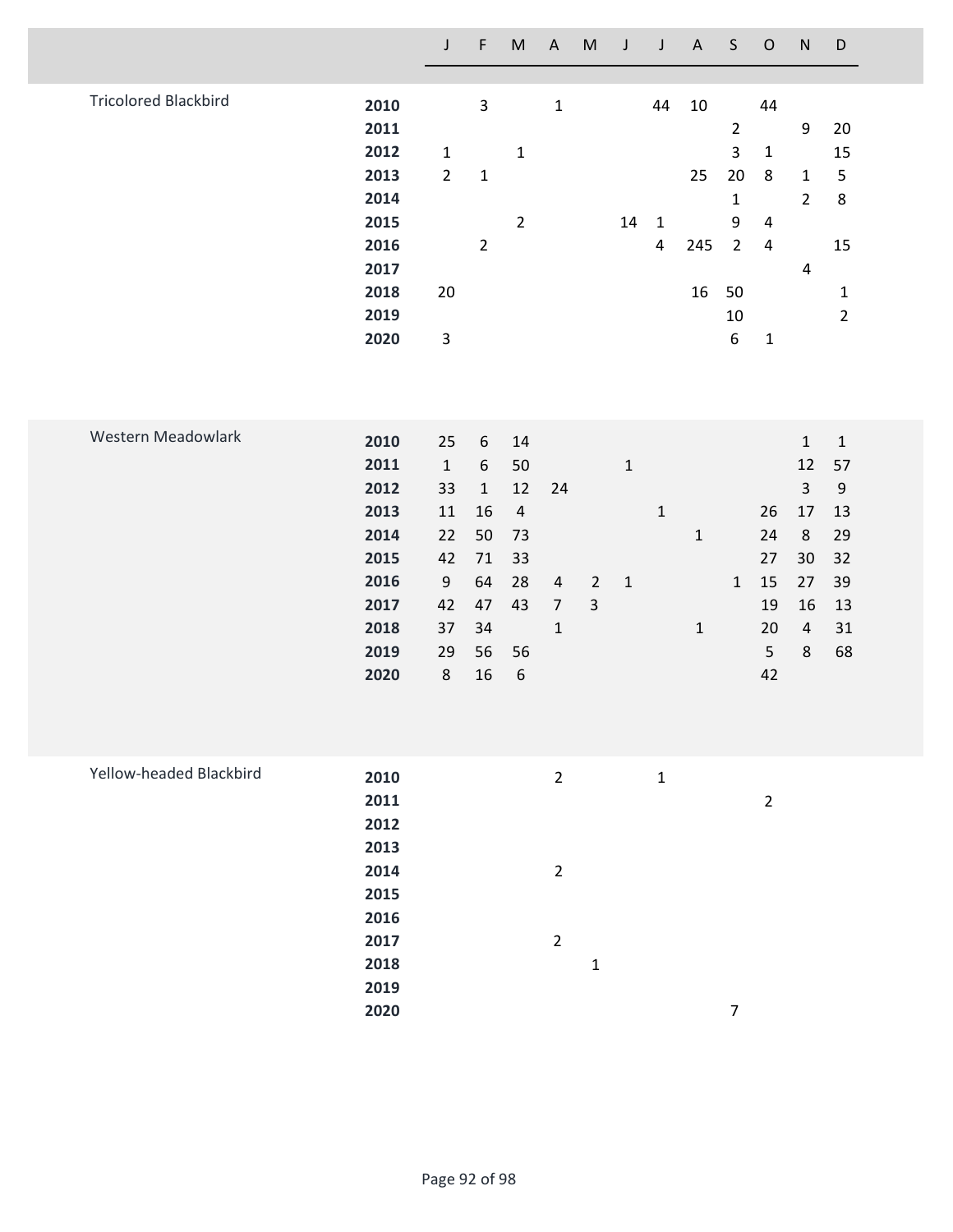|                           |                                      | $\mathsf J$ | F              | $\mathsf{M}% _{T}=\mathsf{M}_{T}\!\left( a,b\right) ,\ \mathsf{M}_{T}=\mathsf{M}_{T}\!\left( a,b\right) ,$ | $\boldsymbol{\mathsf{A}}$ | $\mathsf{M}% _{T}=\mathsf{M}_{T}\!\left( a,b\right) ,\ \mathsf{M}_{T}=\mathsf{M}_{T}\!\left( a,b\right) ,$ | J              | $\mathsf J$      | $\boldsymbol{\mathsf{A}}$ | $\sf S$          | $\mathsf{O}$ | ${\sf N}$        | D  |
|---------------------------|--------------------------------------|-------------|----------------|------------------------------------------------------------------------------------------------------------|---------------------------|------------------------------------------------------------------------------------------------------------|----------------|------------------|---------------------------|------------------|--------------|------------------|----|
|                           |                                      |             |                |                                                                                                            |                           |                                                                                                            |                |                  |                           |                  |              |                  |    |
| <b>Brewer's Blackbird</b> | 2010                                 | 20          | 145            | 43                                                                                                         | 32                        | 26                                                                                                         | 14             | 78               | 32                        | 60               | 45           | 25               | 74 |
|                           | 2011                                 | 22          | 82             | 82                                                                                                         | 28                        | 30                                                                                                         | 30             | 68               | 42                        | 10               | 56           | 95               | 13 |
|                           | 2012                                 | 42          | 100            | 60                                                                                                         | 20                        | 24                                                                                                         | 20             | 39               | 27                        | 20               | 35           | 165              | 10 |
|                           | 2013                                 | 102         | 137            | 27                                                                                                         | 50                        | 65                                                                                                         | 11             |                  | 60                        | 25               |              | 55               | 35 |
|                           | 2014                                 | 35          | 30             | 13                                                                                                         | 23                        | 23                                                                                                         | 43             | 35               | 10                        | 28               | 21           | 32               | 79 |
|                           | 2015                                 | 20          | $\overline{4}$ | 45                                                                                                         | 30                        | 40                                                                                                         | 53             | 31               | $\overline{2}$            | 78               | 112          | 42               | 13 |
|                           | 2016                                 | 45          | 54             | 26                                                                                                         | $\overline{4}$            | 23                                                                                                         | 48             | 10               | 25                        | 19               | 40           | 62               | 55 |
|                           | 2017                                 | 3           |                | 13                                                                                                         | $\overline{4}$            | 5                                                                                                          | 39             | $\boldsymbol{6}$ | $\boldsymbol{6}$          | 15               | 13           | $\boldsymbol{9}$ | 26 |
|                           | 2018                                 | 10          | $\overline{7}$ | 27                                                                                                         | 5                         | 5                                                                                                          | $\overline{7}$ | 25               | 12                        | 67               | 5            | $\overline{2}$   | 98 |
|                           | 2019                                 | 45          | 25             | 10                                                                                                         | 5                         | 14                                                                                                         | 57             | 25               | 25                        | 20               | 14           | $\overline{4}$   | 18 |
|                           | 2020                                 | 25          | $\overline{2}$ | 16                                                                                                         | 15                        |                                                                                                            | 9              | 19               | 5                         | $\boldsymbol{9}$ | $\mathsf 3$  |                  |    |
|                           |                                      |             |                |                                                                                                            |                           |                                                                                                            |                |                  |                           |                  |              |                  |    |
| Blackbird sp.             | 2010<br>2011<br>2012<br>2013<br>2014 |             |                |                                                                                                            |                           |                                                                                                            |                |                  |                           |                  |              |                  |    |
|                           | 2015                                 |             |                |                                                                                                            |                           |                                                                                                            |                |                  |                           |                  |              |                  |    |
|                           | 2016                                 |             |                |                                                                                                            |                           |                                                                                                            |                |                  |                           | 30               |              | 8                |    |
|                           | 2017                                 |             |                |                                                                                                            |                           |                                                                                                            |                |                  |                           |                  |              |                  |    |
|                           | 2018                                 |             |                |                                                                                                            |                           |                                                                                                            |                | 25               |                           | 725 55           |              |                  | 6  |
|                           | 2019                                 |             |                |                                                                                                            |                           |                                                                                                            |                |                  | 13                        | 16               |              |                  |    |
|                           | 2020                                 |             |                |                                                                                                            |                           |                                                                                                            |                |                  |                           | 100              |              |                  |    |

| Great-tailed Grackle | 2010 | 10             | 16 | 29             | 22             | 14             |    | 12 100    | 70 |    | 22 22 | 16             | 18             |
|----------------------|------|----------------|----|----------------|----------------|----------------|----|-----------|----|----|-------|----------------|----------------|
|                      | 2011 | 70             | 77 | 24             | 37             | 15             | 11 | <b>20</b> | 58 | 60 | -26   | 25             | 15             |
|                      | 2012 | 5.             | 3  | 14             | $\overline{2}$ | $\overline{2}$ | 2  | 20        | 30 | 70 | - 13  | $\overline{2}$ | 27             |
|                      | 2013 | 22             | 2  | 3              | 7              | 6              |    | 21        | 42 |    | 25 40 |                |                |
|                      | 2014 | $\overline{2}$ | 1  |                | 2              |                |    | 6         | 10 | 7  | 15    | 29             | -87            |
|                      | 2015 | 3              | 10 | 21             | 5              | 18             | 6  | 26        | 32 | 33 | 22    | 6              | 1              |
|                      | 2016 | 10             | 18 | 6              | 5              | 9              | 11 | 10        | 29 | 4  | 19    | 7              | 8              |
|                      | 2017 | 10             | 20 |                | 5              | 16             | 22 | 12        | 9  | 13 | -15   | 36             | $\overline{2}$ |
|                      | 2018 | 45             |    | 2              | 6              | 7              | 10 | 16        | 34 | 60 | 52    | 18             | -8             |
|                      | 2019 | $\overline{2}$ | 15 | $\overline{2}$ | 29             | 9              | 21 | 45        | 26 | 6  | 8     | 26             | 30             |
|                      | 2020 | 32             |    | 26             |                |                | 13 | 2         | 15 | 25 | 3     |                |                |
|                      |      |                |    |                |                |                |    |           |    |    |       |                |                |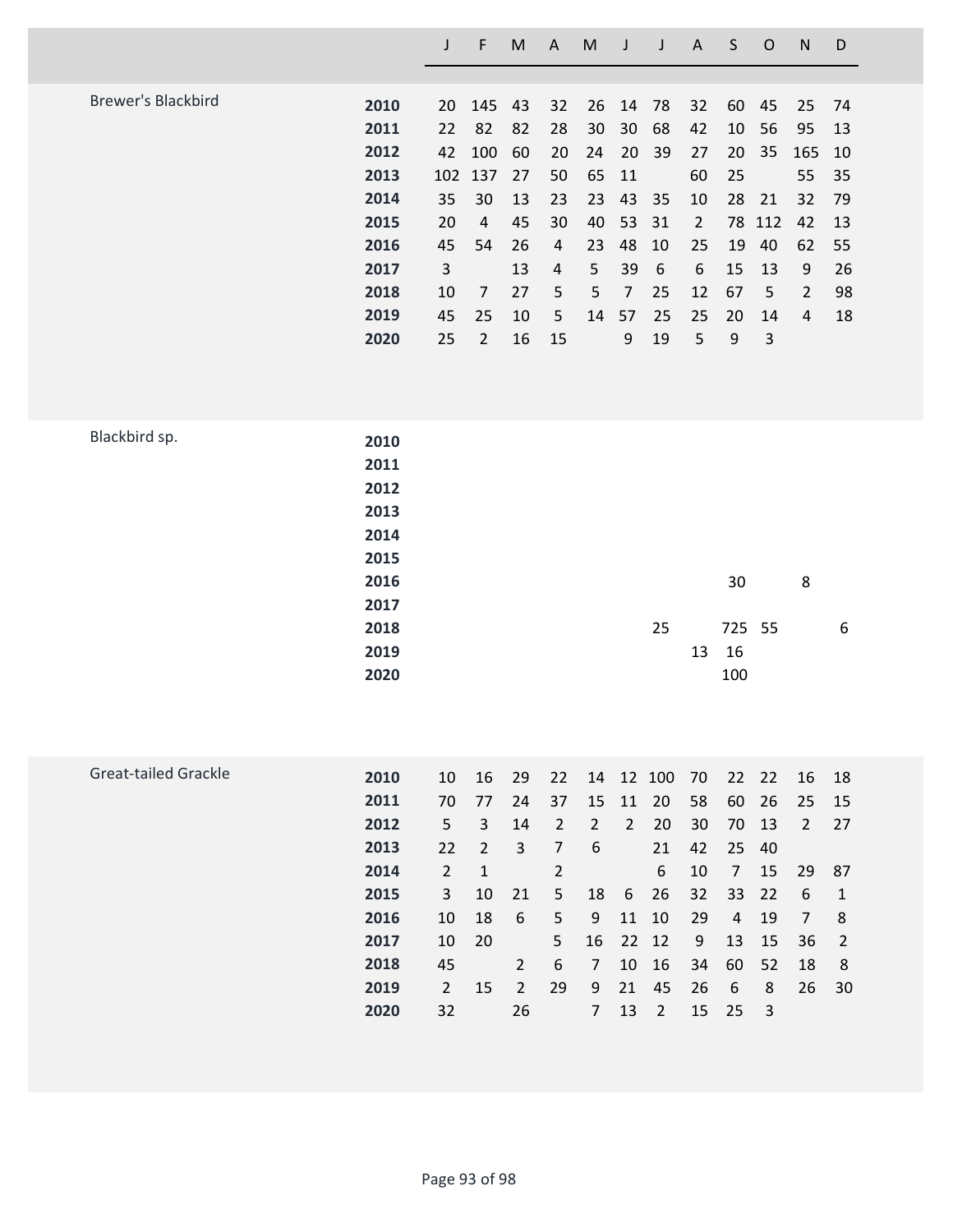|                             |      |    | F  | M   | A  | M  |    |    | A   | S       | O  | N  | D   |
|-----------------------------|------|----|----|-----|----|----|----|----|-----|---------|----|----|-----|
|                             |      |    |    |     |    |    |    |    |     |         |    |    |     |
| <b>Brown-headed Cowbird</b> | 2010 | 10 |    | 3   | 17 | 17 | 8  | 29 | 12  | 20      | 30 | 12 | 5   |
|                             | 2011 | 8  |    | 10  | 27 | 29 | 17 | 5  | 10  | 19      | 50 |    |     |
|                             | 2012 |    | 2  | 120 | 29 | 40 | 18 | 11 | 16  | 150     |    | 10 |     |
|                             | 2013 | 20 | 71 | 21  | 47 | 17 | 9  | 7  | 1   | 23      |    | 10 | 30  |
|                             | 2014 | 7  |    | 12  | 16 | 15 | 8  | 18 | 13  | 39      | 10 | 56 | -34 |
|                             | 2015 |    |    | 3   | 14 | 28 | 19 | 13 | 8   | 14      | 19 | 3  |     |
|                             | 2016 |    | 28 |     | 22 | 10 | 17 | 13 | 66  | 100 9   |    | 22 | 32  |
|                             | 2017 |    |    | 3   | 11 | 11 | 40 | 20 | 11  | 5       | 1  | 1  | 3   |
|                             | 2018 |    | 80 | 10  | 31 | 77 | 19 | 17 |     | 105 195 |    |    | 10  |
|                             | 2019 | 7  | 79 | 2   | 21 | 24 | 27 | 34 | 65  | 37      | 15 | 42 | 24  |
|                             | 2020 | 95 | 63 | 2   | 44 | 33 | 43 | 18 | 180 | 92      | 2  |    |     |

| Mixed Blackbirds/Cowbirds |      |    |    |     |
|---------------------------|------|----|----|-----|
|                           | 2010 |    |    |     |
|                           | 2011 |    |    |     |
|                           | 2012 |    |    |     |
|                           | 2013 |    |    |     |
|                           | 2014 |    | 40 | 100 |
|                           | 2015 |    |    |     |
|                           | 2016 |    |    | 15  |
|                           | 2017 |    |    |     |
|                           | 2018 |    |    | 22  |
|                           | 2019 |    |    |     |
|                           | 2020 | 50 | 30 |     |
|                           |      |    |    |     |

| Orchard Oriole | 2010 |   |
|----------------|------|---|
|                | 2011 | 1 |
|                | 2012 |   |
|                | 2013 |   |
|                | 2014 |   |
|                | 2015 |   |
|                | 2016 |   |
|                | 2017 |   |
|                | 2018 |   |
|                | 2019 |   |
|                | 2020 |   |
|                |      |   |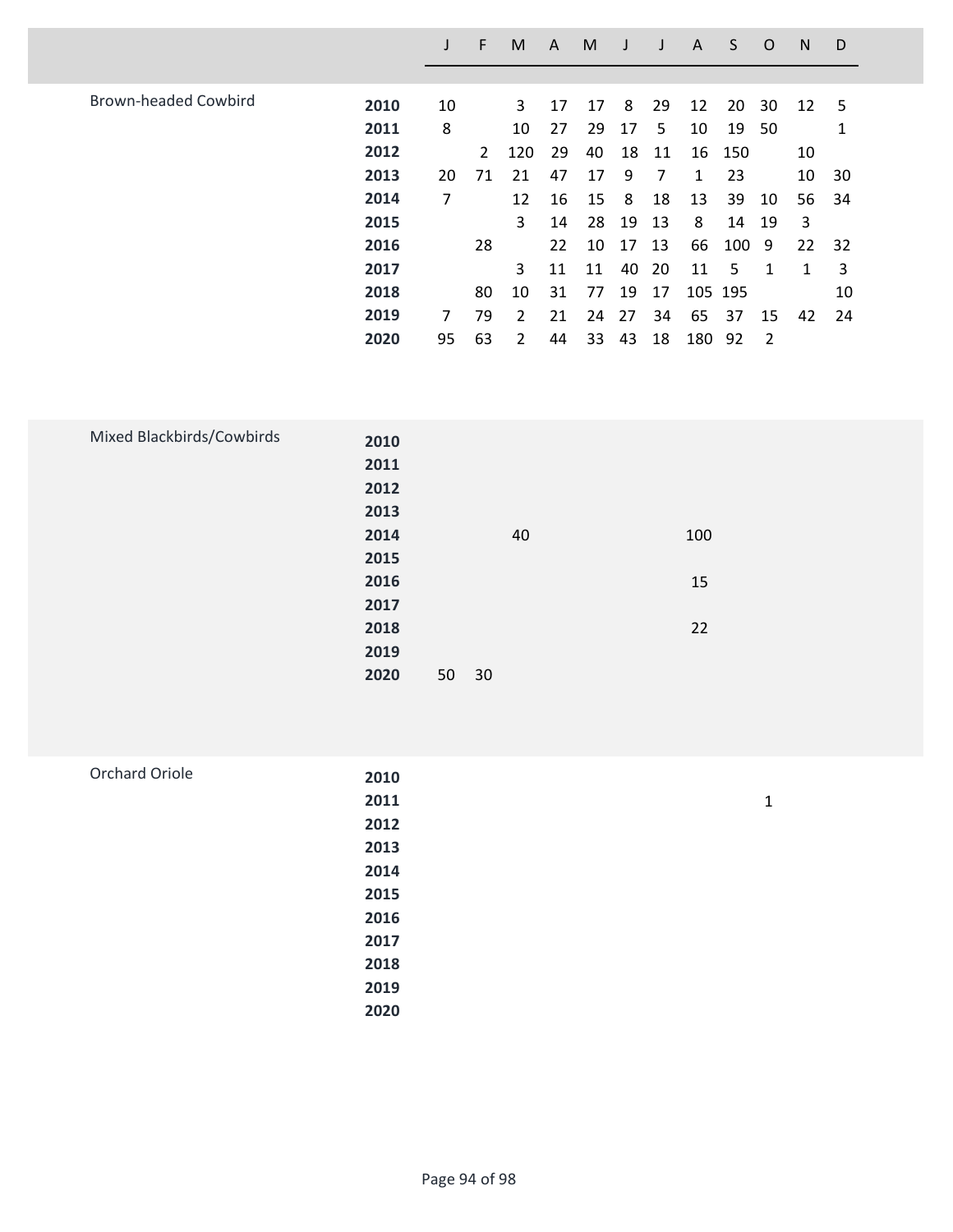|                         |                                                                                      | $\mathsf J$ | $\mathsf F$ | ${\sf M}$                                    | $\boldsymbol{\mathsf{A}}$                                                                                                                                                                    | ${\sf M}$                                                                                    | J                                                                                                      | $\mathsf J$                                                                | $\mathsf{A}$                                                                                                       | $\sf S$                                                                                                              | $\mathsf O$                                                 | ${\sf N}$    | $\mathsf D$  |  |
|-------------------------|--------------------------------------------------------------------------------------|-------------|-------------|----------------------------------------------|----------------------------------------------------------------------------------------------------------------------------------------------------------------------------------------------|----------------------------------------------------------------------------------------------|--------------------------------------------------------------------------------------------------------|----------------------------------------------------------------------------|--------------------------------------------------------------------------------------------------------------------|----------------------------------------------------------------------------------------------------------------------|-------------------------------------------------------------|--------------|--------------|--|
| <b>Hooded Oriole</b>    | 2010<br>2011<br>2012<br>2013<br>2014<br>2015<br>2016<br>2017<br>2018<br>2019<br>2020 |             |             | $\mathbf 1$<br>$\overline{2}$<br>$\mathbf 1$ | 13<br>$\overline{4}$<br>11<br>$\,8\,$<br>15<br>14<br>23<br>36<br>$\overline{7}$<br>14<br>34                                                                                                  | 8<br>$\boldsymbol{9}$<br>21<br>$10\,$<br>26<br>15<br>23<br>11<br>30<br>32<br>22              | 18<br>$\boldsymbol{9}$<br>15<br>$\overline{7}$<br>$\boldsymbol{9}$<br>16<br>39<br>36<br>24<br>23<br>37 | 24<br>12<br>14<br>18<br>28<br>16<br>32<br>43<br>$\overline{7}$<br>42<br>34 | $\boldsymbol{9}$<br>$11\,$<br>$14\,$<br>$\overline{2}$<br>$10\,$<br>$17\,$<br>$\bf 8$<br>12<br>20<br>24<br>$\,8\,$ | $\mathbf 1$<br>$\overline{2}$<br>$\mathbf 1$<br>$\mathbf{3}$<br>$\pmb{4}$<br>$\mathsf{3}$<br>$\overline{4}$<br>$1\,$ | $\mathbf 1$<br>$\mathbf 1$<br>$\overline{2}$<br>$\mathbf 1$ |              |              |  |
| <b>Bullock's Oriole</b> | 2010<br>2011<br>2012<br>2013<br>2014<br>2015<br>2016<br>2017<br>2018<br>2019<br>2020 |             |             |                                              | $\mathbf{1}$<br>$\overline{2}$<br>$\overline{\mathbf{4}}$<br>$\overline{2}$<br>$\mathbf{1}$<br>$\overline{2}$<br>$\mathbf 1$<br>$\mathbf{3}$<br>$\mathbf 1$<br>$\overline{2}$<br>$\mathbf 1$ | $\mathbf 1$<br>$\mathbf 1$<br>$\overline{2}$<br>$\overline{2}$<br>$\mathbf 1$<br>$\mathbf 1$ | $\mathbf 1$<br>$\mathbf 1$                                                                             |                                                                            | $\mathbf 1$                                                                                                        | $\mathbf 1$                                                                                                          |                                                             | $\mathbf{1}$ | $\mathbf{1}$ |  |
| Oriole sp.              | 2010<br>2011<br>2012<br>2013<br>2014<br>2015<br>2016<br>2017                         |             |             |                                              | $\mathbf 1$<br>$\overline{2}$                                                                                                                                                                | $\overline{2}$<br>$\mathbf 1$                                                                |                                                                                                        | $\mathbf 1$                                                                | $\mathbf{1}$                                                                                                       |                                                                                                                      |                                                             |              |              |  |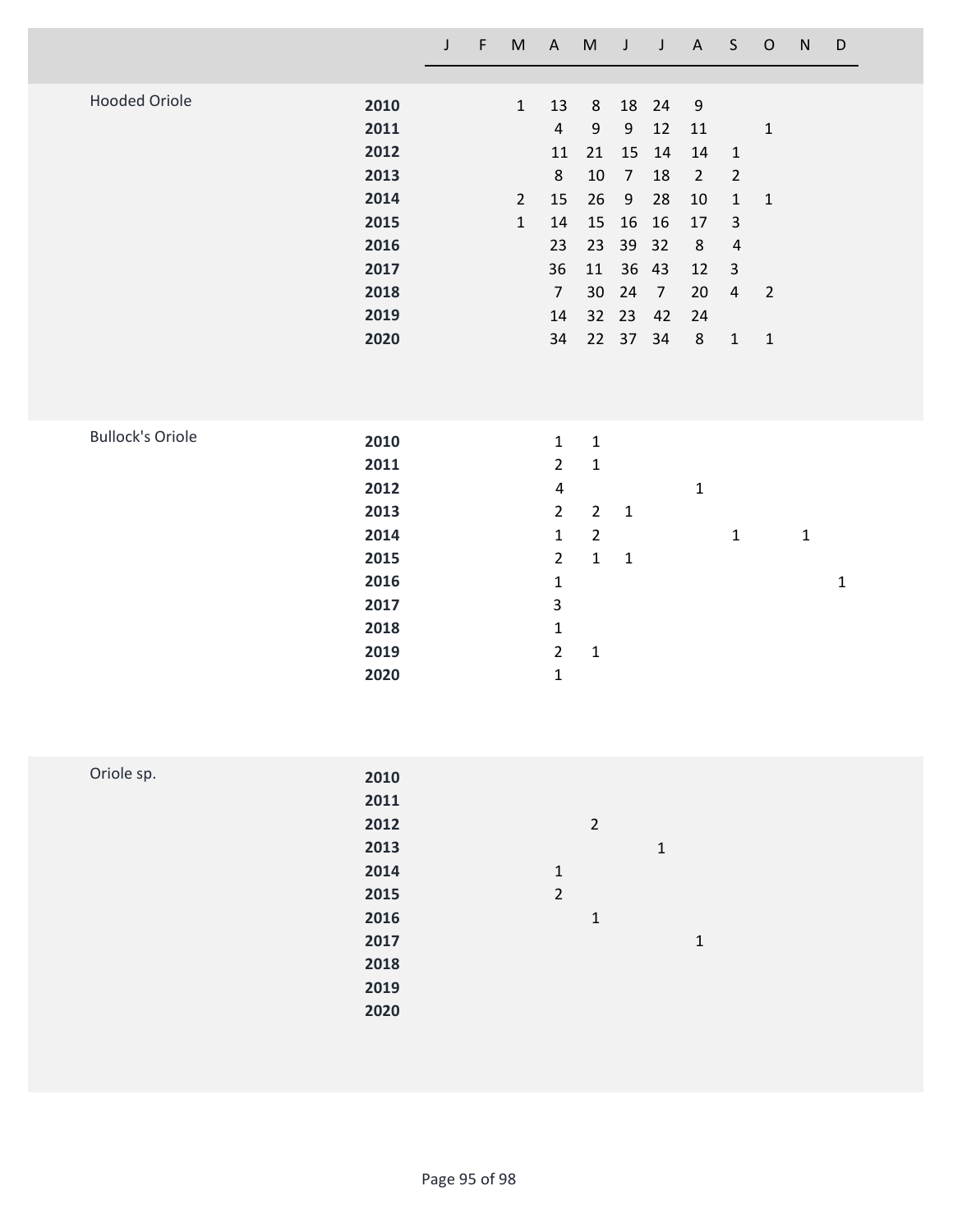| House Finch | 2010 |     | 68 114 110 188 98 294 130 164 130 585 170 207   |                                    |  |  |  |                                            |  |
|-------------|------|-----|-------------------------------------------------|------------------------------------|--|--|--|--------------------------------------------|--|
|             | 2011 |     | 165 164 134 90 133 189 138 199 195 262 245 397  |                                    |  |  |  |                                            |  |
|             | 2012 |     | 214 126 136 316 234 320 229 205 112 196 204 398 |                                    |  |  |  |                                            |  |
|             | 2013 |     | 214 89 123 240 144 399 204 106 157 89 131 162   |                                    |  |  |  |                                            |  |
|             | 2014 | 237 | - 70                                            |                                    |  |  |  | 111 157 152 276 145 156 90 120 225 167     |  |
|             | 2015 | 82  |                                                 |                                    |  |  |  | 84 142 117 180 224 167 61 57 65 135 139    |  |
|             | 2016 |     | 141 137 124 158 132 242 128 89                  |                                    |  |  |  | 164 283 265 222                            |  |
|             | 2017 |     | 128 34 146 107 85 105 185 85 58 165 196 198     |                                    |  |  |  |                                            |  |
|             | 2018 |     | 141 110 104 100 183 281 143 178 102 237 275 177 |                                    |  |  |  |                                            |  |
|             | 2019 | 97. |                                                 |                                    |  |  |  | 156 122 79 120 129 128 140 113 245 140 194 |  |
|             | 2020 | 118 |                                                 | 70 112 166 198 207 185 239 252 341 |  |  |  |                                            |  |

**J F M A M J J A S O N D**

| Pine Siskin | 2010 |            |                          |  |  |
|-------------|------|------------|--------------------------|--|--|
|             | 2011 |            |                          |  |  |
|             | 2012 |            |                          |  |  |
|             | 2013 |            |                          |  |  |
|             | 2014 |            |                          |  |  |
|             | 2015 |            |                          |  |  |
|             | 2016 | $\sqrt{2}$ | $\overline{\phantom{a}}$ |  |  |
|             | 2017 |            |                          |  |  |
|             | 2018 |            |                          |  |  |
|             | 2019 |            |                          |  |  |
|             | 2020 |            |                          |  |  |
|             |      |            |                          |  |  |

| Lesser Goldfinch | 2010 | 14            | 32 | 52 | 55  |    | 56 116 59                     | 26   | 10     | 40    | 25     | - 20 |
|------------------|------|---------------|----|----|-----|----|-------------------------------|------|--------|-------|--------|------|
|                  | 2011 | 21            | 57 | 34 | 34  | 60 | 82 122                        | - 71 | 89     | 78    | 204 51 |      |
|                  | 2012 | 28            | 56 | 66 | -66 |    | 88 147 74                     | 90   | 106 46 |       | 44     | -59  |
|                  | 2013 | 12            | 45 | 37 |     |    | 54 108 85 102                 | 66   |        | 29 76 | 36     | - 24 |
|                  | 2014 | 21            | 35 | 77 | 163 |    | 93 137 88                     | 20   | 46     | - 7   | 50     | -17  |
|                  | 2015 | $\mathcal{P}$ | 34 | 52 | 44  | 50 | 82 79                         | 28   |        | 64 20 | -25    | - 9  |
|                  | 2016 | 16            | 34 | 34 | -86 |    | 91 247 84                     | 40   | 92     | -80   | 82     | - 23 |
|                  | 2017 | 29            | 6  | 24 | 45  |    | 31 107 49                     | 48   | 20     | 18    | 34     | 43   |
|                  | 2018 | 27            | 25 | 55 | 77  |    | 69 164 143                    | 81   | 55     | 22    | -26    | - 23 |
|                  | 2019 | 9             | 19 | 31 | 38  | 37 | 82 125                        | 40   | 61     | -96   | 12     | -45  |
|                  | 2020 | 58            | 44 |    |     |    | 116 121 77 113 256 156 69 107 |      |        |       |        |      |
|                  |      |               |    |    |     |    |                               |      |        |       |        |      |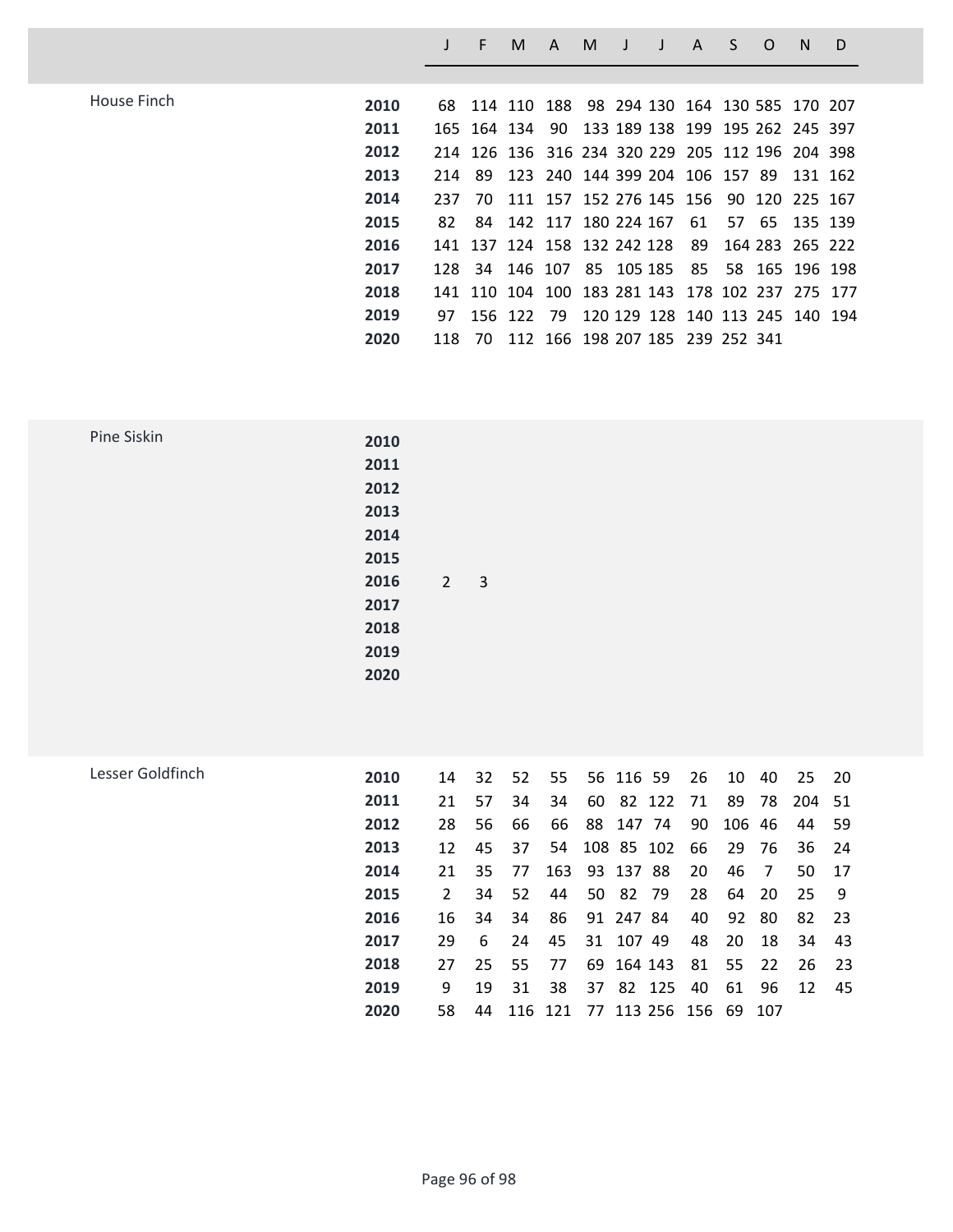|                      |                                                                                      | J                                                                               | F                                                                                                                 | ${\sf M}$                                                                                                | $\mathsf{A}$                                                                           | ${\sf M}$                                                                              | J                                                                                                      | J                                                                                                                                 | A                                                              | $\mathsf{S}$                                                                  | $\circ$                                                                                    | ${\sf N}$                                                            | D                                                                                                |  |
|----------------------|--------------------------------------------------------------------------------------|---------------------------------------------------------------------------------|-------------------------------------------------------------------------------------------------------------------|----------------------------------------------------------------------------------------------------------|----------------------------------------------------------------------------------------|----------------------------------------------------------------------------------------|--------------------------------------------------------------------------------------------------------|-----------------------------------------------------------------------------------------------------------------------------------|----------------------------------------------------------------|-------------------------------------------------------------------------------|--------------------------------------------------------------------------------------------|----------------------------------------------------------------------|--------------------------------------------------------------------------------------------------|--|
| Lawrence's Goldfinch | 2010<br>2011<br>2012<br>2013<br>2014<br>2015<br>2016<br>2017<br>2018<br>2019<br>2020 | $\mathbf 1$                                                                     |                                                                                                                   | 9<br>82<br>$\mathbf{1}$                                                                                  | $\mathbf 1$<br>$\overline{2}$<br>$\overline{7}$<br>$\overline{2}$<br>8                 | $\mathbf{1}$<br>12<br>$\overline{2}$<br>$\overline{4}$                                 | 20<br>$\overline{2}$<br>20                                                                             | 10                                                                                                                                |                                                                |                                                                               |                                                                                            |                                                                      |                                                                                                  |  |
| American Goldfinch   | 2010<br>2011<br>2012<br>2013<br>2014<br>2015<br>2016<br>2017<br>2018<br>2019<br>2020 | 20<br>18<br>8<br>$\boldsymbol{6}$                                               | 18<br>$\mathbf 1$<br>$\overline{2}$<br>$\mathbf 1$                                                                | 8<br>$\mathbf{1}$<br>$\mathsf{3}$<br>$\overline{2}$<br>$\overline{3}$                                    | $\overline{4}$<br>5<br>10<br>$\overline{3}$<br>10<br>$\mathbf{1}$<br>$\overline{2}$    | 5<br>$\mathsf S$<br>6<br>$\mathbf{1}$<br>3<br>6                                        | 11<br>6<br>$\overline{2}$<br>$\overline{2}$<br>$\mathbf 1$<br>3<br>6                                   | 25<br>$\mathbf 1$<br>$\overline{2}$<br>$\mathbf{1}$<br>$\overline{2}$<br>$\overline{2}$<br>$\mathbf{1}$<br>$\boldsymbol{6}$<br>14 | $\overline{2}$<br>$\overline{2}$<br>6<br>$\mathbf 1$<br>5      |                                                                               | $\overline{2}$<br>$\overline{2}$                                                           | $\mathbf{3}$<br>19<br>$\mathbf{1}$<br>$\overline{7}$<br>$\mathbf{1}$ | $\overline{\mathbf{4}}$<br>$\mathbf{1}$<br>$\mathbf{1}$<br>$\mathbf 1$<br>6                      |  |
| <b>House Sparrow</b> | 2010<br>2011<br>2012<br>2013<br>2014<br>2015<br>2016<br>2017<br>2018<br>2019<br>2020 | 60<br>26<br>24<br>23<br>9<br>$\boldsymbol{6}$<br>21<br>11<br>16<br>$\mathsf{3}$ | $\overline{2}$<br>$\overline{3}$<br>13<br>$\overline{2}$<br>$\overline{2}$<br>10<br>24<br>19<br>$\mathbf{1}$<br>8 | $5\phantom{.}$<br>$\mathbf{3}$<br>15<br>10<br>36<br>12<br>16<br>18<br>$\boldsymbol{6}$<br>$\overline{2}$ | 8<br>19<br>18<br>$\overline{2}$<br>12<br>16<br>17<br>15<br>$\boldsymbol{6}$<br>9<br>14 | 18<br>13<br>17<br>12<br>15<br>18<br>34<br>12<br>23<br>$\overline{4}$<br>$\overline{2}$ | 27<br>$\boldsymbol{6}$<br>74<br>20<br>23<br>$30\,$<br>24<br>40<br>$\sqrt{5}$<br>27<br>$\boldsymbol{6}$ | 44<br>19<br>40<br>$\mathbf{3}$<br>$\mathbf{3}$<br>23<br>25<br>56<br>16<br>14<br>22                                                | 42<br>31<br>31<br>41<br>25<br>76<br>36<br>54<br>27<br>22<br>19 | 12<br>35<br>$\overline{7}$<br>37<br>13<br>25<br>17<br>27<br>$\mathbf{1}$<br>3 | 5<br>12<br>$\overline{2}$<br>$\sqrt{4}$<br>22<br>11<br>17<br>15<br>11<br>$\mathsf{3}$<br>5 | $\mathbf{1}$<br>$\sqrt{4}$<br>13<br>26<br>12<br>12<br>8<br>$\pmb{4}$ | 30<br>22<br>43<br>$\overline{2}$<br>$\mathsf S$<br>15<br>$\boldsymbol{6}$<br>20<br>12<br>$\bf 8$ |  |